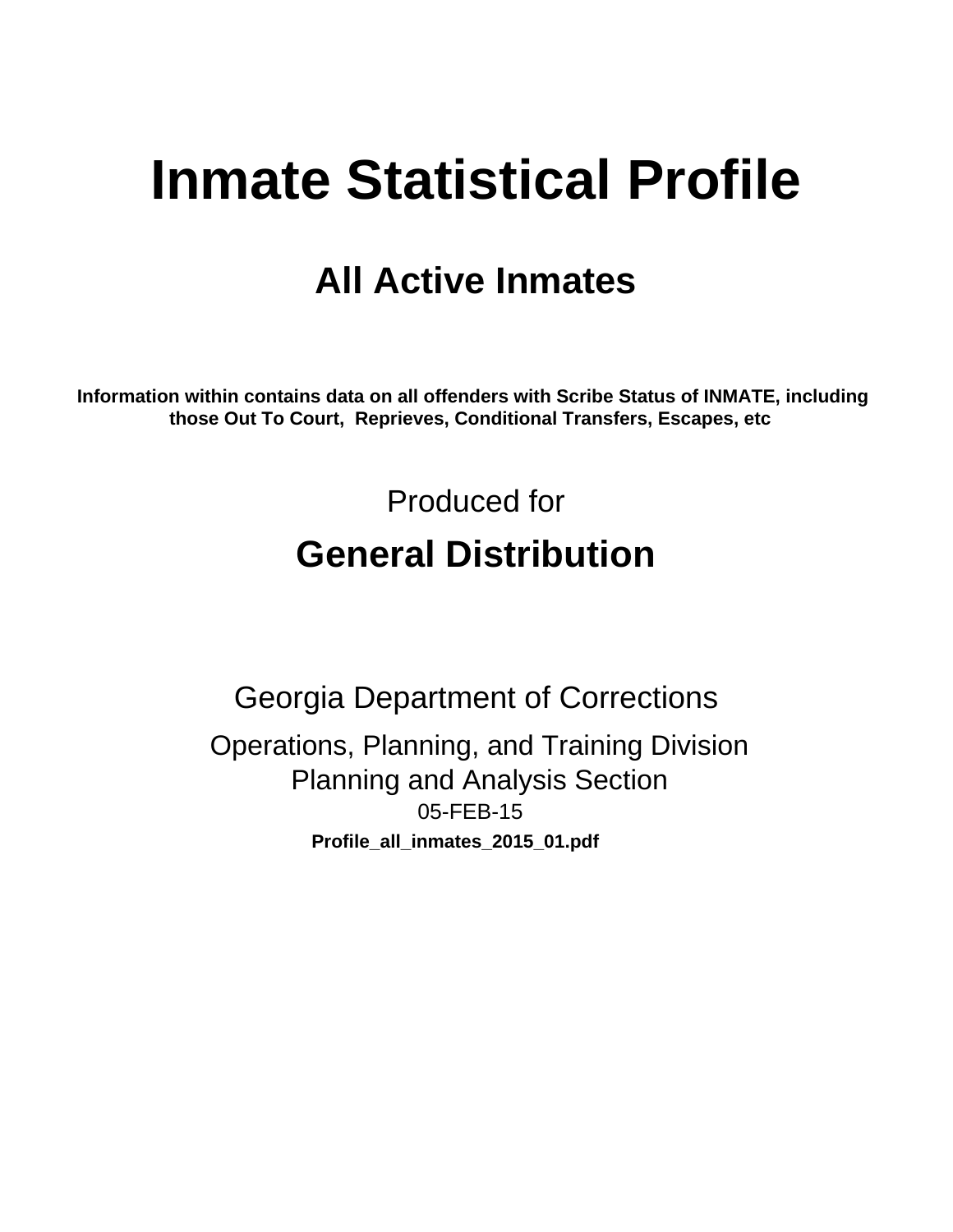# **Inmate Statistical Profile 05-FEB-15**

Contents

**All Active Inmates** 

Produced for General Distribution

# **Table of Contents**

| <b>Demographic information</b>                                       |
|----------------------------------------------------------------------|
| 36 Current age, broken out in ten year age groups                    |
| 5 Race group                                                         |
| 6 Marital status, self-reported at entry to prison                   |
| 7 Number of children, self-reported at entry to prison               |
| 8 Religious affiliation, self-reported at entry to prison            |
| 9 Home county - self-reported at entry to prison                     |
| 14 Employment status before prison, self-reported at entry to prison |
| 15 Age at admission                                                  |
| 17 Height, measured at entry to prison                               |
| 18 Weight, measured at entry to prison                               |
| 19 Military service                                                  |
| <b>Correctional information</b>                                      |
| 20 Type of admission to prison                                       |
| 21 Current / last institution type                                   |
| 22 Institution type - transitional centers                           |
| 23 Institution type - county prisons                                 |
| 25 Institution type - state prisons                                  |
| 27 Institution type - private prisons                                |
| 28 Institution type - inmate boot camp                               |
| 29 Number of disciplinary reports                                    |
| 30 Number of transfers                                               |
| 31 Number of escapes                                                 |
| 32 Split sentence - Probation to follow                              |
| 33 Probable future release type of still active inmates              |
| 34 Time served in current (or last) institution                      |
| <b>Educational, psychological and physical information</b>           |
| 35 Highest grade level attained                                      |
| 36 Culture fair IQ scores                                            |
| 37 Wide Range Achievement Test (WRAT) reading score                  |
| 38 Wide Range Achievement Test (WRAT) math score                     |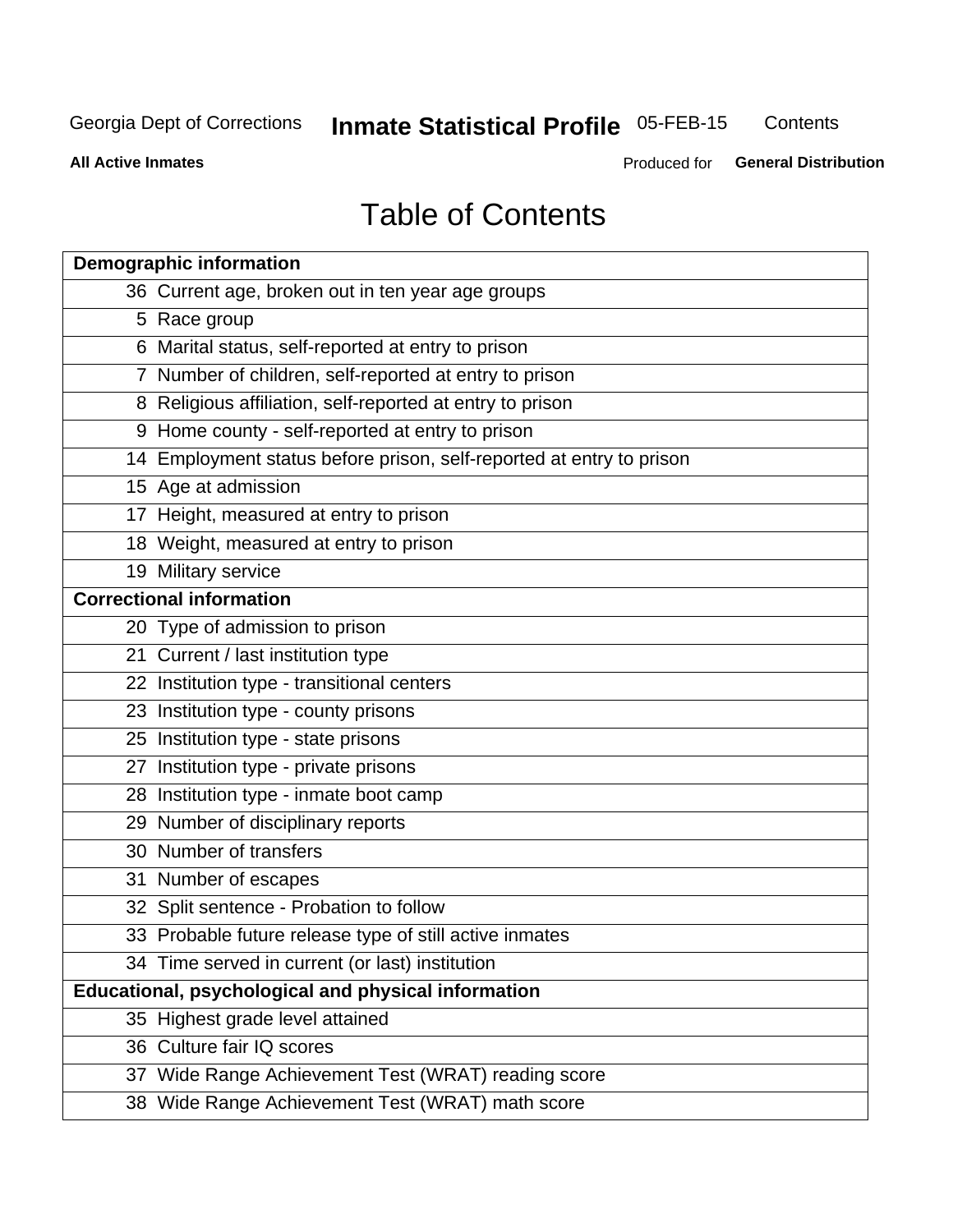# **Inmate Statistical Profile 05-FEB-15**

Contents

**All Active Inmates** 

Produced for General Distribution

# **Table of Contents**

| Educational, psychological and physical information              |
|------------------------------------------------------------------|
| 39 Wide Range Achievement Test (WRAT) spelling score             |
| 40 Current / last mental health treatment level                  |
| 41 PULHESDWIT medical scale - 'P' overall condition ('P'hysical) |
| 42 PULHESDWIT medical scale - 'U' upper body                     |
| 43 PULHESDWIT medical scale - 'L' lower body                     |
| 44 PULHESDWIT medical scale - 'H' hearing                        |
| 45 PULHESDWIT medical scale - 'E' vision                         |
| 46 PULHESDWIT medical scale -'S' psychiatric                     |
| 47 PULHESDWIT medical scale - 'D' dental                         |
| 48 PULHESDWIT medical scale - 'W' work ability                   |
| 49 PULHESDWIT medical scale - 'I' impairment                     |
| 50 PULHESDWIT medical scale - 'T' transportability               |
| <b>Crimes and criminal history information</b>                   |
| 51 Number of prior Georgia incarcerations                        |
| 52 Prison sentence in years                                      |
| 53 Primary offense, broken out into felonies vs misdemeanors     |
| 54 Primary offense, broken out into six broad crime categories   |
| 55 Primary offense, detailed offense code                        |
| 63 County of conviction of primary offense                       |
| 68 Circuit of conviction of primary offense                      |
| 70 Years served (jail + prison) in this incarceration            |
| <b>Medical information</b>                                       |
| 71 Results of most recent HIV test                               |
| 72 Results of most recent tuberculosis test                      |
| 73 Results of most recent syphilis test                          |
| 74 Results of most recent Hepatitis-C test                       |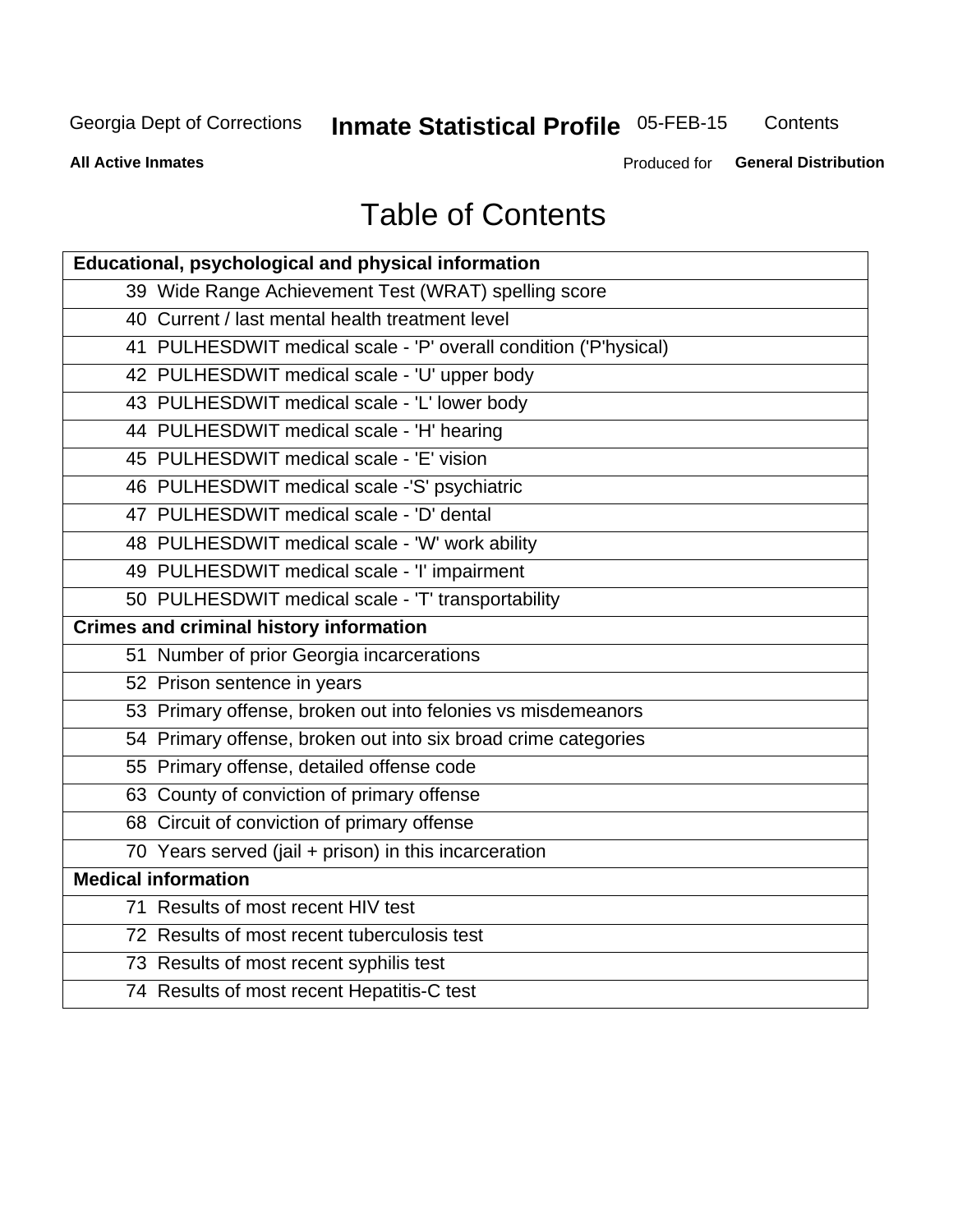### **All Active Inmates**

### Produced for General Distribution

# Current age, broken out in ten-year age groups

COL % - percent each COUNT is of its particular column

|                          | <b>Male</b>  |           |           |              | <b>Female</b> | <b>Total</b> |              |        |
|--------------------------|--------------|-----------|-----------|--------------|---------------|--------------|--------------|--------|
| <b>Current Age</b>       | <b>Count</b> | Col %     | Row %     | <b>Count</b> | Col %         | Row %        | <b>Total</b> | Col %  |
| <b>Teens (1-19)</b>      | 745          | $1.50\%$  | 96.38%    | 28           | 0.79%         | 3.62%        | 773          | 1.45%  |
| <b>Twenties (20-29)</b>  | 14,934       | $30.08\%$ | 93.65%    | 1,012        | 28.56%        | 6.35%        | 15,946       | 29.98% |
| <b>Thirties (30-39)</b>  | 14,699       | 29.61%    | 92.48%    | 1,196        | 33.76%        | 7.52%        | 15,895       | 29.88% |
| <b>Forties (40-49)</b>   | 10,195       | 20.54%    | 92.85%    | 785          | 22.16%        | 7.15%        | 10,980       | 20.64% |
| <b>Fifties (50-59)</b>   | 6,532        | 13.16%    | 93.89%    | 425          | 12.00%        | 6.11%        | 6,957        | 13.08% |
| <b>Sixties (60-69)</b>   | 1,968        | $3.96\%$  | 95.91%    | 84           | 2.37%         | 4.09%        | 2,052        | 3.86%  |
| Seventy + (70 and above) | 572          | 1.15%     | 97.78%    | 13           | 0.37%         | 2.22%        | 585          | 1.10%  |
| <b>Total Reported</b>    | 49,645       | 100%      | $93.34\%$ | 3,543        | 100%          | 6.66%        | 53,188       | 100%   |

| <b>Not Reported</b> | .4C<br>. |       | ו מ<br>17 J |
|---------------------|----------|-------|-------------|
| Total               | 49,764   | 3,544 | 53.308      |

| <b>Mean</b><br>(average)       | 37.49    | 36.90 | 37.45    |
|--------------------------------|----------|-------|----------|
| Median (middle)                | つん<br>vu | JJ    | 35       |
| <b>Mode</b><br>(most frequent) | つら<br>ZJ | 28    | つじ<br>ZJ |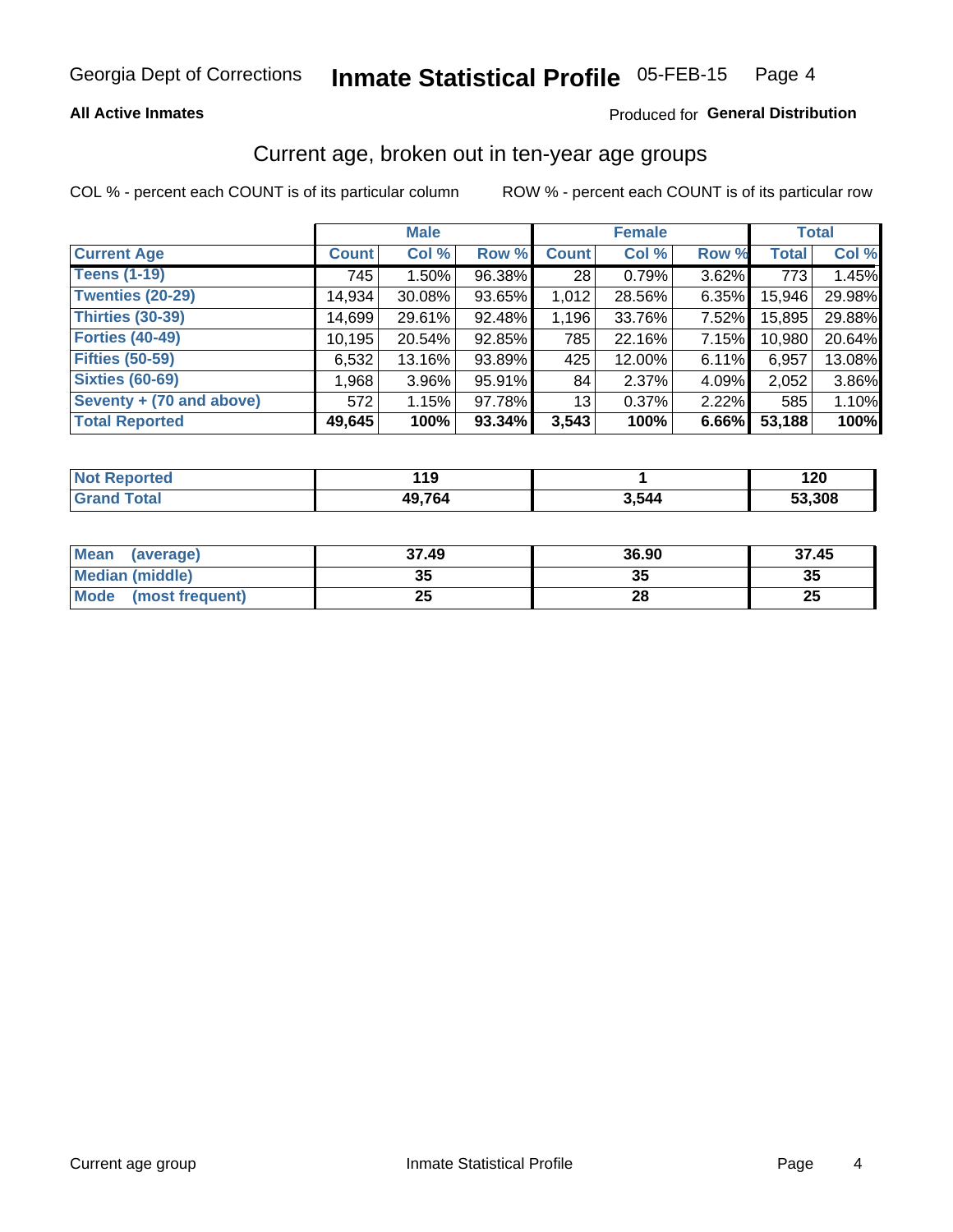#### Inmate Statistical Profile 05-FEB-15 Page 37

### **All Active Inmates**

# **Produced for General Distribution**

# Race group

COL % - percent each COUNT is of its particular column

|                   |                        | <b>Male</b>  |         |         | <b>Female</b> |        |        | <b>Total</b> |        |
|-------------------|------------------------|--------------|---------|---------|---------------|--------|--------|--------------|--------|
|                   | <b>Race Group</b>      | <b>Count</b> | Col %   |         | Row % Count   | Col %  | Row %  | <b>Total</b> | Col %  |
|                   | <b>White</b>           | 16,223       | 32.60%  | 89.31%  | 1,942         | 54.80% | 10.69% | 18,165       | 34.08% |
| 2                 | <b>Black</b>           | 31,207       | 62.71%  | 95.35%  | 1,521         | 42.92% | 4.65%  | 32,728       | 61.39% |
| 5                 | <b>Other</b>           | 44           | .09%    | 88.00%  | 6             | .17%   | 12.00% | 50           | .09%   |
| 6                 | <b>Asian</b>           | 163          | $.33\%$ | 91.57%  | 15            | .42%   | 8.43%  | 178          | .33%   |
| 9                 | <b>Unknown</b>         | 3            | $.01\%$ | 100.00% |               |        |        | 3            | .01%   |
| 10                | <b>Hispanic</b>        | 2,098        | 4.22%   | 97.26%  | 59            | 1.66%  | 2.74%  | 2,157        | 4.05%  |
| $12 \overline{ }$ | <b>Native American</b> | 25           | $.05\%$ | 96.15%  |               | .03%   | 3.85%  | 26           | .05%   |
| 13                | <b>Native Hawaiian</b> |              | $.01\%$ | 100.00% |               |        |        |              | .01%   |
|                   | <b>Total Reported</b>  | 49,764       | 100%    | 93.35%  | 3,544         | 100%   | 6.65%  | 53,308       | 100%   |

| <b>Not Reported</b>  |        |       |        |
|----------------------|--------|-------|--------|
| <b>Total</b><br>Cron | 49,764 | 3,544 | 53,308 |

| <b>Mode</b><br>---<br>most frequent) | Black | White | <b>Black</b> |
|--------------------------------------|-------|-------|--------------|
|                                      |       |       |              |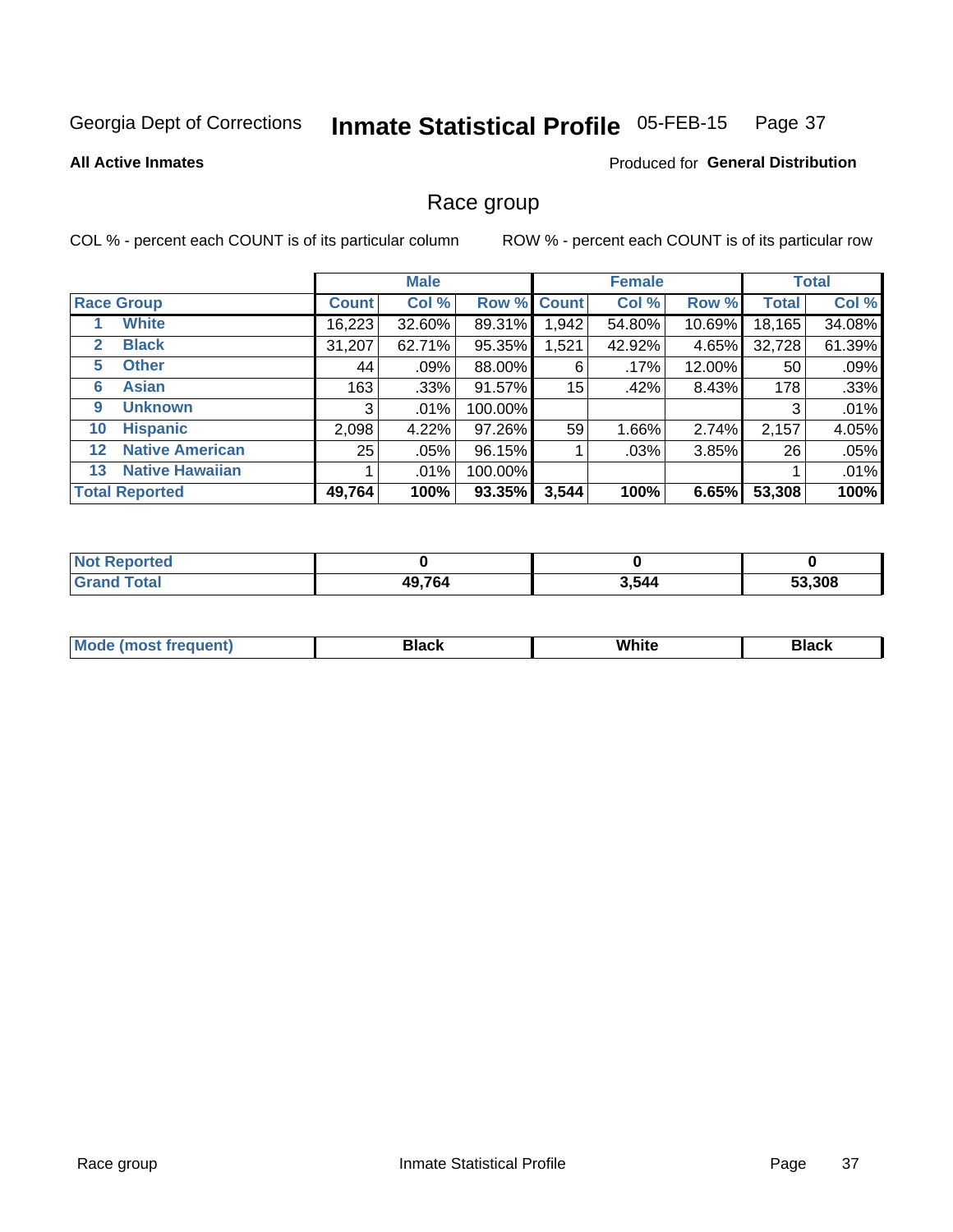#### Inmate Statistical Profile 05-FEB-15 Page 6

**All Active Inmates** 

### Produced for General Distribution

# Marital status, self-reported at entry to prison

COL % - percent each COUNT is of its particular column

|                            | <b>Male</b>  |        |        |              | <b>Female</b> | <b>Total</b> |              |        |
|----------------------------|--------------|--------|--------|--------------|---------------|--------------|--------------|--------|
| <b>Marital Status</b>      | <b>Count</b> | Col %  | Row %  | <b>Count</b> | Col %         | Row %        | <b>Total</b> | Col %  |
| <b>Unknown</b><br>$\bf{0}$ | 454          | .91%   | 88.67% | 58           | 1.64%         | 11.33%       | 512          | .96%   |
| <b>Divorced</b><br>D       | 4,541        | 9.13%  | 89.48% | 534          | 15.07%        | 10.52%       | 5,075        | 9.52%  |
| <b>Married</b><br>М        | 6,697        | 13.46% | 91.75% | 602          | 16.99%        | 8.25%        | 7,299        | 13.69% |
| <b>Separated</b><br>S.     | 1,705        | 3.43%  | 85.42% | 291          | 8.21%         | 14.58%       | 1,996        | 3.74%  |
| <b>Unmarried</b><br>U      | 35,912       | 72.16% | 94.96% | 1,908        | 53.84%        | 5.04%        | 37,820       | 70.95% |
| <b>Widow</b><br>W          | 455          | .91%   | 75.08% | 151          | 4.26%         | 24.92%       | 606          | 1.14%  |
| <b>Total Reported</b>      | 49,764       | 100%   | 93.35% | 3,544        | 100%          | 6.65%        | 53,308       | 100%   |

| orted<br>NO          |              |     |        |
|----------------------|--------------|-----|--------|
| $\sim$ $\sim$ $\sim$ | '9.764<br>Дч | 544 | 53.308 |

| <b>Mode (most frequent)</b><br>Unmarried<br>Unmarried<br>Jnmarried |
|--------------------------------------------------------------------|
|--------------------------------------------------------------------|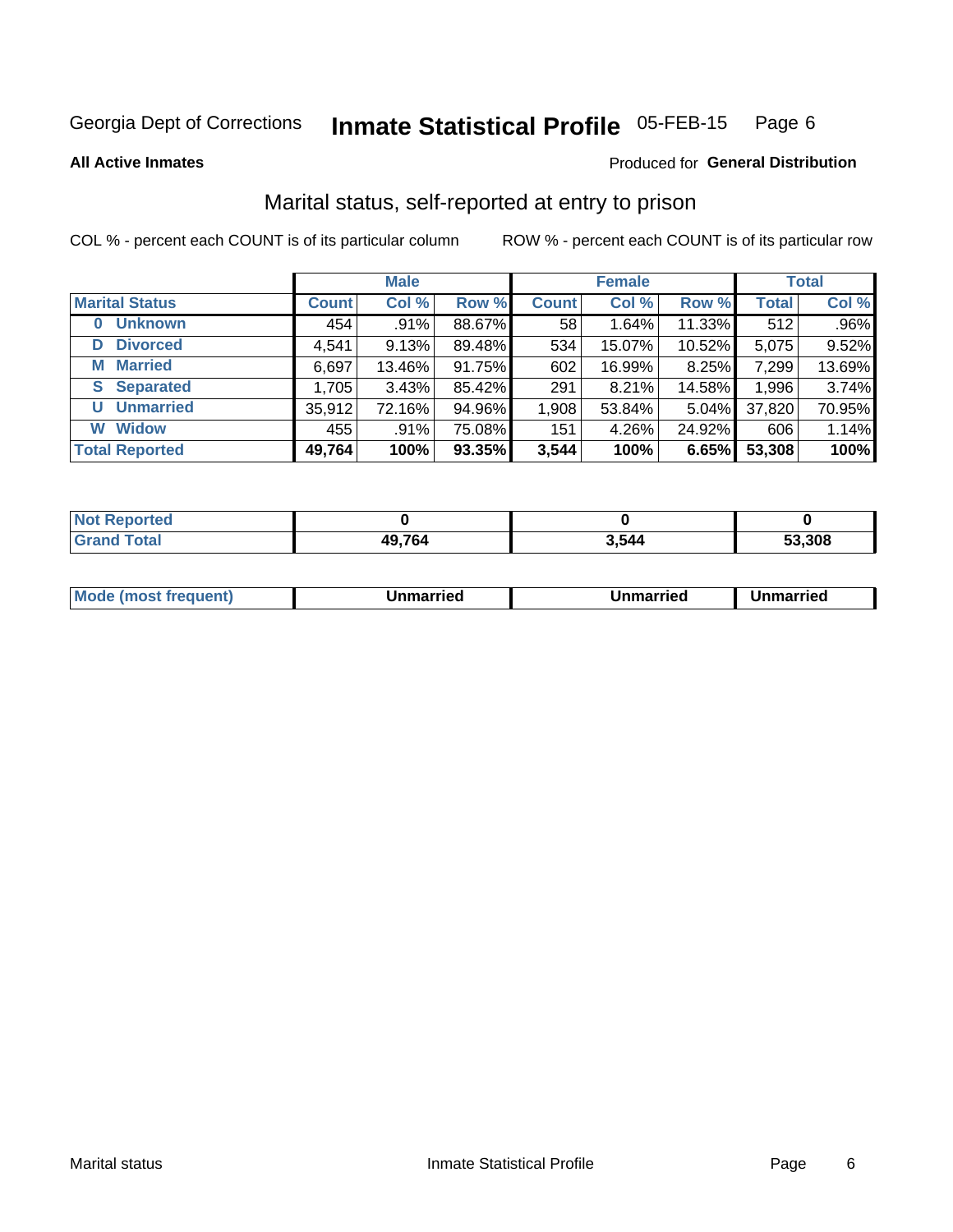#### Inmate Statistical Profile 05-FEB-15 Page 7

**All Active Inmates** 

### Produced for General Distribution

# Number of children, self reported at entry to prison

COL % - percent each COUNT is of its particular column

|                           |              | <b>Male</b> |        |              | <b>Female</b> |       |              | <b>Total</b> |
|---------------------------|--------------|-------------|--------|--------------|---------------|-------|--------------|--------------|
| <b>Number of Children</b> | <b>Count</b> | Col %       | Row %  | <b>Count</b> | Col %         | Row % | <b>Total</b> | Col %        |
| $\bf{0}$                  | 19,983       | 40.57%      | 94.25% | 1,220        | 34.46%        | 5.75% | 21,203       | 40.16%       |
|                           | 11,122       | 22.58%      | 94.41% | 659          | 18.62%        | 5.59% | 11,781       | 22.31%       |
| $\overline{2}$            | 8,091        | 16.43%      | 91.58% | 744          | 21.02%        | 8.42% | 8,835        | 16.73%       |
| 3                         | 4,942        | 10.03%      | 90.93% | 493          | 13.93%        | 9.07% | 5,435        | 10.29%       |
| $\overline{\mathbf{4}}$   | 2,474        | 5.02%       | 90.89% | 248          | 7.01%         | 9.11% | 2,722        | 5.16%        |
| 5                         | 1,275        | 2.59%       | 93.00% | 96           | 2.71%         | 7.00% | 1,371        | 2.60%        |
| $6\phantom{1}6$           | 648          | 1.32%       | 93.24% | 47           | 1.33%         | 6.76% | 695          | 1.32%        |
| 7                         | 307          | 0.62%       | 95.05% | 16           | 0.45%         | 4.95% | 323          | 0.61%        |
| 8                         | 158          | 0.32%       | 93.49% | 11           | 0.31%         | 6.51% | 169          | 0.32%        |
| 9                         | 97           | 0.20%       | 97.98% | 2            | 0.06%         | 2.02% | 99           | 0.19%        |
| 10                        | 64           | 0.13%       | 98.46% |              | 0.03%         | 1.54% | 65           | 0.12%        |
| Over 10                   | 94           | 0.19%       | 96.91% | 3            | 0.08%         | 3.09% | 97           | 0.18%        |
| <b>Total Reported</b>     | 49,255       | 100%        | 93.29% | 3,540        | 100%          | 6.71% | 52,795       | 100%         |

| тео | 509    |      | にィク<br><u>ບ ເ ບ</u> |
|-----|--------|------|---------------------|
|     | 49,764 | .54/ | 53,308              |

| <b>Mean</b><br>(average) | 1.39 | 1.60 | 1.40 |
|--------------------------|------|------|------|
| Median (middle)          |      |      |      |
| Mode<br>(most frequent)  |      |      |      |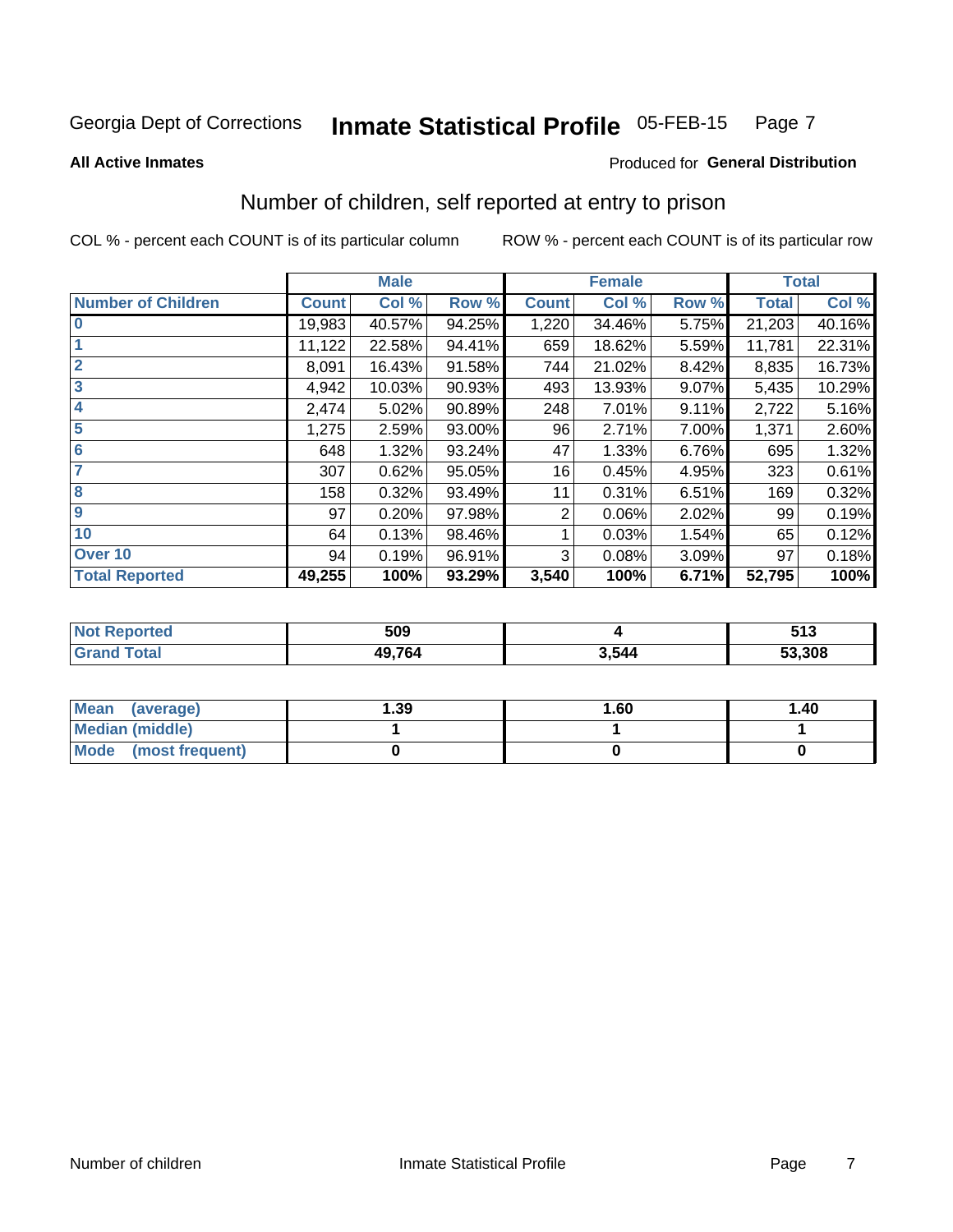#### **Inmate Statistical Profile 05-FEB-15** Page 8

### **All Active Inmates**

### Produced for General Distribution

# Religious affiliation, self-reported at entry to prison

COL % - percent each COUNT is of its particular column

|                 |                              |                | <b>Male</b> |         |                | <b>Female</b> |        |              | <b>Total</b> |
|-----------------|------------------------------|----------------|-------------|---------|----------------|---------------|--------|--------------|--------------|
|                 | <b>Religious Affiliation</b> | <b>Count</b>   | Col %       | Row %   | <b>Count</b>   | Col %         | Row %  | <b>Total</b> | Col %        |
| 1               | <b>Islam</b>                 | 961            | 4.78%       | 96.49%  | 35             | 1.33%         | 3.51%  | 996          | 4.39%        |
| $\overline{2}$  | <b>Catholic</b>              | 1,035          | 5.15%       | 87.64%  | 146            | 5.57%         | 12.36% | 1,181        | 5.20%        |
| $\mathbf{3}$    | <b>Baptist</b>               | 10,789         | 53.70%      | 84.90%  | 1,919          | 73.19%        | 15.10% | 12,708       | 55.95%       |
| 4               | <b>Methodist</b>             | 413            | 2.06%       | 83.77%  | 80             | 3.05%         | 16.23% | 493          | 2.17%        |
| $\overline{5}$  | <b>EpiscopIn</b>             | 46             | .23%        | 90.20%  | 5              | .19%          | 9.80%  | 51           | .22%         |
| $6\overline{6}$ | <b>Presbytrn</b>             | 62             | .31%        | 93.94%  | 4              | .15%          | 6.06%  | 66           | .29%         |
| 7               | <b>Chc Of God</b>            | 382            | 1.90%       | 88.63%  | 49             | 1.87%         | 11.37% | 431          | 1.90%        |
| 8               | <b>Holiness</b>              | 652            | 3.25%       | 82.22%  | 141            | 5.38%         | 17.78% | 793          | 3.49%        |
| 9               | <b>Jewish</b>                | 38             | .19%        | 77.55%  | 11             | .42%          | 22.45% | 49           | .22%         |
| 10              | <b>Anglican</b>              | 20             | .10%        | 90.91%  | $\overline{2}$ | .08%          | 9.09%  | 22           | .10%         |
| 11              | <b>Grk Orthdx</b>            | 6              | .03%        | 85.71%  | 1              | .04%          | 14.29% | 7            | .03%         |
| 12              | <b>Hindu</b>                 | 7              | .03%        | 100.00% |                |               |        | 7            | .03%         |
| 13              | <b>Buddhist</b>              | 36             | .18%        | 78.26%  | 10             | .38%          | 21.74% | 46           | .20%         |
| 14              | <b>Taoist</b>                | $\overline{2}$ | .01%        | 66.67%  | 1              | .04%          | 33.33% | 3            | .01%         |
| 15              | <b>Shintoist</b>             | 4              | .02%        | 100.00% |                |               |        | 4            | .02%         |
| 16              | <b>Seven D Ad</b>            | 73             | .36%        | 92.41%  | 6              | .23%          | 7.59%  | 79           | .35%         |
| $\overline{17}$ | <b>Jehovah Wt</b>            | 264            | 1.31%       | 90.41%  | 28             | 1.07%         | 9.59%  | 292          | 1.29%        |
| 18              | <b>Latr Day S</b>            | 28             | .14%        | 84.85%  | 5              | .19%          | 15.15% | 33           | .15%         |
| 20              | <b>Other Prot</b>            | 2,696          | 13.42%      | 94.66%  | 152            | 5.80%         | 5.34%  | 2,848        | 12.54%       |
| 96              | <b>None</b>                  | 2,577          | 12.83%      | 98.96%  | 27             | 1.03%         | 1.04%  | 2,604        | 11.46%       |
|                 | <b>Total Reported</b>        | 20,091         | 100%        | 88.46%  | 2,622          | 100%          | 11.54% | 22,713       | 100%         |

| 29,673 | 922<br>__ | 30,595 |
|--------|-----------|--------|
| 49,764 | 3.544     | 53,308 |

| M <sub>o</sub><br>'ent). | aptist | }aptist | 3aptisเ |
|--------------------------|--------|---------|---------|
|                          |        |         |         |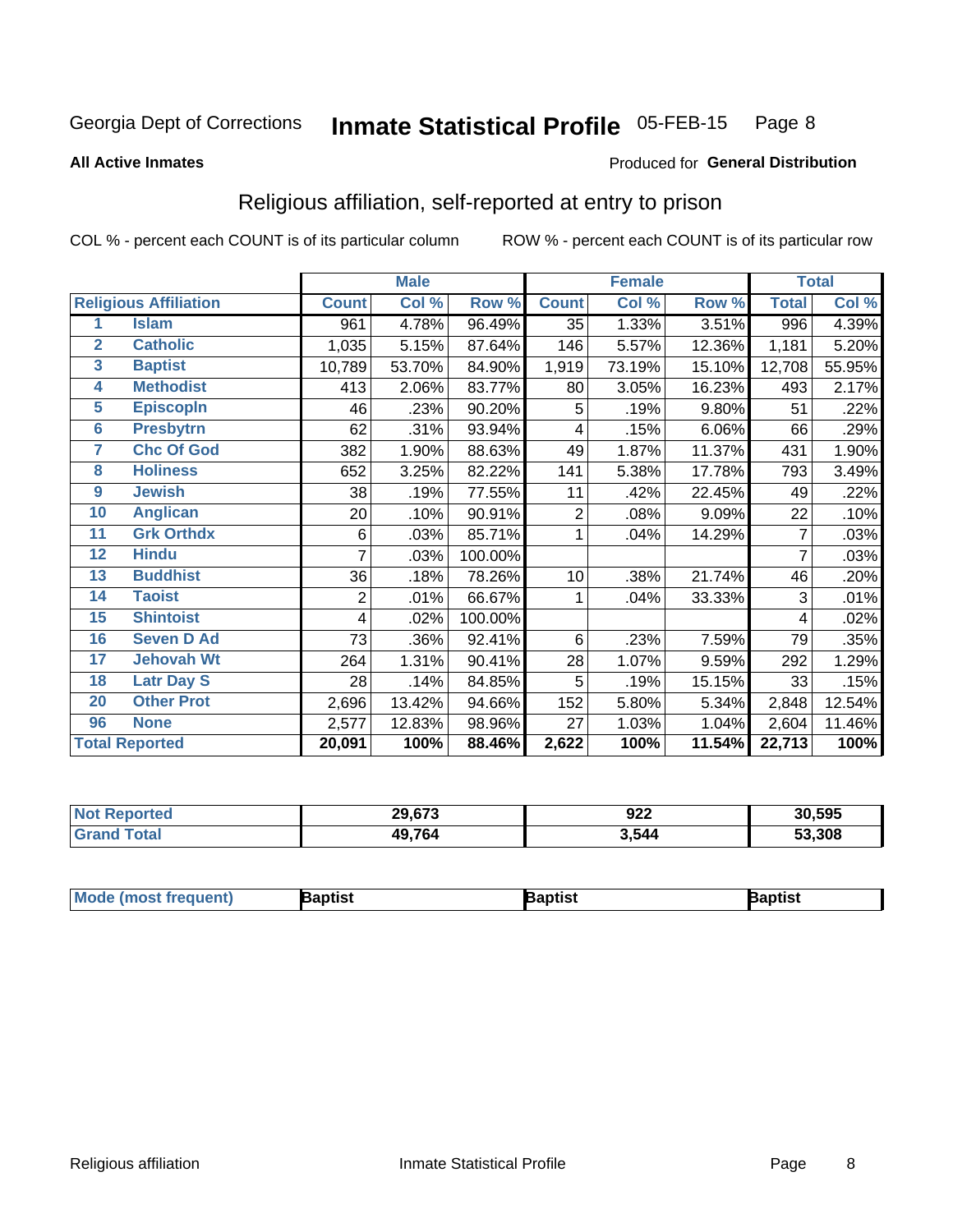#### Inmate Statistical Profile 05-FEB-15 Page 9

**All Active Inmates** 

### Produced for General Distribution

# Home county, self-reported at entry to prison

COL % - percent each COUNT is of its particular column

|     |                             |              | <b>Male</b> |         |                  | <b>Female</b> |        | <b>Total</b> |        |
|-----|-----------------------------|--------------|-------------|---------|------------------|---------------|--------|--------------|--------|
|     | <b>Home County</b>          | <b>Count</b> | Col %       | Row %   | <b>Count</b>     | Col %         | Row %  | <b>Total</b> | Col %  |
| 000 | <b>Unknown</b>              | 5,552        | 11.16%      | 92.73%  | 435              | 12.27%        | 7.27%  | 5,987        | 11.23% |
| 001 | <b>Appling County</b>       | 105          | .21%        | 91.30%  | 10               | .28%          | 8.70%  | 115          | .22%   |
| 002 | <b>Atkinson County</b>      | 36           | .07%        | 92.31%  | 3                | .08%          | 7.69%  | 39           | .07%   |
| 003 | <b>Bacon County</b>         | 85           | .17%        | 97.70%  | $\overline{2}$   | .06%          | 2.30%  | 87           | .16%   |
| 004 | <b>Baker County</b>         | 16           | .03%        | 100.00% |                  |               |        | 16           | .03%   |
| 005 | <b>Baldwin County</b>       | 227          | .46%        | 90.80%  | 23               | .65%          | 9.20%  | 250          | .47%   |
| 006 | <b>Banks County</b>         | 55           | .11%        | 88.71%  | $\overline{7}$   | .20%          | 11.29% | 62           | .12%   |
| 007 | <b>Barrow County</b>        | 277          | .56%        | 93.90%  | 18               | .51%          | 6.10%  | 295          | .55%   |
| 008 | <b>Bartow County</b>        | 487          | .98%        | 86.96%  | 73               | 2.06%         | 13.04% | 560          | 1.05%  |
| 009 | <b>Ben Hill County</b>      | 207          | .42%        | 92.00%  | 18               | .51%          | 8.00%  | 225          | .42%   |
| 010 | <b>Berrien County</b>       | 77           | .15%        | 95.06%  | 4                | .11%          | 4.94%  | 81           | .15%   |
| 011 | <b>Bibb County</b>          | 1,083        | 2.18%       | 96.10%  | 44               | 1.24%         | 3.90%  | 1,127        | 2.11%  |
| 012 | <b>Bleckley County</b>      | 57           | .11%        | 95.00%  | 3                | .08%          | 5.00%  | 60           | .11%   |
| 013 | <b>Brantley County</b>      | 65           | .13%        | 89.04%  | 8                | .23%          | 10.96% | 73           | .14%   |
| 014 | <b>Brooks County</b>        | 176          | .35%        | 97.78%  | 4                | .11%          | 2.22%  | 180          | .34%   |
| 015 | <b>Bryan County</b>         | 94           | .19%        | 95.92%  | $\overline{4}$   | .11%          | 4.08%  | 98           | .18%   |
| 016 | <b>Bulloch County</b>       | 346          | .70%        | 94.28%  | 21               | .59%          | 5.72%  | 367          | .69%   |
| 017 | <b>Burke County</b>         | 222          | .45%        | 96.10%  | $\boldsymbol{9}$ | .25%          | 3.90%  | 231          | .43%   |
| 018 | <b>Butts County</b>         | 136          | .27%        | 96.45%  | 5                | .14%          | 3.55%  | 141          | .26%   |
| 019 | <b>Calhoun County</b>       | 72           | .14%        | 98.63%  | $\mathbf{1}$     | .03%          | 1.37%  | 73           | .14%   |
| 020 | <b>Camden County</b>        | 141          | .28%        | 94.00%  | 9                | .25%          | 6.00%  | 150          | .28%   |
| 021 | <b>Candler County</b>       | 105          | .21%        | 84.68%  | 19               | .54%          | 15.32% | 124          | .23%   |
| 022 | <b>Carroll County</b>       | 516          | 1.04%       | 91.01%  | 51               | 1.44%         | 8.99%  | 567          | 1.06%  |
| 023 | <b>Catoosa County</b>       | 209          | .42%        | 88.19%  | 28               | .79%          | 11.81% | 237          | .44%   |
| 024 | <b>Charlton County</b>      | 42           | .08%        | 87.50%  | 6                | .17%          | 12.50% | 48           | .09%   |
| 025 | <b>Chatham County</b>       | 1,785        | 3.59%       | 97.06%  | 54               | 1.52%         | 2.94%  | 1,839        | 3.45%  |
| 026 | <b>Chattahoochee County</b> | 26           | .05%        | 96.30%  | 1                | .03%          | 3.70%  | 27           | .05%   |
| 027 | <b>Chattooga County</b>     | 214          | .43%        | 89.92%  | 24               | .68%          | 10.08% | 238          | .45%   |
| 028 | <b>Cherokee County</b>      | 416          | .84%        | 90.04%  | 46               | 1.30%         | 9.96%  | 462          | .87%   |
| 029 | <b>Clarke County</b>        | 449          | .90%        | 93.35%  | 32               | .90%          | 6.65%  | 481          | .90%   |
| 030 | <b>Clay County</b>          | 29           | .06%        | 93.55%  | $\overline{2}$   | .06%          | 6.45%  | 31           | .06%   |
| 031 | <b>Clayton County</b>       | 1,502        | 3.02%       | 94.41%  | 89               | 2.51%         | 5.59%  | 1,591        | 2.98%  |
| 032 | <b>Clinch County</b>        | 45           | .09%        | 91.84%  | 4                | .11%          | 8.16%  | 49           | .09%   |
| 033 | <b>Cobb County</b>          | 2,034        | 4.09%       | 91.83%  | 181              | 5.11%         | 8.17%  | 2,215        | 4.16%  |
| 034 | <b>Coffee County</b>        | 253          | .51%        | 94.76%  | 14               | .40%          | 5.24%  | 267          | .50%   |
| 035 | <b>Colquitt County</b>      | 223          | .45%        | 94.89%  | 12               | .34%          | 5.11%  | 235          | .44%   |
| 036 | <b>Columbia County</b>      | 284          | .57%        | 89.87%  | 32               | .90%          | 10.13% | 316          | .59%   |
| 037 | <b>Cook County</b>          | 129          | .26%        | 94.16%  | $\bf 8$          | .23%          | 5.84%  | 137          | .26%   |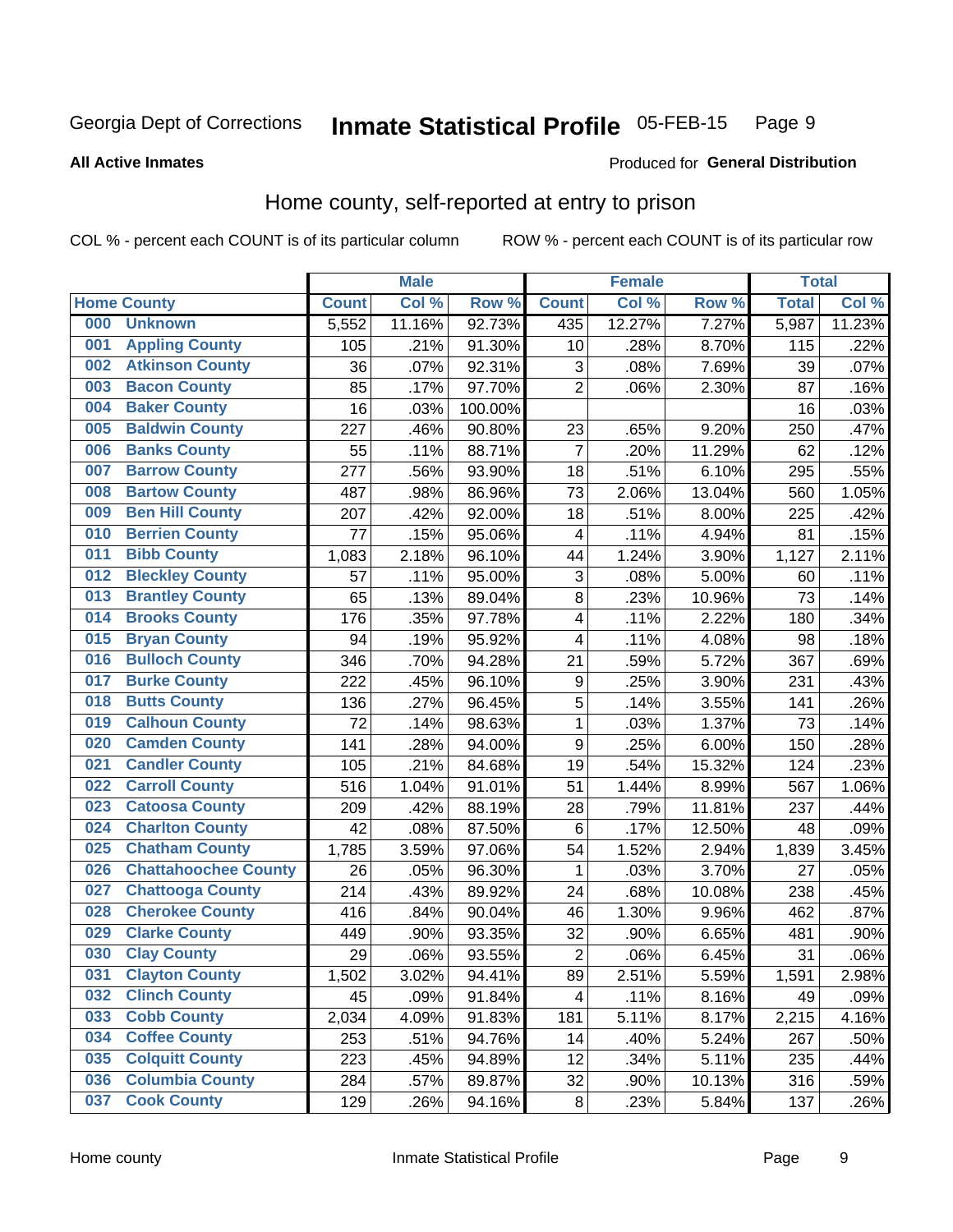#### Inmate Statistical Profile 05-FEB-15 Page 10

**All Active Inmates** 

### Produced for General Distribution

# Home county, self-reported at entry to prison

COL % - percent each COUNT is of its particular column

|     |                         |                | <b>Male</b> |                  |                | <b>Female</b> |        | <b>Total</b>   |       |
|-----|-------------------------|----------------|-------------|------------------|----------------|---------------|--------|----------------|-------|
|     | <b>Home County</b>      | <b>Count</b>   | Col %       | Row <sup>%</sup> | <b>Count</b>   | Col %         | Row %  | <b>Total</b>   | Col % |
| 038 | <b>Coweta County</b>    | 411            | .83%        | 93.20%           | 30             | .85%          | 6.80%  | 441            | .83%  |
| 039 | <b>Crawford County</b>  | 40             | .08%        | 90.91%           | 4              | .11%          | 9.09%  | 44             | .08%  |
| 040 | <b>Crisp County</b>     | 212            | .43%        | 96.80%           | 7              | .20%          | 3.20%  | 219            | .41%  |
| 041 | <b>Dade County</b>      | 58             | .12%        | 89.23%           | $\overline{7}$ | .20%          | 10.77% | 65             | .12%  |
| 042 | <b>Dawson County</b>    | 88             | .18%        | 92.63%           | $\overline{7}$ | .20%          | 7.37%  | 95             | .18%  |
| 043 | <b>Decatur County</b>   | 248            | .50%        | 92.88%           | 19             | .54%          | 7.12%  | 267            | .50%  |
| 044 | <b>Dekalb County</b>    | 3,064          | 6.16%       | 94.22%           | 188            | 5.30%         | 5.78%  | 3,252          | 6.10% |
| 045 | <b>Dodge County</b>     | 123            | .25%        | 91.11%           | 12             | .34%          | 8.89%  | 135            | .25%  |
| 046 | <b>Dooly County</b>     | 77             | .15%        | 92.77%           | 6              | .17%          | 7.23%  | 83             | .16%  |
| 047 | <b>Dougherty County</b> | 863            | 1.73%       | 93.10%           | 64             | 1.81%         | 6.90%  | 927            | 1.74% |
| 048 | <b>Douglas County</b>   | 619            | 1.24%       | 93.93%           | 40             | 1.13%         | 6.07%  | 659            | 1.24% |
| 049 | <b>Early County</b>     | 78             | .16%        | 92.86%           | 6              | .17%          | 7.14%  | 84             | .16%  |
| 050 | <b>Echols County</b>    | $\overline{7}$ | .01%        | 100.00%          |                |               |        | $\overline{7}$ | .01%  |
| 051 | <b>Effingham County</b> | 184            | .37%        | 93.88%           | 12             | .34%          | 6.12%  | 196            | .37%  |
| 052 | <b>Elbert County</b>    | 127            | .26%        | 94.07%           | 8              | .23%          | 5.93%  | 135            | .25%  |
| 053 | <b>Emanuel County</b>   | 162            | .33%        | 95.29%           | 8              | .23%          | 4.71%  | 170            | .32%  |
| 054 | <b>Evans County</b>     | 76             | .15%        | 97.44%           | $\overline{2}$ | .06%          | 2.56%  | 78             | .15%  |
| 055 | <b>Fannin County</b>    | 86             | .17%        | 84.31%           | 16             | .45%          | 15.69% | 102            | .19%  |
| 056 | <b>Fayette County</b>   | 170            | .34%        | 86.73%           | 26             | .73%          | 13.27% | 196            | .37%  |
| 057 | <b>Floyd County</b>     | 724            | 1.45%       | 90.27%           | 78             | 2.20%         | 9.73%  | 802            | 1.50% |
| 058 | <b>Forsyth County</b>   | 234            | .47%        | 90.35%           | 25             | .71%          | 9.65%  | 259            | .49%  |
| 059 | <b>Franklin County</b>  | 118            | .24%        | 88.06%           | 16             | .45%          | 11.94% | 134            | .25%  |
| 060 | <b>Fulton County</b>    | 5,092          | 10.23%      | 95.71%           | 228            | 6.43%         | 4.29%  | 5,320          | 9.98% |
| 061 | <b>Gilmer County</b>    | 101            | .20%        | 92.66%           | 8              | .23%          | 7.34%  | 109            | .20%  |
| 062 | <b>Glascock County</b>  | 13             | .03%        | 100.00%          |                |               |        | 13             | .02%  |
| 063 | <b>Glynn County</b>     | 412            | .83%        | 94.28%           | 25             | .71%          | 5.72%  | 437            | .82%  |
| 064 | <b>Gordon County</b>    | 285            | .57%        | 86.89%           | 43             | 1.21%         | 13.11% | 328            | .62%  |
| 065 | <b>Grady County</b>     | 143            | .29%        | 95.97%           | 6              | .17%          | 4.03%  | 149            | .28%  |
| 066 | <b>Greene County</b>    | 108            | .22%        | 90.76%           | 11             | .31%          | 9.24%  | 119            | .22%  |
| 067 | <b>Gwinnett County</b>  | 1,658          | 3.33%       | 92.73%           | 130            | 3.67%         | 7.27%  | 1,788          | 3.35% |
| 068 | <b>Habersham County</b> | 98             | .20%        | 88.29%           | 13             | .37%          | 11.71% | 111            | .21%  |
| 069 | <b>Hall County</b>      | 608            | 1.22%       | 92.40%           | 50             | 1.41%         | 7.60%  | 658            | 1.23% |
| 070 | <b>Hancock County</b>   | 57             | .11%        | 91.94%           | 5              | .14%          | 8.06%  | 62             | .12%  |
| 071 | <b>Haralson County</b>  | 166            | .33%        | 92.74%           | 13             | .37%          | 7.26%  | 179            | .34%  |
| 072 | <b>Harris County</b>    | 87             | .17%        | 90.63%           | 9              | .25%          | 9.38%  | 96             | .18%  |
| 073 | <b>Hart County</b>      | 138            | .28%        | 97.18%           | 4              | .11%          | 2.82%  | 142            | .27%  |
| 074 | <b>Heard County</b>     | 51             | .10%        | 91.07%           | $\mathbf 5$    | .14%          | 8.93%  | 56             | .11%  |
| 075 | <b>Henry County</b>     | 548            | 1.10%       | 91.79%           | 49             | 1.38%         | 8.21%  | 597            | 1.12% |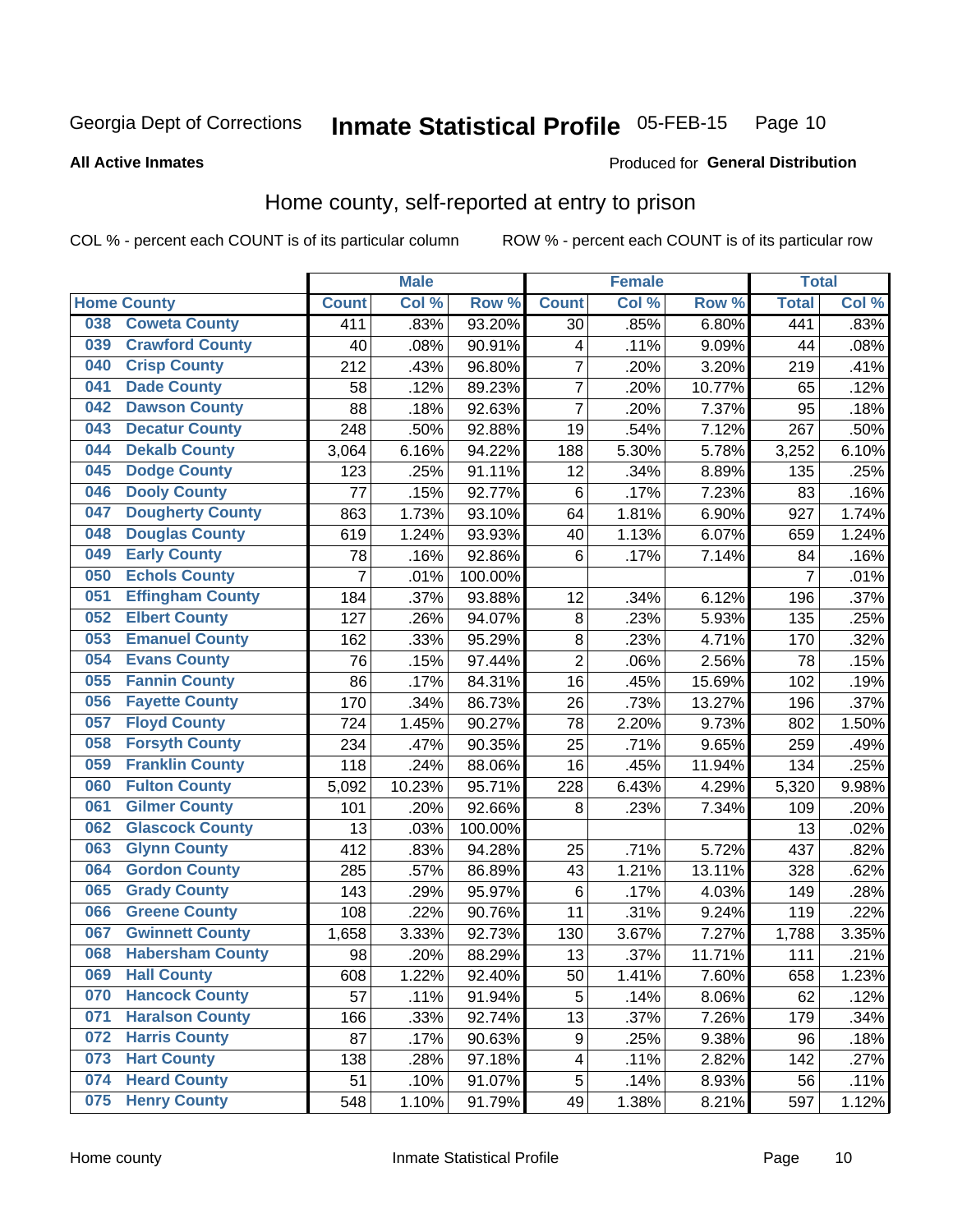#### Inmate Statistical Profile 05-FEB-15 Page 11

### **All Active Inmates**

# Produced for General Distribution

# Home county, self-reported at entry to prison

COL % - percent each COUNT is of its particular column

|                  |                          |              | <b>Male</b> |        |                  | <b>Female</b> |                  | <b>Total</b> |       |
|------------------|--------------------------|--------------|-------------|--------|------------------|---------------|------------------|--------------|-------|
|                  | <b>Home County</b>       | <b>Count</b> | Col %       | Row %  | <b>Count</b>     | Col %         | Row <sup>%</sup> | <b>Total</b> | Col % |
| 076              | <b>Houston County</b>    | 561          | 1.13%       | 93.34% | 40               | 1.13%         | 6.66%            | 601          | 1.13% |
| 077              | <b>Irwin County</b>      | 66           | .13%        | 94.29% | 4                | .11%          | 5.71%            | 70           | .13%  |
| 078              | <b>Jackson County</b>    | 227          | .46%        | 92.28% | 19               | .54%          | 7.72%            | 246          | .46%  |
| 079              | <b>Jasper County</b>     | 80           | .16%        | 90.91% | 8                | .23%          | 9.09%            | 88           | .17%  |
| 080              | <b>Jeff Davis County</b> | 93           | .19%        | 94.90% | 5                | .14%          | 5.10%            | 98           | .18%  |
| 081              | <b>Jefferson County</b>  | 183          | .37%        | 96.32% | $\overline{7}$   | .20%          | 3.68%            | 190          | .36%  |
| 082              | <b>Jenkins County</b>    | 60           | .12%        | 95.24% | $\overline{3}$   | .08%          | 4.76%            | 63           | .12%  |
| 083              | <b>Johnson County</b>    | 39           | .08%        | 88.64% | 5                | .14%          | 11.36%           | 44           | .08%  |
| 084              | <b>Jones County</b>      | 122          | .25%        | 93.13% | $\boldsymbol{9}$ | .25%          | 6.87%            | 131          | .25%  |
| 085              | <b>Lamar County</b>      | 68           | .14%        | 91.89% | $\overline{6}$   | .17%          | 8.11%            | 74           | .14%  |
| 086              | <b>Lanier County</b>     | 39           | .08%        | 97.50% | $\mathbf 1$      | .03%          | 2.50%            | 40           | .08%  |
| 087              | <b>Laurens County</b>    | 277          | .56%        | 95.52% | 13               | .37%          | 4.48%            | 290          | .54%  |
| 088              | <b>Lee County</b>        | 101          | .20%        | 90.99% | 10               | .28%          | 9.01%            | 111          | .21%  |
| 089              | <b>Liberty County</b>    | 231          | .46%        | 94.29% | 14               | .40%          | 5.71%            | 245          | .46%  |
| 090              | <b>Lincoln County</b>    | 24           | .05%        | 96.00% | 1                | .03%          | 4.00%            | 25           | .05%  |
| 091              | <b>Long County</b>       | 40           | .08%        | 90.91% | 4                | .11%          | 9.09%            | 44           | .08%  |
| 092              | <b>Lowndes County</b>    | 472          | .95%        | 94.97% | 25               | .71%          | 5.03%            | 497          | .93%  |
| 093              | <b>Lumpkin County</b>    | 96           | .19%        | 91.43% | $\boldsymbol{9}$ | .25%          | 8.57%            | 105          | .20%  |
| 094              | <b>Macon County</b>      | 73           | .15%        | 96.05% | $\overline{3}$   | .08%          | 3.95%            | 76           | .14%  |
| 095              | <b>Madison County</b>    | 162          | .33%        | 94.19% | 10               | .28%          | 5.81%            | 172          | .32%  |
| 096              | <b>Marion County</b>     | 46           | .09%        | 92.00% | 4                | .11%          | 8.00%            | 50           | .09%  |
| 097              | <b>Mcduffie County</b>   | 153          | .31%        | 96.23% | $\,6$            | .17%          | 3.77%            | 159          | .30%  |
| 098              | <b>Mcintosh County</b>   | 67           | .13%        | 98.53% | $\mathbf{1}$     | .03%          | 1.47%            | 68           | .13%  |
| 099              | <b>Meriwether County</b> | 157          | .32%        | 92.35% | 13               | .37%          | 7.65%            | 170          | .32%  |
| 100              | <b>Miller County</b>     | 35           | .07%        | 89.74% | 4                | .11%          | 10.26%           | 39           | .07%  |
| 101              | <b>Mitchell County</b>   | 159          | .32%        | 94.64% | $\boldsymbol{9}$ | .25%          | 5.36%            | 168          | .32%  |
| 102              | <b>Monroe County</b>     | 120          | .24%        | 95.24% | $\,6$            | .17%          | 4.76%            | 126          | .24%  |
| 103              | <b>Montgomery County</b> | 62           | .12%        | 91.18% | 6                | .17%          | 8.82%            | 68           | .13%  |
| 104              | <b>Morgan County</b>     | 112          | .23%        | 94.12% | $\overline{7}$   | .20%          | 5.88%            | 119          | .22%  |
| 105              | <b>Murray County</b>     | 164          | .33%        | 94.25% | 10               | .28%          | 5.75%            | 174          | .33%  |
| 106              | <b>Muscogee County</b>   | 1,026        | 2.06%       | 95.35% | 50               | 1.41%         | 4.65%            | 1,076        | 2.02% |
| 107              | <b>Newton County</b>     | 549          | 1.10%       | 91.96% | 48               | 1.35%         | 8.04%            | 597          | 1.12% |
| 108              | <b>Oconee County</b>     | 40           | .08%        | 90.91% | 4                | .11%          | 9.09%            | 44           | .08%  |
| 109              | <b>Oglethorpe County</b> | 70           | .14%        | 93.33% | 5                | .14%          | 6.67%            | 75           | .14%  |
| 110              | <b>Paulding County</b>   | 298          | .60%        | 91.69% | 27               | .76%          | 8.31%            | 325          | .61%  |
| 111              | <b>Peach County</b>      | 116          | .23%        | 95.08% | 6                | .17%          | 4.92%            | 122          | .23%  |
| $\overline{112}$ | <b>Pickens County</b>    | 105          | .21%        | 88.98% | $1\overline{3}$  | .37%          | 11.02%           | 118          | .22%  |
| 113              | <b>Pierce County</b>     | 85           | .17%        | 93.41% | $\,6$            | .17%          | 6.59%            | 91           | .17%  |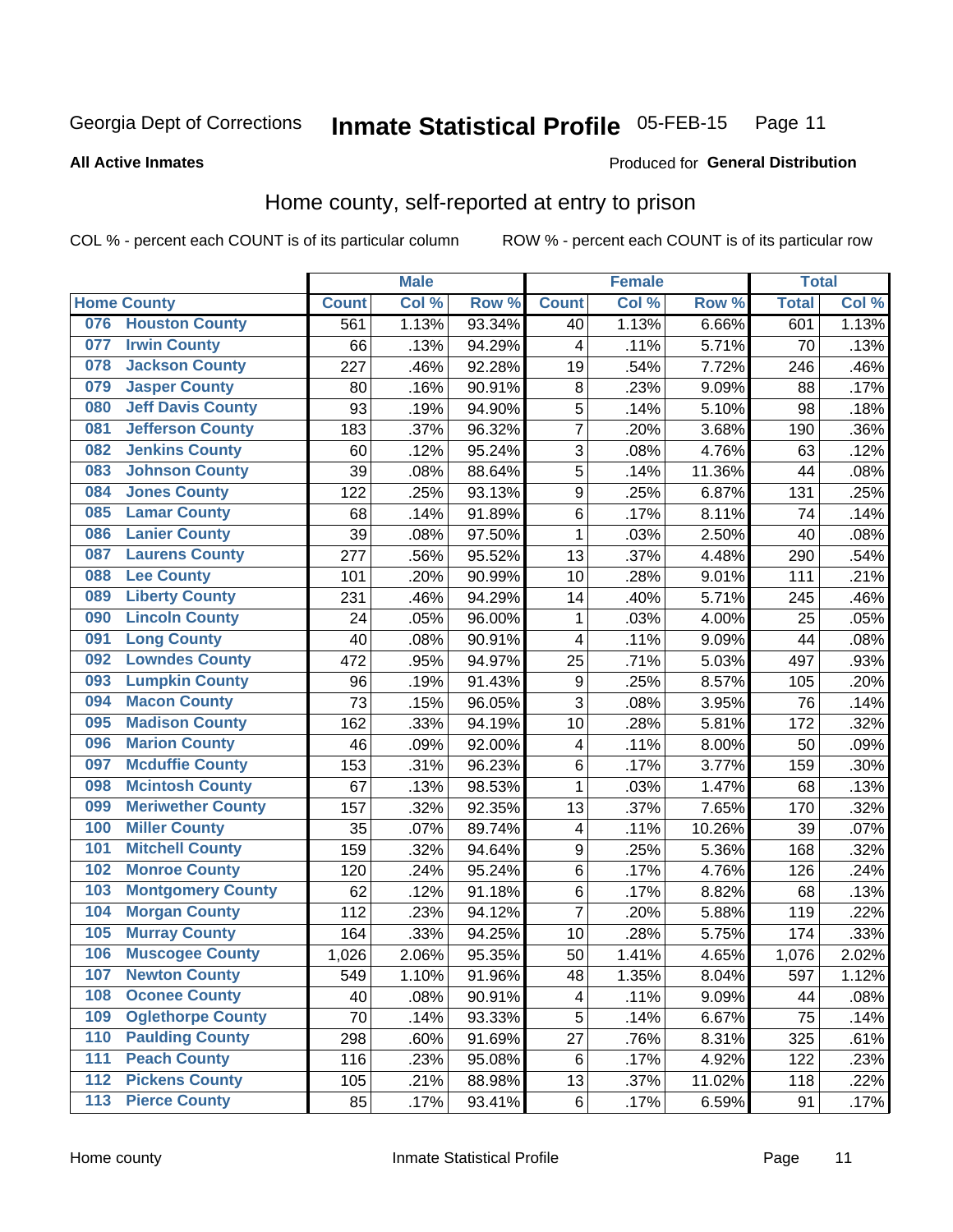#### Inmate Statistical Profile 05-FEB-15 Page 12

**All Active Inmates** 

### Produced for General Distribution

# Home county, self-reported at entry to prison

COL % - percent each COUNT is of its particular column

|                                 |              | <b>Male</b> |         |                  | <b>Female</b> |        | <b>Total</b>    |       |
|---------------------------------|--------------|-------------|---------|------------------|---------------|--------|-----------------|-------|
| <b>Home County</b>              | <b>Count</b> | Col %       | Row %   | <b>Count</b>     | Col %         | Row %  | <b>Total</b>    | Col % |
| 114<br><b>Pike County</b>       | 48           | .10%        | 90.57%  | 5                | .14%          | 9.43%  | $\overline{53}$ | .10%  |
| <b>Polk County</b><br>115       | 243          | .49%        | 94.19%  | 15               | .42%          | 5.81%  | 258             | .48%  |
| <b>Pulaski County</b><br>116    | 69           | .14%        | 95.83%  | 3                | .08%          | 4.17%  | 72              | .14%  |
| <b>Putnam County</b><br>117     | 158          | .32%        | 91.86%  | 14               | .40%          | 8.14%  | 172             | .32%  |
| 118<br><b>Quitman County</b>    | 18           | .04%        | 94.74%  | 1                | .03%          | 5.26%  | 19              | .04%  |
| <b>Rabun County</b><br>119      | 42           | .08%        | 85.71%  | $\overline{7}$   | .20%          | 14.29% | 49              | .09%  |
| <b>Randolph County</b><br>120   | 64           | .13%        | 92.75%  | 5                | .14%          | 7.25%  | 69              | .13%  |
| <b>Richmond County</b><br>121   | 1,690        | 3.40%       | 94.41%  | 100              | 2.82%         | 5.59%  | 1,790           | 3.36% |
| <b>Rockdale County</b><br>122   | 369          | .74%        | 91.79%  | 33               | .93%          | 8.21%  | 402             | .75%  |
| <b>Schley County</b><br>123     | 19           | .04%        | 95.00%  | 1                | .03%          | 5.00%  | 20              | .04%  |
| <b>Screven County</b><br>124    | 125          | .25%        | 93.28%  | $\boldsymbol{9}$ | .25%          | 6.72%  | 134             | .25%  |
| <b>Seminole County</b><br>125   | 65           | .13%        | 91.55%  | 6                | .17%          | 8.45%  | 71              | .13%  |
| <b>Spalding County</b><br>126   | 457          | .92%        | 95.41%  | 22               | .62%          | 4.59%  | 479             | .90%  |
| <b>Stephens County</b><br>127   | 135          | .27%        | 93.75%  | 9                | .25%          | 6.25%  | 144             | .27%  |
| <b>Stewart County</b><br>128    | 27           | .05%        | 100.00% |                  |               |        | 27              | .05%  |
| <b>Sumter County</b><br>129     | 191          | .38%        | 95.02%  | 10               | .28%          | 4.98%  | 201             | .38%  |
| <b>Talbot County</b><br>130     | 43           | .09%        | 95.56%  | 2                | .06%          | 4.44%  | 45              | .08%  |
| <b>Taliaferro County</b><br>131 | 18           | .04%        | 94.74%  | 1                | .03%          | 5.26%  | 19              | .04%  |
| <b>Tattnall County</b><br>132   | 158          | .32%        | 94.61%  | $\boldsymbol{9}$ | .25%          | 5.39%  | 167             | .31%  |
| <b>Taylor County</b><br>133     | 62           | .12%        | 91.18%  | 6                | .17%          | 8.82%  | 68              | .13%  |
| <b>Telfair County</b><br>134    | 95           | .19%        | 92.23%  | 8                | .23%          | 7.77%  | 103             | .19%  |
| <b>Terrell County</b><br>135    | 80           | .16%        | 90.91%  | 8                | .23%          | 9.09%  | 88              | .17%  |
| <b>Thomas County</b><br>136     | 191          | .38%        | 94.55%  | 11               | .31%          | 5.45%  | 202             | .38%  |
| <b>Tift County</b><br>137       | 290          | .58%        | 96.03%  | 12               | .34%          | 3.97%  | 302             | .57%  |
| <b>Toombs County</b><br>138     | 325          | .65%        | 93.39%  | 23               | .65%          | 6.61%  | 348             | .65%  |
| <b>Towns County</b><br>139      | 30           | .06%        | 88.24%  | 4                | .11%          | 11.76% | 34              | .06%  |
| <b>Treutlen County</b><br>140   | 69           | .14%        | 93.24%  | 5                | .14%          | 6.76%  | 74              | .14%  |
| <b>Troup County</b><br>141      | 491          | .99%        | 90.42%  | 52               | 1.47%         | 9.58%  | 543             | 1.02% |
| <b>Turner County</b><br>142     | 61           | .12%        | 89.71%  | 7                | .20%          | 10.29% | 68              | .13%  |
| <b>Twiggs County</b><br>143     | 62           | .12%        | 92.54%  | 5                | .14%          | 7.46%  | 67              | .13%  |
| <b>Union County</b><br>144      | 49           | .10%        | 77.78%  | 14               | .40%          | 22.22% | 63              | .12%  |
| 145<br><b>Upson County</b>      | 140          | .28%        | 92.72%  | 11               | .31%          | 7.28%  | 151             | .28%  |
| <b>Walker County</b><br>146     | 346          | .70%        | 92.02%  | 30               | .85%          | 7.98%  | 376             | .71%  |
| <b>Walton County</b><br>147     | 419          | .84%        | 92.29%  | 35               | .99%          | 7.71%  | 454             | .85%  |
| <b>Ware County</b><br>148       | 270          | .54%        | 94.74%  | 15               | .42%          | 5.26%  | 285             | .53%  |
| <b>Warren County</b><br>149     | 29           | .06%        | 96.67%  | 1                | .03%          | 3.33%  | 30              | .06%  |
| <b>Washington County</b><br>150 | 178          | .36%        | 91.28%  | 17               | .48%          | 8.72%  | 195             | .37%  |
| <b>Wayne County</b><br>151      | 185          | .37%        | 91.13%  | 18               | .51%          | 8.87%  | 203             | .38%  |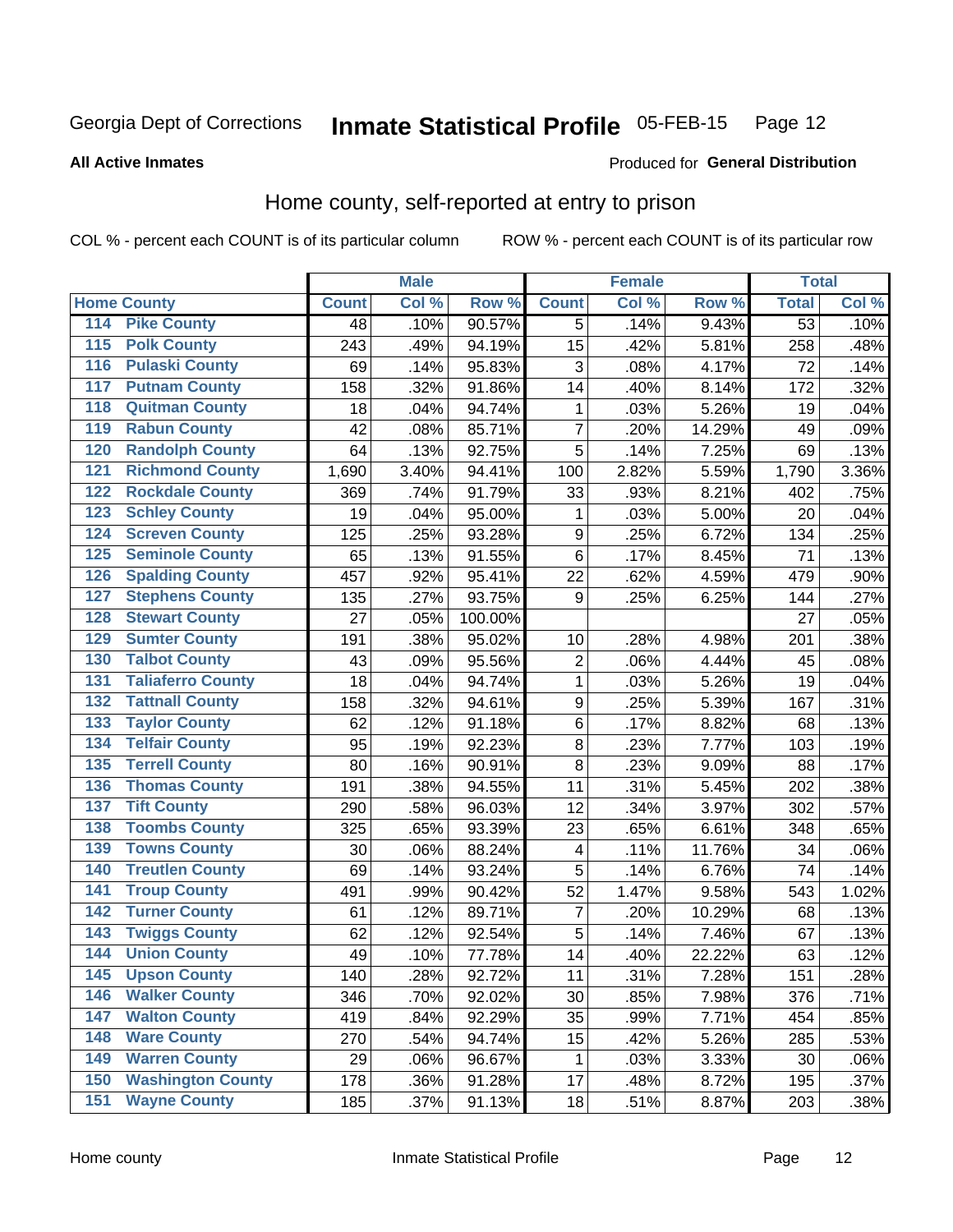#### Inmate Statistical Profile 05-FEB-15 Page 13

**All Active Inmates** 

### Produced for General Distribution

# Home county, self-reported at entry to prison

COL % - percent each COUNT is of its particular column

|     |                             |              | <b>Male</b> |         |              | <b>Female</b> |          | <b>Total</b> |         |
|-----|-----------------------------|--------------|-------------|---------|--------------|---------------|----------|--------------|---------|
|     | <b>Home County</b>          | <b>Count</b> | Col %       | Row %   | <b>Count</b> | Col %         | Row %    | <b>Total</b> | Col %   |
| 152 | <b>Webster County</b>       | 11           | .02%        | 100.00% |              |               |          | 11           | .02%    |
| 153 | <b>Wheeler County</b>       | 21           | .04%        | 95.45%  |              | .03%          | 4.55%    | 22           | .04%    |
| 154 | <b>White County</b>         | 88           | .18%        | 84.62%  | 16           | .45%          | 15.38%   | 104          | .20%    |
| 155 | <b>Whitfield County</b>     | 390          | .78%        | 88.44%  | 51           | 1.44%         | 11.56%   | 441          | .83%    |
| 156 | <b>Wilcox County</b>        | 46           | .09%        | 90.20%  | 5            | .14%          | $9.80\%$ | 51           | .10%    |
| 157 | <b>Wilkes County</b>        | 67           | .13%        | 91.78%  | 6            | .17%          | 8.22%    | 73           | .14%    |
| 158 | <b>Wilkinson County</b>     | 54           | .11%        | 93.10%  | 4            | .11%          | 6.90%    | 58           | .11%    |
| 159 | <b>Worth County</b>         | 103          | .21%        | 92.79%  | 8            | .23%          | 7.21%    | 111          | .21%    |
| 999 | <b>Other Custody/Out Of</b> | 184          | .37%        | 92.93%  | 14           | .40%          | 7.07%    | 198          | $.37\%$ |
|     | <b>State</b>                |              |             |         |              |               |          |              |         |
|     | <b>Total Rported</b>        | 49,764       | 100%        | 93.35%  | 3,544        | 100%          | 6.65%    | 53,308       | 100%    |

| Reported<br>NOI |        |       |        |
|-----------------|--------|-------|--------|
| <b>c</b> otal   | 49,764 | 544،د | 53,308 |

|  | Mode (most frequent) | <b>Fulton County</b> | <b>Fulton County</b> | <b>Fulton County</b> |
|--|----------------------|----------------------|----------------------|----------------------|
|--|----------------------|----------------------|----------------------|----------------------|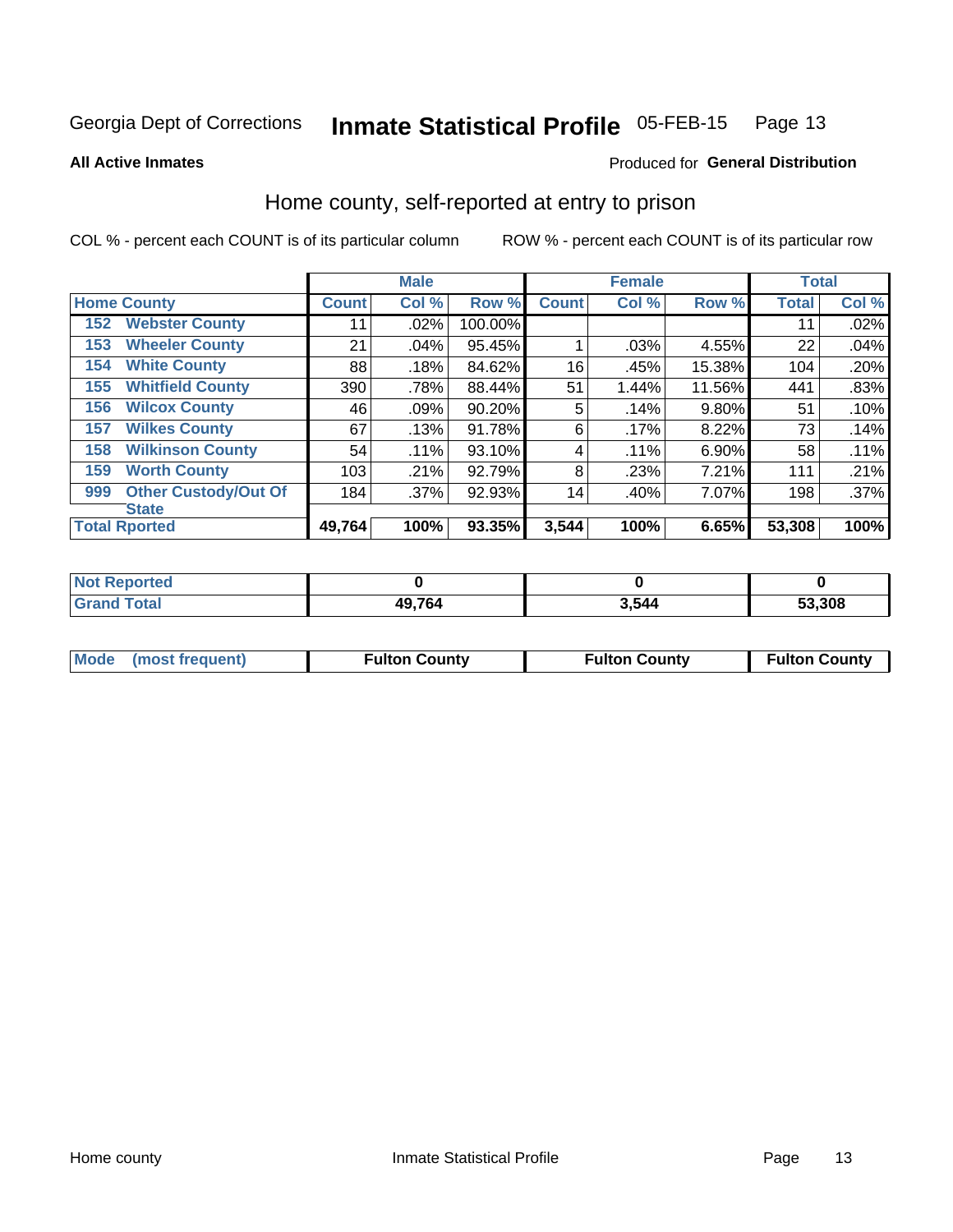#### **Inmate Statistical Profile 05-FEB-15** Page 14

### **All Active Inmates**

# Produced for General Distribution

# Employment status before prison, self-reported at entry to prison

COL % - percent each COUNT is of its particular column

|                                    |              | <b>Male</b> |         |              | <b>Female</b> |        |        | <b>Total</b> |
|------------------------------------|--------------|-------------|---------|--------------|---------------|--------|--------|--------------|
| <b>Employment Status</b>           | <b>Count</b> | Col %       | Row %   | <b>Count</b> | Col %         | Row %  | Total  | Col %        |
| <b>Full Time</b><br>0 <sub>1</sub> | 18,369       | 44.73%      | 95.78%  | 809          | 26.30%        | 4.22%  | 19,178 | 43.45%       |
| <b>Part Time</b><br>02             | 3,500        | 8.52%       | 94.72%  | 195          | 6.34%         | 5.28%  | 3,695  | 8.37%        |
| Unempl $<$ 6M<br>03                | 2,675        | 6.51%       | 97.56%  | 67           | 2.18%         | 2.44%  | 2,742  | 6.21%        |
| Unempl > 6M<br>04                  | 9,269        | 22.57%      | 87.17%  | 1,364        | 44.34%        | 12.83% | 10,633 | 24.09%       |
| <b>Never Worked</b><br>05          | 4,250        | 10.35%      | 95.18%  | 215          | 6.99%         | 4.82%  | 4,465  | 10.12%       |
| <b>Student</b><br>06               | 1,153        | 2.81%       | 96.16%  | 46           | 1.50%         | 3.84%  | 1,199  | 2.72%        |
| <b>Incapable</b><br>07             | 1,847        | 4.50%       | 82.94%  | 380          | 12.35%        | 17.06% | 2,227  | 5.05%        |
| <b>UNKNOWN</b><br>20               | 2            | .01%        | 100.00% |              |               |        | 2      | .01%         |
| <b>Total Reported</b>              | 41,065       | 100%        | 93.03%  | 3,076        | 100%          | 6.97%  | 44,141 | 100%         |

| <b>Not Reported</b> | 8,701  | 468   | 9,169  |
|---------------------|--------|-------|--------|
| <b>Grand Total</b>  | 49,766 | 3,544 | 53,310 |

| <b>Mode (most frequent)</b> | 6M<br><b>Jnempl</b> | <b>Full Time</b> |
|-----------------------------|---------------------|------------------|
|                             |                     |                  |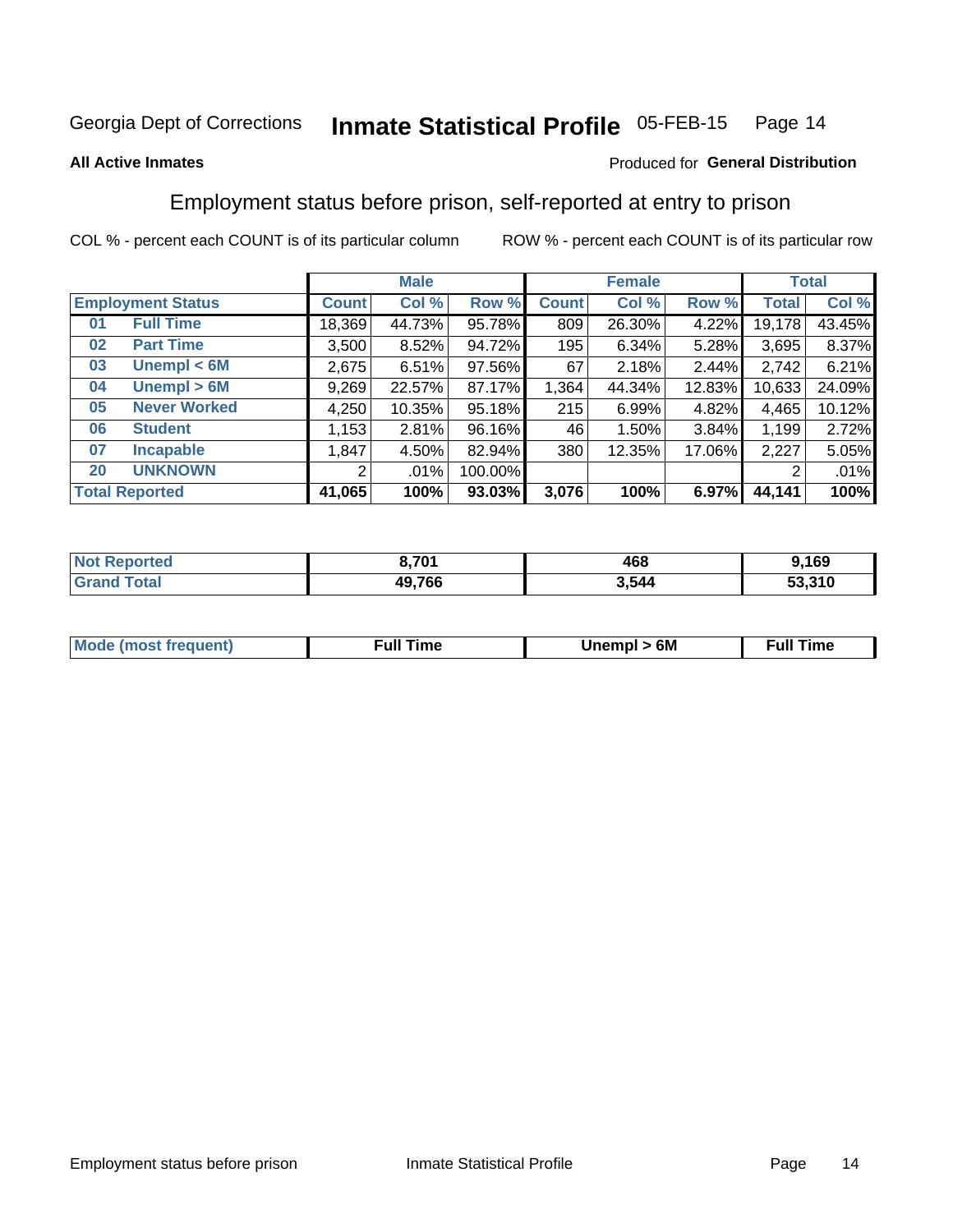## **All Active Inmates**

Produced for General Distribution

# Age at admission

COL % - percent each COUNT is of its particular column

|                         |              | <b>Male</b> |        |                | <b>Female</b> |        |              | <b>Total</b> |
|-------------------------|--------------|-------------|--------|----------------|---------------|--------|--------------|--------------|
| <b>Age At Admission</b> | <b>Count</b> | Col %       | Row %  | <b>Count</b>   | Col %         | Row %  | <b>Total</b> | Col %        |
| 14                      | 18           | 0.04%       | 90.00% | $\overline{2}$ | 0.06%         | 10.00% | 20           | 0.04%        |
| 15                      | 58           | 0.12%       | 98.31% | 1              | 0.03%         | 1.69%  | 59           | 0.11%        |
| 16                      | 189          | 0.38%       | 96.43% | 7              | 0.20%         | 3.57%  | 196          | 0.37%        |
| $\overline{17}$         | 713          | 1.43%       | 96.61% | 25             | 0.71%         | 3.39%  | 738          | 1.38%        |
| $\overline{18}$         | 1,342        | 2.70%       | 97.04% | 41             | 1.16%         | 2.96%  | 1,383        | 2.59%        |
| 19                      | 1,977        | 3.97%       | 96.72% | 67             | 1.89%         | 3.28%  | 2,044        | 3.83%        |
| 20                      | 2,243        | 4.51%       | 95.61% | 103            | 2.91%         | 4.39%  | 2,346        | 4.40%        |
| $\overline{21}$         | 2,212        | 4.45%       | 95.43% | 106            | 2.99%         | 4.57%  | 2,318        | 4.35%        |
| $\overline{22}$         | 2,319        | 4.66%       | 95.24% | 116            | 3.27%         | 4.76%  | 2,435        | 4.57%        |
| 23                      | 2,134        | 4.29%       | 93.80% | 141            | 3.98%         | 6.20%  | 2,275        | 4.27%        |
| 24                      | 2,060        | 4.14%       | 93.34% | 147            | 4.15%         | 6.66%  | 2,207        | 4.14%        |
| $\overline{25}$         | 1,883        | 3.78%       | 93.68% | 127            | 3.58%         | 6.32%  | 2,010        | 3.77%        |
| $\overline{26}$         | 1,808        | 3.63%       | 93.92% | 117            | 3.30%         | 6.08%  | 1,925        | 3.61%        |
| $\overline{27}$         | 1,755        | 3.53%       | 91.98% | 153            | 4.32%         | 8.02%  | 1,908        | 3.58%        |
| 28                      | 1,689        | 3.39%       | 93.01% | 127            | 3.58%         | 6.99%  | 1,816        | 3.41%        |
| 29                      | 1,674        | 3.36%       | 93.26% | 121            | 3.42%         | 6.74%  | 1,795        | 3.37%        |
| 30                      | 1,648        | 3.31%       | 93.69% | 111            | 3.13%         | 6.31%  | 1,759        | 3.30%        |
| 31                      | 1,530        | 3.07%       | 92.28% | 128            | 3.61%         | 7.72%  | 1,658        | 3.11%        |
| 32                      | 1,456        | 2.93%       | 91.80% | 130            | 3.67%         | 8.20%  | 1,586        | 2.98%        |
| 33                      | 1,449        | 2.91%       | 91.59% | 133            | 3.75%         | 8.41%  | 1,582        | 2.97%        |
| 34                      | 1,427        | 2.87%       | 92.18% | 121            | 3.42%         | 7.82%  | 1,548        | 2.90%        |
| 35                      | 1,303        | 2.62%       | 92.02% | 113            | 3.19%         | 7.98%  | 1,416        | 2.66%        |
| 36                      | 1,301        | 2.61%       | 93.40% | 92             | 2.60%         | 6.60%  | 1,393        | 2.61%        |
| $\overline{37}$         | 1,120        | 2.25%       | 92.03% | 97             | 2.74%         | 7.97%  | 1,217        | 2.28%        |
| 38                      | 1,078        | 2.17%       | 92.69% | 85             | 2.40%         | 7.31%  | 1,163        | 2.18%        |
| 39                      | 1,013        | 2.04%       | 91.84% | 90             | 2.54%         | 8.16%  | 1,103        | 2.07%        |
| 40                      | 1,015        | 2.04%       | 92.27% | 85             | 2.40%         | 7.73%  | 1,100        | 2.06%        |
| 41                      | 968          | 1.95%       | 92.90% | 74             | 2.09%         | 7.10%  | 1,042        | 1.95%        |
| 42                      | 889          | 1.79%       | 91.93% | 78             | 2.20%         | 8.07%  | 967          | 1.81%        |
| 43                      | 890          | 1.79%       | 90.08% | 98             | 2.77%         | 9.92%  | 988          | 1.85%        |
| 44                      | 797          | 1.60%       | 90.88% | 80             | 2.26%         | 9.12%  | 877          | 1.65%        |
| 45                      | 794          | 1.60%       | 91.58% | 73             | 2.06%         | 8.42%  | 867          | 1.63%        |
| 46                      | 689          | 1.38%       | 92.36% | 57             | 1.61%         | 7.64%  | 746          | 1.40%        |
| 47                      | 704          | 1.41%       | 92.51% | 57             | 1.61%         | 7.49%  | 761          | 1.43%        |
| 48                      | 686          | 1.38%       | 92.08% | 59             | 1.67%         | 7.92%  | 745          | 1.40%        |
| 49                      | 632          | 1.27%       | 92.13% | 54             | 1.52%         | 7.87%  | 686          | 1.29%        |
| 50                      | 534          | 1.07%       | 91.44% | 50             | 1.41%         | 8.56%  | 584          | 1.10%        |
| 51                      | 485          | 0.97%       | 91.17% | 47             | 1.33%         | 8.83%  | 532          | 1.00%        |
| 52                      | 472          | 0.95%       | 91.12% | 46             | 1.30%         | 8.88%  | 518          | 0.97%        |
| 53                      | 407          | 0.82%       | 89.06% | 50             | 1.41%         | 10.94% | 457          | 0.86%        |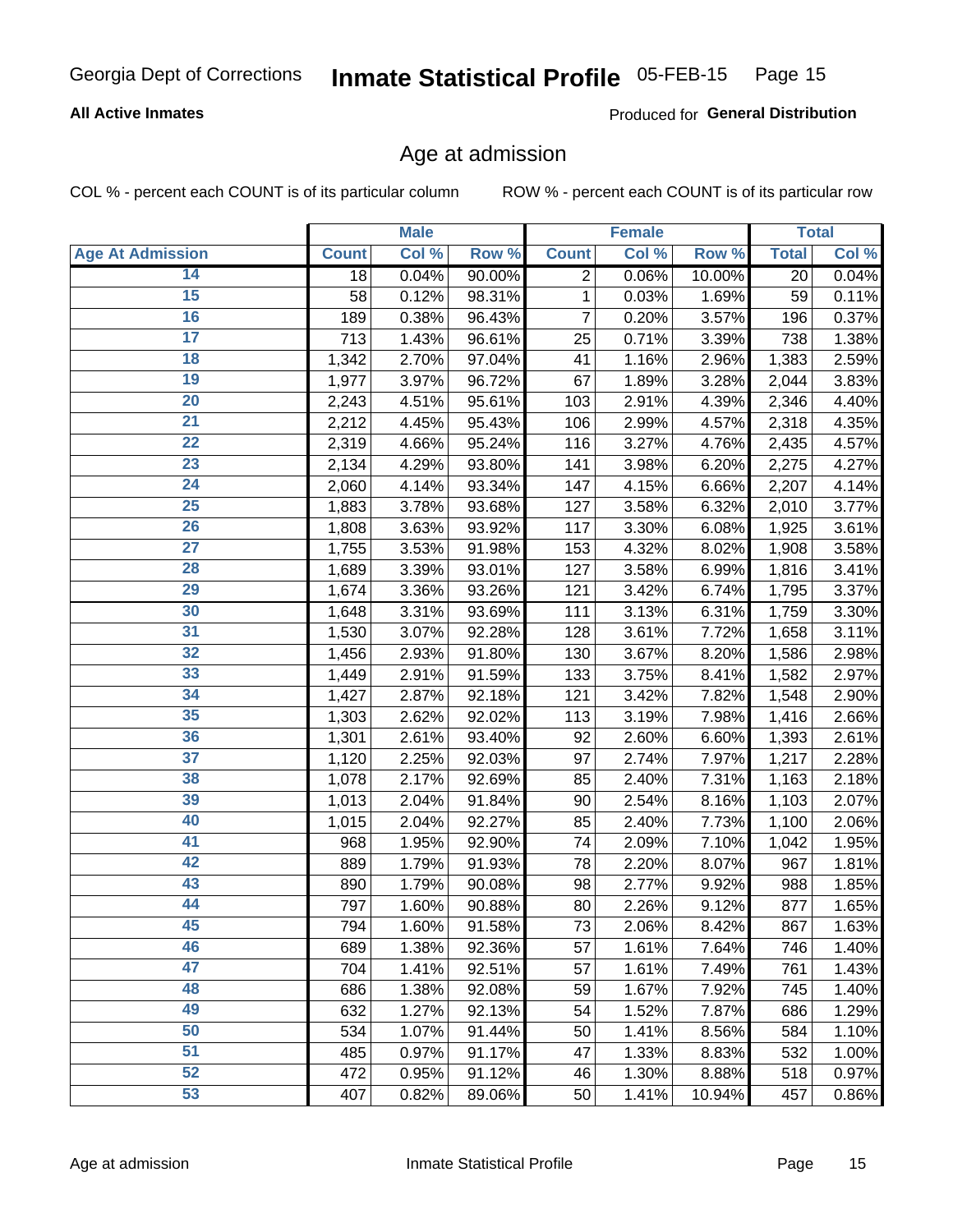## **All Active Inmates**

Produced for General Distribution

# Age at admission

COL % - percent each COUNT is of its particular column

|                         |                  | <b>Male</b> |         |                         | <b>Female</b> |       |                | <b>Total</b> |
|-------------------------|------------------|-------------|---------|-------------------------|---------------|-------|----------------|--------------|
| <b>Age At Admission</b> | <b>Count</b>     | Col %       | Row %   | <b>Count</b>            | Col %         | Row % | <b>Total</b>   | Col %        |
| 54                      | $\overline{379}$ | 0.76%       | 93.58%  | $\overline{26}$         | 0.73%         | 6.42% | 405            | 0.76%        |
| 55                      | 312              | 0.63%       | 93.69%  | 21                      | 0.59%         | 6.31% | 333            | 0.62%        |
| 56                      | 273              | 0.55%       | 94.14%  | 17                      | 0.48%         | 5.86% | 290            | 0.54%        |
| 57                      | 226              | 0.45%       | 93.39%  | 16                      | 0.45%         | 6.61% | 242            | 0.45%        |
| 58                      | 207              | 0.42%       | 96.73%  | $\overline{7}$          | 0.20%         | 3.27% | 214            | 0.40%        |
| 59                      | 172              | 0.35%       | 92.97%  | 13                      | 0.37%         | 7.03% | 185            | 0.35%        |
| 60                      | 146              | 0.29%       | 93.59%  | 10                      | 0.28%         | 6.41% | 156            | 0.29%        |
| 61                      | 126              | 0.25%       | 96.18%  | 5                       | 0.14%         | 3.82% | 131            | 0.25%        |
| 62                      | 98               | 0.20%       | 97.03%  | 3                       | 0.08%         | 2.97% | 101            | 0.19%        |
| 63                      | 84               | 0.17%       | 97.67%  | $\overline{2}$          | 0.06%         | 2.33% | 86             | 0.16%        |
| 64                      | 79               | 0.16%       | 97.53%  | $\overline{2}$          | 0.06%         | 2.47% | 81             | 0.15%        |
| 65                      | 45               | 0.09%       | 91.84%  | $\overline{\mathbf{4}}$ | 0.11%         | 8.16% | 49             | 0.09%        |
| 66                      | 49               | 0.10%       | 100.00% |                         |               |       | 49             | 0.09%        |
| 67                      | 33               | 0.07%       | 94.29%  | $\overline{2}$          | 0.06%         | 5.71% | 35             | 0.07%        |
| 68                      | 30               | 0.06%       | 96.77%  | 1                       | 0.03%         | 3.23% | 31             | 0.06%        |
| 69                      | 29               | 0.06%       | 100.00% |                         |               |       | 29             | 0.05%        |
| 70                      | 27               | 0.05%       | 93.10%  | $\overline{2}$          | 0.06%         | 6.90% | 29             | 0.05%        |
| $\overline{71}$         | 15               | 0.03%       | 100.00% |                         |               |       | 15             | 0.03%        |
| $\overline{72}$         | 21               | 0.04%       | 91.30%  | $\overline{2}$          | 0.06%         | 8.70% | 23             | 0.04%        |
| 73                      | $\overline{7}$   | 0.01%       | 100.00% |                         |               |       | $\overline{7}$ | 0.01%        |
| 74                      | 10               | 0.02%       | 90.91%  | 1                       | 0.03%         | 9.09% | 11             | 0.02%        |
| $\overline{75}$         | 8                | 0.02%       | 100.00% |                         |               |       | 8              | 0.02%        |
| 76                      | 8                | 0.02%       | 100.00% |                         |               |       | 8              | 0.02%        |
| $\overline{77}$         | $\overline{7}$   | 0.01%       | 100.00% |                         |               |       | $\overline{7}$ | 0.01%        |
| 78                      | $\mathbf 2$      | 0.01%       | 100.00% |                         |               |       | $\overline{2}$ | 0.01%        |
| 79                      | $\overline{2}$   | 0.01%       | 100.00% |                         |               |       | $\overline{2}$ | 0.01%        |
| 80                      | $\overline{2}$   | 0.01%       | 100.00% |                         |               |       | $\overline{2}$ | 0.01%        |
| 81                      | $\mathbf{1}$     | 0.01%       | 100.00% |                         |               |       | $\mathbf{1}$   | 0.01%        |
| $\overline{82}$         | $\overline{2}$   | 0.01%       | 100.00% |                         |               |       | $\overline{2}$ | 0.01%        |
| 84                      | $\overline{2}$   | 0.01%       | 100.00% |                         |               |       | $\overline{2}$ | 0.01%        |
| <b>Total Reported</b>   | 49,763           | 100%        | 93.35%  | 3,543                   | 100%          | 6.65% | 53,306         | 100%         |

| <b>Not Reported</b> |        |       |        |
|---------------------|--------|-------|--------|
| <b>Grand Total</b>  | 49,764 | 3,544 | 53,308 |

| <b>Mean</b><br>(average) | 32.25 | 33.98   | 32.36    |
|--------------------------|-------|---------|----------|
| Median (middle)          | 30    | ົ<br>აა | 30       |
| Mode<br>(most frequent)  | ∸∸    | ^7      | n,<br>LL |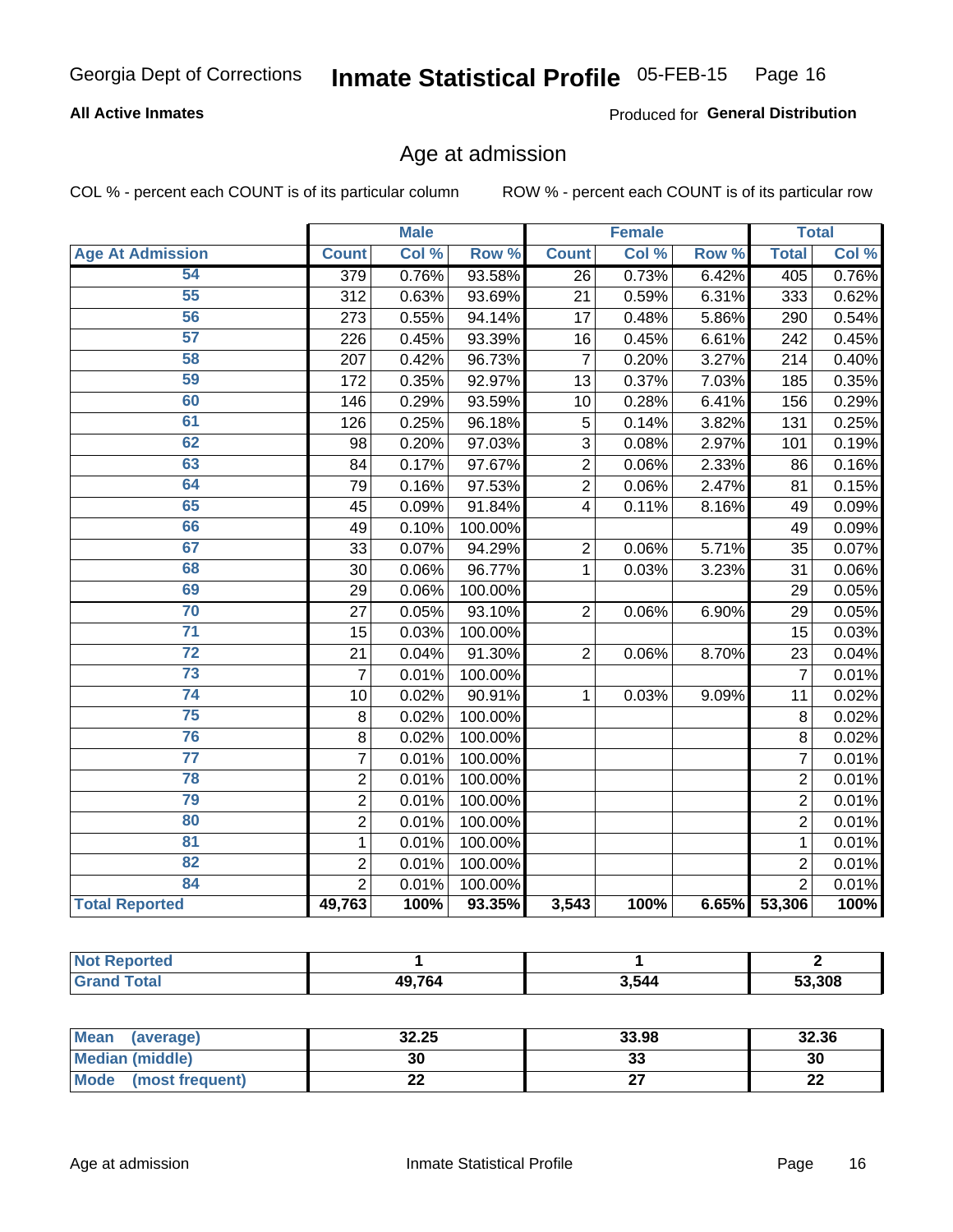## **All Active Inmates**

### Produced for General Distribution

# Height, measured at entry to prison

COL % - percent each COUNT is of its particular column

|                       |              | <b>Male</b> |         |              | <b>Female</b> |        |                | <b>Total</b> |
|-----------------------|--------------|-------------|---------|--------------|---------------|--------|----------------|--------------|
| <b>Height</b>         | <b>Count</b> | Col %       | Row %   | <b>Count</b> | Col %         | Row %  | <b>Total</b>   | Col %        |
| 4'10"                 | 2            | 0.02%       | 11.76%  | 15           | 7.46%         | 88.24% | 17             | 0.15%        |
| 4'11''                | 11           | 0.10%       | 14.86%  | 63           | 31.34%        | 85.14% | 74             | 0.64%        |
| 5'02''                | 1            | 0.01%       | 50.00%  | 1.           | 0.50%         | 50.00% | $\overline{2}$ | 0.02%        |
| 5'03''                |              | 0.01%       | 100.00% |              |               |        |                | 0.01%        |
| 5'05''                | 4            | 0.03%       | 100.00% |              |               |        | 4              | 0.03%        |
| 5'06"                 | 5            | 0.04%       | 100.00% |              |               |        | 5              | 0.04%        |
| 5'07''                | 5            | 0.04%       | 100.00% |              |               |        | 5              | 0.04%        |
| 5'08''                | 7            | 0.06%       | 100.00% |              |               |        | 7              | $0.06\%$     |
| 5'09''                | 3            | 0.03%       | 100.00% |              |               |        | 3              | 0.03%        |
| 5'10''                | 5,508        | 48.10%      | 98.67%  | 74           | 36.82%        | 1.33%  | 5,582          | 47.91%       |
| 5'11''                | 5,873        | 51.29%      | 99.19%  | 48           | 23.88%        | 0.81%  | 5,921          | 50.82%       |
| 6'00''                | 5            | 0.04%       | 100.00% |              |               |        | 5              | 0.04%        |
| 6'01''                | 5            | 0.04%       | 100.00% |              |               |        | 5              | 0.04%        |
| 6'02''                | 3            | 0.03%       | 100.00% |              |               |        | 3              | 0.03%        |
| 6'04"                 | 1            | 0.01%       | 100.00% |              |               |        | 1              | 0.01%        |
| 6'10''                | 6            | 0.05%       | 100.00% |              |               |        | 6              | 0.05%        |
| 6'11''                | 10           | 0.09%       | 100.00% |              |               |        | 10             | 0.09%        |
| Seven feet +          |              | 0.01%       | 100.00% |              |               |        |                | 0.01%        |
| <b>Total Reported</b> | 11,451       | 100%        | 98.27%  | 201          | 100%          | 1.73%  | 11,652         | 100%         |

| <b>rtec</b><br>NI. | 38.313 | 3,343 | 11,656 |
|--------------------|--------|-------|--------|
|                    | 49,764 | 3,544 | 53,308 |

| Mean<br>(average)       | <b>5'44"</b> | 5'06" | 5'10"        |
|-------------------------|--------------|-------|--------------|
| Median (middle)         | 5'11"        | 5'10" | 5'11"        |
| Mode<br>(most frequent) | 544"         | 5'10" | <b>5'11"</b> |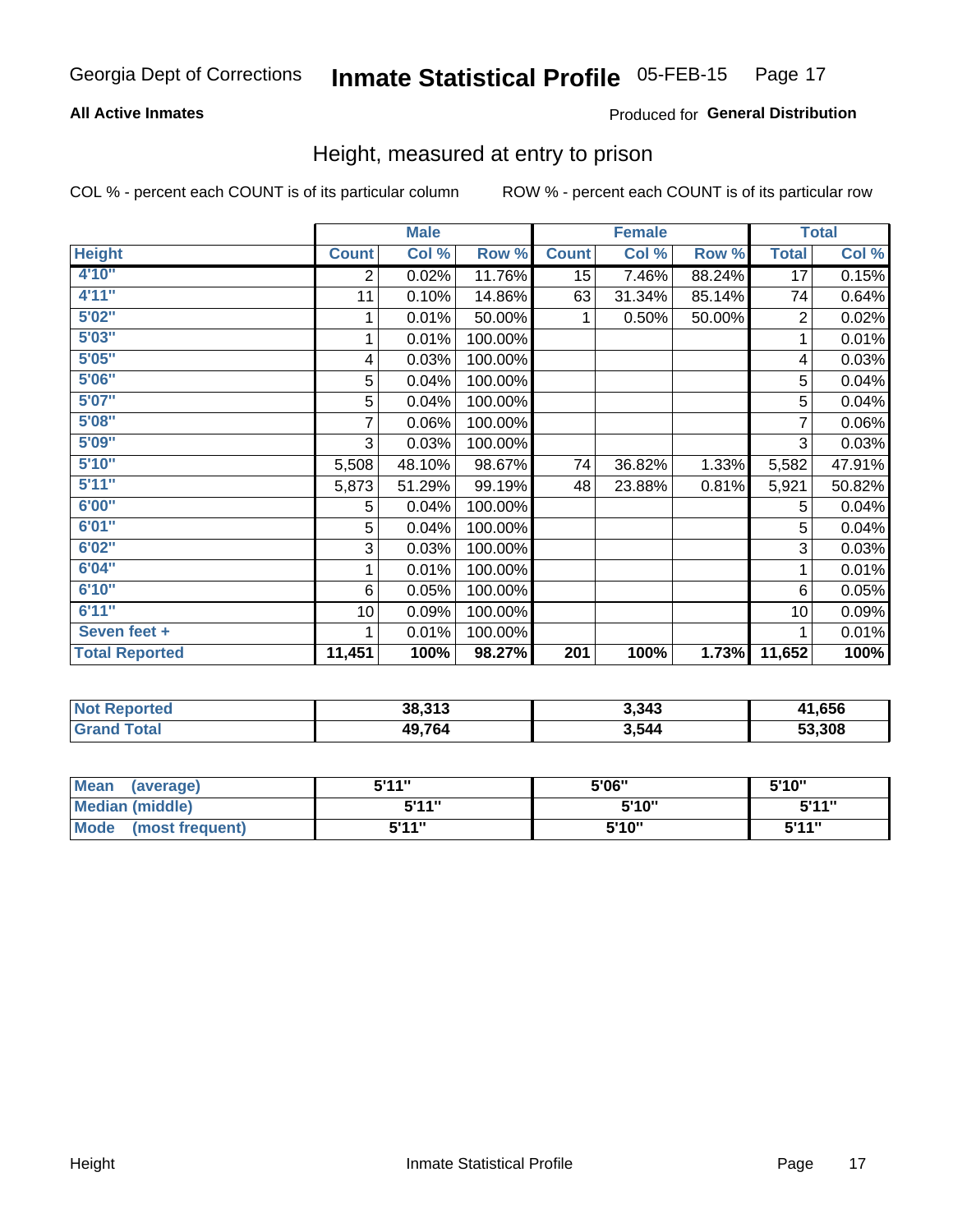**All Active Inmates** 

Produced for General Distribution

# Weight, measured at entry to prison

COL % - percent each COUNT is of its particular column

|                          |                | <b>Male</b>      |         |              | <b>Female</b>   |        |                | <b>Total</b> |
|--------------------------|----------------|------------------|---------|--------------|-----------------|--------|----------------|--------------|
| Weight                   | <b>Count</b>   | Col %            | Row %   | <b>Count</b> | Col %           | Row %  | <b>Total</b>   | Col %        |
| <b>Under 80 pounds</b>   | 13             | 0.03%            | 100.00% |              |                 |        | 13             | 0.02%        |
| 80 - 89 pounds           | $\overline{c}$ | 0.01%            | 100.00% |              |                 |        | $\overline{2}$ | 0.01%        |
| 90 - 99 pounds           | $\overline{2}$ | 0.01%            | 15.38%  | 11           | 0.31%           | 84.62% | 13             | 0.02%        |
| 100 - 109 pounds         | 31             | 0.06%            | 51.67%  | 29           | 0.82%           | 48.33% | 60             | 0.11%        |
| 110 - 119 pounds         | 91             | 0.18%            | 46.43%  | 105          | 2.98%           | 53.57% | 196            | 0.37%        |
| 120 - 129 pounds         | 442            | 0.90%            | 69.50%  | 194          | 5.50%           | 30.50% | 636            | 1.21%        |
| 130 - 139 pounds         | 1,491          | 3.03%            | 82.33%  | 320          | 9.07%           | 17.67% | 1,811          | 3.43%        |
| 140 - 149 pounds         | 3,203          | 6.50%            | 89.00%  | 396          | 11.23%          | 11.00% | 3,599          | 6.82%        |
| 150 - 159 pounds         | 4,959          | 10.07%           | 92.40%  | 408          | 11.57%          | 7.60%  | 5,367          | 10.17%       |
| 160 - 169 pounds         | 6,482          | 13.16%           | 94.11%  | 406          | 11.51%          | 5.89%  | 6,888          | 13.05%       |
| 170 - 179 pounds         | 6,314          | 12.82%           | 94.75%  | 350          | 9.92%           | 5.25%  | 6,664          | 12.63%       |
| 180 - 189 pounds         | 6,464          | 13.13%           | 95.21%  | 325          | 9.21%           | 4.79%  | 6,789          | 12.86%       |
| 190 - 199 pounds         | 4,587          | 9.31%            | 95.76%  | 203          | 5.76%           | 4.24%  | 4,790          | 9.08%        |
| 200 - 209 pounds         | 4,037          | 8.20%            | 95.39%  | 195          | 5.53%           | 4.61%  | 4,232          | 8.02%        |
| 210 - 219 pounds         | 2,997          | 6.09%            | 95.97%  | 126          | 3.57%           | 4.03%  | 3,123          | 5.92%        |
| 220 - 229 pounds         | 2,399          | 4.87%            | 95.46%  | 114          | 3.23%           | 4.54%  | 2,513          | 4.76%        |
| 230 - 239 pounds         | 1,655          | 3.36%            | 94.84%  | 90           | 2.55%           | 5.16%  | 1,745          | 3.31%        |
| 240 - 249 pounds         | 1,216          | 2.47%            | 94.41%  | 72           | 2.04%           | 5.59%  | 1,288          | 2.44%        |
| 250 - 259 pounds         | 864            | 1.75%            | 94.95%  | 46           | 1.30%           | 5.05%  | 910            | 1.72%        |
| 260 - 269 pounds         | 594            | 1.21%            | 93.69%  | 40           | 1.13%           | 6.31%  | 634            | 1.20%        |
| 270 - 279 pounds         | 398            | 0.81%            | 94.76%  | 22           | 0.62%           | 5.24%  | 420            | 0.80%        |
| 280 - 289 pounds         | 307            | 0.62%            | 93.31%  | 22           | 0.62%           | 6.69%  | 329            | 0.62%        |
| 290 - 299 pounds         | 176            | 0.36%            | 94.62%  | 10           | 0.28%           | 5.38%  | 186            | 0.35%        |
| 300 - 309 pounds         | 162            | 0.33%            | 90.00%  | 18           | 0.51%           | 10.00% | 180            | 0.34%        |
| 310 - 319 pounds         | 88             | 0.18%            | 95.65%  | 4            | 0.11%           | 4.35%  | 92             | 0.17%        |
| 320 - 329 pounds         | 86             | 0.17%            | 95.56%  | 4            | 0.11%           | 4.44%  | 90             | 0.17%        |
| 330 - 339 pounds         | 46             | 0.09%            | 93.88%  | 3            | 0.09%           | 6.12%  | 49             | 0.09%        |
| 340 - 349 pounds         | 33             | 0.07%            | 89.19%  | 4            | 0.11%           | 10.81% | 37             | 0.07%        |
| 350 - 359 pounds         | 41             | 0.08%            | 87.23%  | 6            | 0.17%           | 12.77% | 47             | 0.09%        |
| 360 - 369 pounds         | 13             | 0.03%            | 92.86%  | 1            | 0.03%           | 7.14%  | 14             | 0.03%        |
| 370 - 379 pounds         | 18             | 0.04%            | 94.74%  | $\mathbf{1}$ | 0.03%           | 5.26%  | 19             | 0.04%        |
| 380 - 389 pounds         | 5              | 0.01%            | 83.33%  | 1            | 0.03%           | 16.67% | 6              | 0.01%        |
| 390 - 399 pounds         | 4              | 0.01%            | 80.00%  | 1            | 0.03%           | 20.00% | 5              | 0.01%        |
| 400 pounds and over      | 26             | 0.05%            | 100.00% |              |                 |        | 26             | 0.05%        |
| <b>Total Reported</b>    | 49,246         | 100%             | 93.32%  | 3,527        | 100%            | 6.68%  | 52,773         | 100%         |
|                          |                |                  |         |              |                 |        |                |              |
| <b>Not Reported</b>      |                | $\overline{518}$ |         |              | $\overline{17}$ |        |                | 535          |
| <b>Grand Total</b>       |                | 49,764           |         |              | 3,544           |        |                | 53,308       |
|                          |                |                  |         |              |                 |        |                |              |
| <b>Mean</b><br>(average) |                | 186              |         |              | 172             |        |                | 185          |
| <b>Median (middle)</b>   |                | 180              |         |              | 165             |        |                | 180          |
| Mode (most frequent)     |                | 180              |         |              | 150             |        |                | 180          |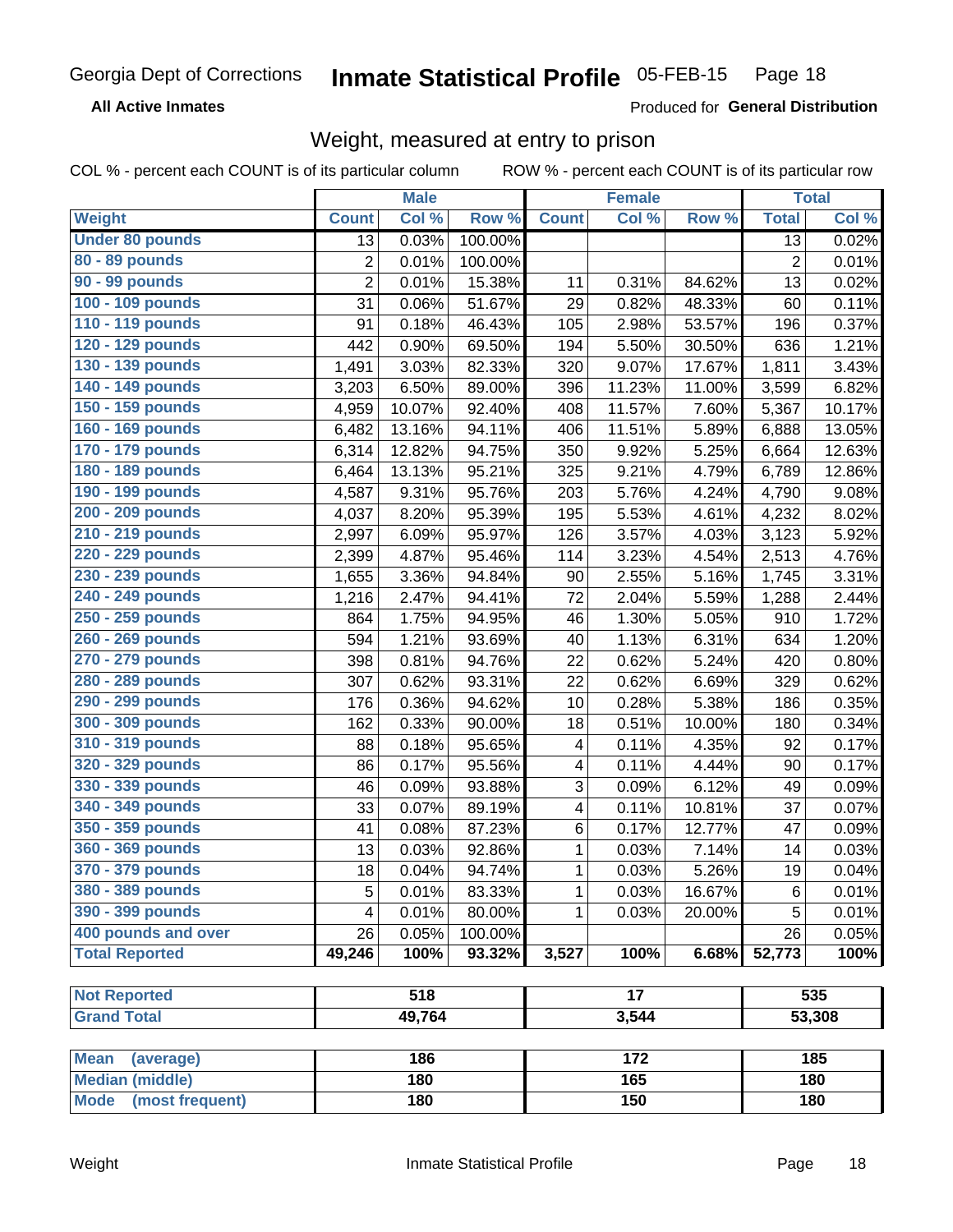#### Inmate Statistical Profile 05-FEB-15 Page 19

Produced for General Distribution

### **All Active Inmates**

# Veterans validated by Veteran's Administration

COL % - percent each COUNT is of its particular column

|                             | <b>Male</b>  |        |             | <b>Female</b> |        |       | <b>Total</b> |        |
|-----------------------------|--------------|--------|-------------|---------------|--------|-------|--------------|--------|
| <b>Military service</b>     | <b>Count</b> | Col %  | Row % Count |               | Col %  | Row % | <b>Total</b> | Col %  |
| <b>Others</b><br>0          | 799          | 36.32% | 98.16%      | 15            | 35.71% | 1.84% | 814          | 36.31% |
| <b>Air Force</b>            | 827          | 37.59% | 97.75%      | 19            | 45.24% | 2.25% | 846          | 37.73% |
| $\mathbf{2}$<br><b>Army</b> | 115          | 5.23%  | 97.46%      | 3             | 7.14%  | 2.54% | 118          | 5.26%  |
| <b>Navy</b><br>3            | 270          | 12.27% | 98.90%      | 3             | 7.14%  | 1.10% | 273          | 12.18% |
| <b>Marines</b><br>4         |              | .32%   | 100.00%     |               |        |       |              | .31%   |
| <b>Coast Guard</b><br>5.    | 182          | 8.27%  | 98.91%      | 2             | 4.76%  | 1.09% | 184          | 8.21%  |
| <b>Total Reported</b>       | 2,200        | 100%   | 98.13%      | 42            | 100%   | 1.87% | 2,242        | 100%   |

| <b>Not</b><br>Reported | 17.564 | 3,502 | 51,066 |
|------------------------|--------|-------|--------|
| ⊺otai                  | 49,764 | 3,544 | 53,308 |

| <b>Mode (most frequent)</b> | <b>Force</b> | ™∩rra | <b>Force</b><br>- |
|-----------------------------|--------------|-------|-------------------|
|                             |              |       |                   |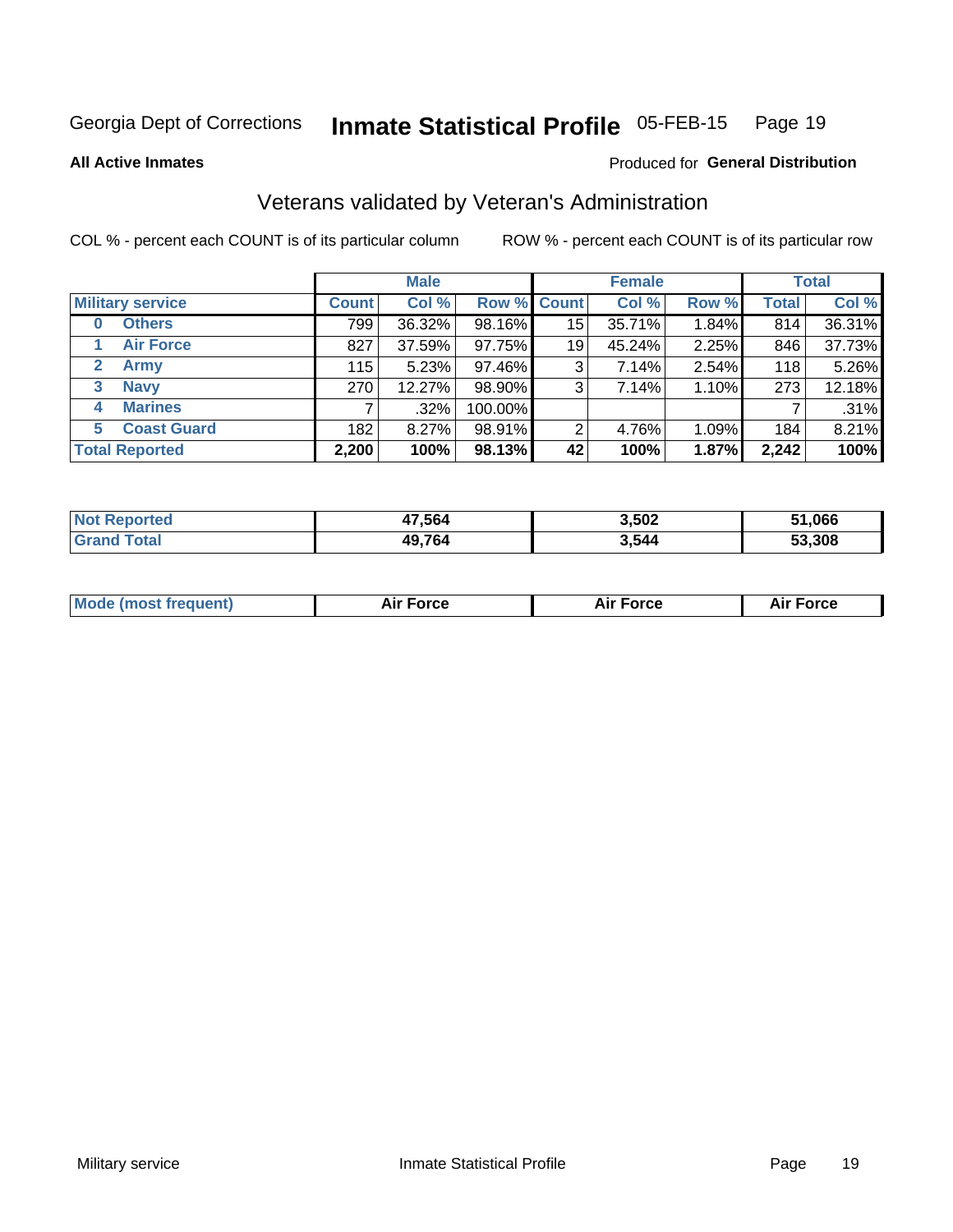#### **Inmate Statistical Profile 05-FEB-15** Page 20

**All Active Inmates** 

## **Produced for General Distribution**

# Type of admission to prison

COL % - percent each COUNT is of its particular column

|                                           |                | <b>Male</b> |                    |     | <b>Female</b> |        | <b>Total</b> |        |
|-------------------------------------------|----------------|-------------|--------------------|-----|---------------|--------|--------------|--------|
| <b>Type of Admission</b>                  | <b>Count</b>   | Col %       | <b>Row % Count</b> |     | Col %         | Row %  | <b>Total</b> | Col %  |
| <b>New Sentence</b><br>52                 | 40,880         | 82.19%      | 93.31% 2,929       |     | 82.67%        | 6.69%  | 43,809       | 82.22% |
| <b>Probation Rev Partial</b><br>53        | 1,769          | 3.56%       | 90.95%             | 176 | 4.97%         | 9.05%  | 1,945        | 3.65%  |
| <b>Probation Rev Remainder</b><br>54      | 2,706          | 5.44%       | 91.11%             | 264 | 7.45%         | 8.89%  | 2,970        | 5.57%  |
| <b>Parole Rev New Sentence</b><br>55      | 1,714          | 3.45%       | 96.56%             | 61  | 1.72%         | 3.44%  | 1,775        | 3.33%  |
| 56<br><b>Parole Rev No New</b>            | 2,597          | 5.22%       | 95.87%             | 112 | 3.16%         | 4.13%  | 2,709        | 5.08%  |
| Sentence                                  |                |             |                    |     |               |        |              |        |
| 57<br><b>Released In Error</b>            | 9              | .02%        | 90.00%             |     | .03%          | 10.00% | 10           | .02%   |
| <b>Return Appeal/Bond</b><br>65           | $\overline{2}$ | .01%        | 100.00%            |     |               |        | 2            | .01%   |
| <b>Prob Viol/Total Rev</b><br>66          |                | .01%        | 100.00%            |     |               |        |              | .01%   |
| <b>Admit Fm Other Cust</b><br>67          | 7              | .01%        | 100.00%            |     |               |        | 7            | .01%   |
| <b>New Sent/Par Rev Pnd</b><br>69         | 6              | .01%        | 100.00%            |     |               |        | 6            | .01%   |
| <b>Life W/O Parole</b><br>70              | 14             | .03%        | 100.00%            |     |               |        | 14           | .03%   |
| <b>Par Rev/Rsn Unknown</b><br>72          | 29             | .06%        | 100.00%            |     |               |        | 29           | .05%   |
| <b>Pb Parole Rescinded</b><br>74          | 2              | .01%        | 100.00%            |     |               |        | 2            | .01%   |
| <b>Par Rev/Revoc Center</b><br>76         |                | .01%        | 100.00%            |     |               |        |              | .01%   |
| <b>Utilize Skills - Firefighter</b><br>99 | 3              | .01%        | 100.00%            |     |               |        | 3            | .01%   |
| <b>Total Reported</b>                     | 49,740         | 100%        | 93.35% 3,543       |     | 100%          | 6.65%  | 53,283       | 100%   |

| <b>Not</b><br>ported |        |       | יפ<br>ΔJ |
|----------------------|--------|-------|----------|
| `∩tal                | 49 76/ | 3.544 | 53.308   |

| <b>Mode (most frequent)</b> | <b>New Sentence</b> | <b>New Sentence</b> | <b>New Sentence</b> |
|-----------------------------|---------------------|---------------------|---------------------|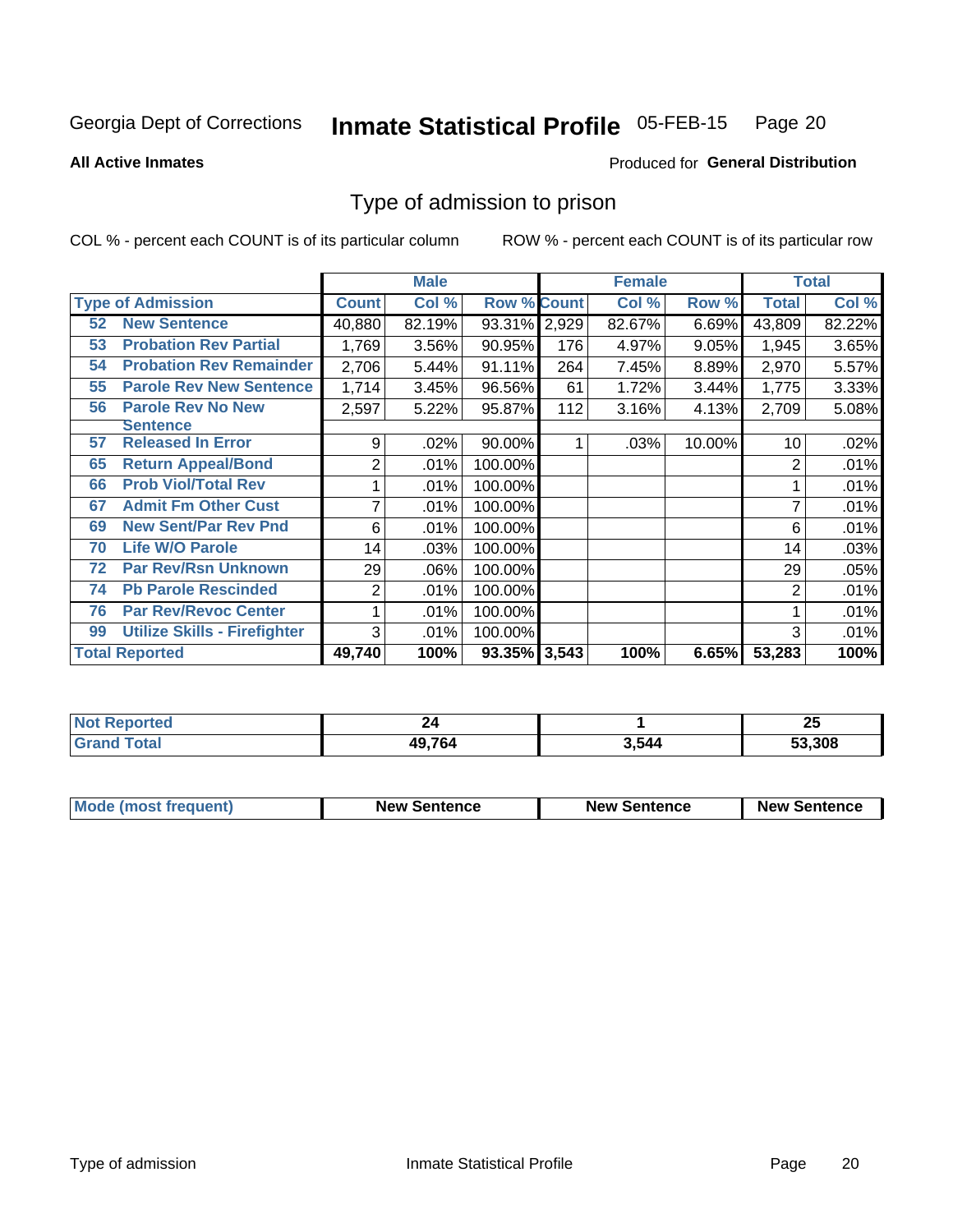#### Inmate Statistical Profile 05-FEB-15 Page 21

### **All Active Inmates**

# Produced for General Distribution

# Current / last type of institution

COL % - percent each COUNT is of its particular column

|                                   |                | <b>Male</b> |             |       | <b>Female</b> |        |              | <b>Total</b> |
|-----------------------------------|----------------|-------------|-------------|-------|---------------|--------|--------------|--------------|
| <b>Type of Institution</b>        | <b>Count</b>   | Col %       | Row % Count |       | Col %         | Row %  | <b>Total</b> | Col %        |
| <b>County Ci</b>                  | 5,109          | 10.31%      | 99.98%      |       | .03%          | .02%   | 5,110        | 9.62%        |
| <b>Probation Detention Center</b> |                | .01%        | 100.00%     |       |               |        |              | .01%         |
| <b>State Prison</b>               | 34,356         | 69.32%      | 91.25%      | 3,295 | 92.97%        | 8.75%  | 37,651       | 70.90%       |
| <b>Transitional Center</b>        | 2,039          | $4.11\%$    | 89.63%      | 236   | 6.66%         | 10.37% | 2,275        | 4.28%        |
| <b>Private Prison</b>             | 8,035          | 16.21%      | 100.00%     |       |               |        | 8,035        | 15.13%       |
| <b>County Jail</b>                | 131            | .03%        | 92.86%      |       | $.03\%$       | 7.14%  | 14           | .03%         |
| <b>Rsat - Center</b>              | 3 <sup>1</sup> | $.01\%$     | 23.08%      | 10    | .28%          | 76.92% | 13           | .02%         |
| <b>State Hospital</b>             | 3 <sup>1</sup> | .01%        | 75.00%      |       | .03%          | 25.00% | 4            | .01%         |
| <b>Total Reported</b>             | 49,559         | 100%        | 93.33%      | 3,544 | 100%          | 6.67%  | 53,103       | 100%         |

| <b>Not</b><br>Reported |        |       |                     |
|------------------------|--------|-------|---------------------|
| <b>Total</b>           | 49,559 | 3,544 | <b>3,103</b><br>эə. |

| <b>Mode (most frequent)</b> | <b>State Prison</b> | <b>State Prison</b> | <b>State Prisonl</b> |
|-----------------------------|---------------------|---------------------|----------------------|
|                             |                     |                     |                      |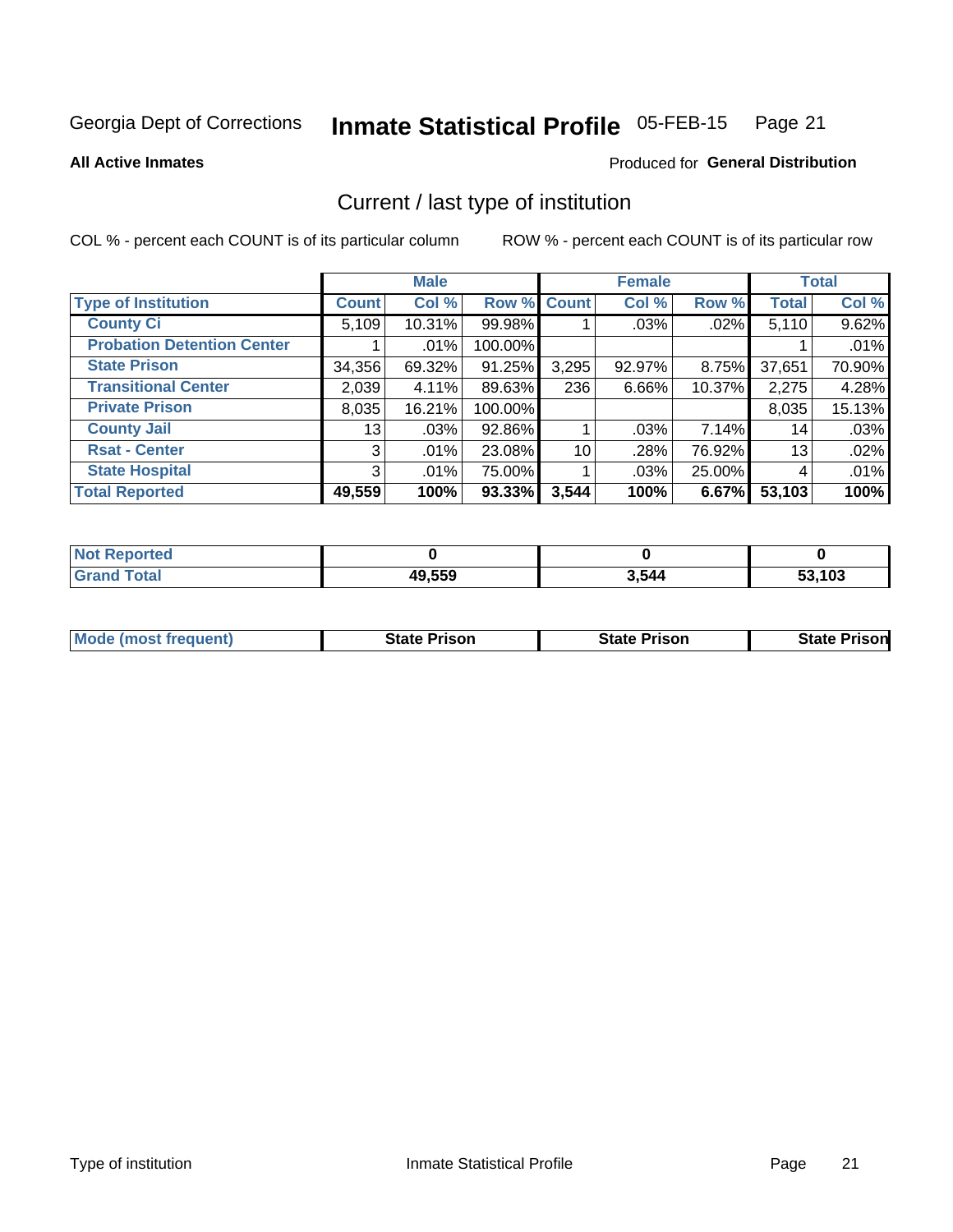#### Inmate Statistical Profile 05-FEB-15 Page 22

Produced for General Distribution

### **All Active Inmates**

# Institution type - transitional centers

COL % - percent each COUNT is of its particular column

|                                          | <b>Male</b><br><b>Female</b> |        |         |              | <b>Total</b> |         |              |          |
|------------------------------------------|------------------------------|--------|---------|--------------|--------------|---------|--------------|----------|
| <b>Institution Type - Trans. Centers</b> | <b>Count</b>                 | Col %  | Row %   | <b>Count</b> | Col %        | Row %   | <b>Total</b> | Col %    |
| <b>Albany Tc</b>                         | 151                          | 6.57%  | 100.00% |              |              |         | 151          | 5.72%    |
| <b>Arrendale State Prison</b>            |                              |        |         | 103          | 30.38%       | 100.00% | 103          | 3.90%    |
| <b>Atlanta Tc</b>                        | 255                          | 11.09% | 100.00% |              |              |         | 255          | 9.67%    |
| <b>Augusta Tc</b>                        | 201                          | 8.74%  | 100.00% |              |              |         | 201          | 7.62%    |
| <b>Charles D. Hudson Tc</b>              | 152                          | 6.61%  | 100.00% |              |              |         | 152          | 5.76%    |
| <b>Clayton Tc</b>                        | 352                          | 15.31% | 100.00% |              |              |         | 352          | 13.34%   |
| <b>Coastal Tc</b>                        | 264                          | 11.48% | 100.00% |              |              |         | 264          | 10.01%   |
| <b>Columbus Tc</b>                       | 134                          | 5.83%  | 100.00% |              |              |         | 134          | 5.08%    |
| <b>Macon Tc</b>                          | 154                          | 6.70%  | 100.00% |              |              |         | 154          | 5.84%    |
| <b>Macon Womens Tc</b>                   |                              |        |         | 3            | .88%         | 100.00% | 3            | .11%     |
| <b>Metro Tc</b>                          |                              |        |         | 233          | 68.73%       | 100.00% | 233          | 8.83%    |
| <b>Phillips State Prison</b>             | 260                          | 11.31% | 100.00% |              |              |         | 260          | $9.86\%$ |
| <b>Smith Tc</b>                          | 214                          | 9.31%  | 100.00% |              |              |         | 214          | 8.11%    |
| <b>Valdosta Tc</b>                       | 162                          | 7.05%  | 100.00% |              |              |         | 162          | 6.14%    |
| <b>Total Reported</b>                    | 2,299                        | 100%   | 87.15%  | 339          | 100%         | 12.85%  | 2,638        | 100%     |

| <b>orted</b> |       |            |      |
|--------------|-------|------------|------|
| <b>ota</b>   | 2,299 | ລລດ<br>33Y | ,638 |

| Mode (most frequent) | <b>Clayton Tc</b> | <b>Metro Tc</b> | <b>Clayton Tc</b> |  |  |  |
|----------------------|-------------------|-----------------|-------------------|--|--|--|
|                      |                   |                 |                   |  |  |  |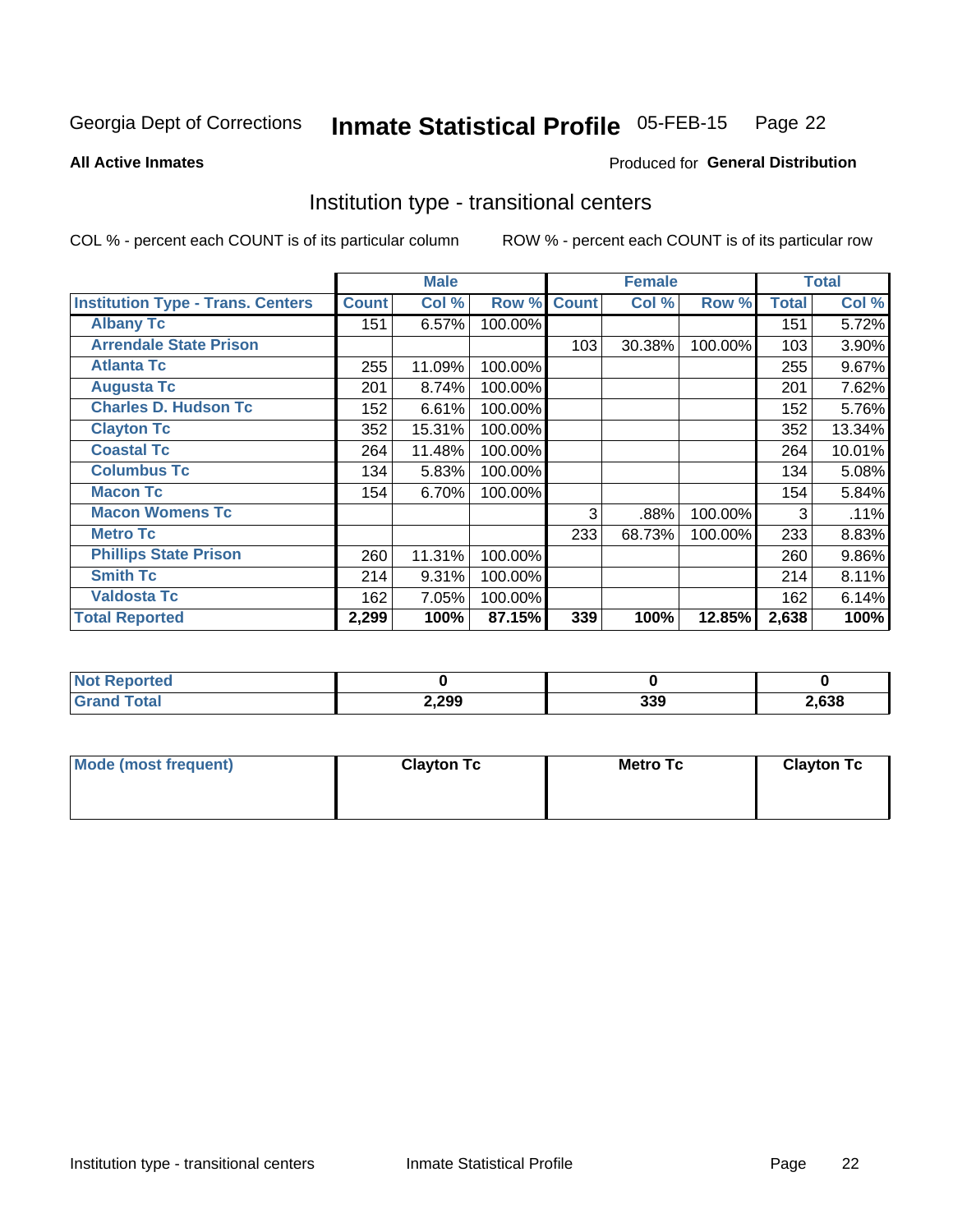#### Inmate Statistical Profile 05-FEB-15 Page 23

### **All Active Inmates**

### Produced for General Distribution

# Institution type - county prisons

COL % - percent each COUNT is of its particular column

|                                          |                         | <b>Male</b> |         |              | <b>Female</b> |       |                | <b>Total</b> |
|------------------------------------------|-------------------------|-------------|---------|--------------|---------------|-------|----------------|--------------|
| <b>Institution Type - County Prisons</b> | <b>Count</b>            | Col %       | Row %   | <b>Count</b> | Col %         | Row % | <b>Total</b>   | Col %        |
| <b>Baldwin County Ci</b>                 | $\mathbf{1}$            | .02%        | 100.00% |              |               |       | $\mathbf{1}$   | .02%         |
| <b>Bulloch County Ci</b>                 | 138                     | 2.70%       | 100.00% |              |               |       | 138            | 2.70%        |
| <b>Carroll County Ci</b>                 | 246                     | 4.82%       | 100.00% |              |               |       | 246            | 4.81%        |
| <b>Clarke County Ci</b>                  | 106                     | 2.07%       | 100.00% |              |               |       | 106            | 2.07%        |
| <b>Clayton County Ci</b>                 | 246                     | 4.82%       | 100.00% |              |               |       | 246            | 4.81%        |
| <b>Colquitt County Ci</b>                | 182                     | 3.56%       | 100.00% |              |               |       | 182            | 3.56%        |
| <b>Coweta County Ci</b>                  | 202                     | 3.95%       | 100.00% |              |               |       | 202            | 3.95%        |
| <b>Decatur County Ci</b>                 | 210                     | 4.11%       | 100.00% |              |               |       | 210            | 4.11%        |
| <b>Dougherty County Ci</b>               | 1                       | .02%        | 100.00% |              |               |       | 1              | .02%         |
| <b>Effingham County Ci</b>               | 193                     | 3.78%       | 100.00% |              |               |       | 193            | 3.78%        |
| <b>Floyd County Ci</b>                   | 434                     | 8.49%       | 100.00% |              |               |       | 434            | 8.49%        |
| <b>Fulton County Ci</b>                  | 9                       | .18%        | 100.00% |              |               |       | 9              | .18%         |
| <b>Gilmer County Ci</b>                  | 4                       | .08%        | 100.00% |              |               |       | $\overline{4}$ | .08%         |
| <b>Grady County Ci</b>                   | $\overline{2}$          | .04%        | 100.00% |              |               |       | $\overline{2}$ | .04%         |
| <b>Gwinnett County Ci</b>                | 124                     | 2.43%       | 100.00% |              |               |       | 124            | 2.43%        |
| <b>Hall County Ci</b>                    | 205                     | 4.01%       | 100.00% |              |               |       | 205            | 4.01%        |
| <b>Hancock County Ci</b>                 | 1                       | .02%        | 100.00% |              |               |       | 1              | .02%         |
| <b>Harris County Ci</b>                  | 119                     | 2.33%       | 100.00% |              |               |       | 119            | 2.33%        |
| <b>Hart County Ci</b>                    | 5                       | .10%        | 100.00% |              |               |       | 5              | .10%         |
| <b>Jackson County Ci</b>                 | 149                     | 2.92%       | 100.00% |              |               |       | 149            | 2.92%        |
| <b>Jefferson County Ci</b>               | 189                     | 3.70%       | 100.00% |              |               |       | 189            | 3.70%        |
| <b>Meriwether County Ci</b>              | 3                       | .06%        | 100.00% |              |               |       | 3              | .06%         |
| <b>Miller County Ci</b>                  | $\overline{2}$          | .04%        | 100.00% |              |               |       | $\overline{2}$ | .04%         |
| <b>Mitchell County Ci</b>                | 100                     | 1.96%       | 100.00% |              |               |       | 100            | 1.96%        |
| <b>Morgan County Ci</b>                  | 1                       | .02%        | 100.00% |              |               |       | $\mathbf{1}$   | .02%         |
| <b>Muscogee County Ci</b>                | 527                     | 10.32%      | 100.00% |              |               |       | 527            | 10.31%       |
| <b>Richmond County Ci</b>                | 218                     | 4.27%       | 100.00% |              |               |       | 218            | 4.27%        |
| <b>Screven County Ci</b>                 | 147                     | 2.88%       | 100.00% |              |               |       | 147            | 2.88%        |
| <b>Spalding County Ci</b>                | 383                     | 7.50%       | 100.00% |              |               |       | 383            | 7.50%        |
| <b>Stewart County Ci</b>                 | $\overline{2}$          | .04%        | 100.00% |              |               |       | $\overline{2}$ | .04%         |
| <b>Sumter County Ci</b>                  | 342                     | 6.69%       | 100.00% |              |               |       | 342            | 6.69%        |
| <b>Terrell County Ci</b>                 | 140                     | 2.74%       | 100.00% |              |               |       | 140            | 2.74%        |
| <b>Thomas County Ci</b>                  | 191                     | 3.74%       | 100.00% |              |               |       | 191            | 3.74%        |
| <b>Tift County Ci</b>                    | $\overline{2}$          | .04%        | 100.00% |              |               |       | $\overline{2}$ | .04%         |
| <b>Troup County Ci</b>                   | 273                     | 5.34%       | 100.00% |              |               |       | 273            | 5.34%        |
| <b>Turner County Ci</b>                  | 1.                      | .02%        | 100.00% |              |               |       | 1              | .02%         |
| <b>Upson County Ci</b>                   | $\overline{2}$          | .04%        | 100.00% |              |               |       | $\overline{2}$ | .04%         |
| <b>Walker County Ci</b>                  | $\overline{\mathbf{4}}$ | .08%        | 100.00% |              |               |       | $\overline{4}$ | .08%         |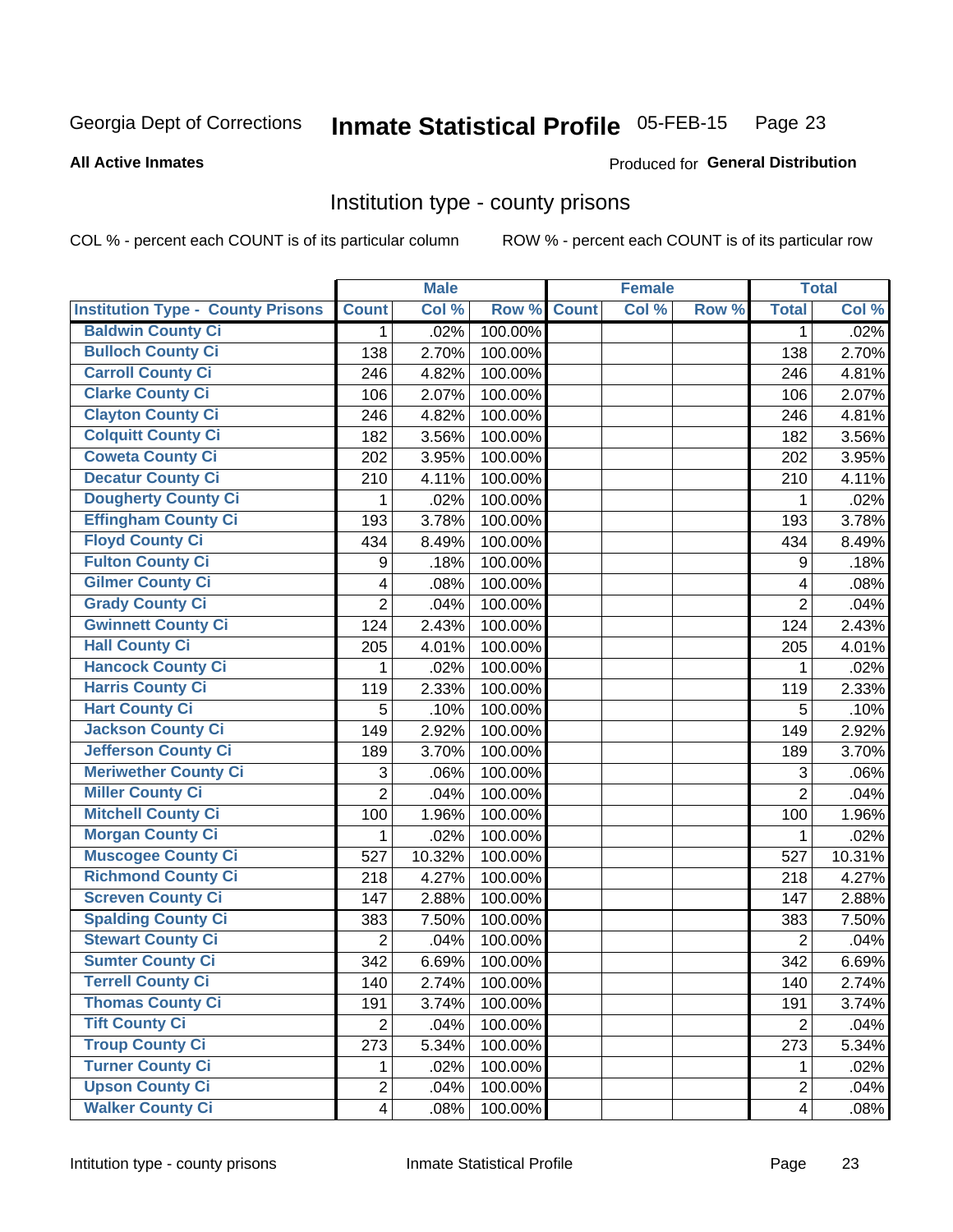#### Inmate Statistical Profile 05-FEB-15 Page 24

**All Active Inmates** 

## **Produced for General Distribution**

# Institution type - county prisons

COL % - percent each COUNT is of its particular column

|                                          | <b>Male</b>  |         |                    | <b>Female</b> | <b>Total</b> |       |         |
|------------------------------------------|--------------|---------|--------------------|---------------|--------------|-------|---------|
| <b>Institution Type - County Prisons</b> | <b>Count</b> | Col%    | <b>Row % Count</b> | Col%          | Row %        | Total | Col %   |
| <b>Walton County Ci</b>                  | 3            | $.06\%$ | 100.00%            |               |              |       | $.06\%$ |
| <b>Wilkes County Ci</b>                  |              | $.02\%$ | 100.00%            |               |              |       | .02%    |
| <b>Womens Ci</b>                         |              |         |                    | $ 100.00\% $  | 100.00%      |       | .02%    |
| <b>Worth County Ci</b>                   |              | $.02\%$ | 100.00%            |               |              |       | .02%    |
| <b>Total Reported</b>                    | 5,109        | 100%    | 99.98%             | 100%          | .02%         | 5,110 | 100%    |

| ported<br>' Nr |       |              |
|----------------|-------|--------------|
| _____          | 5,109 | . 440<br>1 V |

| Mode (most frequent) | <b>Muscogee County Ci</b> | <b>Womens Ci</b> Muscogee County |
|----------------------|---------------------------|----------------------------------|
|                      |                           |                                  |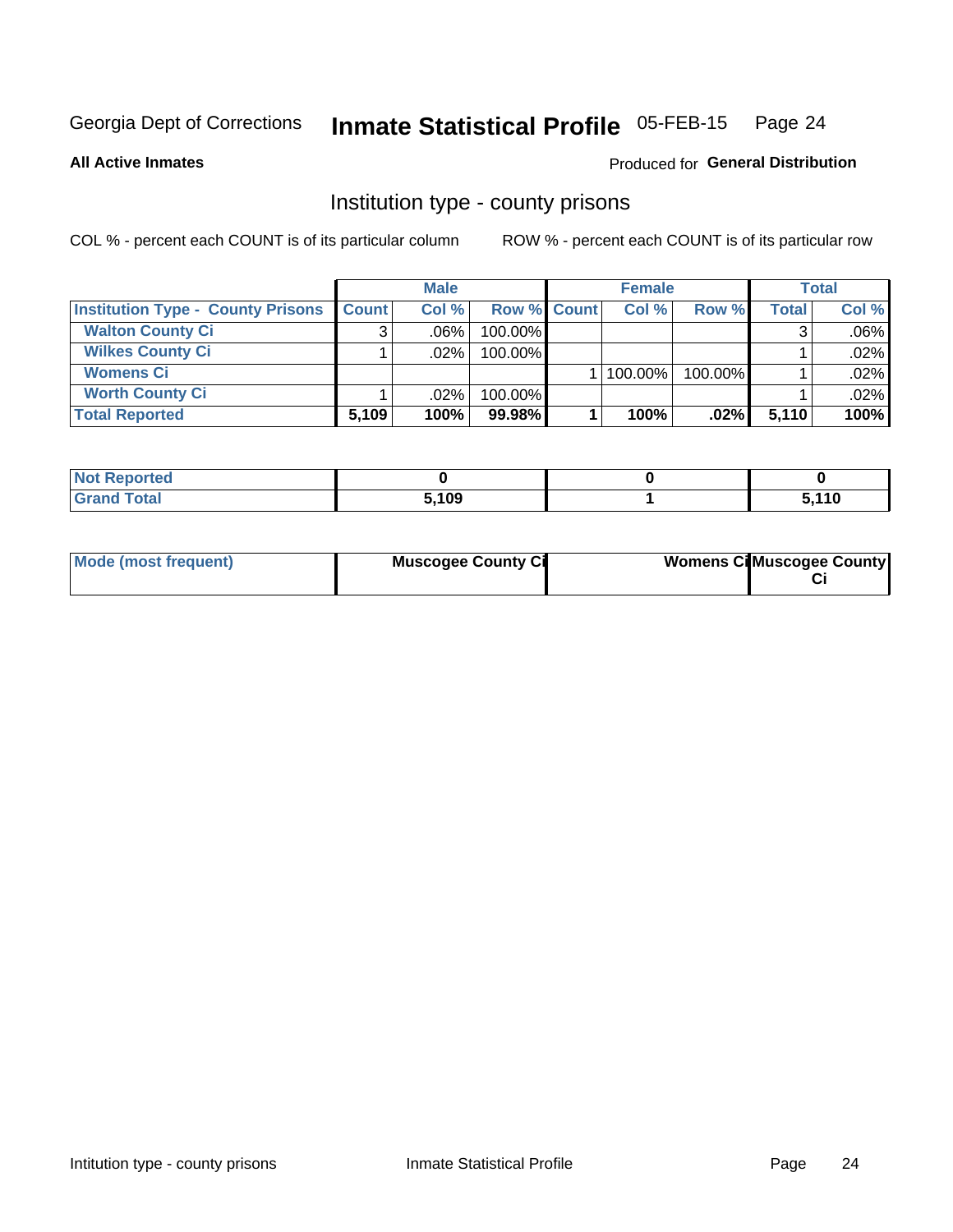#### Inmate Statistical Profile 05-FEB-15 Page 25

**All Active Inmates** 

### **Produced for General Distribution**

# Institution type - state prisons

COL % - percent each COUNT is of its particular column

|                                         |                | <b>Male</b> |         |              | <b>Female</b> |         | <b>Total</b>   |       |
|-----------------------------------------|----------------|-------------|---------|--------------|---------------|---------|----------------|-------|
| <b>Institution Type - State Prisons</b> | <b>Count</b>   | Col %       | Row %   | <b>Count</b> | Col %         | Row %   | <b>Total</b>   | Col % |
| <b>Arrendale State Prison</b>           | 1              | .01%        | .08%    | 1,318        | 40.00%        | 99.92%  | 1,319          | 3.50% |
| <b>Augusta State Med. Prison</b>        | 1,200          | 3.49%       | 99.67%  | 4            | .12%          | .33%    | 1,204          | 3.20% |
| <b>Autry State Prison</b>               | 1,642          | 4.78%       | 100.00% |              |               |         | 1,642          | 4.36% |
| <b>Baldwin State Prison</b>             | 956            | 2.78%       | 100.00% |              |               |         | 956            | 2.54% |
| <b>Burruss Correctional Training</b>    | 688            | 2.00%       | 100.00% |              |               |         | 688            | 1.83% |
| <b>Ctr</b>                              |                |             |         |              |               |         |                |       |
| <b>Calhoun State Prison</b>             | 1,636          | 4.76%       | 100.00% |              |               |         | 1,636          | 4.35% |
| <b>Central State Prison</b>             | 1,067          | 3.11%       | 100.00% |              |               |         | 1,067          | 2.83% |
| <b>Chatham State Prison</b>             | 6              | .02%        | 100.00% |              |               |         | 6              | .02%  |
| <b>Coastal State Prison</b>             | 1,549          | 4.51%       | 100.00% |              |               |         | 1,549          | 4.11% |
| <b>Dodge State Prison</b>               | 1,235          | 3.59%       | 100.00% |              |               |         | 1,235          | 3.28% |
| <b>Dooly State Prison</b>               | 1,677          | 4.88%       | 100.00% |              |               |         | 1,677          | 4.45% |
| <b>Emanuel - Swainsboro</b>             |                |             |         | 366          | 11.11%        | 100.00% | 366            | .97%  |
| <b>Ga Diag Class Prison</b>             | 2,960          | 8.62%       | 100.00% |              |               |         | 2,960          | 7.86% |
| <b>Ga State Prison</b>                  | 1,474          | 4.29%       | 100.00% |              |               |         | 1,474          | 3.91% |
| <b>Hancock State Prison</b>             | 1,003          | 2.92%       | 100.00% |              |               |         | 1,003          | 2.66% |
| <b>Hays State Prison</b>                | 1,034          | 3.01%       | 100.00% |              |               |         | 1,034          | 2.75% |
| <b>Helms Facility</b>                   | 14             | .04%        | 48.28%  | 15           | .46%          | 51.72%  | 29             | .08%  |
| <b>Johnson State Prison</b>             | 1,500          | 4.37%       | 100.00% |              |               |         | 1,500          | 3.98% |
| <b>Lee State Prison</b>                 | 755            | 2.20%       | 100.00% |              |               |         | 755            | 2.01% |
| Long                                    | 204            | .59%        | 100.00% |              |               |         | 204            | .54%  |
| <b>Lowndes Unit</b>                     | 6              | .02%        | 100.00% |              |               |         | 6              | .02%  |
| <b>Macon State Prison</b>               | 1,705          | 4.96%       | 100.00% |              |               |         | 1,705          | 4.53% |
| <b>Metro State Prison (W)</b>           |                |             |         | 1            | .03%          | 100.00% | 1              | .01%  |
| <b>Montgomery State Prison</b>          | 401            | 1.17%       | 100.00% |              |               |         | 401            | 1.07% |
| <b>Phillips State Prison</b>            | 1,093          | 3.18%       | 100.00% |              |               |         | 1,093          | 2.90% |
| <b>Pulaski State Prison</b>             |                |             |         | 1,175        | 35.66%        | 100.00% | 1,175          | 3.12% |
| <b>Putnam State Prison</b>              | 3              | .01%        | 100.00% |              |               |         | 3              | .01%  |
| <b>Rivers State Prison</b>              | 1              | .01%        | 100.00% |              |               |         | 1              | .01%  |
| <b>Rogers State Prison</b>              | 1,409          | 4.10%       | 100.00% |              |               |         | 1,409          | 3.74% |
| <b>Rutledge State Prison</b>            | 574            | 1.67%       | 100.00% |              |               |         | 574            | 1.52% |
| <b>Smith State Prison</b>               | 1,449          | 4.22%       | 100.00% |              |               |         | 1,449          | 3.85% |
| <b>Telfair State Prison</b>             | 1,257          | 3.66%       | 100.00% |              |               |         | 1,257          | 3.34% |
| <b>Valdosta State Prison</b>            | 971            | 2.83%       | 100.00% |              |               |         | 971            | 2.58% |
| <b>Walker State Prison</b>              | 398            | 1.16%       | 100.00% |              |               |         | 398            | 1.06% |
| <b>Ware State Prison</b>                | 1,332          | 3.88%       | 100.00% |              |               |         | 1,332          | 3.54% |
| <b>Washington State Prison</b>          | 1,321          | 3.85%       | 100.00% |              |               |         | 1,321          | 3.51% |
| <b>Wayne State Prison</b>               | $\overline{2}$ | .01%        | 100.00% |              |               |         | $\overline{2}$ | .01%  |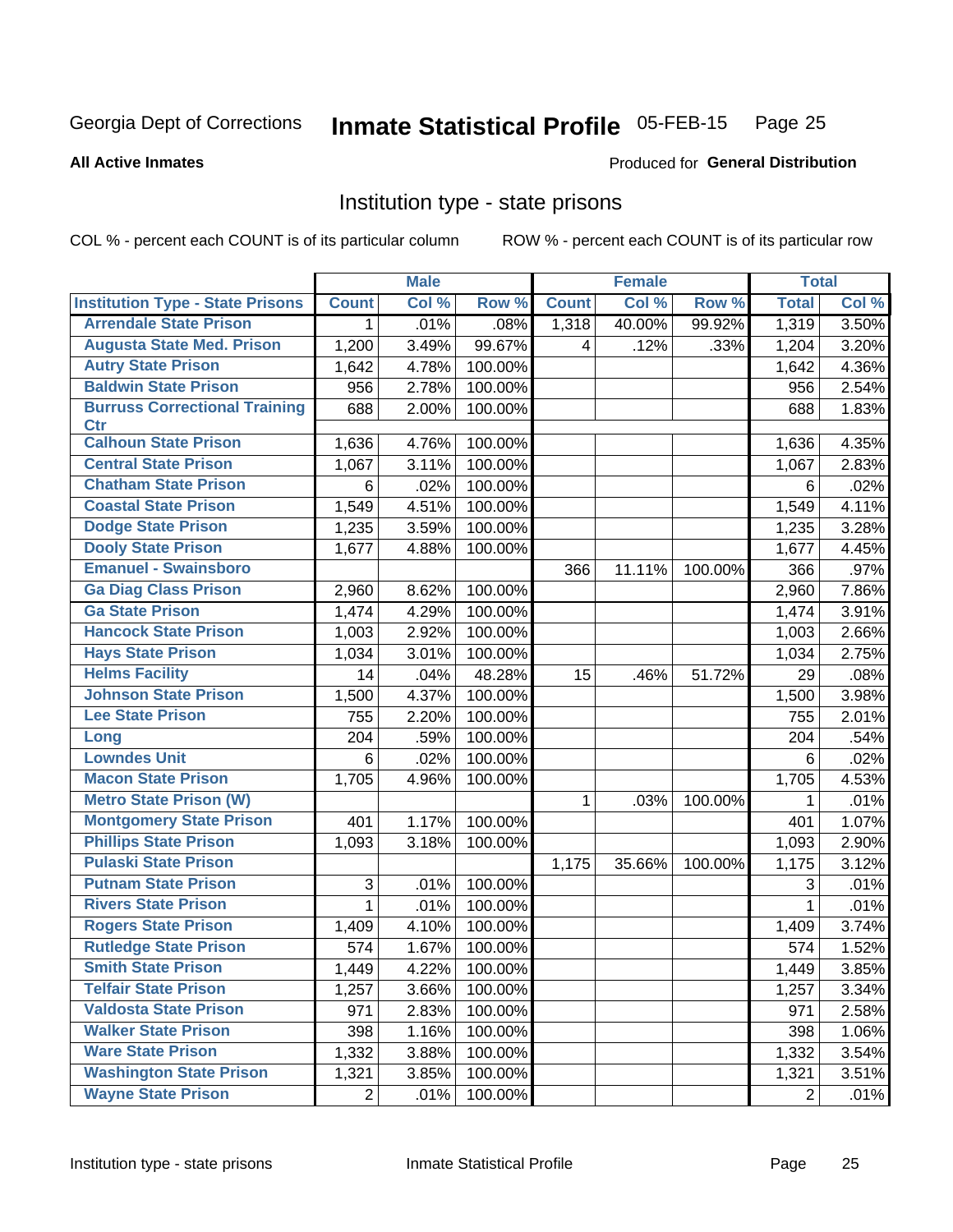#### Inmate Statistical Profile 05-FEB-15 Page 26

**All Active Inmates** 

# Produced for General Distribution

# Institution type - state prisons

COL % - percent each COUNT is of its particular column

|                                         | <b>Male</b>                 |        |                               |              | <b>Female</b> |                                | <b>Total</b> |        |  |
|-----------------------------------------|-----------------------------|--------|-------------------------------|--------------|---------------|--------------------------------|--------------|--------|--|
| <b>Institution Type - State Prisons</b> | <b>Count</b>                | Col %  | Row %                         | <b>Count</b> | Col %         | Row %                          | <b>Total</b> | Col %  |  |
| <b>Whitworth Facility</b>               |                             |        |                               | 416          | 12.63%        | 100.00%                        | 416          | 1.10%  |  |
| <b>Wilcox State Prison</b>              | 1,833                       | 5.34%  | 100.00%                       |              |               |                                | 1,833        | 4.87%  |  |
| <b>Total Reported</b>                   | 34,356                      | 100%   | $91.25\%$                     | 3,295        | 100%          | 8.75%                          | 37,651       | 100%   |  |
|                                         |                             |        |                               |              |               |                                |              |        |  |
| <b>Not Reported</b>                     |                             | 0      |                               |              | 0             |                                | 0            |        |  |
| <b>Grand Total</b>                      |                             | 34,356 |                               |              | 3,295         |                                |              | 37,651 |  |
| <b>Mode (most frequent)</b>             | <b>Ga Diag Class Prison</b> |        | <b>Arrendale State Prison</b> |              |               | <b>Ga Diag Class</b><br>Prison |              |        |  |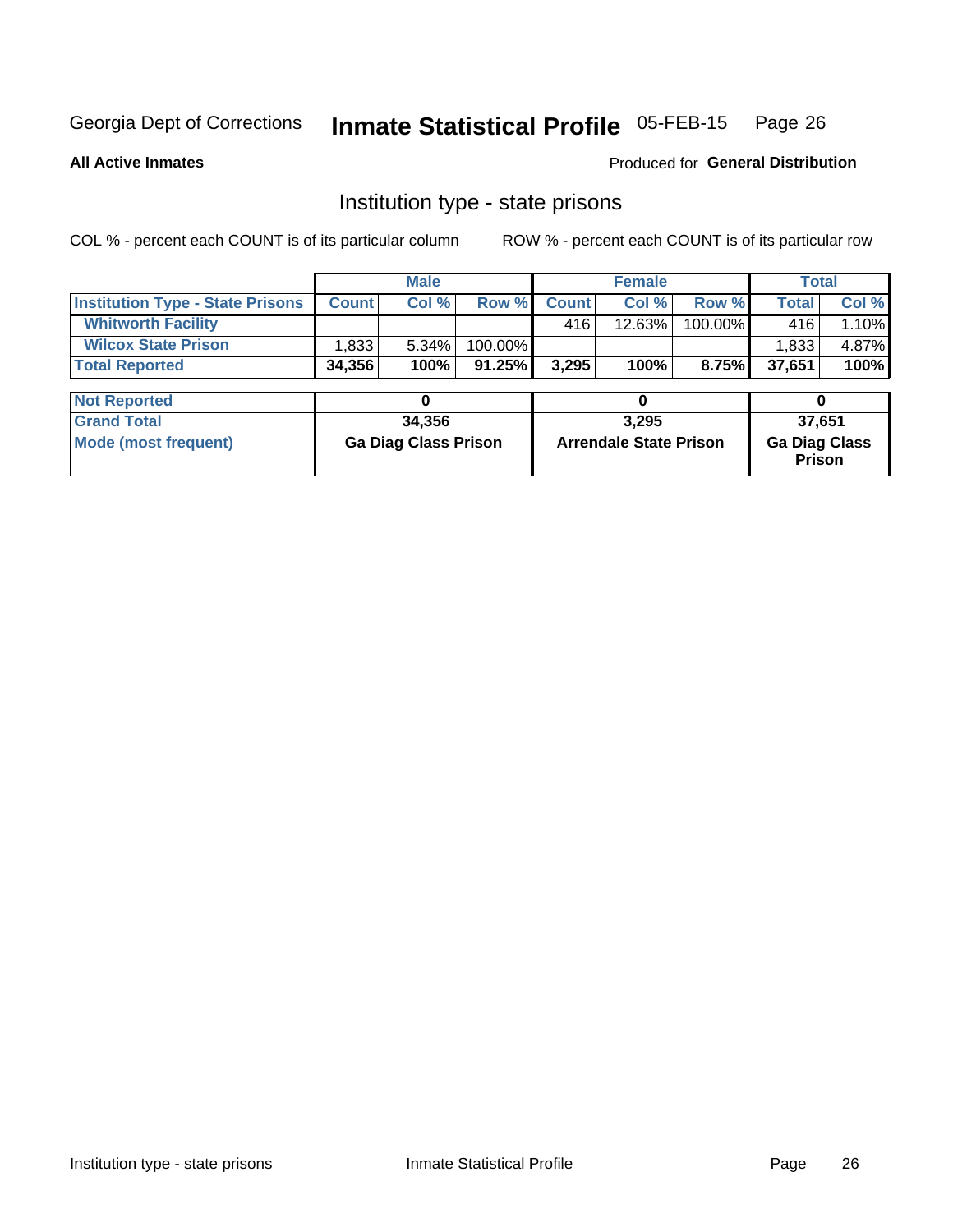#### Inmate Statistical Profile 05-FEB-15 Page 27

**All Active Inmates** 

### **Produced for General Distribution**

# Institution type - private prisons

COL % - percent each COUNT is of its particular column

|                                           | <b>Male</b>  |           |                    | <b>Female</b> |       |       | <b>Total</b>       |        |
|-------------------------------------------|--------------|-----------|--------------------|---------------|-------|-------|--------------------|--------|
| <b>Institution Type - Private Prisons</b> | <b>Count</b> | Col %     | <b>Row % Count</b> |               | Col % | Row % | Total <sub>1</sub> | Col %  |
| <b>Coffee Corr Facility</b>               | 2.666        | $33.18\%$ | 100.00%            |               |       |       | 2,666              | 33.18% |
| <b>Jenkins Corr Facility</b>              | ∃155.،       | $14.37\%$ | $100.00\%$         |               |       |       | 1,155              | 14.37% |
| <b>Riverbend Corr Facility</b>            | 1,504        | 18.72%    | 100.00%            |               |       |       | 1,504              | 18.72% |
| <b>Wheeler Corr Facility</b>              | 2.710        | 33.73%    | 100.00%            |               |       |       | 2,710              | 33.73% |
| <b>Total Reported</b>                     | 8,035        | 100%      | 100%               |               |       | %।    | 8,035              | 100%   |

| <b>Not</b><br><b>Reported</b> |       |       |
|-------------------------------|-------|-------|
| <b>otal</b>                   | 8,035 | 8,035 |

| <b>Mode (most frequent)</b> | <b>Wheeler Corr Facility</b> | <b>Null</b> | <b>Wheeler Corr</b><br><b>Facility</b> |
|-----------------------------|------------------------------|-------------|----------------------------------------|
|-----------------------------|------------------------------|-------------|----------------------------------------|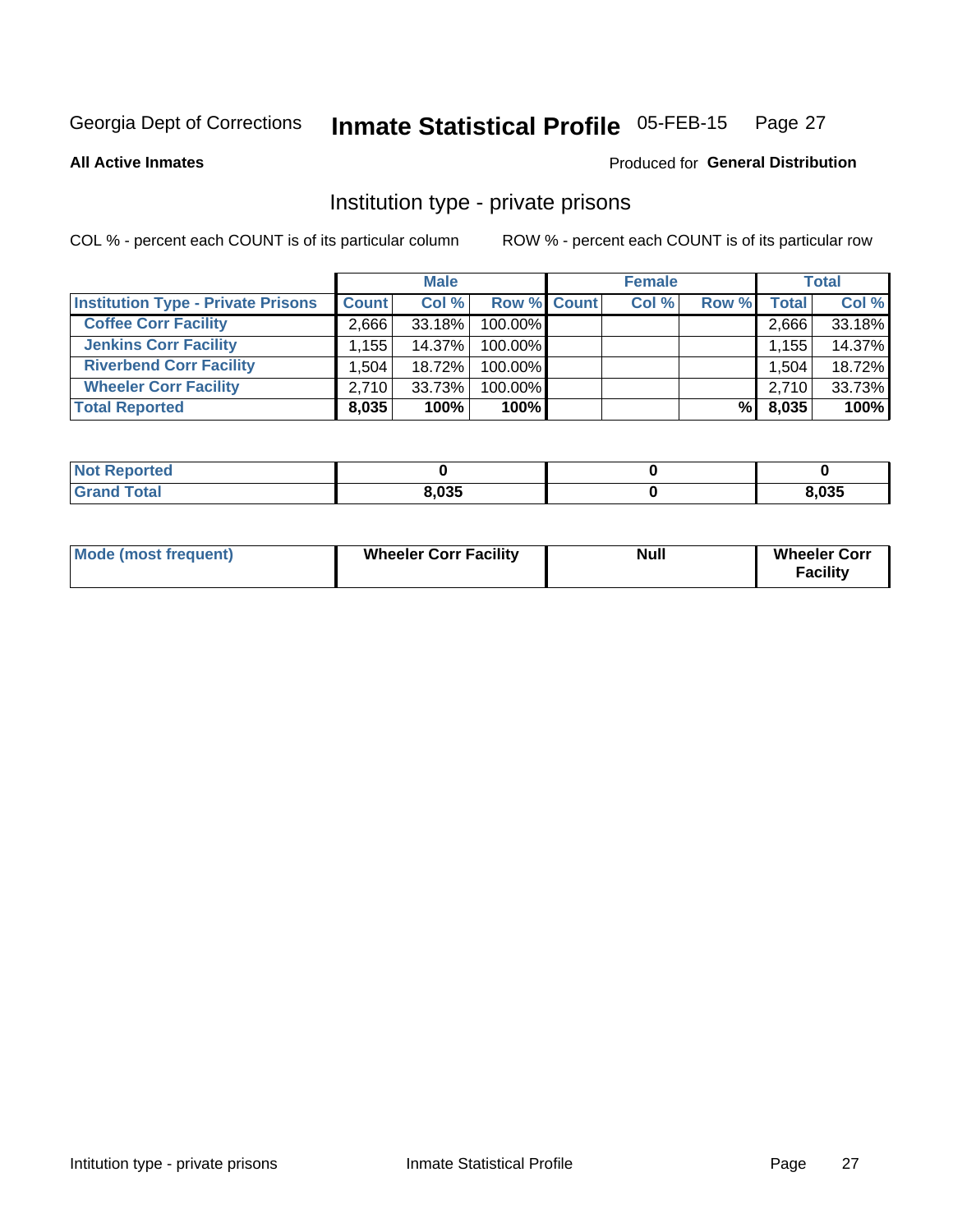#### Inmate Statistical Profile 05-FEB-15 Page 28

**All Active Inmates** 

### Produced for General Distribution

# Institution type - inmate boot camp

COL % - percent each COUNT is of its particular column

|                                            | <b>Male</b> |                    | <b>Female</b> |             | <b>Total</b> |
|--------------------------------------------|-------------|--------------------|---------------|-------------|--------------|
| <b>Institution Type - Boot Camps Count</b> | Col%        | <b>Row % Count</b> | Col%          | Row % Total | Col %        |
| <b>Total Rported</b>                       |             |                    |               |             |              |

| <b>Not Reported</b>            |  |  |
|--------------------------------|--|--|
| <b>Total</b><br>C <sub>r</sub> |  |  |

| <b>AhoM</b><br>st frequent)<br>TIMOS | <b>Null</b> | <b>Null</b> | <b>Null</b> |
|--------------------------------------|-------------|-------------|-------------|
|                                      |             |             |             |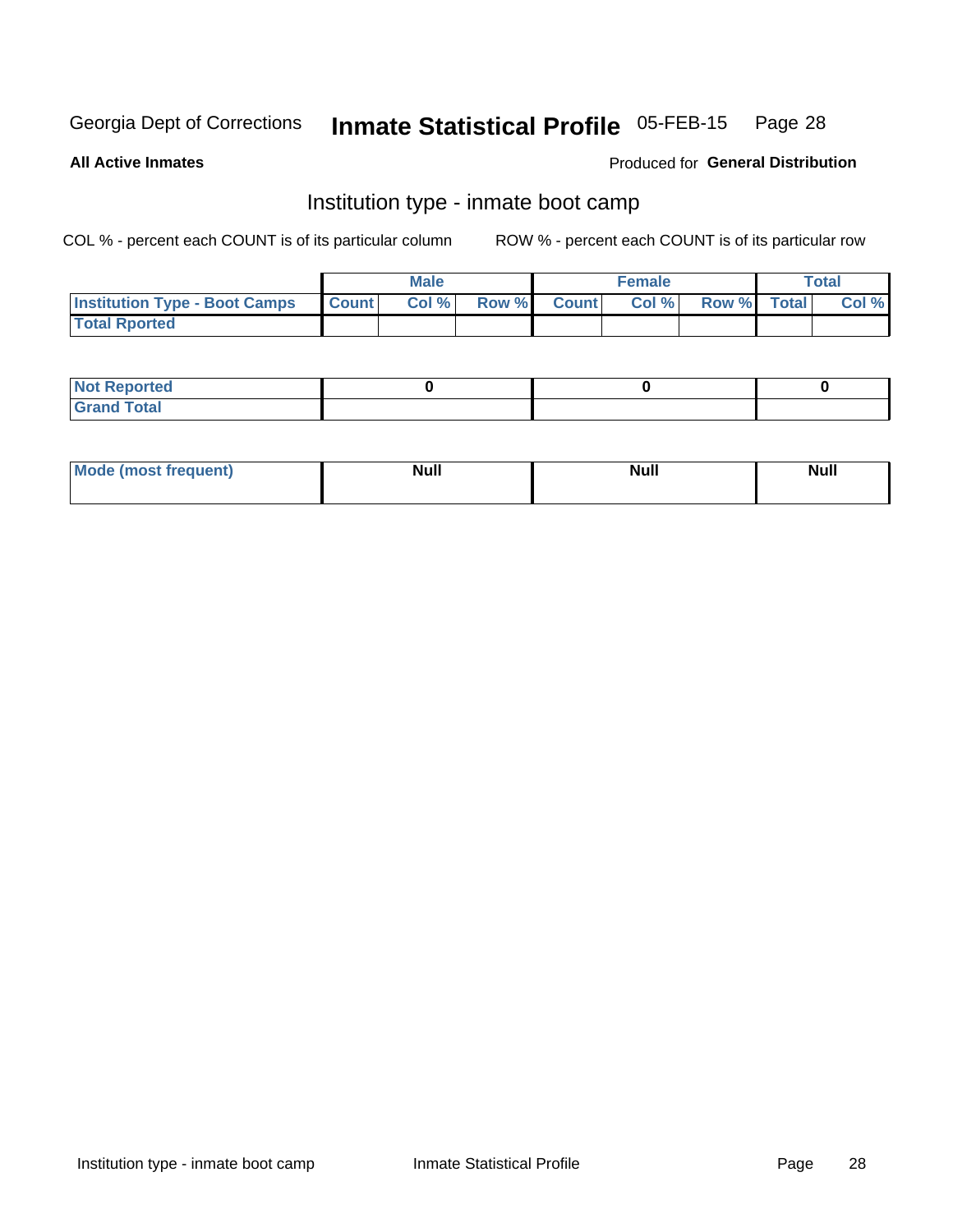#### Inmate Statistical Profile 05-FEB-15 Page 29

### **All Active Inmates**

## Produced for General Distribution

# Number of disciplinary reports

COL % - percent each COUNT is of its particular column

|                                       |              | <b>Male</b> |             |       | <b>Female</b> |          |              | <b>Total</b> |
|---------------------------------------|--------------|-------------|-------------|-------|---------------|----------|--------------|--------------|
| <b>Number of Disciplinary Reports</b> | <b>Count</b> | Col %       | Row % Count |       | Col %         | Row %    | <b>Total</b> | Col %        |
|                                       | 20,099       | 40.39%      | 91.18%      | 1,944 | 54.85%        | 8.82%    | 22,043       | 41.35%       |
|                                       | 6,725        | 13.51%      | 92.86%      | 517   | 14.59%        | 7.14%    | 7,242        | 13.59%       |
|                                       | 4,134        | $8.31\%$    | 94.69%      | 232   | 6.55%         | 5.31%    | 4,366        | 8.19%        |
| 3                                     | 2,816        | $5.66\%$    | 94.69%      | 158   | 4.46%         | $5.31\%$ | 2,974        | 5.58%        |
|                                       | 2,111        | 4.24%       | 94.75%      | 117   | 3.30%         | 5.25%    | 2,228        | 4.18%        |
| 5                                     | 1,643        | $3.30\%$    | 94.92%      | 88    | 2.48%         | $5.08\%$ | 1,731        | 3.25%        |
| <b>More Than 5</b>                    | 12,236       | 24.59%      | 96.16%      | 488   | 13.77%        | $3.84\%$ | 12,724       | 23.87%       |
| <b>Total Reported</b>                 | 49,764       | 100%        | 93.35%      | 3,544 | 100%          | 6.65%    | 53,308       | 100.0%       |

| orted<br>NOI |       |       |        |
|--------------|-------|-------|--------|
| Total        | 49764 | 3,544 | 53.308 |

| Mean (average)       | 5.57 | 3.14 | 5.41 |
|----------------------|------|------|------|
| Median (middle)      |      |      |      |
| Mode (most frequent) |      |      |      |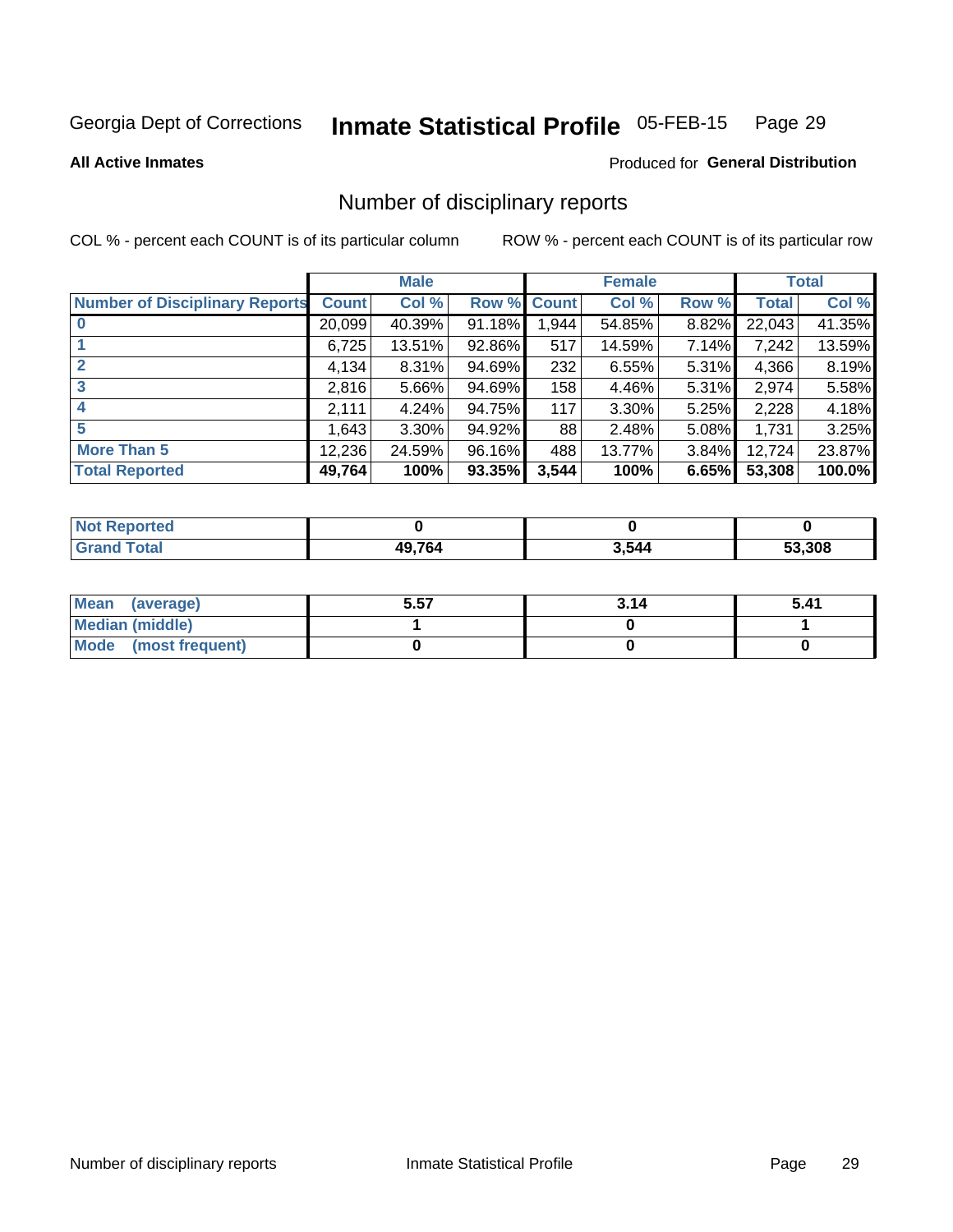#### Inmate Statistical Profile 05-FEB-15 Page 30

**All Active Inmates** 

## **Produced for General Distribution**

# Number of transfers

COL % - percent each COUNT is of its particular column

|                            |              | <b>Male</b> |             |       | <b>Female</b> |          |        | <b>Total</b> |
|----------------------------|--------------|-------------|-------------|-------|---------------|----------|--------|--------------|
| <b>Number of Transfers</b> | <b>Count</b> | Col %       | Row % Count |       | Col %         | Row %    | Total  | Col %        |
|                            | 3,921        | 7.88%       | 85.56%      | 662   | 18.68%        | 14.44%   | 4,583  | 8.60%        |
|                            | 331          | 0.67%       | 80.54%      | 80    | 2.26%         | 19.46%   | 411    | 0.77%        |
| $\mathbf{2}$               | 14,994       | 30.13%      | 90.68%      | 1,541 | 43.48%        | 9.32%    | 16,535 | 31.02%       |
| 3                          | 1,597        | 3.21%       | 91.15%      | 155   | 4.37%         | 8.85%    | 1,752  | 3.29%        |
|                            | 7,886        | 15.85%      | 94.04%      | 500   | 14.11%        | 5.96%    | 8,386  | 15.73%       |
| 5                          | 2,007        | 4.03%       | 94.89%      | 108   | 3.05%         | $5.11\%$ | 2,115  | 3.97%        |
| <b>More Than 5</b>         | 19,028       | 38.24%      | 97.45%      | 498   | 14.05%        | $2.55\%$ | 19,526 | 36.63%       |
| <b>Total Reported</b>      | 49,764       | 100%        | 93.35%      | 3,544 | 100%          | 6.65%    | 53,308 | 100.0%       |

| วrted<br>NO: |       |       |        |
|--------------|-------|-------|--------|
| Total        | AOZCA | 3,544 | 53.308 |

| Mean (average)       | 6.13 | 2.97 | 5.92 |
|----------------------|------|------|------|
| Median (middle)      |      |      |      |
| Mode (most frequent) |      |      |      |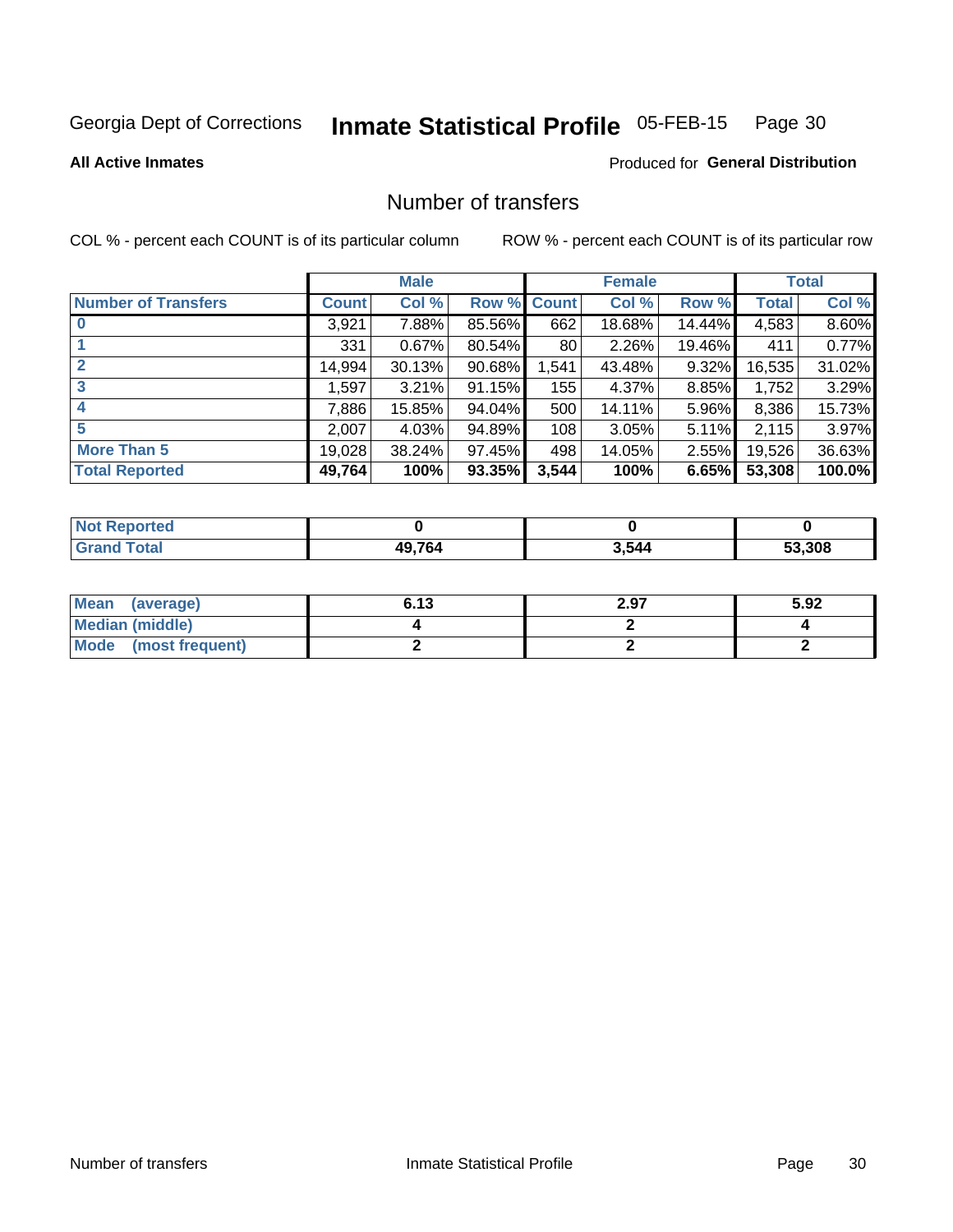#### Inmate Statistical Profile 05-FEB-15 Page 31

### **All Active Inmates**

# **Produced for General Distribution**

# Number of escapes

COL % - percent each COUNT is of its particular column

|                          |              | <b>Male</b> |                    |       | <b>Female</b> |          |                 | <b>Total</b> |
|--------------------------|--------------|-------------|--------------------|-------|---------------|----------|-----------------|--------------|
| <b>Number of Escapes</b> | <b>Count</b> | Col %       | <b>Row % Count</b> |       | Col %         | Row %    | Total           | Col %        |
|                          | 49,208       | 98.88%      | 93.31%             | 3,529 | 99.58%        | $6.69\%$ | 52,737          | 98.93%       |
|                          | 513          | 1.03%       | $97.16\%$          | 15    | 0.42%         | 2.84%    | 528             | 0.99%        |
|                          | 36           | 0.07%       | 100.00%            |       |               |          | 36 <sub>1</sub> | 0.07%        |
|                          | 6.           | 0.01%       | $100.00\%$         |       |               |          | 6               | 0.01%        |
|                          |              | 0.01%       | 100.00%            |       |               |          |                 | 0.01%        |
| <b>Total Reported</b>    | 49,764       | 100%        | 93.35%             | 3,544 | 100%          | 6.65%    | 53,308          | 100.0%       |

| Reported     |        |       |        |
|--------------|--------|-------|--------|
| <b>Total</b> | 49,764 | 3,544 | 53.308 |

| Mean (average)       |  | .0 <sup>4</sup> |
|----------------------|--|-----------------|
| Median (middle)      |  |                 |
| Mode (most frequent) |  |                 |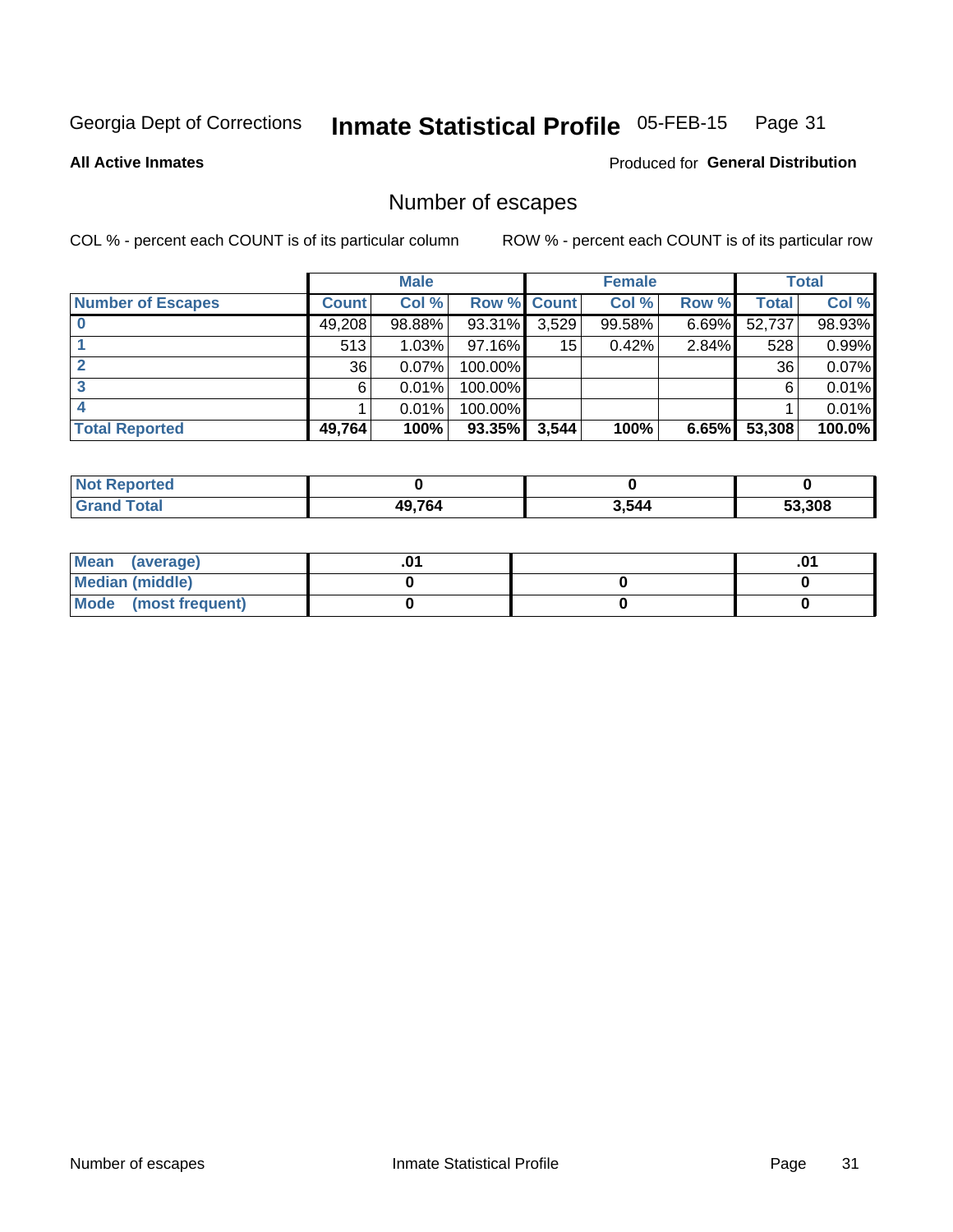#### Inmate Statistical Profile 05-FEB-15 Page 32

**All Active Inmates** 

### Produced for General Distribution

# Split sentences - Probation to follow

COL % - percent each COUNT is of its particular column

|                            |              | <b>Male</b> |                    |     | <b>Female</b> |       |                 | <b>Total</b> |
|----------------------------|--------------|-------------|--------------------|-----|---------------|-------|-----------------|--------------|
| <b>Probation to follow</b> | <b>Count</b> | Col%        | <b>Row % Count</b> |     | Col %         | Row % | <b>Total</b>    | Col %        |
| <b>Yes</b>                 | 33.520       | 67.36%      | $92.69\%$ 2,642    |     | 74.55%        |       | 7.31% 36,162    | 67.84%       |
| <b>No</b>                  | 16.244       | $32.64\%$   | 94.74%             | 902 | 25.45%        |       | $5.26\%$ 17,146 | 32.16%       |
| <b>Total Reported</b>      | 49,764       | 100%        | $93.35\%$ 3,544    |     | 100%          |       | $6.65\%$ 53,308 | 100%         |

| 10.76/ | } 544 | המה הי |
|--------|-------|--------|
|        |       |        |

| requent<br>′es<br>Yes<br><b>YAC</b><br>. |  | $Moo$ |  |  |  |
|------------------------------------------|--|-------|--|--|--|
|------------------------------------------|--|-------|--|--|--|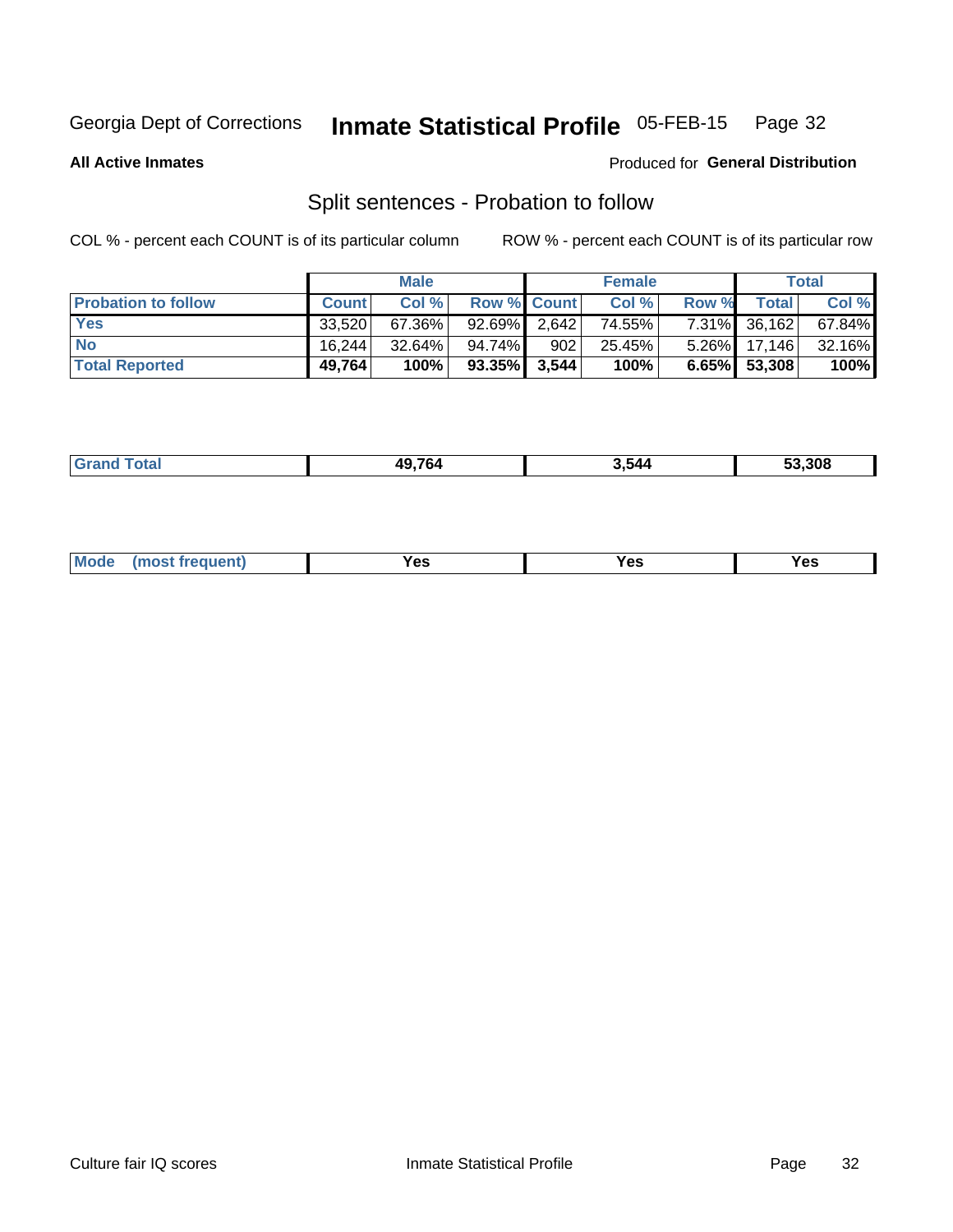#### Inmate Statistical Profile 05-FEB-15 Page 33

**All Active Inmates** 

### Produced for General Distribution

# Probable future release type of still active inmates

COL % - percent each COUNT is of its particular column

|                                         |              | <b>Male</b> |                    |     | <b>Female</b> |       | <b>Total</b> |        |
|-----------------------------------------|--------------|-------------|--------------------|-----|---------------|-------|--------------|--------|
| <b>Probable Future Release Type</b>     | <b>Count</b> | Col%        | <b>Row % Count</b> |     | Col %         | Row % | <b>Total</b> | Col %  |
| <b>Paroled with probation to follow</b> | 21,339       | 43.25%      | 91.97% 1.863       |     | 52.79%        | 8.03% | 23,202       | 43.89% |
| Paroled w/o probation to follow         | 8,448        | 17.12%      | 93.30%             | 607 | 17.20%        | 6.70% | 9,055        | 17.13% |
| <b>Maxout with probation to follow</b>  | 11,559       | 23.43%      | 93.82%             | 761 | 21.56%        | 6.18% | 12,320       | 23.30% |
| <b>Maxout w/o probation to follow</b>   | 3,328        | 6.75%       | 96.10%             | 135 | 3.83%         | 3.90% | 3,463        | 6.55%  |
| Life, LWOP or death sentence            | 4,662        | 9.45%       | 96.62%             | 163 | 4.62%         | 3.38% | 4,825        | 9.13%  |
| <b>Total Reported</b>                   | 49,336       | 100%        | $93.32\%$ 3,529    |     | 100%          | 6.68% | 52,865       | 100%   |

| eleased     |        |       |        |
|-------------|--------|-------|--------|
| <b>otal</b> | 49,336 | 3,529 | 52,865 |

| <b>Mode (most frequent)</b> | <b>PAR with PROB follow</b> | <b>PAR with PROB follow</b> | <b>PAR with PROB</b> |
|-----------------------------|-----------------------------|-----------------------------|----------------------|
|                             |                             |                             | follow               |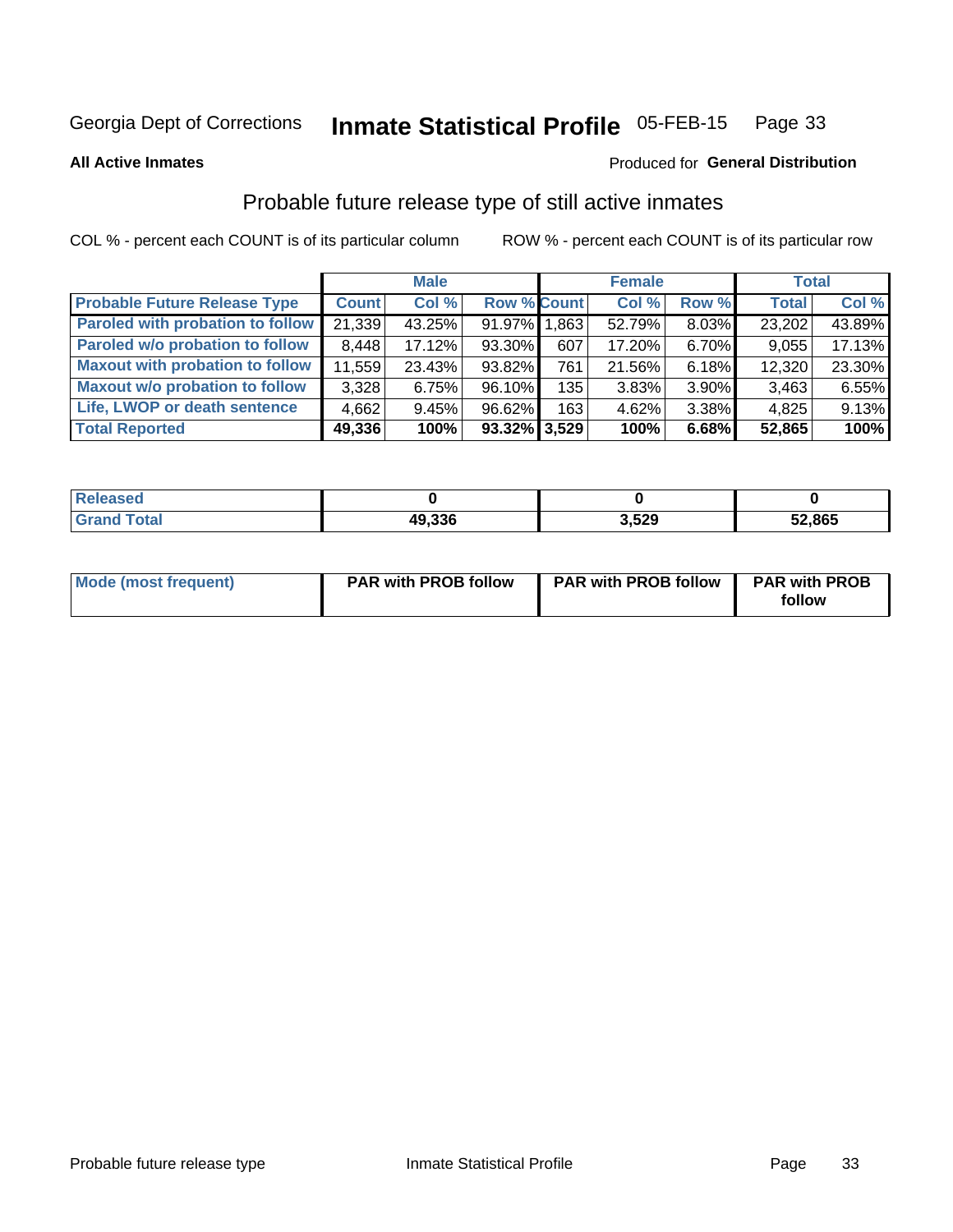## **All Active Inmates**

# Produced for General Distribution

# Time served in current (or last) institution

COL % - percent each COUNT is of its particular column

|                              |              | <b>Male</b> |        |              | <b>Female</b> |        |              | <b>Total</b> |
|------------------------------|--------------|-------------|--------|--------------|---------------|--------|--------------|--------------|
| <b>Time In Institution</b>   | <b>Count</b> | Col %       | Row %  | <b>Count</b> | Col %         | Row %  | <b>Total</b> | Col %        |
| 0 to 3 months                | 12,629       | 25.38%      | 92.57% | 1,014        | 28.61%        | 7.43%  | 13,643       | 25.59%       |
| <b>3.01 to 6 months</b>      | 7,727        | 15.53%      | 92.94% | 587          | 16.56%        | 7.06%  | 8,314        | 15.60%       |
| 6.01 to 9 months             | 5,397        | 10.85%      | 93.75% | 360          | 10.16%        | 6.25%  | 5,757        | 10.80%       |
| 9.01 to 12 months            | 4,154        | 8.35%       | 93.92% | 269          | 7.59%         | 6.08%  | 4,423        | 8.30%        |
| 12.01 to 18 months           | 5,214        | 10.48%      | 94.85% | 283          | 7.99%         | 5.15%  | 5,497        | 10.31%       |
| <b>18.01 to 24 months</b>    | 3,699        | 7.43%       | 92.80% | 287          | 8.10%         | 7.20%  | 3,986        | 7.48%        |
| 2.01 to 3 years              | 4,334        | 8.71%       | 94.94% | 231          | 6.52%         | 5.06%  | 4,565        | 8.56%        |
| $3.01$ to 4 years            | 2,390        | 4.80%       | 91.05% | 235          | 6.63%         | 8.95%  | 2,625        | 4.92%        |
| 4.01 to 5 years              | 1,402        | 2.82%       | 94.60% | 80           | 2.26%         | 5.40%  | 1,482        | 2.78%        |
| $\overline{5.01}$ to 6 years | 840          | 1.69%       | 93.44% | 59           | 1.66%         | 6.56%  | 899          | 1.69%        |
| 6.01 to 7 years              | 623          | 1.25%       | 93.83% | 41           | 1.16%         | 6.17%  | 664          | 1.25%        |
| 7.01 to 8 years              | 273          | 0.55%       | 94.46% | 16           | 0.45%         | 5.54%  | 289          | 0.54%        |
| 8.01 to 9 years              | 166          | 0.33%       | 93.79% | 11           | 0.31%         | 6.21%  | 177          | 0.33%        |
| 9.01 to 10 years             | 155          | 0.31%       | 82.89% | 32           | 0.90%         | 17.11% | 187          | 0.35%        |
| Over 10 years                | 761          | 1.53%       | 95.13% | 39           | 1.10%         | 4.88%  | 800          | 1.50%        |
| <b>Total Reported</b>        | 49,764       | 100%        | 93.35% | 3,544        | 100%          | 6.65%  | 53,308       | 100%         |

| NOT |        |     |        |
|-----|--------|-----|--------|
|     | 49,764 | 544 | 53.308 |

| <b>Mean</b><br>(average) | 22 months | 17 months | 22 months |
|--------------------------|-----------|-----------|-----------|
| Median (middle)          | 8 months  | 7 months  | 8 months  |
| Mode (most frequent)     | 0 months  | months    | l months  |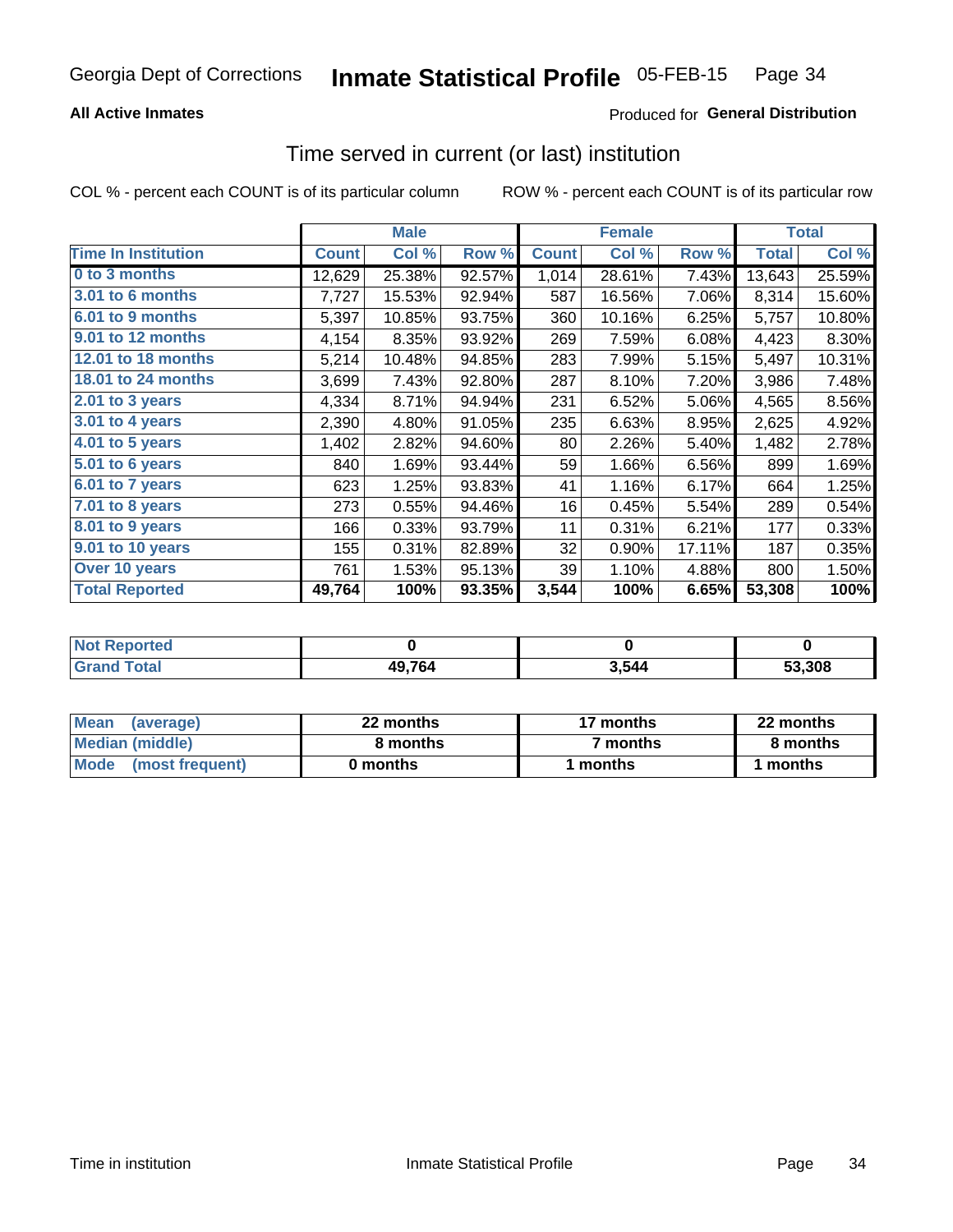#### Inmate Statistical Profile 05-FEB-15 Page 35

### **All Active Inmates**

### Produced for General Distribution

# Highest grade level attained

COL % - percent each COUNT is of its particular column

|                              |                 | <b>Male</b> |         |                | <b>Female</b>       |        |                 | <b>Total</b> |
|------------------------------|-----------------|-------------|---------|----------------|---------------------|--------|-----------------|--------------|
| <b>Grade Level</b>           | <b>Count</b>    | Col %       | Row %   | <b>Count</b>   | $\overline{C}$ ol % | Row %  | <b>Total</b>    | Col %        |
| No school at all             | $\overline{12}$ | 0.03%       | 100.00% |                |                     |        | $\overline{12}$ | 0.02%        |
| <b>Grade 1</b>               | 27              | 0.06%       | 90.00%  | 3              | 0.09%               | 10.00% | 30              | 0.06%        |
| <b>Grade 2</b>               | 61              | 0.13%       | 96.83%  | $\overline{c}$ | 0.06%               | 3.17%  | 63              | 0.12%        |
| <b>Grade 3</b>               | 115             | 0.24%       | 97.46%  | 3              | 0.09%               | 2.54%  | 118             | 0.23%        |
| Grade 4                      | 115             | 0.24%       | 97.46%  | 3              | 0.09%               | 2.54%  | 118             | 0.23%        |
| <b>Grade 5</b>               | 163             | 0.34%       | 95.32%  | 8              | 0.23%               | 4.68%  | 171             | 0.34%        |
| Grade 6                      | 576             | 1.22%       | 95.68%  | 26             | 0.76%               | 4.32%  | 602             | 1.19%        |
| <b>Grade 7</b>               | 802             | 1.70%       | 92.40%  | 66             | 1.93%               | 7.60%  | 868             | 1.71%        |
| Grade 8                      | 2,921           | 6.18%       | 92.06%  | 252            | 7.38%               | 7.94%  | 3,173           | 6.26%        |
| Grade 9                      | 5,533           | 11.70%      | 94.87%  | 299            | 8.76%               | 5.13%  | 5,832           | 11.50%       |
| Grade 10                     | 7,360           | 15.56%      | 95.15%  | 375            | 10.98%              | 4.85%  | 7,735           | 15.25%       |
| Grade 11                     | 7,574           | 16.01%      | 95.64%  | 345            | 10.10%              | 4.36%  | 7,919           | 15.62%       |
| <b>Grade 12 or GED</b>       | 16,863          | 35.66%      | 93.18%  | 1,234          | 36.13%              | 6.82%  | 18,097          | 35.69%       |
| Some tech school             | 254             | 0.54%       | 73.84%  | 90             | 2.64%               | 26.16% | 344             | 0.68%        |
| <b>Completed tech school</b> | 273             | 0.58%       | 68.77%  | 124            | 3.63%               | 31.23% | 397             | 0.78%        |
| College, 1 year              | 1,467           | 3.10%       | 89.23%  | 177            | 5.18%               | 10.77% | 1,644           | 3.24%        |
| College, 2 year              | 1,890           | 4.00%       | 89.57%  | 220            | 6.44%               | 10.43% | 2,110           | 4.16%        |
| College, 3 year              | 484             | 1.02%       | 88.97%  | 60             | 1.76%               | 11.03% | 544             | 1.07%        |
| <b>Bachelor's degree</b>     | 635             | 1.34%       | 86.87%  | 96             | 2.81%               | 13.13% | 731             | 1.44%        |
| <b>Master's degree</b>       | 110             | 0.23%       | 83.97%  | 21             | 0.61%               | 16.03% | 131             | 0.26%        |
| Ph.D. degree                 | 21              | 0.04%       | 84.00%  | 4              | 0.12%               | 16.00% | 25              | 0.05%        |
| Law degree                   | 24              | 0.05%       | 80.00%  | 6              | 0.18%               | 20.00% | 30              | 0.06%        |
| <b>Some medical school</b>   | $\overline{2}$  | 0.01%       | 100.00% |                |                     |        | $\overline{2}$  | 0.01%        |
| <b>Medical degree</b>        | 12              | 0.03%       | 92.31%  | 1              | 0.03%               | 7.69%  | 13              | 0.03%        |
| <b>Total Reported</b>        | 47,294          | 100%        | 93.27%  | 3,415          | 100%                | 6.73%  | 50,709          | 100%         |

| ን 47በ | 1 20<br>179 | 2,599  |
|-------|-------------|--------|
| AOZGA | 3.544       | 53.308 |

| <b>Mean</b><br>(average)       | 10.92           | 11.44           | 10.96           |
|--------------------------------|-----------------|-----------------|-----------------|
| Median (middle)                | Grade 11        | Grade 12 or GED | Grade 11        |
| <b>Mode</b><br>(most frequent) | Grade 12 or GED | Grade 12 or GED | Grade 12 or GED |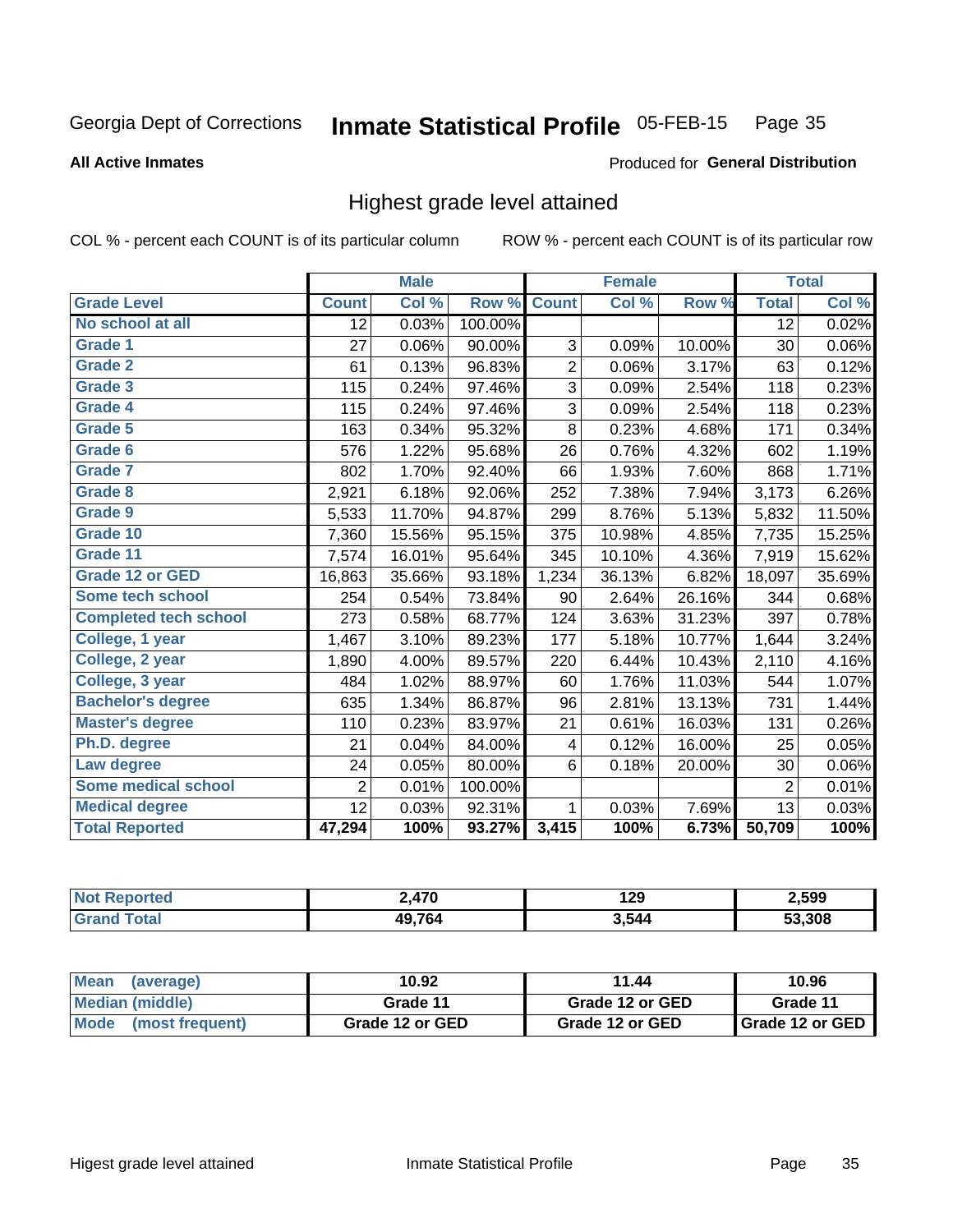#### Inmate Statistical Profile 05-FEB-15 Page 36

### **All Active Inmates**

### Produced for General Distribution

# Culture fair IQ scores

COL % - percent each COUNT is of its particular column

|                       |              | <b>Male</b> |        |              | <b>Female</b> |        |        | <b>Total</b> |
|-----------------------|--------------|-------------|--------|--------------|---------------|--------|--------|--------------|
| <b>IQ Scores</b>      | <b>Count</b> | Col %       | Row %  | <b>Count</b> | Col %         | Row %  | Total  | Col %        |
| $60 - 69$             | 734          | 2.15%       | 92.91% | 56           | 1.97%         | 7.09%  | 790    | 2.14%        |
| $70 - 79$             | 2,252        | 6.61%       | 91.47% | 210          | 7.40%         | 8.53%  | 2,462  | 6.67%        |
| $80 - 89$             | 5,170        | 15.17%      | 87.66% | 728          | 25.64%        | 12.34% | 5,898  | 15.97%       |
| $90 - 99$             | 9,989        | 29.30%      | 90.55% | 1,042        | 36.70%        | 9.45%  | 11,031 | 29.87%       |
| $100 - 109$           | 9,530        | 27.96%      | 95.40% | 460          | 16.20%        | 4.60%  | 9,990  | 27.05%       |
| $110 - 119$           | 5,487        | 16.10%      | 96.93% | 174          | 6.13%         | 3.07%  | 5,661  | 15.33%       |
| 120 - 129             | 888          | 2.60%       | 88.98% | 110          | 3.87%         | 11.02% | 998    | 2.70%        |
| 130 - 139             | 31           | 0.09%       | 44.29% | 39           | 1.37%         | 55.71% | 70     | 0.19%        |
| 140 & Up              | 6            | 0.02%       | 24.00% | 19           | 0.67%         | 76.00% | 25     | 0.07%        |
|                       | 2            | 0.01%       | 66.67% | 1            | 0.04%         | 33.33% | 3      | 0.01%        |
| <b>Total Reported</b> | 34,089       | 100%        | 92.31% | 2,839        | 100%          | 7.69%  | 36,928 | 100%         |

| <b>Not Reported</b>  | 14,967 | 593   | 15,560 |
|----------------------|--------|-------|--------|
| Not Valid (under 60) | 708    | 112   | 820    |
| <b>Grand Total</b>   | 49,764 | 3,544 | 53,308 |

| <b>Mean</b><br>(average) | 98 | 95 | 98 |
|--------------------------|----|----|----|
| Median (middle)          | 99 |    | 99 |
| Mode (most frequent)     | 99 | 96 | 99 |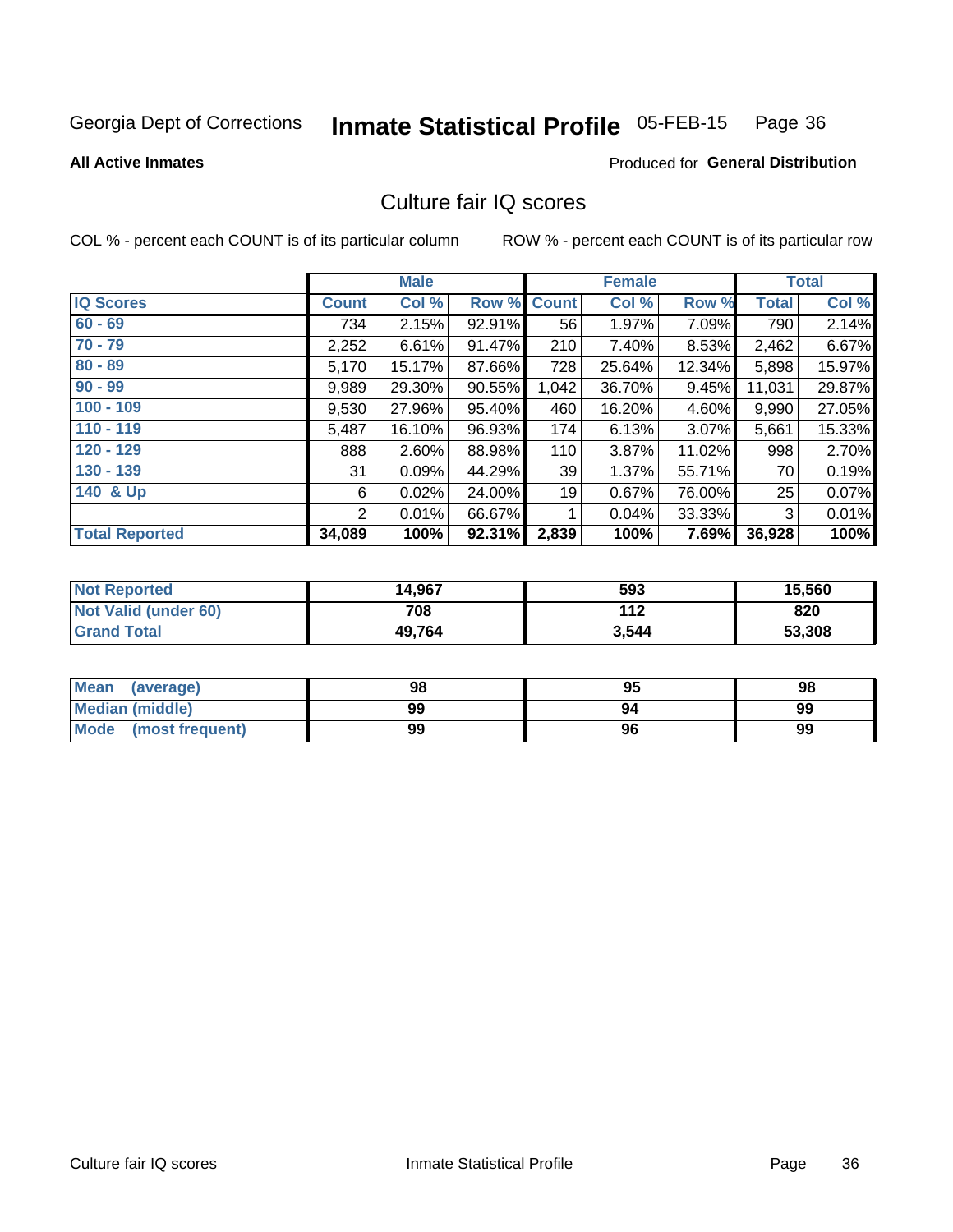#### Inmate Statistical Profile 05-FEB-15 Page 37

**All Active Inmates** 

### **Produced for General Distribution**

## Wide Range Achievement Test (WRAT) reading score

COL % - percent each COUNT is of its particular column

|                           |              | <b>Male</b> |        |                 | <b>Female</b> |        |              | <b>Total</b> |
|---------------------------|--------------|-------------|--------|-----------------|---------------|--------|--------------|--------------|
| <b>WRAT Reading Score</b> | <b>Count</b> | Col %       | Row %  | <b>Count</b>    | Col %         | Row %  | <b>Total</b> | Col %        |
| $0.1$ to $0.9$            | 845          | 2.42%       | 99.29% | 6               | 0.20%         | 0.71%  | 851          | 2.25%        |
| 1.0 to 1.9                | 679          | 1.94%       | 97.70% | 16              | 0.54%         | 2.30%  | 695          | 1.83%        |
| 2.0 to 2.9                | 1,133        | 3.24%       | 95.61% | 52              | 1.76%         | 4.39%  | 1,185        | 3.13%        |
| 3.0 to 3.9                | 2,829        | 8.10%       | 96.03% | 117             | 3.96%         | 3.97%  | 2,946        | 7.77%        |
| 4.0 to 4.9                | 3,348        | 9.58%       | 93.08% | 249             | 8.42%         | 6.92%  | 3,597        | 9.49%        |
| 5.0 to 5.9                | 2,819        | 8.07%       | 93.97% | 181             | 6.12%         | 6.03%  | 3,000        | 7.92%        |
| 6.0 to 6.9                | 3,435        | 9.83%       | 92.02% | 298             | 10.07%        | 7.98%  | 3,733        | 9.85%        |
| 7.0 to 7.9                | 1,164        | 3.33%       | 92.38% | 96              | 3.25%         | 7.62%  | 1,260        | 3.32%        |
| 8.0 to 8.9                | 2,292        | 6.56%       | 90.81% | 232             | 7.84%         | 9.19%  | 2,524        | 6.66%        |
| 9.0 to 9.9                | 1,216        | 3.48%       | 90.07% | 134             | 4.53%         | 9.93%  | 1,350        | 3.56%        |
| 10.0 to 10.9              | 2,378        | 6.81%       | 89.91% | 267             | 9.03%         | 10.09% | 2,645        | 6.98%        |
| 11.0 to 11.9              | 3,636        | 10.41%      | 89.10% | 445             | 15.04%        | 10.90% | 4,081        | 10.77%       |
| 12.0 to 12.9              | 9,130        | 26.13%      | 91.48% | 850             | 28.74%        | 8.52%  | 9,980        | 26.33%       |
| 13                        | 35           | 0.10%       | 70.00% | 15 <sub>1</sub> | 0.51%         | 30.00% | 50           | 0.13%        |
| <b>Total Reported</b>     | 34,939       | 100%        | 92.19% | 2,958           | 100.0%        | 7.81%  | 37,897       | 100%         |

| <b>Not</b><br>$\alpha$ eported | 14,825 | 586   | 15.114 |
|--------------------------------|--------|-------|--------|
| <b>otal</b>                    | 49,764 | 3,544 | 53.308 |

| Mean<br>(average)       | 8.30 | 9.30 | 8.37 |
|-------------------------|------|------|------|
| Median (middle)         | 8.9  | 10.2 | 8.9  |
| Mode<br>(most frequent) | 12.9 | 12.9 | 12.9 |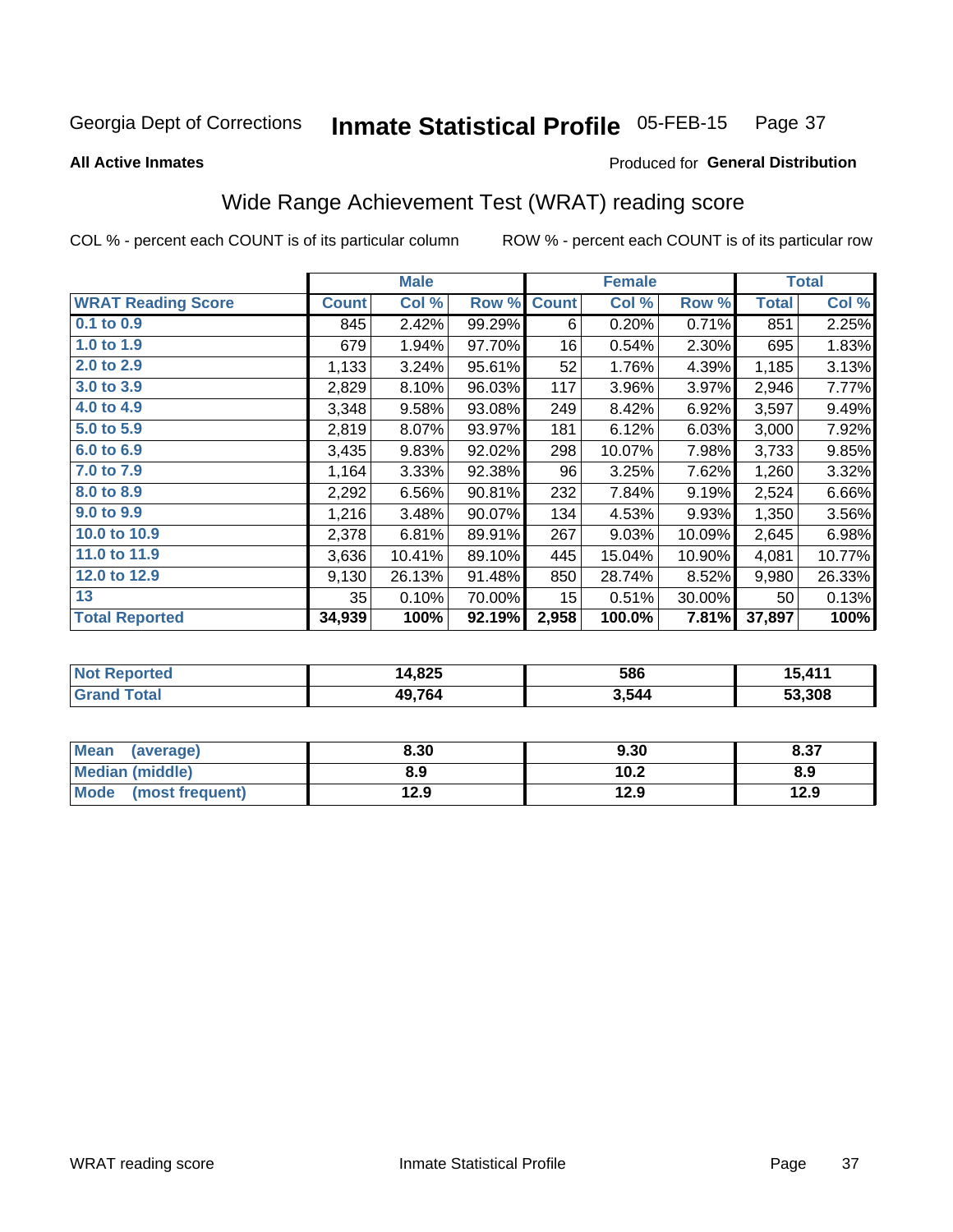#### Inmate Statistical Profile 05-FEB-15 Page 38

**All Active Inmates** 

#### Produced for General Distribution

## Wide Range Achievement Test (WRAT) math score

COL % - percent each COUNT is of its particular column

|                              |              | <b>Male</b> |        |              | <b>Female</b> |        |              | <b>Total</b> |
|------------------------------|--------------|-------------|--------|--------------|---------------|--------|--------------|--------------|
| <b>WRAT Mathematic Score</b> | <b>Count</b> | Col %       | Row %  | <b>Count</b> | Col %         | Row %  | <b>Total</b> | Col %        |
| $0.1$ to $0.9$               | 72           | 0.21%       | 98.63% | 1            | 0.03%         | 1.37%  | 73           | 0.19%        |
| 1.0 to 1.9                   | 240          | 0.69%       | 96.39% | 9            | 0.30%         | 3.61%  | 249          | 0.66%        |
| 2.0 to 2.9                   | 689          | 1.97%       | 95.17% | 35           | 1.18%         | 4.83%  | 724          | 1.91%        |
| 3.0 to 3.9                   | 1,501        | 4.30%       | 94.70% | 84           | 2.84%         | 5.30%  | 1,585        | 4.18%        |
| 4.0 to 4.9                   | 4,548        | 13.01%      | 94.10% | 285          | 9.63%         | 5.90%  | 4,833        | 12.75%       |
| 5.0 to 5.9                   | 5,913        | 16.92%      | 93.53% | 409          | 13.82%        | 6.47%  | 6,322        | 16.68%       |
| 6.0 to 6.9                   | 7,050        | 20.17%      | 92.58% | 565          | 19.09%        | 7.42%  | 7,615        | 20.09%       |
| 7.0 to 7.9                   | 2,340        | 6.70%       | 90.84% | 236          | 7.98%         | 9.16%  | 2,576        | 6.80%        |
| 8.0 to 8.9                   | 3,983        | 11.40%      | 90.61% | 413          | 13.96%        | 9.39%  | 4,396        | 11.60%       |
| 9.0 to 9.9                   | 1,676        | 4.80%       | 90.64% | 173          | 5.85%         | 9.36%  | 1,849        | 4.88%        |
| 10.0 to 10.9                 | 39           | 0.11%       | 88.64% | 5            | 0.17%         | 11.36% | 44           | 0.12%        |
| 11.0 to 11.9                 | 1,451        | 4.15%       | 91.26% | 139          | 4.70%         | 8.74%  | 1,590        | 4.19%        |
| 12.0 to 12.9                 | 5,442        | 15.57%      | 90.02% | 603          | 20.38%        | 9.98%  | 6,045        | 15.95%       |
| 13                           | 2            | 0.01%       | 50.00% | 2            | 0.07%         | 50.00% | 4            | 0.01%        |
| <b>Total Reported</b>        | 34,946       | 100%        | 92.19% | 2,959        | 100%          | 7.81%  | 37,905       | 100.0%       |
|                              |              |             |        |              |               |        |              |              |

| <b>Not Reported</b> | 14,818 | 585   | 15,403 |
|---------------------|--------|-------|--------|
| <b>Grand Total</b>  | 49,764 | 3,544 | 53,308 |

| Mean (average)       | 7.41 | 8.05 | 7.46 |
|----------------------|------|------|------|
| Median (middle)      | ხ. J | 7.4  | 6.9  |
| Mode (most frequent) | 12.9 | 12.9 | 12.9 |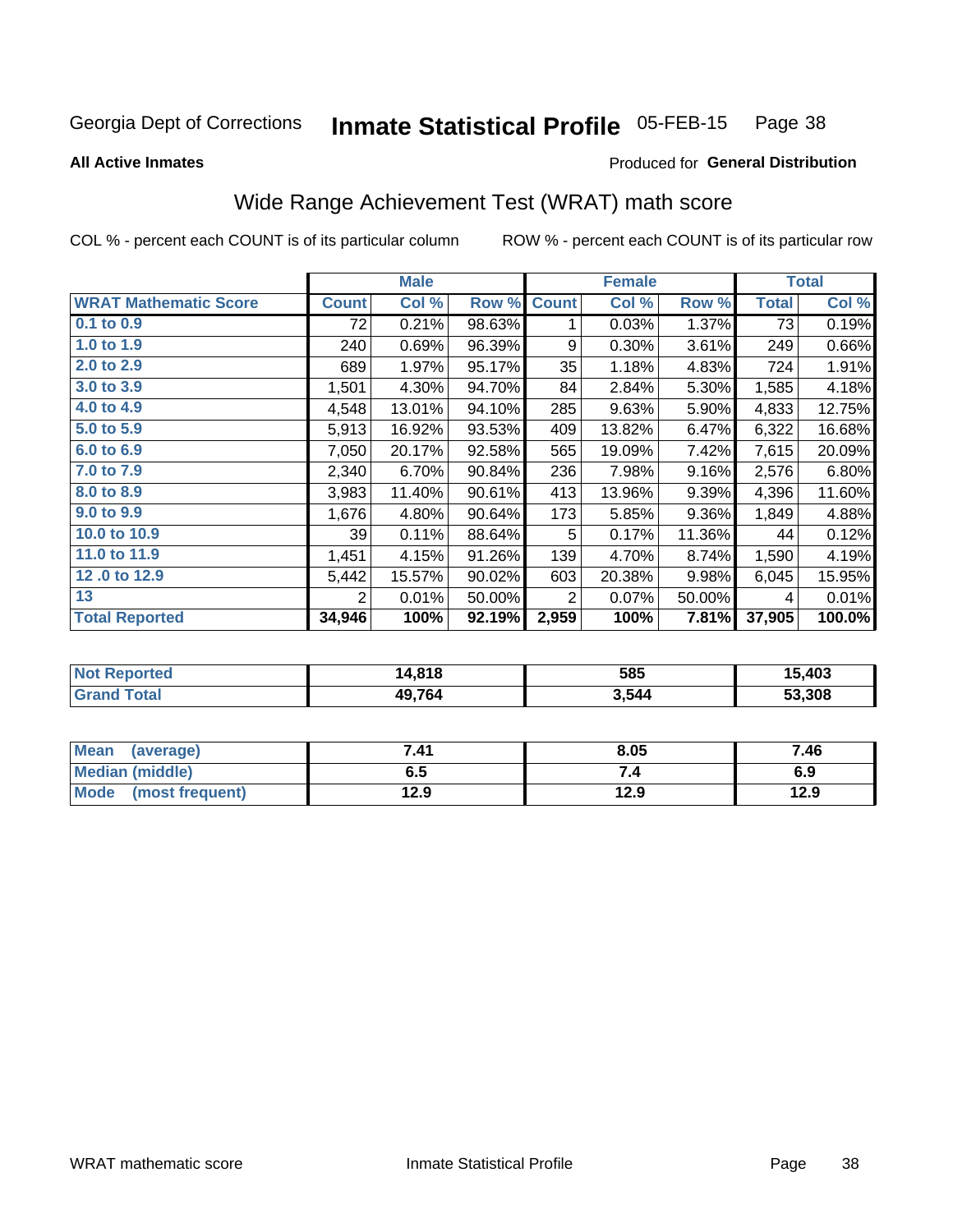#### **Inmate Statistical Profile 05-FEB-15** Page 39

#### **All Active Inmates**

### Produced for General Distribution

## Wide Range Achievement Test (WRAT) spelling score

COL % - percent each COUNT is of its particular column

|                            |              | <b>Male</b> |        |              | <b>Female</b> |        |              | <b>Total</b> |
|----------------------------|--------------|-------------|--------|--------------|---------------|--------|--------------|--------------|
| <b>WRAT Spelling Score</b> | <b>Count</b> | Col %       | Row %  | <b>Count</b> | Col %         | Row %  | <b>Total</b> | Col %        |
| 0.1 to 0.9                 | 863          | 2.47%       | 99.54% | 4            | 0.14%         | 0.46%  | 867          | 2.29%        |
| 1.0 to 1.9                 | 849          | 2.43%       | 98.84% | 10           | 0.34%         | 1.16%  | 859          | 2.27%        |
| 2.0 to 2.9                 | 1,548        | 4.43%       | 96.99% | 48           | 1.62%         | 3.01%  | 1,596        | 4.21%        |
| 3.0 to 3.9                 | 2,332        | 6.67%       | 96.48% | 85           | 2.87%         | 3.52%  | 2,417        | 6.37%        |
| 4.0 to 4.9                 | 2,250        | 6.44%       | 95.54% | 105          | 3.55%         | 4.46%  | 2,355        | 6.21%        |
| 5.0 to 5.9                 | 4,092        | 11.71%      | 95.21% | 206          | 6.96%         | 4.79%  | 4,298        | 11.34%       |
| 6.0 to 6.9                 | 3,176        | 9.09%       | 94.05% | 201          | 6.79%         | 5.95%  | 3,377        | 8.91%        |
| 7.0 to 7.9                 | 3,158        | 9.03%       | 93.32% | 226          | 7.63%         | 6.68%  | 3,384        | 8.92%        |
| 8.0 to 8.9                 | 3,019        | 8.64%       | 92.84% | 233          | 7.87%         | 7.16%  | 3,252        | 8.58%        |
| 9.0 to 9.9                 | 1,565        | 4.48%       | 92.00% | 136          | 4.59%         | 8.00%  | 1,701        | 4.49%        |
| 10.0 to 10.9               | 1,408        | 4.03%       | 91.79% | 126          | 4.26%         | 8.21%  | 1,534        | 4.05%        |
| 11.0 to 11.9               | 2,834        | 8.11%       | 90.83% | 286          | 9.66%         | 9.17%  | 3,120        | 8.23%        |
| 12.0 to 12.9               | 7,845        | 22.44%      | 85.93% | 1,284        | 43.36%        | 14.07% | 9,129        | 24.08%       |
| 13                         | 17           | 0.05%       | 60.71% | 11           | 0.37%         | 39.29% | 28           | 0.07%        |
| <b>Total Reported</b>      | 34,956       | 100%        | 92.19% | 2,961        | 100.0%        | 7.81%  | 37,917       | 100.0%       |

| orteo<br>NO | 14,808 | 583   | 15,391 |
|-------------|--------|-------|--------|
|             | 49,764 | 3,544 | 53.308 |

| <b>Mean</b><br>(average) | 7.96 | 9.94 | 8.12 |
|--------------------------|------|------|------|
| Median (middle)          | .    |      | .    |
| Mode (most frequent)     | 12.9 | 12.9 | 12.9 |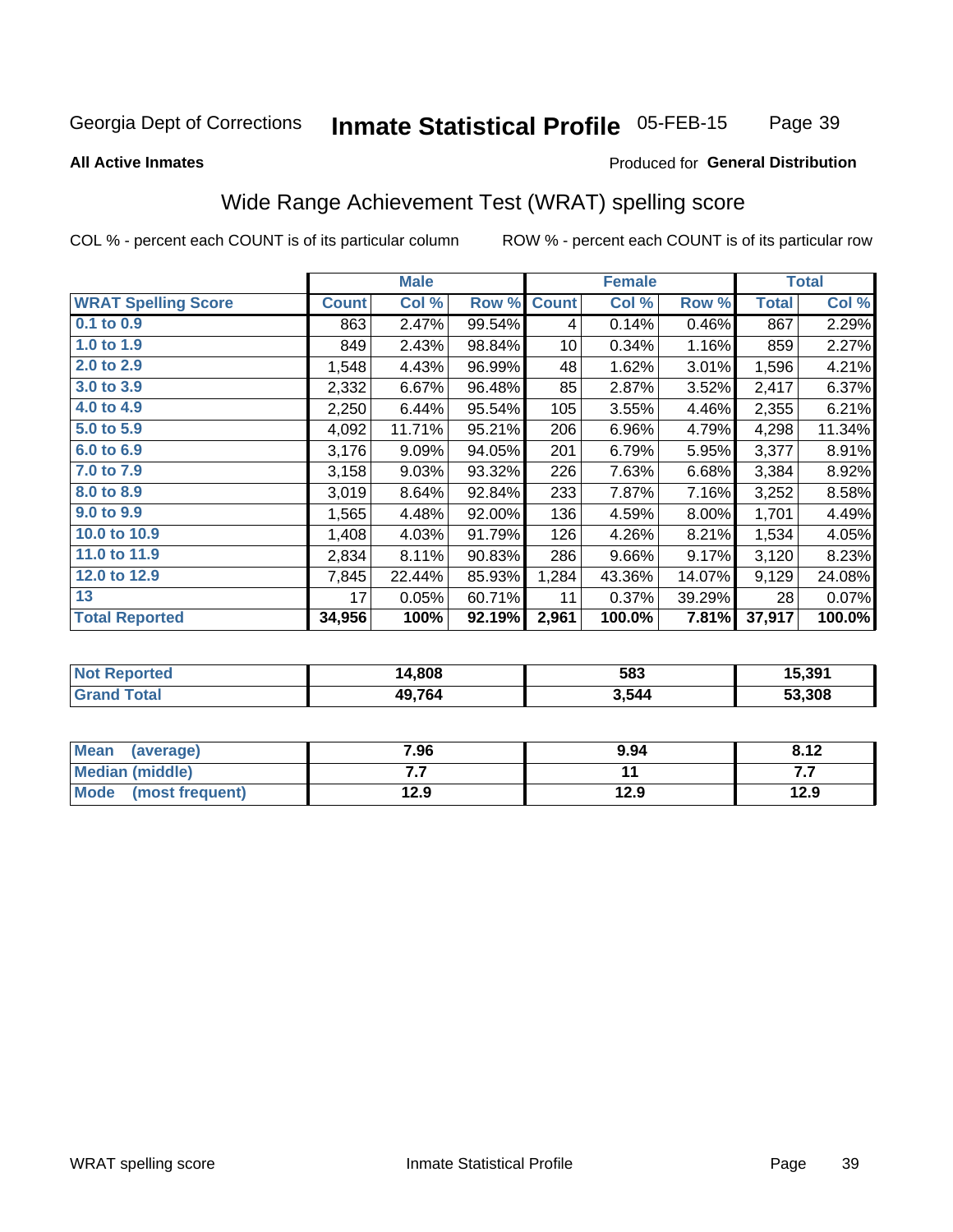#### Inmate Statistical Profile 05-FEB-15 Page 40

**All Active Inmates** 

#### Produced for General Distribution

## Current / last mental health treatment level

COL % - percent each COUNT is of its particular column

|                                    |                | <b>Male</b> |           |              | <b>Female</b> |        |              | <b>Total</b> |
|------------------------------------|----------------|-------------|-----------|--------------|---------------|--------|--------------|--------------|
| <b>Mental Health Treatment Lev</b> | <b>Count</b>   | Col %       | Row %     | <b>Count</b> | Col %         | Row %  | <b>Total</b> | Col %        |
| 1 No problem at current time       | 8,112          | 52.83%      | $92.50\%$ | 658          | 27.18%        | 7.50%  | 8,770        | 49.34%       |
| 2 Receiving outpatient             | 5,389          | 35.10%      | 76.04%    | 1,698        | 70.14%        | 23.96% | 7,087        | 39.87%       |
| <b>Treatment</b>                   |                |             |           |              |               |        |              |              |
| 3 Inpatient, moderate              | 1,494          | 9.73%       | 96.95%    | 47           | 1.94%         | 3.05%  | 1,541        | 8.67%        |
| <b>Treatment</b>                   |                |             |           |              |               |        |              |              |
| 4 Inpatient, intensive             | 342            | 2.23%       | 95.00%    | 18           | 0.74%         | 5.00%  | 360          | 2.03%        |
| <b>Treatment</b>                   |                |             |           |              |               |        |              |              |
| <b>5 Undergoing crisis</b>         | 16             | 0.10%       | 100.00%   |              |               |        | 16           | 0.09%        |
| <b>stabilization</b>               |                |             |           |              |               |        |              |              |
| <b>6 Hospital for criminally</b>   | $\overline{2}$ | 0.01%       | 100.00%   |              |               |        | 2            | 0.01%        |
| <b>Tinsane</b>                     |                |             |           |              |               |        |              |              |
| <b>Total Evaluated</b>             | 15,355         | 100%        | 86.38%    | 2,421        | 100%          | 13.62% | 17,776       | 100.0%       |

| <b>Never had MH evaluation</b> | 34,409 | , 123 | 35,532 |
|--------------------------------|--------|-------|--------|
| $\tau$ otal                    | 49,764 | 3.544 | 53,308 |

| Median (middle) | No problem at current time | <b>Receiving outpatient</b><br>treatment | <b>Receiving</b><br>outpatient<br>treatment |  |  |
|-----------------|----------------------------|------------------------------------------|---------------------------------------------|--|--|
| <b>Mode</b>     | No problem at current time | <b>Receiving outpatient</b>              | No problem at                               |  |  |
| (most frequent) |                            | treatment                                | current time                                |  |  |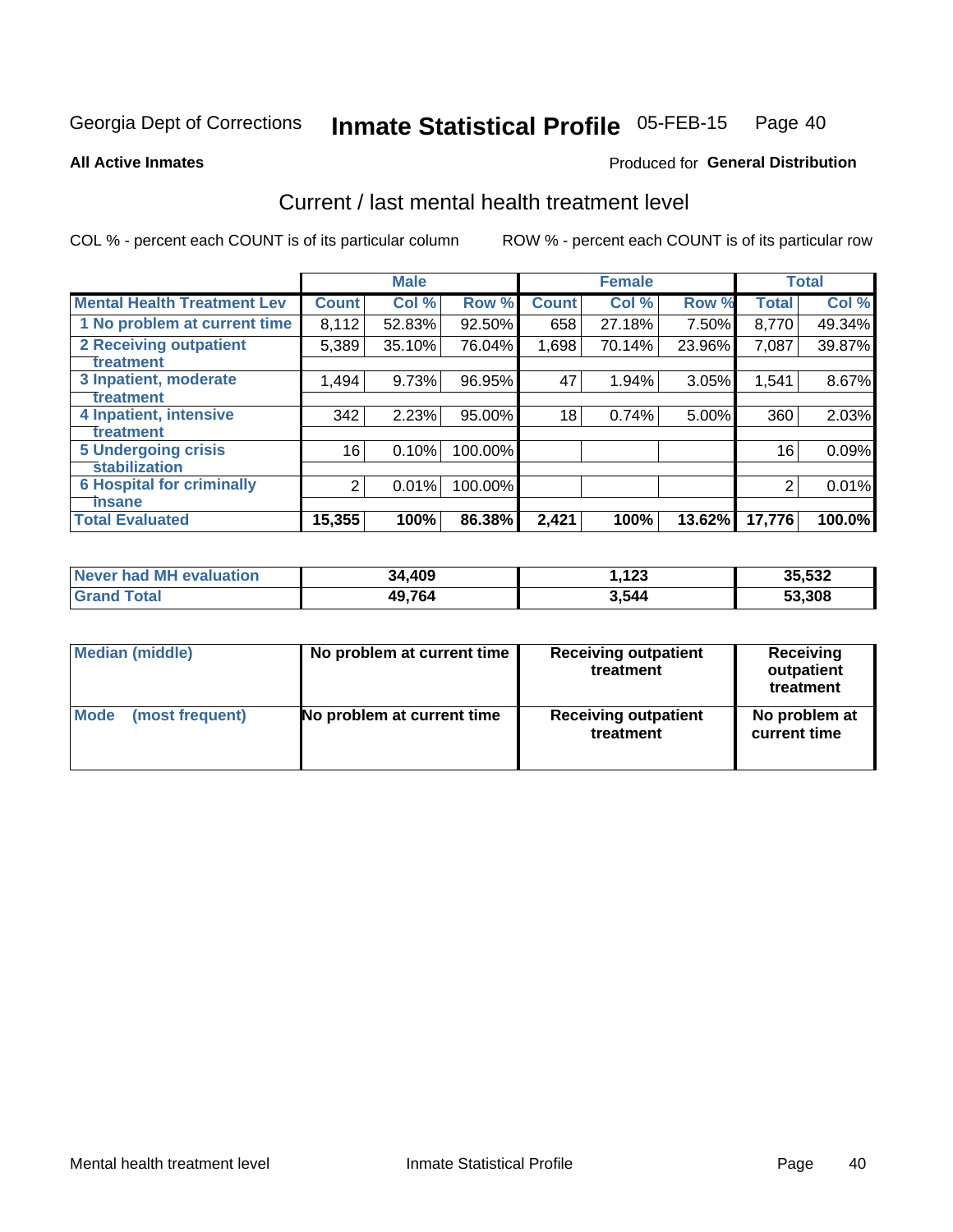### **All Active Inmates**

### Produced for General Distribution

## PULHESDWIT medical scale - 'P' overall condition ('P'hysical)

COL % - percent each COUNT is of its particular column

|                                  |              | <b>Male</b> |         |              | <b>Female</b> |         |              | <b>Total</b> |
|----------------------------------|--------------|-------------|---------|--------------|---------------|---------|--------------|--------------|
| 'P' Overall Condition            | <b>Count</b> | Col %       | Row %   | <b>Count</b> | Col %         | Row %   | <b>Total</b> | Col %        |
| 1 No medical illness             | 33,675       | 73.69%      | 94.38%  | 2,005        | 61.47%        | 5.62%   | 35,680       | 72.87%       |
| 2 Well-controlled chronic        | 11,014       | 24.10%      | 90.74%  | 1,124        | 34.46%        | 9.26%   | 12,138       | 24.79%       |
| <b>illness</b>                   |              |             |         |              |               |         |              |              |
| 3 Poorly-controlled chronic      | 923          | 2.02%       | 93.42%  | 65           | 1.99%         | 6.58%   | 988          | 2.02%        |
| <b>illness</b>                   |              |             |         |              |               |         |              |              |
| 4 Significant problems requiring | 77           | 0.17%       | 89.53%  | 9            | 0.28%         | 10.47%  | 86           | 0.18%        |
| special housing                  |              |             |         |              |               |         |              |              |
| 5 Terminal illness, < 6 months   | 11           | 0.02%       | 100.00% |              |               |         | 11           | 0.02%        |
| to live                          |              |             |         |              |               |         |              |              |
| 6 Inmate is pregnant             |              |             |         | 59           | 1.81%         | 100.00% | 59           | 0.12%        |
| <b>Total Reported</b>            | 45,700       | 100%        | 93.34%  | 3,262        | 100%          | 6.66%   | 48,962       | 100%         |

| 'N          | .064                            | ററ<br>ZOZ | .346        |
|-------------|---------------------------------|-----------|-------------|
| $5 - 6 - 1$ | $\Delta$ 9.7 $\epsilon$<br>64 ' | 511       | .308<br>$-$ |

| Mode | (most frequent) | 1 No medical illness | 1 No medical illness | 1 No medical<br>illness |
|------|-----------------|----------------------|----------------------|-------------------------|
|------|-----------------|----------------------|----------------------|-------------------------|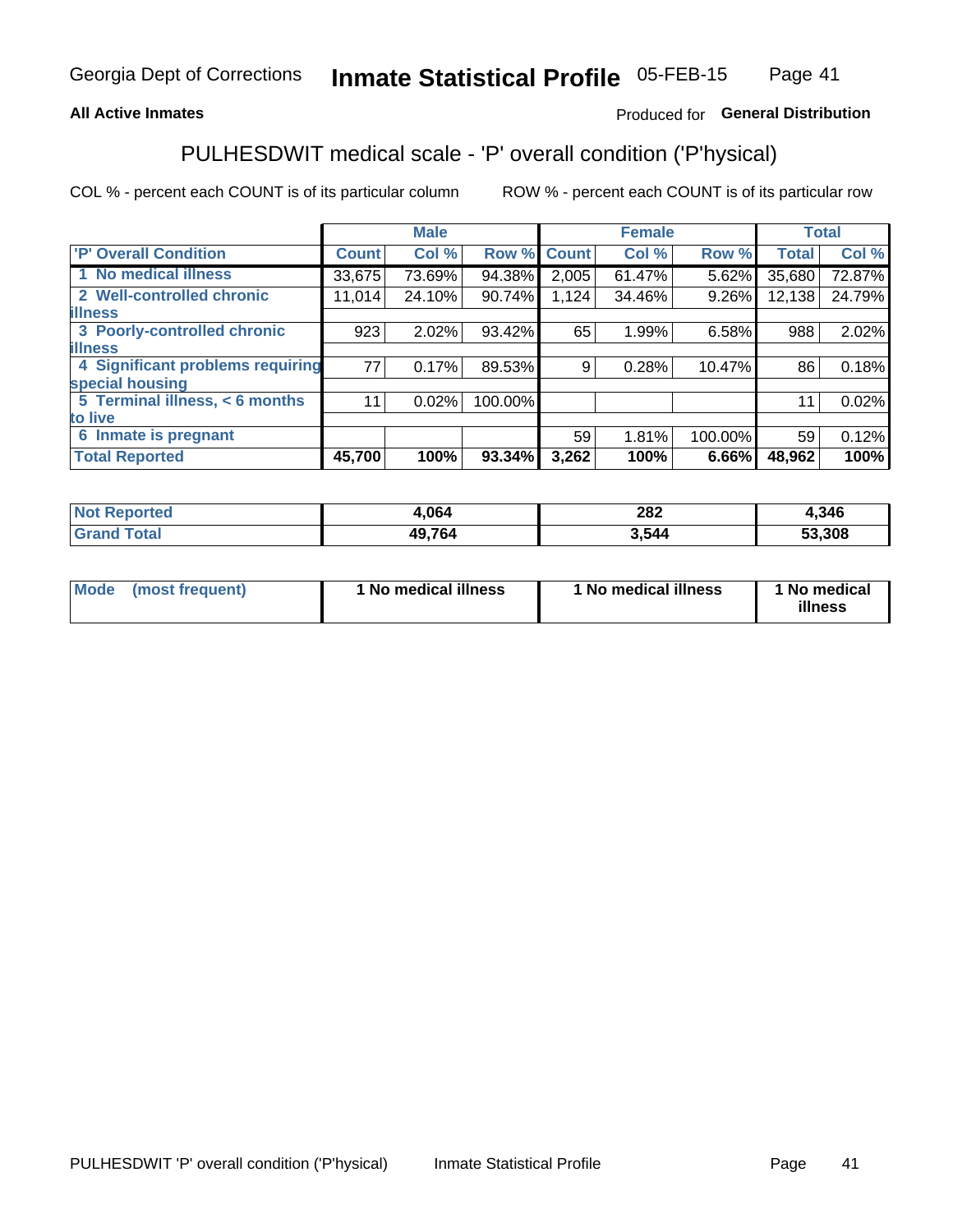### **All Active Inmates**

### Produced for General Distribution

# PULHESDWIT medical scale - 'U' upper body

COL % - percent each COUNT is of its particular column

|                              |              | <b>Male</b> |         |                | <b>Female</b> |       |              | <b>Total</b> |
|------------------------------|--------------|-------------|---------|----------------|---------------|-------|--------------|--------------|
| <b>U' Upper Body</b>         | <b>Count</b> | Col %       | Row %   | <b>Count</b>   | Col %         | Row % | <b>Total</b> | Col %        |
| 1 Upper bones, joints,       | 43,447       | 95.32%      | 93.28%  | 3,128          | 96.01%        | 6.72% | 46,575       | 95.37%       |
| muscles all OK               |              |             |         |                |               |       |              |              |
| 2 One or both arms minimally | 1,844        | 4.05%       | 94.61%  | 105            | 3.22%         | 5.39% | 1,949        | 3.99%        |
| limited                      |              |             |         |                |               |       |              |              |
| 3 One or both arms           | 250          | 0.55%       | 91.58%  | 23             | 0.71%         | 8.42% | 273          | 0.56%        |
| <b>moderately limited</b>    |              |             |         |                |               |       |              |              |
| 4 One arm disabled,          | 35           | 0.08%       | 94.59%  | $\overline{2}$ | 0.06%         | 5.41% | 37           | 0.08%        |
| paralyzed, or amputated      |              |             |         |                |               |       |              |              |
| 5 Both arms disabled,        | 3            | 0.01%       | 100.00% |                |               |       | 3            | 0.01%        |
| paralyzed, or amputated      |              |             |         |                |               |       |              |              |
| <b>Total Reported</b>        | 45,579       | 100%        | 93.33%  | 3,258          | 100%          | 6.67% | 48,837       | 100.0%       |

| <b>Not Reported</b>   | 1,185  | 286   | 471.ا  |
|-----------------------|--------|-------|--------|
| <b>Total</b><br>Grand | 49,764 | 3,544 | 53,308 |

| Mode (most frequent) | 1 Upper bones, joints,<br>muscles all OK | 1 Upper bones, joints,<br>muscles all OK | 1 Upper bones,<br>joints, muscles all<br>ΟK |
|----------------------|------------------------------------------|------------------------------------------|---------------------------------------------|
|----------------------|------------------------------------------|------------------------------------------|---------------------------------------------|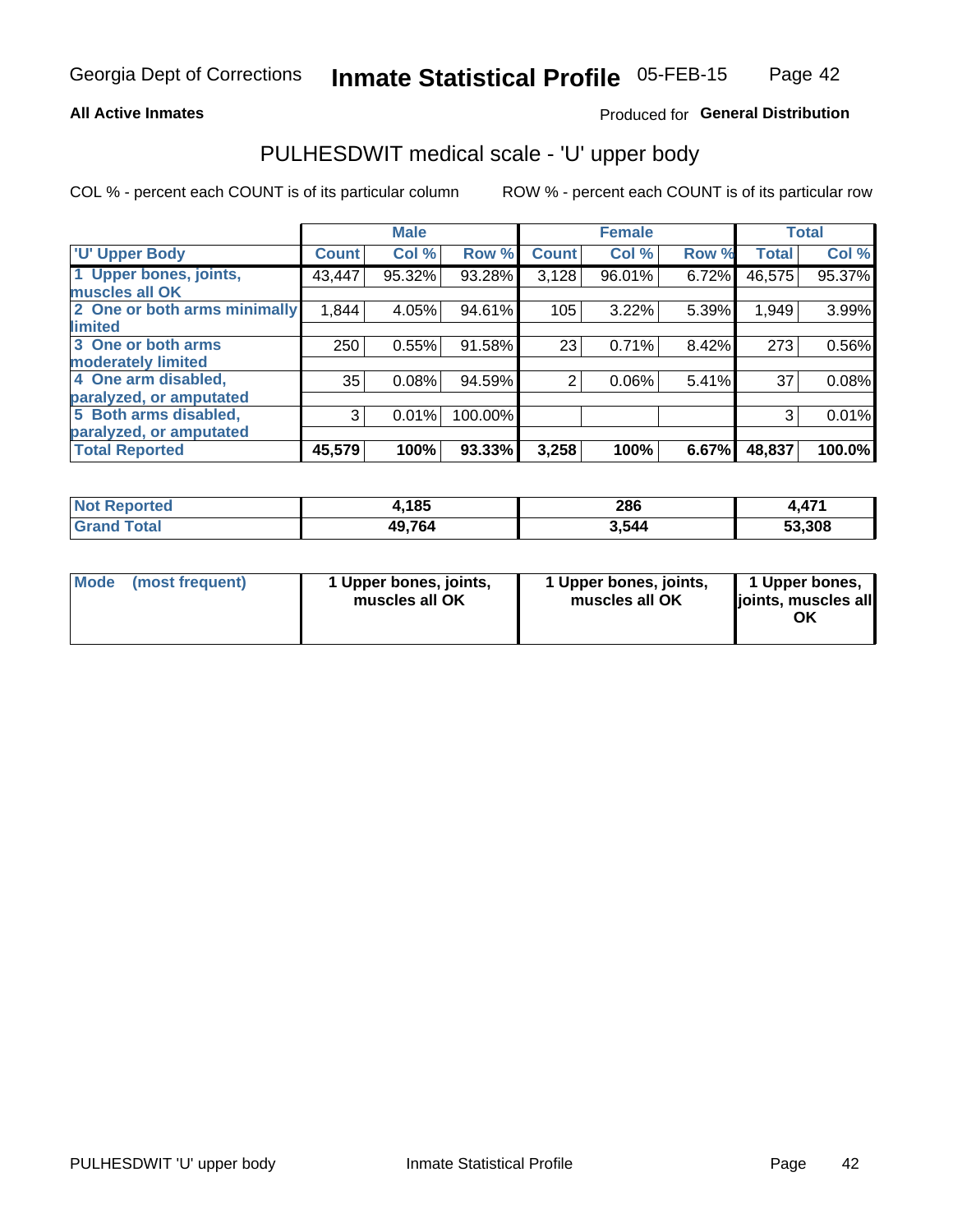### **All Active Inmates**

### Produced for General Distribution

## PULHESDWIT medical scale - 'L' lower body

COL % - percent each COUNT is of its particular column

|                                |              | <b>Male</b> |         |              | <b>Female</b> |       |                 | <b>Total</b> |
|--------------------------------|--------------|-------------|---------|--------------|---------------|-------|-----------------|--------------|
| 'L' Lower Body                 | <b>Count</b> | Col %       | Row %   | <b>Count</b> | Col %         | Row % | <b>Total</b>    | Col %        |
| 1 Lower bones, joints,         | 40,504       | 88.87%      | 93.08%  | 3,011        | 92.39%        | 6.92% | 43,515          | 89.11%       |
| muscles all OK                 |              |             |         |              |               |       |                 |              |
| 2 One or both legs minimally   | 4,306        | 9.45%       | 95.33%  | 211          | 6.47%         | 4.67% | 4,517           | 9.25%        |
| limited                        |              |             |         |              |               |       |                 |              |
| 3 One or both legs             | 645          | 1.42%       | 95.27%  | 32           | 0.98%         | 4.73% | 677             | 1.39%        |
| moderately limited             |              |             |         |              |               |       |                 |              |
| 4 One leg disabled, paralyzed, | 107          | 0.23%       | 95.54%  | 5            | 0.15%         | 4.46% | 112             | 0.23%        |
| or amputated                   |              |             |         |              |               |       |                 |              |
| 5 Both legs disabled,          | 14           | 0.03%       | 100.00% |              |               |       | 14 <sub>1</sub> | 0.03%        |
| paralyzed, or amputated        |              |             |         |              |               |       |                 |              |
| <b>Total Reported</b>          | 45,576       | 100%        | 93.33%  | 3,259        | 100%          | 6.67% | 48,835          | 100.0%       |

| <b>Not Reported</b> | ,188   | 285   | ,473   |
|---------------------|--------|-------|--------|
| <b>Total</b>        | 49,764 | 3,544 | 53.308 |

| Mode (most frequent) | 1 Lower bones, joints,<br>muscles all OK | 1 Lower bones, joints,<br>muscles all OK | 1 Lower bones,<br>joints, muscles all<br>ΟK |
|----------------------|------------------------------------------|------------------------------------------|---------------------------------------------|
|----------------------|------------------------------------------|------------------------------------------|---------------------------------------------|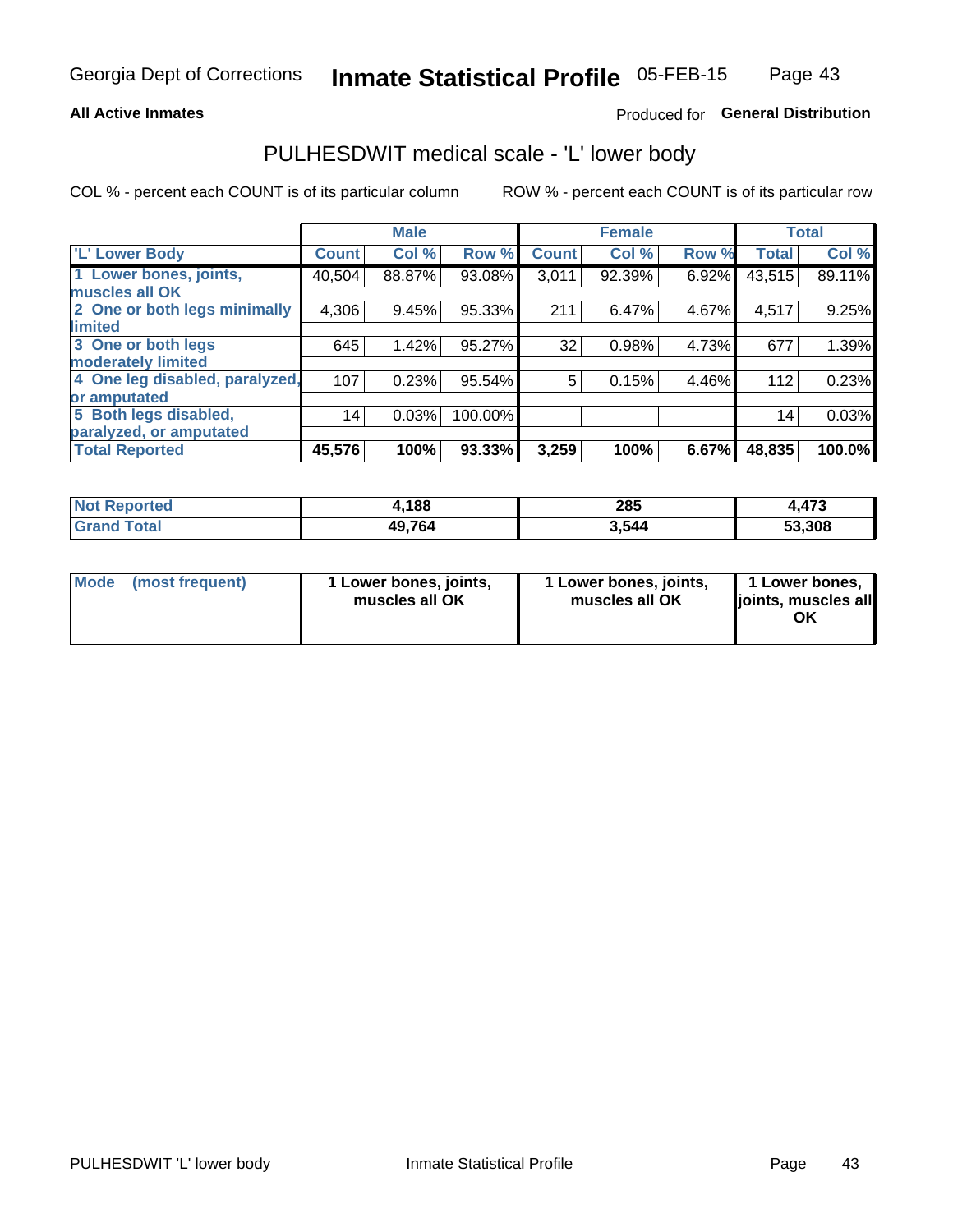### **All Active Inmates**

### Produced for General Distribution

### PULHESDWIT medical scale - 'H' hearing

COL % - percent each COUNT is of its particular column

|                                |              | <b>Male</b> |             |       | <b>Female</b> |       | <b>Total</b> |        |
|--------------------------------|--------------|-------------|-------------|-------|---------------|-------|--------------|--------|
| <b>'H' Hearing</b>             | <b>Count</b> | Col %       | Row % Count |       | Col %         | Row % | <b>Total</b> | Col %  |
| 1 Normal hearing both ears     | 44,956       | 98.69%      | 93.29%      | 3,233 | 99.32%        | 6.71% | 48,189       | 98.73% |
| 2 Some loss in one ear with    | 464          | 1.02%       | 96.27%      | 18    | 0.55%         | 3.73% | 482          | 0.99%  |
| other OK, or mild loss in both |              |             |             |       |               |       |              |        |
| 3 Total loss in one ear with   | 94           | 0.21%       | 96.91%      | 3     | 0.09%         | 3.09% | 97           | 0.20%  |
| mild loss in other             |              |             |             |       |               |       |              |        |
| 4 Severe loss in both ears     | 26           | 0.06%       | 100.00%     |       |               |       | 26           | 0.05%  |
| 5 Total loss in both ears,     | 15           | 0.03%       | 93.75%      |       | 0.03%         | 6.25% | 16           | 0.03%  |
| requiring special housing      |              |             |             |       |               |       |              |        |
| <b>Total Reported</b>          | 45,555       | 100%        | 93.33%      | 3,255 | 100%          | 6.67% | 48,810       | 100%   |

| <b>Not Renc</b><br><b>ported</b> | 1,209  | 289   | 4,498  |
|----------------------------------|--------|-------|--------|
| Гоtal                            | 49,764 | 3,544 | 53,308 |

| Mode (most frequent) | 1 Normal hearing both ears 11 Normal hearing both ears 1 Normal hearing | both ears |
|----------------------|-------------------------------------------------------------------------|-----------|
|                      |                                                                         |           |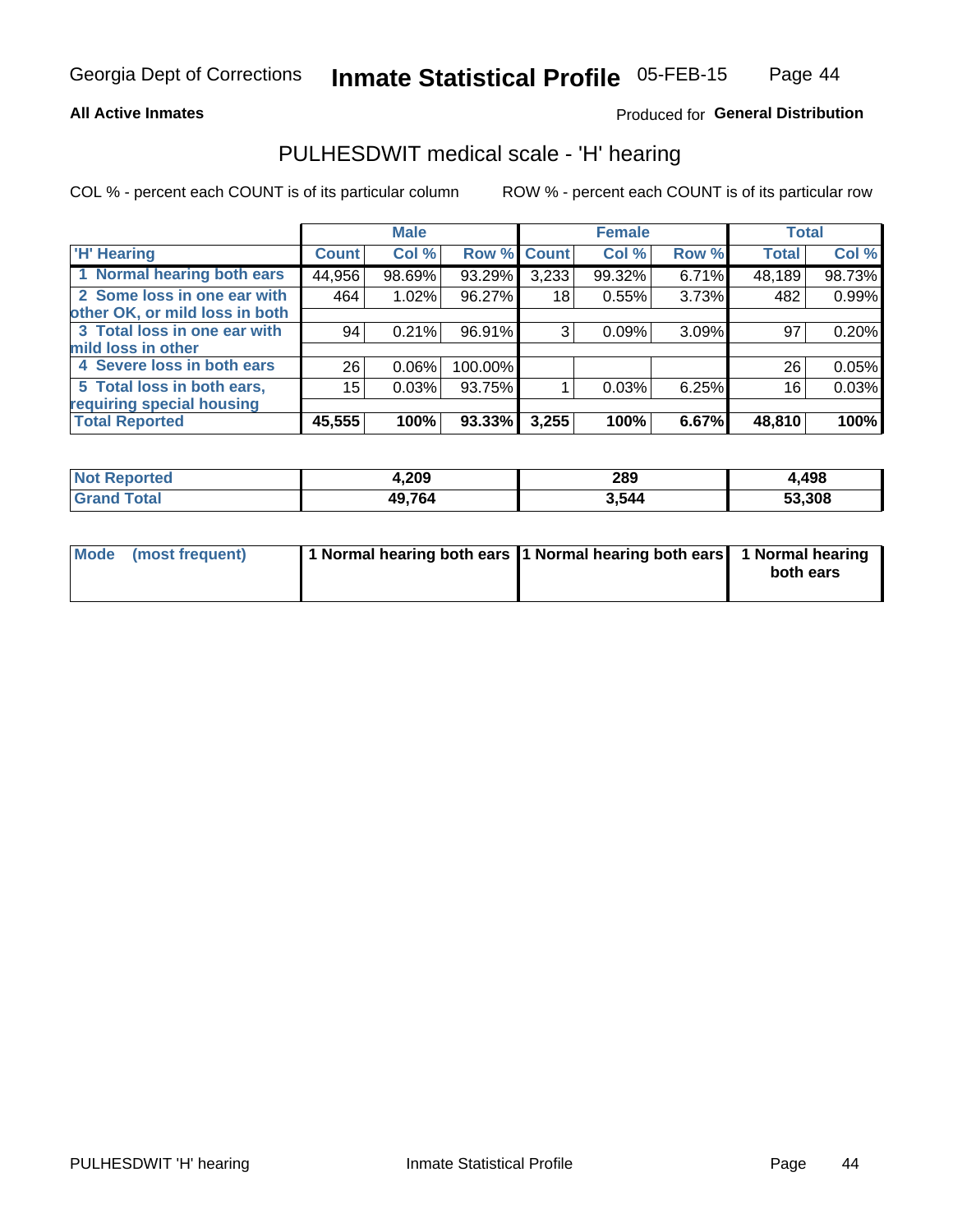### **All Active Inmates**

### Produced for General Distribution

## PULHESDWIT medical scale - 'E' vision

COL % - percent each COUNT is of its particular column

|                                 |              | <b>Male</b> |             |       | <b>Female</b> |        |              | <b>Total</b> |
|---------------------------------|--------------|-------------|-------------|-------|---------------|--------|--------------|--------------|
| <b>E' Vision</b>                | <b>Count</b> | Col %       | Row % Count |       | Col %         | Row %  | <b>Total</b> | Col %        |
| 1 Correctable to 20/40 in both  | 34,683       | 77.10%      | 96.09%      | 1,411 | 43.63%        | 3.91%  | 36,094       | 74.85%       |
| eyes                            |              |             |             |       |               |        |              |              |
| 2 Correctable to 20/70 in one   | 9,351        | 20.79%      | 86.34%      | 1,480 | 45.76%        | 13.66% | 10,831       | 22.46%       |
| eye, may be blind in other      |              |             |             |       |               |        |              |              |
| 3 Correctable to 20/200 in one  | 796          | 1.77%       | 75.31%      | 261   | 8.07%         | 24.69% | 1,057        | 2.19%        |
| eye, may be blind in other      |              |             |             |       |               |        |              |              |
| 4 One eye not correctable to    | 142          | 0.32%       | 65.44%      | 75    | 2.32%         | 34.56% | 217          | 0.45%        |
| 20/200, other may be blind      |              |             |             |       |               |        |              |              |
| 5 Blind in both eyes, requiring | 15           | 0.03%       | 68.18%      |       | 0.22%         | 31.82% | 22           | 0.05%        |
| special housing                 |              |             |             |       |               |        |              |              |
| <b>Total Reported</b>           | 44,987       | 100%        | 93.29%      | 3,234 | 100%          | 6.71%  | 48,221       | 100%         |

| <b>Not Reported</b> | ---    | <b>240</b><br>J I U | 5,087  |
|---------------------|--------|---------------------|--------|
| 'ota                | 49,764 | 3,544               | 53,308 |

| Mode (most frequent) | <sup>1</sup> Correctable to 20/40 in both 2 Correctable to 20/70 in one 1 Correctable to |                                               |  |
|----------------------|------------------------------------------------------------------------------------------|-----------------------------------------------|--|
|                      | eves                                                                                     | eye, may be blind in other 20/40 in both eyes |  |
|                      |                                                                                          |                                               |  |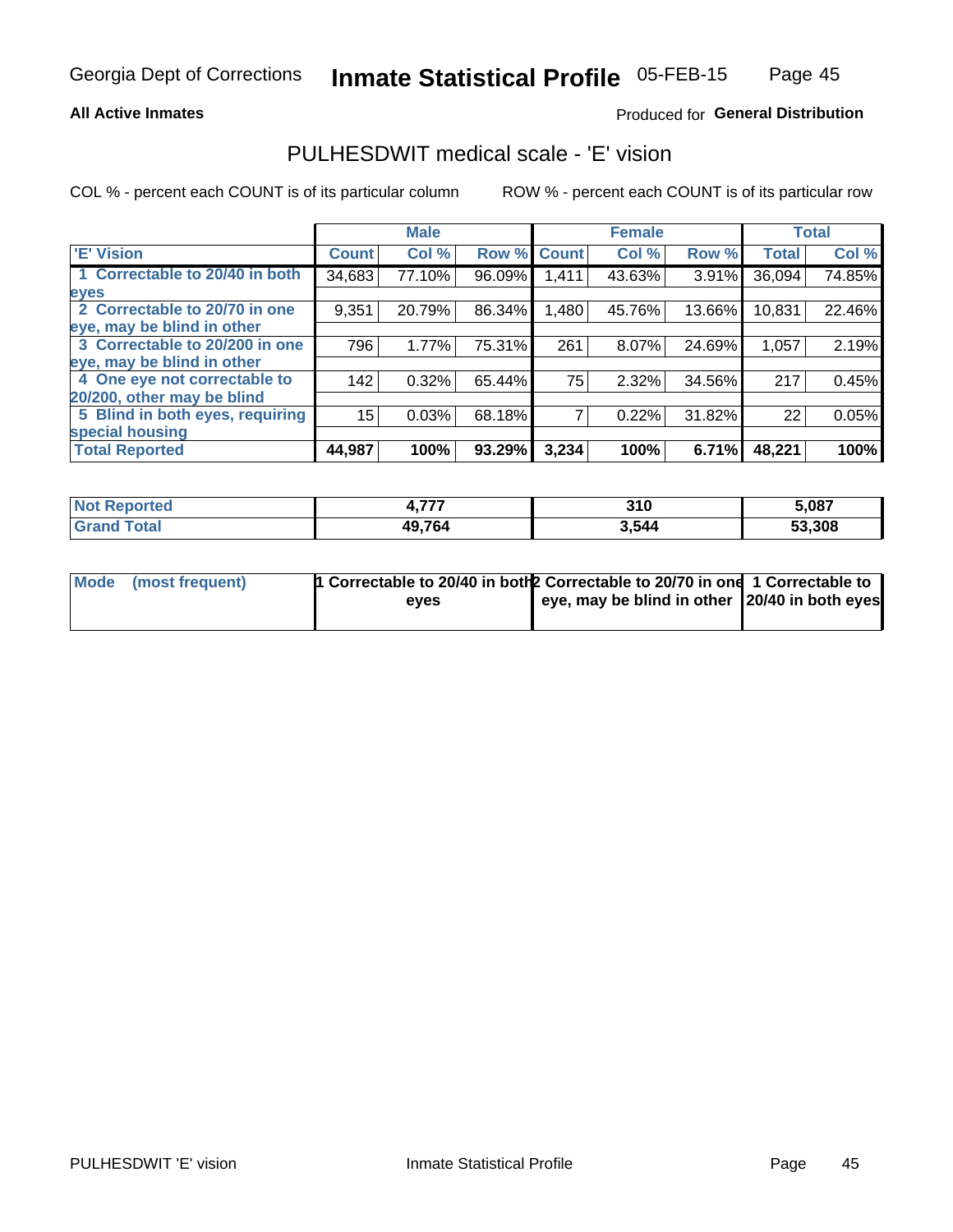### **All Active Inmates**

### Produced for General Distribution

## PULHESDWIT medical scale - 'S' pSychiatric

COL % - percent each COUNT is of its particular column

|                                        |              | <b>Male</b> |         |              | <b>Female</b> |        |              | <b>Total</b> |
|----------------------------------------|--------------|-------------|---------|--------------|---------------|--------|--------------|--------------|
| 'S' pSychiatric                        | <b>Count</b> | Col %       | Row %   | <b>Count</b> | Col %         | Row %  | <b>Total</b> | Col %        |
| 1 No impairment or disorders           | 38,817       | 86.97%      | 96.30%  | 490,         | 50.94%        | 3.70%  | 40,307       | 84.75%       |
| 2 Stable, or in remission, or          | 4,607        | 10.32%      | 76.57%  | 1,410        | 48.21%        | 23.43% | 6,017        | 12.65%       |
| mild impairment or retardation         |              |             |         |              |               |        |              |              |
| 3 Requires moderate inpatient          | 997          | 2.23%       | 98.23%  | 18           | 0.62%         | 1.77%  | 1,015        | 2.13%        |
| treatment                              |              |             |         |              |               |        |              |              |
| 4 Requires intensive inpatient         | 200          | 0.45%       | 96.62%  |              | 0.24%         | 3.38%  | 207          | 0.44%        |
| treatment                              |              |             |         |              |               |        |              |              |
| <b>5 Requires Crisis Stabilization</b> | 14           | 0.03%       | 100.00% |              |               |        | 14           | 0.03%        |
| Unit (CSU) inpatient care              |              |             |         |              |               |        |              |              |
| <b>Total Reported</b>                  | 44,635       | 100%        | 93.85%  | 2,925        | 100%          | 6.15%  | 47,560       | 100%         |

| <b>Not Reported</b>   | 5,129  | 619   | 5,748  |
|-----------------------|--------|-------|--------|
| <b>Total</b><br>Grand | 49,764 | 3,544 | 53,308 |

| Mode | (most frequent) | 1 No impairment or disorders | 1 No impairment or<br>disorders | 11 No impairment or<br>disorders |
|------|-----------------|------------------------------|---------------------------------|----------------------------------|
|------|-----------------|------------------------------|---------------------------------|----------------------------------|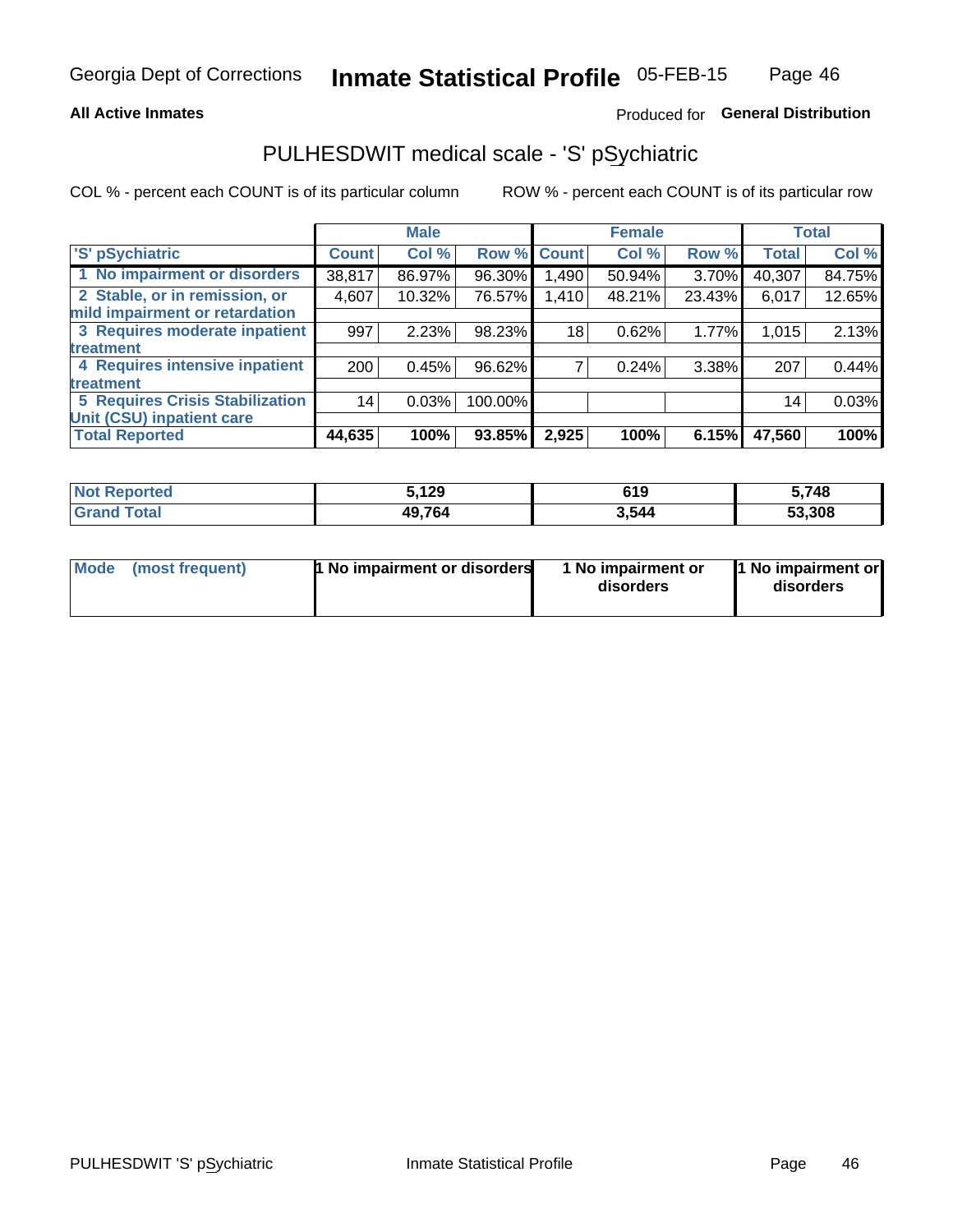### **All Active Inmates**

### Produced for General Distribution

## PULHESDWIT medical scale - 'D' dental

COL % - percent each COUNT is of its particular column

|                                 |                 | <b>Male</b> |        |             | <b>Female</b> |          |              | <b>Total</b> |
|---------------------------------|-----------------|-------------|--------|-------------|---------------|----------|--------------|--------------|
| <b>D'</b> Dental                | <b>Count</b>    | Col %       |        | Row % Count | Col %         | Row %    | <b>Total</b> | Col %        |
| 1 Minimal routine dental health | 24,730          | 57.75%      | 93.12% | 1,827       | 60.66%        | $6.88\%$ | 26,557       | 57.94%       |
| <b>needs</b>                    |                 |             |        |             |               |          |              |              |
| 2 Moderate cavities and/or gum  | 14,717          | 34.37%      | 93.94% | 950         | 31.54%        | $6.06\%$ | 15,667       | 34.18%       |
| disease                         |                 |             |        |             |               |          |              |              |
| 3 Extensive gum disease         | 3,359           | 7.84%       | 93.51% | 233         | 7.74%         | 6.49%    | 3,592        | 7.84%        |
| and/or widespread decay         |                 |             |        |             |               |          |              |              |
| 4 Urgent need for dental        | 16 <sub>1</sub> | 0.04%       | 88.89% | 2           | 0.07%         | 11.11%   | 18           | 0.04%        |
| <b>services</b>                 |                 |             |        |             |               |          |              |              |
| <b>Total Reported</b>           | 42,822          | 100%        | 93.43% | 3,012       | 100%          | 6.57%    | 45,834       | 100%         |

| <b>Not Reported</b> | 5.942  | E99<br>ാാ∠ | 171    |
|---------------------|--------|------------|--------|
| Total               | 49,764 | 3,544      | 53,308 |

| <b>Mode</b> | (most frequent) | <b>Minimal routine dental</b><br>health needs | 1 Minimal routine dental<br>health needs | <b>11 Minimal routine I</b><br>dental health<br>needs |
|-------------|-----------------|-----------------------------------------------|------------------------------------------|-------------------------------------------------------|
|-------------|-----------------|-----------------------------------------------|------------------------------------------|-------------------------------------------------------|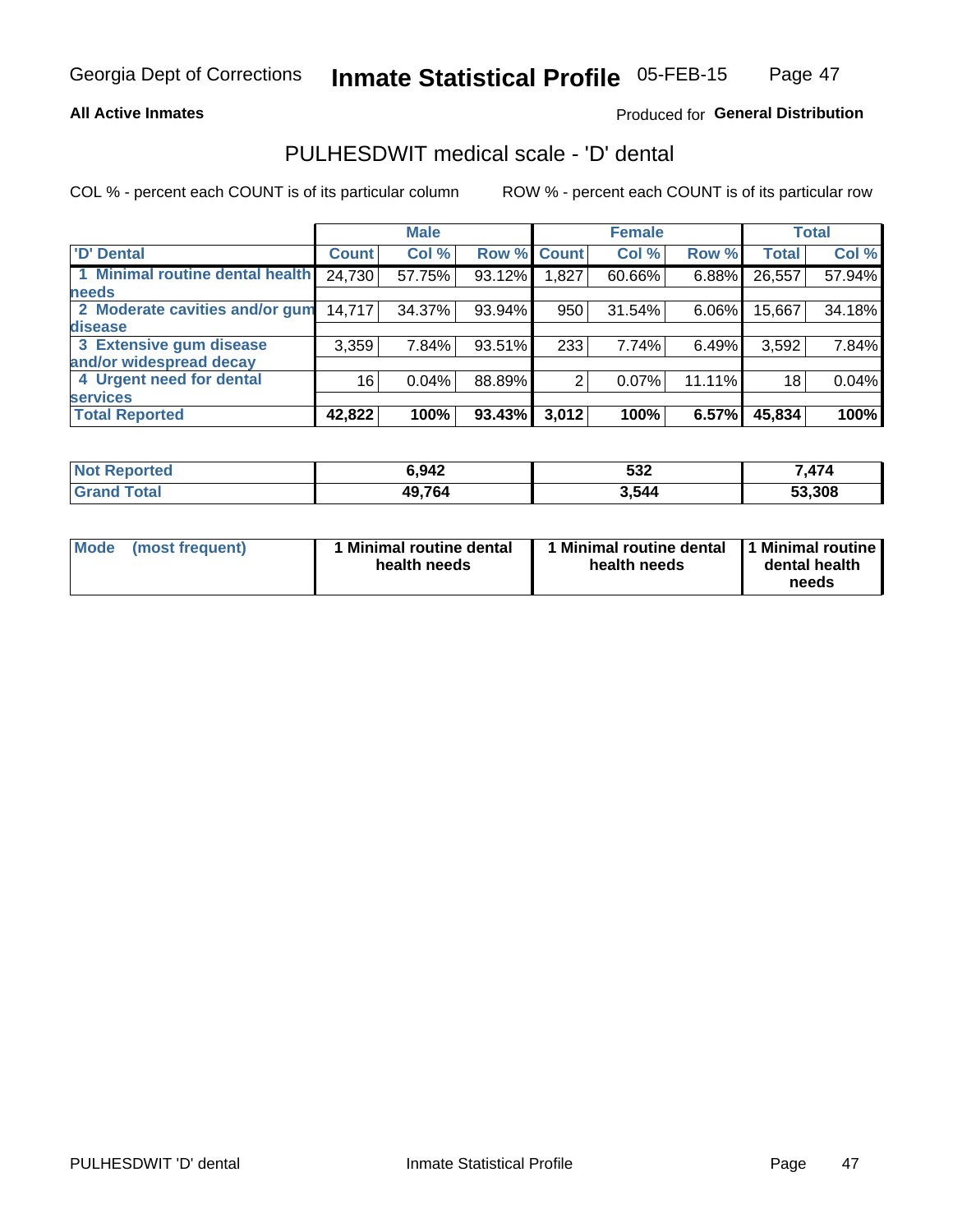### **All Active Inmates**

### Produced for General Distribution

## PULHESDWIT medical scale - 'W' work ability

COL % - percent each COUNT is of its particular column

|                                 |              | <b>Male</b> |        |              | <b>Female</b> |        |              | <b>Total</b> |
|---------------------------------|--------------|-------------|--------|--------------|---------------|--------|--------------|--------------|
| <b>W' work ability</b>          | <b>Count</b> | Col %       | Row %  | <b>Count</b> | Col %         | Row %  | <b>Total</b> | Col %        |
| 1 Unrestricted work or activity | 38,122       | 83.64%      | 93.48% | 2,660        | 81.62%        | 6.52%  | 40,782       | 83.50%       |
| 2 Minor restrictions on type of | 5,896        | 12.94%      | 92.91% | 450          | 13.81%        | 7.09%  | 6,346        | 12.99%       |
| <b>work</b>                     |              |             |        |              |               |        |              |              |
| 3 Moderate restrictions on type | 1,024        | 2.25%       | 94.81% | 56           | 1.72%         | 5.19%  | 1,080        | 2.21%        |
| lof work                        |              |             |        |              |               |        |              |              |
| 4 Major restrictions on type of | 398          | 0.87%       | 92.56% | 32           | 0.98%         | 7.44%  | 430          | 0.88%        |
| <b>work</b>                     |              |             |        |              |               |        |              |              |
| 5 Cannot work under any         | 139          | $0.30\%$    | 69.50% | 61           | 1.87%         | 30.50% | 200          | 0.41%        |
| <b>circumstances</b>            |              |             |        |              |               |        |              |              |
| <b>Total Reported</b>           | 45,579       | 100%        | 93.33% | 3,259        | 100%          | 6.67%  | 48,838       | 100%         |

| <b>Not Reported</b>     | 4,185  | 285   | 170<br>7. T I V |
|-------------------------|--------|-------|-----------------|
| <b>Total</b><br>' Grand | 49,764 | 3,544 | 53,308          |

| Mode            | 1 Unrestricted work or | 1 Unrestricted work or | 1 Unrestricted   |
|-----------------|------------------------|------------------------|------------------|
| (most frequent) | activity               | activity               | work or activity |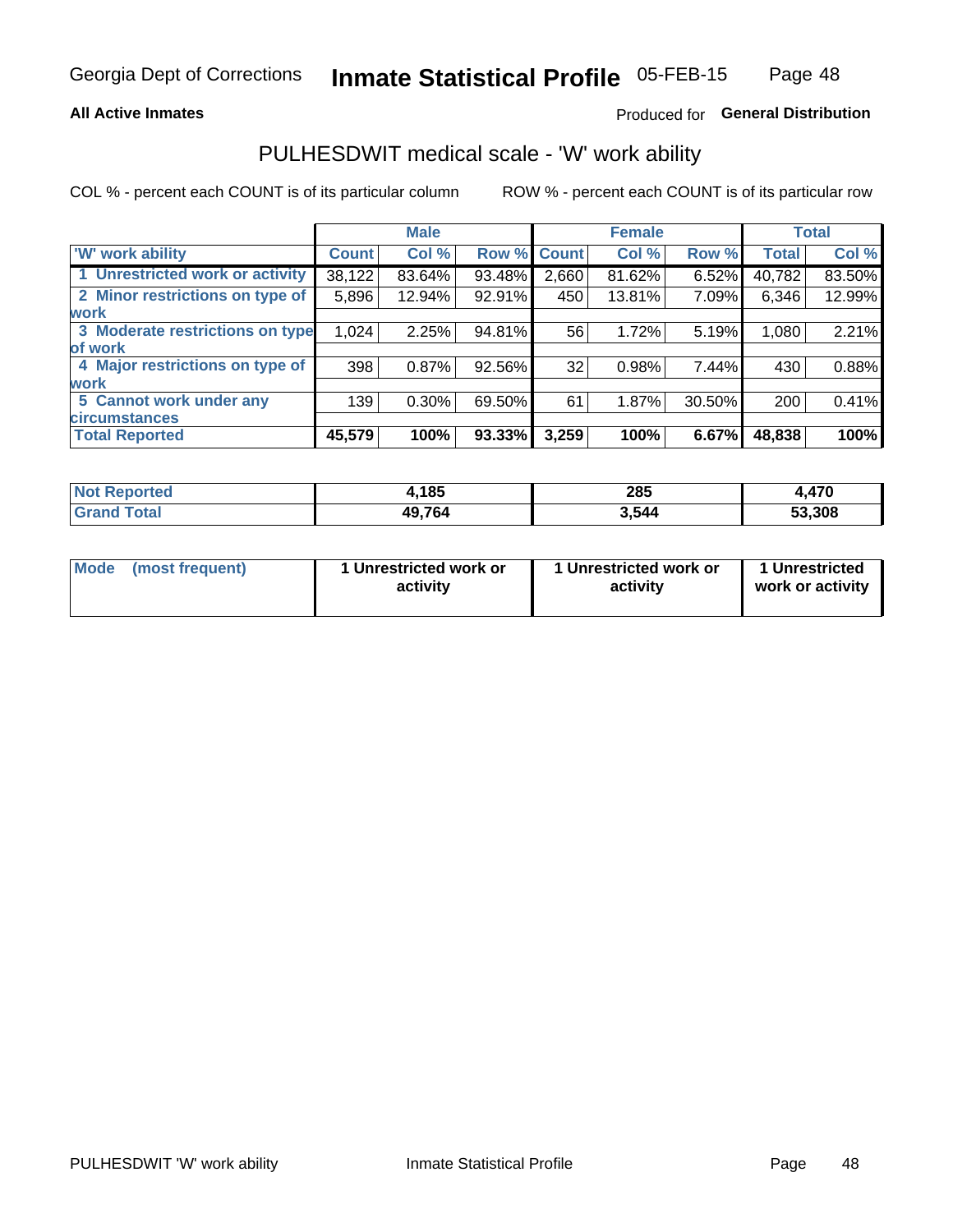### **All Active Inmates**

### Produced for General Distribution

## PULHESDWIT medical scale - 'I' impairment

COL % - percent each COUNT is of its particular column

|                                   |              | <b>Male</b> |        |                | <b>Female</b> |       |              | <b>Total</b> |
|-----------------------------------|--------------|-------------|--------|----------------|---------------|-------|--------------|--------------|
| <b>T' Impairment</b>              | <b>Count</b> | Col %       |        | Row % Count    | Col %         | Row % | <b>Total</b> | Col %        |
| 1 No impairments or               | 45,218       | 99.24%      | 93.32% | 3,238          | 99.36%        | 6.68% | 48,456       | 99.25%       |
| disabilities                      |              |             |        |                |               |       |              |              |
| 2 Wheelchair-bound but            | 235          | 0.52%       | 93.25% | 17             | 0.52%         | 6.75% | 252          | 0.52%        |
| otherwise OK                      |              |             |        |                |               |       |              |              |
| <b>3 Needs low-level Assisted</b> | 35           | 0.08%       | 94.59% | $\overline{2}$ | 0.06%         | 5.41% | 37           | 0.08%        |
| Living (level I)                  |              |             |        |                |               |       |              |              |
| 4 Needs moderate Assisted         | 13           | 0.03%       | 92.86% |                | 0.03%         | 7.14% | 14           | 0.03%        |
| Living (level II)                 |              |             |        |                |               |       |              |              |
| <b>5 Needs maximal Assisted</b>   | 63           | 0.14%       | 98.44% | 1              | 0.03%         | 1.56% | 64           | 0.13%        |
| <b>Living (level III)</b>         |              |             |        |                |               |       |              |              |
| <b>Total Reported</b>             | 45,564       | 100%        | 93.32% | 3,259          | 100%          | 6.68% | 48,823       | 100.0%       |

| <b>Not</b><br>Reported | 4,200  | 285   | 4,485  |
|------------------------|--------|-------|--------|
| Total                  | 49,764 | 3.544 | 53,308 |

| Mode | (most frequent) | 1 No impairments or<br>disabilities | 1 No impairments or<br>disabilities | 1 No impairments<br>or disabilities |
|------|-----------------|-------------------------------------|-------------------------------------|-------------------------------------|
|------|-----------------|-------------------------------------|-------------------------------------|-------------------------------------|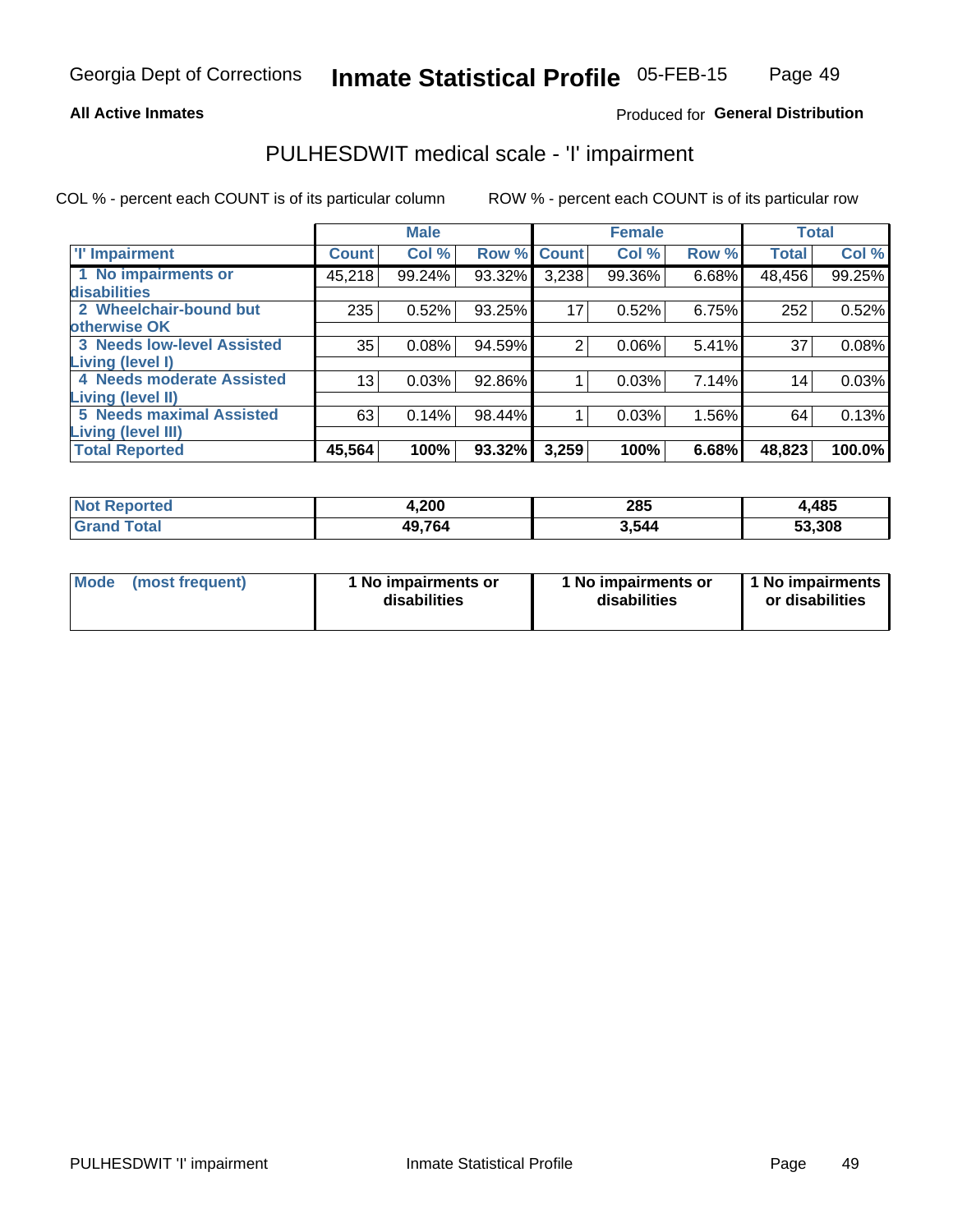### **All Active Inmates**

### Produced fo General Distribution

## PULHESDWIT medical scale - 'T' transportability

COL % - percent each COUNT is of its particular column

|                              |              | <b>Male</b> |             |       | <b>Female</b> |        | <b>Total</b> |        |
|------------------------------|--------------|-------------|-------------|-------|---------------|--------|--------------|--------|
| <b>T' Transportability</b>   | <b>Count</b> | Col %       | Row % Count |       | Col %         | Row %  | <b>Total</b> | Col %  |
| 1 Can be transported in any  | 45,311       | 99.40%      | 93.33%      | 3,239 | 99.63%        | 6.67%  | 48,550       | 99.42% |
| ordinary approved vehicle    |              |             |             |       |               |        |              |        |
| 2 Wheelchair-bound, not      | 65           | 0.14%       | 95.59%      | 3     | 0.09%         | 4.41%  | 68           | 0.14%  |
| needing special vehicle      |              |             |             |       |               |        |              |        |
| 3 Wheelchair-bound, requires | 8            | 0.02%       | 100.00%     |       |               |        | 8            | 0.02%  |
| special vehicle              |              |             |             |       |               |        |              |        |
| 4 Needs specially-equipped   |              | 0.02%       | 87.50%      |       | 0.03%         | 12.50% | 8            | 0.02%  |
| medical vehicle              |              |             |             |       |               |        |              |        |
| <b>5 Requires ambulance</b>  | 192          | 0.42%       | 96.00%      | 8     | 0.25%         | 4.00%  | 200          | 0.41%  |
| transport                    |              |             |             |       |               |        |              |        |
| <b>Total Reported</b>        | 45,583       | 100%        | 93.34%      | 3,251 | 100%          | 6.66%  | 48,834       | 100.0% |

| <b>:ported</b> | -4.04<br>. | 293   | 1,474  |
|----------------|------------|-------|--------|
| <b>otal</b>    | 49,764     | 3.544 | 53,308 |

|  | Mode (most frequent) | 1 Can be transported in any 1 Can be transported in any<br>ordinary approved vehicle   ordinary approved vehicle   transported in any |  | 1 Can be<br>  ordinary approved  <br>vehicle |
|--|----------------------|---------------------------------------------------------------------------------------------------------------------------------------|--|----------------------------------------------|
|--|----------------------|---------------------------------------------------------------------------------------------------------------------------------------|--|----------------------------------------------|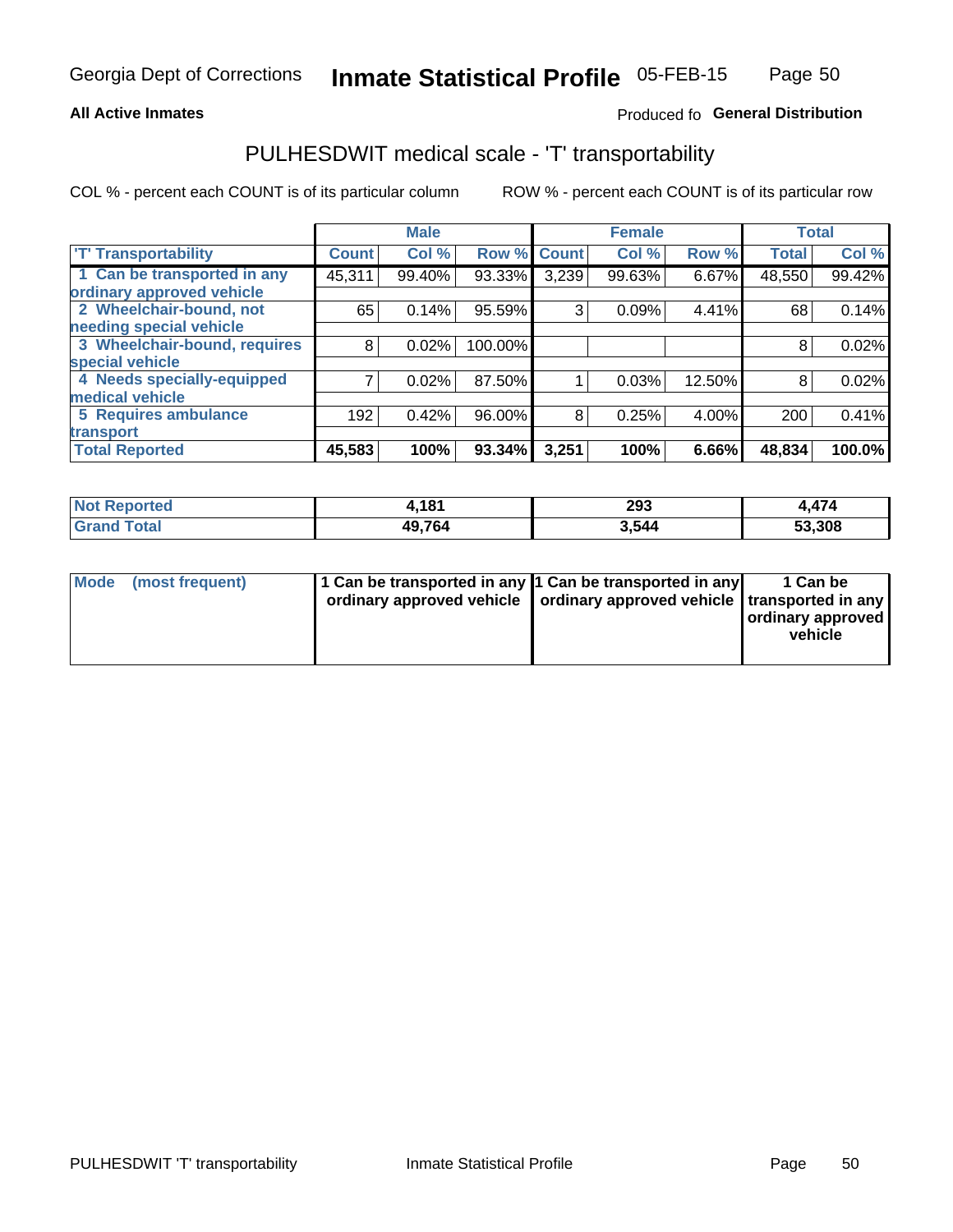#### Inmate Statistical Profile 05-FEB-15 Page 51

**All Active Inmates** 

#### Produced for General Distribution

## Number of prior Georgia incarcerations

COL % - percent each COUNT is of its particular column

|                                       |              | <b>Male</b> |                    |       | <b>Female</b> |       |        | <b>Total</b> |
|---------------------------------------|--------------|-------------|--------------------|-------|---------------|-------|--------|--------------|
| <b>Num of Prior GA Incarcerations</b> | <b>Count</b> | Col %       | <b>Row % Count</b> |       | Col %         | Row % | Total  | Col %        |
| $\bf{0}$                              | 28,190       | 56.65%      | 91.63%             | 2,576 | 72.69%        | 8.37% | 30,766 | 57.71%       |
|                                       | 9,056        | 18.20%      | 94.97%             | 480   | 13.54%        | 5.03% | 9,536  | 17.89%       |
| $\mathbf{2}$                          | 5,205        | 10.46%      | 96.14%             | 209   | 5.90%         | 3.86% | 5,414  | 10.16%       |
| 3                                     | 2,976        | 5.98%       | 96.09%             | 121   | 3.41%         | 3.91% | 3,097  | 5.81%        |
| 4                                     | 1,800        | 3.62%       | 96.93%             | 57    | 1.61%         | 3.07% | 1,857  | 3.48%        |
| 5                                     | 1,076        | 2.16%       | 96.50%             | 39    | 1.10%         | 3.50% | 1,115  | 2.09%        |
| <b>More Than 5</b>                    | 1,461        | 2.94%       | 95.93%             | 62    | 1.75%         | 4.07% | 1,523  | 2.86%        |
| <b>Total Reported</b>                 | 49,764       | 100%        | 93.35%             | 3,544 | 100%          | 6.65% | 53,308 | 100%         |

| <b>Not</b><br>Reported |        |       |        |
|------------------------|--------|-------|--------|
| <b>Total</b><br>'Grand | 49,764 | 3,544 | 53,308 |

| Mean (average)       | .03 | .60 | 1.01 |
|----------------------|-----|-----|------|
| Median (middle)      |     |     |      |
| Mode (most frequent) |     |     |      |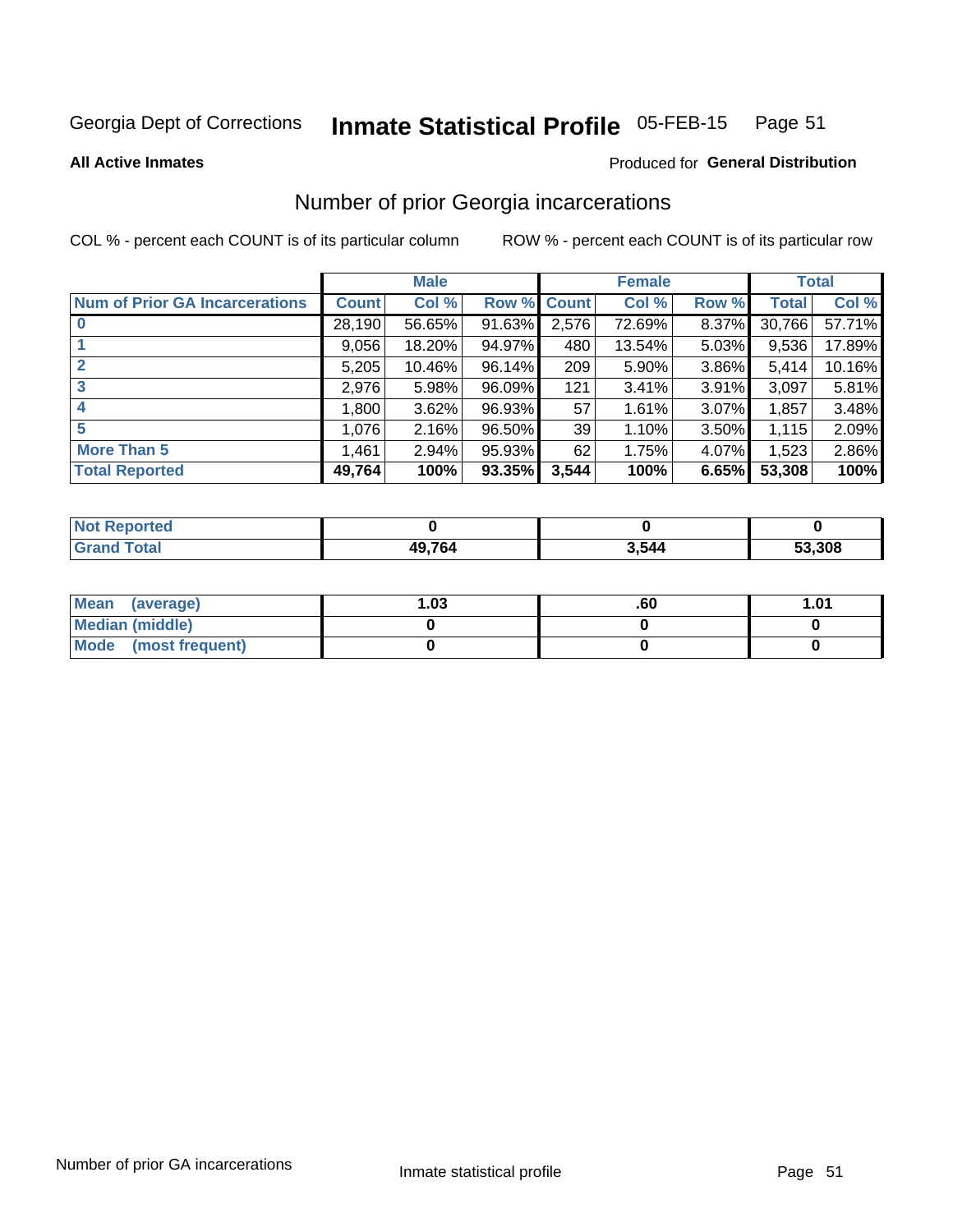#### Inmate Statistical Profile 05-FEB-15 Page 52

#### **All Active Inmates**

#### Produced for General Distribution

### Prison sentence in years

COL % - percent each COUNT is of its particular column

ROW % - percent each COUNT is of its particular row

|                                 |              | <b>Male</b> |        |              | <b>Female</b> |       |              | <b>Total</b> |
|---------------------------------|--------------|-------------|--------|--------------|---------------|-------|--------------|--------------|
| <b>Prison Sentence In Years</b> | <b>Count</b> | Col %       | Row %  | <b>Count</b> | Col %         | Row % | <b>Total</b> | Col %        |
| $0 - 1$                         | 430          | 0.86%       | 93.48% | 30           | 0.85%         | 6.52% | 460          | 0.86%        |
| $1.1 - 2$                       | 675          | 1.36%       | 90.73% | 69           | 1.95%         | 9.27% | 744          | 1.40%        |
| $2.1 - 3$                       | 973          | 1.96%       | 90.18% | 106          | 2.99%         | 9.82% | 1,079        | 2.02%        |
| $3.1 - 4$                       | 916          | 1.84%       | 92.43% | 75           | 2.12%         | 7.57% | 991          | 1.86%        |
| $4.1 - 5$                       | 2,120        | 4.26%       | 90.33% | 227          | 6.41%         | 9.67% | 2,347        | 4.40%        |
| $5.1 - 6$                       | 1,061        | 2.13%       | 90.22% | 115          | 3.24%         | 9.78% | 1,176        | 2.21%        |
| $6.1 - 7$                       | 1,151        | 2.31%       | 92.30% | 96           | 2.71%         | 7.70% | 1,247        | 2.34%        |
| $7.1 - 8$                       | 1,217        | 2.45%       | 91.50% | 113          | 3.19%         | 8.50% | 1,330        | 2.49%        |
| $8.1 - 9$                       | 1,223        | 2.46%       | 93.22% | 89           | 2.51%         | 6.78% | 1,312        | 2.46%        |
| $9.1 - 10$                      | 4,973        | 9.99%       | 90.34% | 532          | 15.01%        | 9.66% | 5,505        | 10.33%       |
| $10.1 - 12$                     | 2,614        | 5.25%       | 91.98% | 228          | 6.43%         | 8.02% | 2,842        | 5.33%        |
| $12.1 - 15$                     | 5,299        | 10.65%      | 92.59% | 424          | 11.96%        | 7.41% | 5,723        | 10.74%       |
| $15.1 - 20$                     | 9,361        | 18.81%      | 94.06% | 591          | 16.68%        | 5.94% | 9,952        | 18.67%       |
| 20.1 - Over                     | 9,488        | 19.07%      | 95.38% | 460          | 12.98%        | 4.62% | 9,948        | 18.66%       |
| <b>Life</b>                     | 7,044        | 14.15%      | 95.19% | 356          | 10.05%        | 4.81% | 7,400        | 13.88%       |
| <b>Life Without Parole</b>      | 1,029        | 2.07%       | 97.26% | 29           | 0.82%         | 2.74% | 1,058        | 1.98%        |
| <b>Death</b>                    | 93           | 0.19%       | 98.94% |              | 0.03%         | 1.06% | 94           | 0.18%        |
| <b>Youthful Offenders</b>       | 97           | 0.19%       | 97.00% | 3            | 0.08%         | 3.00% | 100          | 0.19%        |
| <b>Total Reported</b>           | 49,764       | 100%        | 93.35% | 3,544        | 100.0%        | 6.65% | 53,308       | 100%         |

| ported<br>I NOT |        |       |        |
|-----------------|--------|-------|--------|
|                 | 49.764 | 3,544 | 53,308 |

#### **Determinate (numeric) sentences only**

| Mean | 20.62 | .<br>18.94 | 20.56 |
|------|-------|------------|-------|
|      |       |            |       |

All sentences (including determinate), with life, life without parole, and death sentences figured at 45 years

| Mean | $\sim$ $\sim$<br>ה הר<br>29.YZ<br>____ | 30.39 | 29.94 |
|------|----------------------------------------|-------|-------|
|      |                                        |       |       |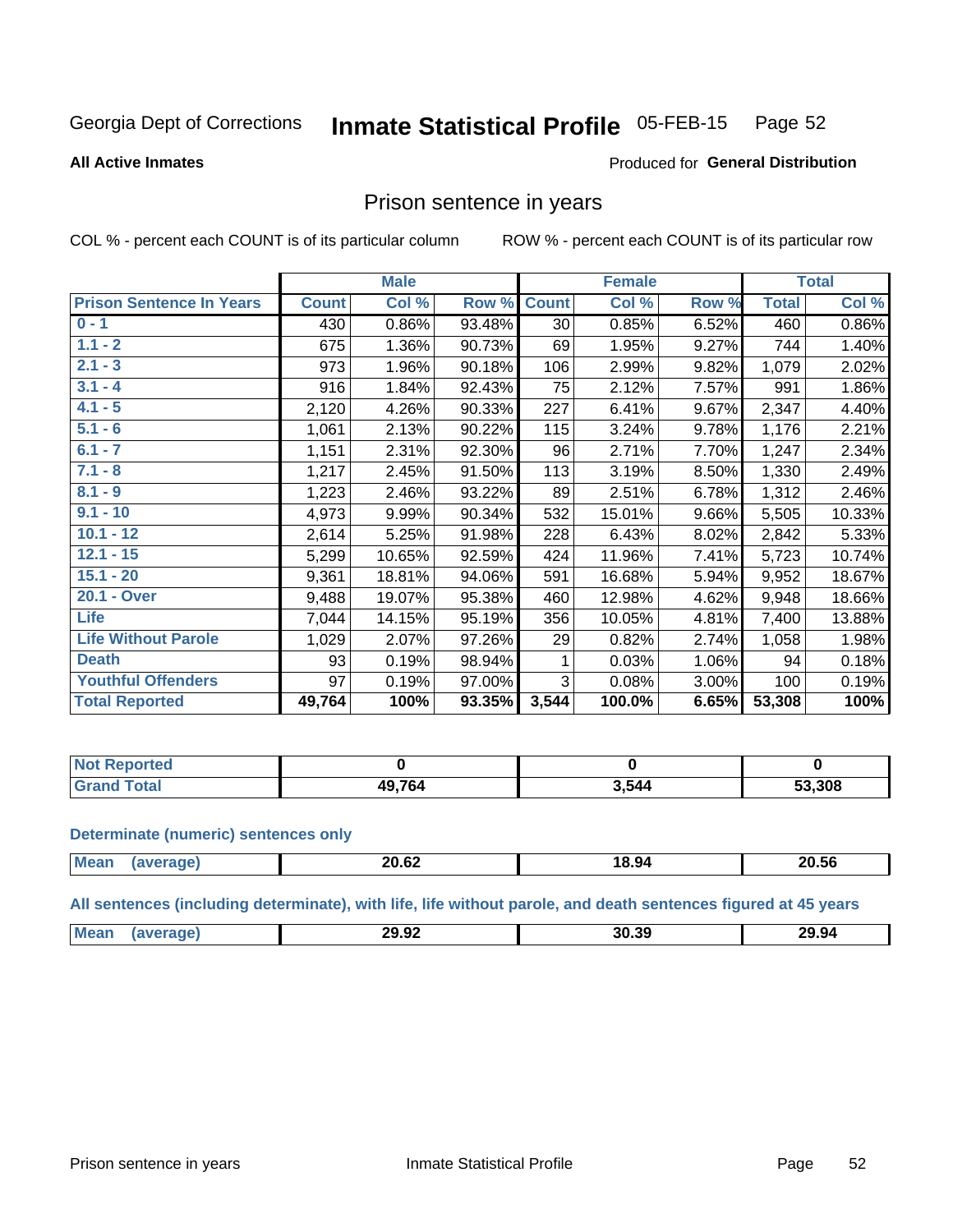#### Inmate Statistical Profile 05-FEB-15 Page 53

### **All Active Inmates**

### Produced for General Distribution

## Primary offense, broken out into felonies vs misdemeanors

COL % - percent each COUNT is of its particular column

|                                  |              | <b>Male</b> |             |       | <b>Female</b> |       |        | Total  |
|----------------------------------|--------------|-------------|-------------|-------|---------------|-------|--------|--------|
| <b>Felonies and Misdemeanors</b> | <b>Count</b> | Col %       | Row % Count |       | Col %         | Row % | Total  | Col %  |
| <b>Felonies</b>                  | 49,585       | 99.81%      | 93.34%      | 3.538 | 99.86%        | 6.66% | 53,123 | 99.81% |
| <b>Misdemeanors</b>              | 95           | $19\%$ .    | 95.00%      |       | 14%           | 5.00% | 100    | .19%   |
| <b>Total Reported</b>            | 49,680       | 100%        | $93.34\%$   | 3,543 | 100%          | 6.66% | 53,223 | 100%   |

| <b>Not Reported</b> | 84     |        | oг<br>uj |
|---------------------|--------|--------|----------|
| ' Grand<br>Гоtal    | 49,764 | 49.681 | 53.308   |

| M      | .    | nes | onies |
|--------|------|-----|-------|
| nuenti | ____ | .   | .     |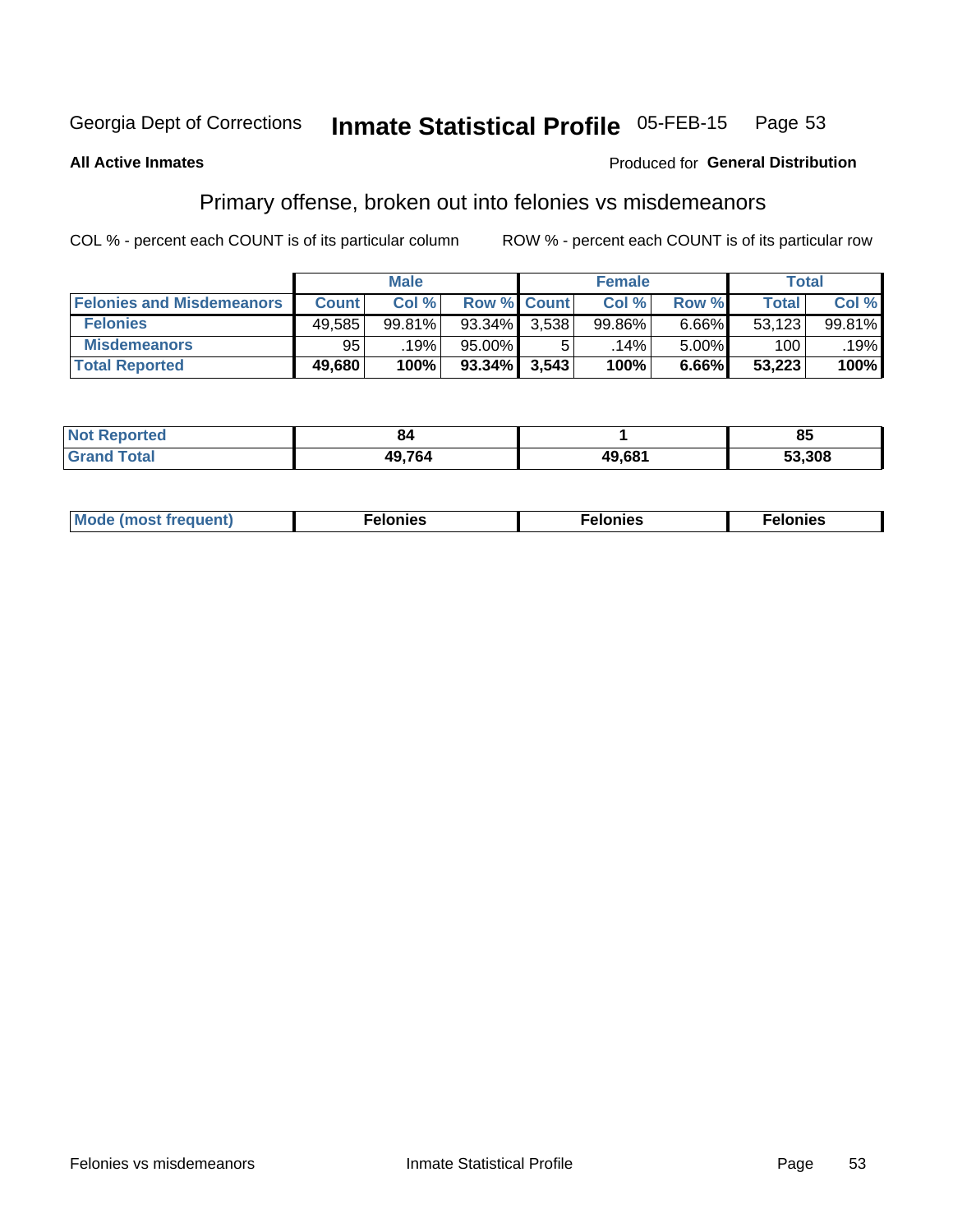#### Inmate Statistical Profile 05-FEB-15 Page 54

#### **All Active Inmates**

### Produced for General Distribution

## Primary offense, broken out into six broad crime categories

COL % - percent each COUNT is of its particular column

|                         | <b>Male</b>  |        |           | <b>Female</b> |        |          | <b>Total</b> |        |
|-------------------------|--------------|--------|-----------|---------------|--------|----------|--------------|--------|
| <b>Crime Categories</b> | <b>Count</b> | Col %  |           | Row % Count   | Col %  | Row %    | <b>Total</b> | Col %  |
| <b>Violent</b>          | 24,502       | 49.32% | 94.00%    | 1,563         | 44.12% | $6.00\%$ | 26,065       | 48.97% |
| <b>Sex Crime</b><br>2   | 8,216        | 16.54% | 98.44%    | 130           | 3.67%  | 1.56%    | 8,346        | 15.68% |
| 3<br><b>Property</b>    | 9,166        | 18.45% | 89.70%    | 1,052         | 29.69% | 10.30%   | 10,218       | 19.20% |
| <b>Drug</b><br>4        | 5,573        | 11.22% | 89.81%    | 632           | 17.84% | 10.19%   | 6,205        | 11.66% |
| <b>Habit/DUI</b><br>5   | 115          | .23%   | 89.15%    | 14            | .40%   | 10.85%   | 129          | .24%   |
| <b>Other</b><br>6       | 2,108        | 4.24%  | 93.27%    | 152           | 4.29%  | 6.73%    | 2,260        | 4.25%  |
| <b>Total Reported</b>   | 49,680       | 100%   | $93.34\%$ | 3,543         | 100%   | 6.66%    | 53,223       | 100%   |

| rted<br>NO       | 84     |       | - -<br>၀၁ |
|------------------|--------|-------|-----------|
| $T \sim$ for $T$ | 49,764 | 3,544 | 53,308    |

| M | - --<br>100011 | .<br><b>VIOIGIIL</b> | 1.91311 |
|---|----------------|----------------------|---------|
|   |                |                      |         |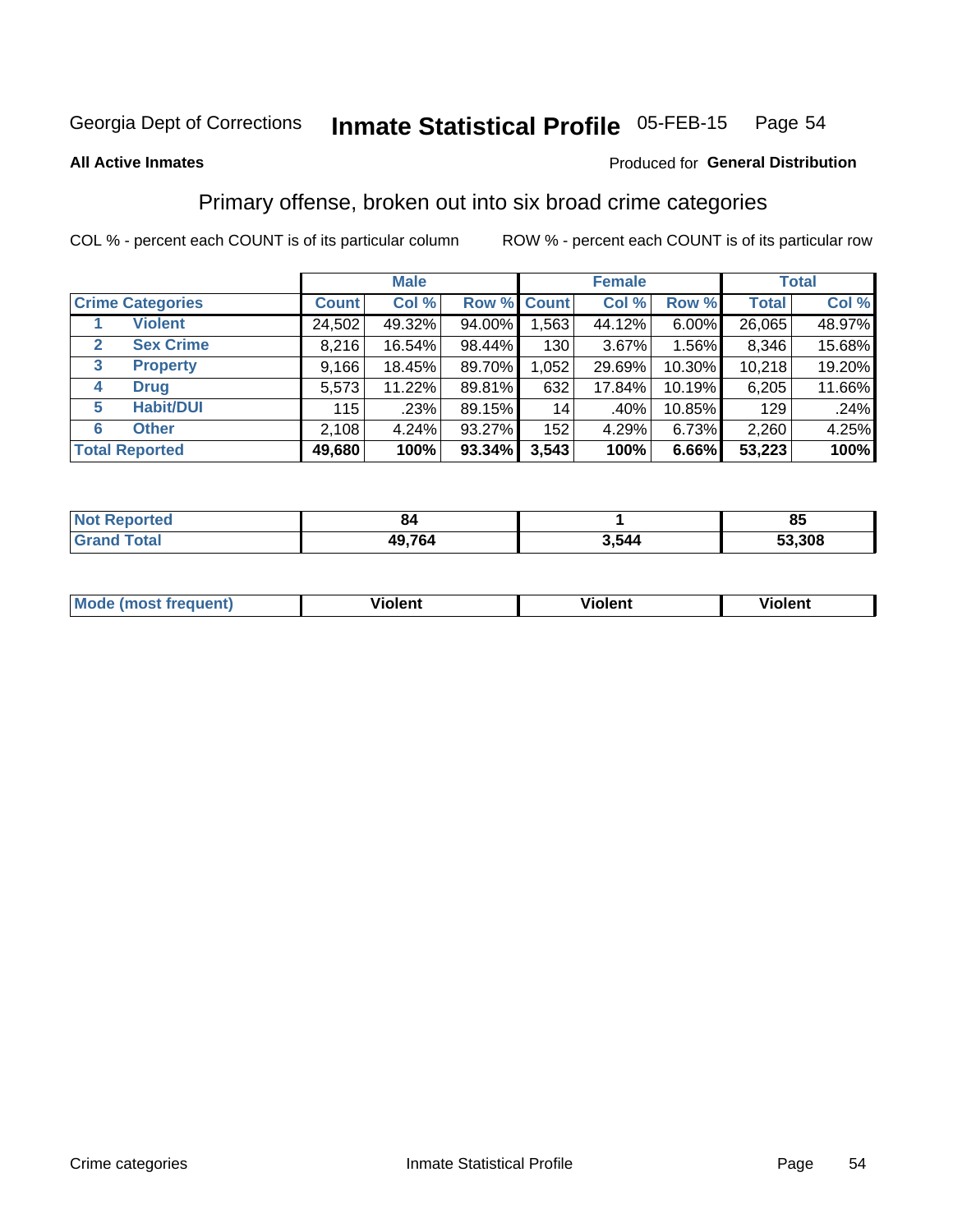#### Inmate Statistical Profile 05-FEB-15 Page 55

#### **All Active Inmates**

# **Produced for General Distribution**

## Primary offense, detailed offense code

COL % - percent each COUNT is of its particular column

|                                            |                | <b>Male</b> |         |                | <b>Female</b> |        |                | <b>Total</b> |
|--------------------------------------------|----------------|-------------|---------|----------------|---------------|--------|----------------|--------------|
| <b>Primary Offense</b>                     | <b>Count</b>   | Col %       | Row %   | <b>Count</b>   | Col %         | Row %  | <b>Total</b>   | Col %        |
| <b>Abandonment Of Child (2852)</b>         | 1.             | .01%        | 100.00% |                |               |        | 1              | .01%         |
| <b>Abuse, Neglect Elder/Disab (2812)</b>   | 26             | .05%        | 59.09%  | 18             | .51%          | 40.91% | 44             | .08%         |
| Agg Aslt W Intnt To Rape (2095)            | 71             | .14%        | 100.00% |                |               |        | 71             | .13%         |
| <b>Agg Sex Battery Atmpt (2099)</b>        | 1              | .01%        | 100.00% |                |               |        | 1              | .01%         |
| <b>Aggrav Assault (1302)</b>               | 4,949          | 9.96%       | 94.75%  | 274            | 7.73%         | 5.25%  | 5,223          | 9.81%        |
| <b>Aggrav Assault Peace Ofcr</b><br>(1314) | 304            | .61%        | 95.00%  | 16             | .45%          | 5.00%  | 320            | .60%         |
| <b>Aggrav Battery (1305)</b>               | 1,178          | 2.37%       | 93.12%  | 87             | 2.46%         | 6.88%  | 1,265          | 2.38%        |
| <b>Aggrav Battery Peace Ofcr</b><br>(1315) | 22             | .04%        | 91.67%  | $\overline{2}$ | .06%          | 8.33%  | 24             | .05%         |
| <b>Aggrav Ch Molest, Atmpt (2096)</b>      |                | .01%        | 100.00% |                |               |        | 1              | .01%         |
| <b>Aggrav Child Molestation (2021)</b>     | 1,200          | 2.42%       | 98.60%  | 17             | .48%          | 1.40%  | 1,217          | 2.29%        |
| <b>Aggrav Cruelty To Animals</b><br>(2972) | 13             | .03%        | 100.00% |                |               |        | 13             | .02%         |
| <b>Aggrav Sexual Battery (2009)</b>        | 178            | .36%        | 99.44%  | 1              | .03%          | .56%   | 179            | .34%         |
| <b>Aggrav Sodomy (2003)</b>                | 196            | .39%        | 98.99%  | $\overline{2}$ | .06%          | 1.01%  | 198            | .37%         |
| <b>Aggrav Stalking (1321)</b>              | 292            | .59%        | 96.37%  | 11             | .31%          | 3.63%  | 303            | .57%         |
| <b>Aggravated Assault On 65+</b><br>(1304) | 4              | .01%        | 100.00% |                |               |        | 4              | .01%         |
| <b>Aiding Escape (2502)</b>                | 1              | .01%        | 100.00% |                |               |        | 1              | .01%         |
| <b>Alter Id (1506)</b>                     | $\overline{4}$ | .01%        | 100.00% |                |               |        | $\overline{4}$ | .01%         |
| <b>Armed Robbery (1902)</b>                | 5,495          | 11.06%      | 96.47%  | 201            | 5.67%         | 3.53%  | 5,696          | 10.70%       |
| Arson 1st Degree (1401)                    | 70             | .14%        | 88.61%  | 9              | .25%          | 11.39% | 79             | .15%         |
| <b>Arson 2nd Degree (1402)</b>             | 7              | .01%        | 77.78%  | $\overline{2}$ | .06%          | 22.22% | 9              | .02%         |
| <b>Arson 3rd Degree (1403)</b>             | 5              | .01%        | 83.33%  | 1              | .03%          | 16.67% | 6              | .01%         |
| <b>Atmpt Aggrav Assault (1303)</b>         | 10             | .02%        | 100.00% |                |               |        | 10             | .02%         |
| <b>Atmpt Aggrav Sodomy (2093)</b>          | 4              | .01%        | 100.00% |                |               |        | 4              | .01%         |
| <b>Atmpt Armed Robbery (1992)</b>          | 101            | .20%        | 95.28%  | 5              | .14%          | 4.72%  | 106            | .20%         |
| <b>Atmpt Burglary (1690)</b>               | 30             | .06%        | 93.75%  | $\overline{2}$ | .06%          | 6.25%  | 32             | .06%         |
| <b>Atmpt Child Molestation (2094)</b>      | 21             | .04%        | 100.00% |                |               |        | 21             | .04%         |
| <b>Atmpt Escape (2590)</b>                 | 3              | .01%        | 100.00% |                |               |        | 3              | .01%         |
| <b>Atmpt Forgery (1790)</b>                | 1              | .01%        | 100.00% |                |               |        | 1              | .01%         |
| Atmpt Kidnap (1390)                        | 3              | .01%        | 100.00% |                |               |        | $\overline{3}$ | .01%         |
| Atmpt Murder (1190)                        | 71             | .14%        | 92.21%  | 6              | .17%          | 7.79%  | 77             | .14%         |
| Atmpt Rape (2091)                          | 46             | .09%        | 97.87%  | 1.             | .03%          | 2.13%  | 47             | .09%         |
| <b>Atmpt Robbery (1991)</b>                | 45             | .09%        | 90.00%  | 5              | .14%          | 10.00% | 50             | .09%         |
| <b>Atmpt Sodomy (2092)</b>                 | 3              | .01%        | 100.00% |                |               |        | 3              | .01%         |
| <b>Atmpt Theft By Taking (1812)</b>        | 6              | .01%        | 75.00%  | $\overline{2}$ | .06%          | 25.00% | 8              | .02%         |
| <b>Atmpt Viol Substance Act (4090)</b>     | 27             | .05%        | 84.38%  | 5              | .14%          | 15.63% | 32             | .06%         |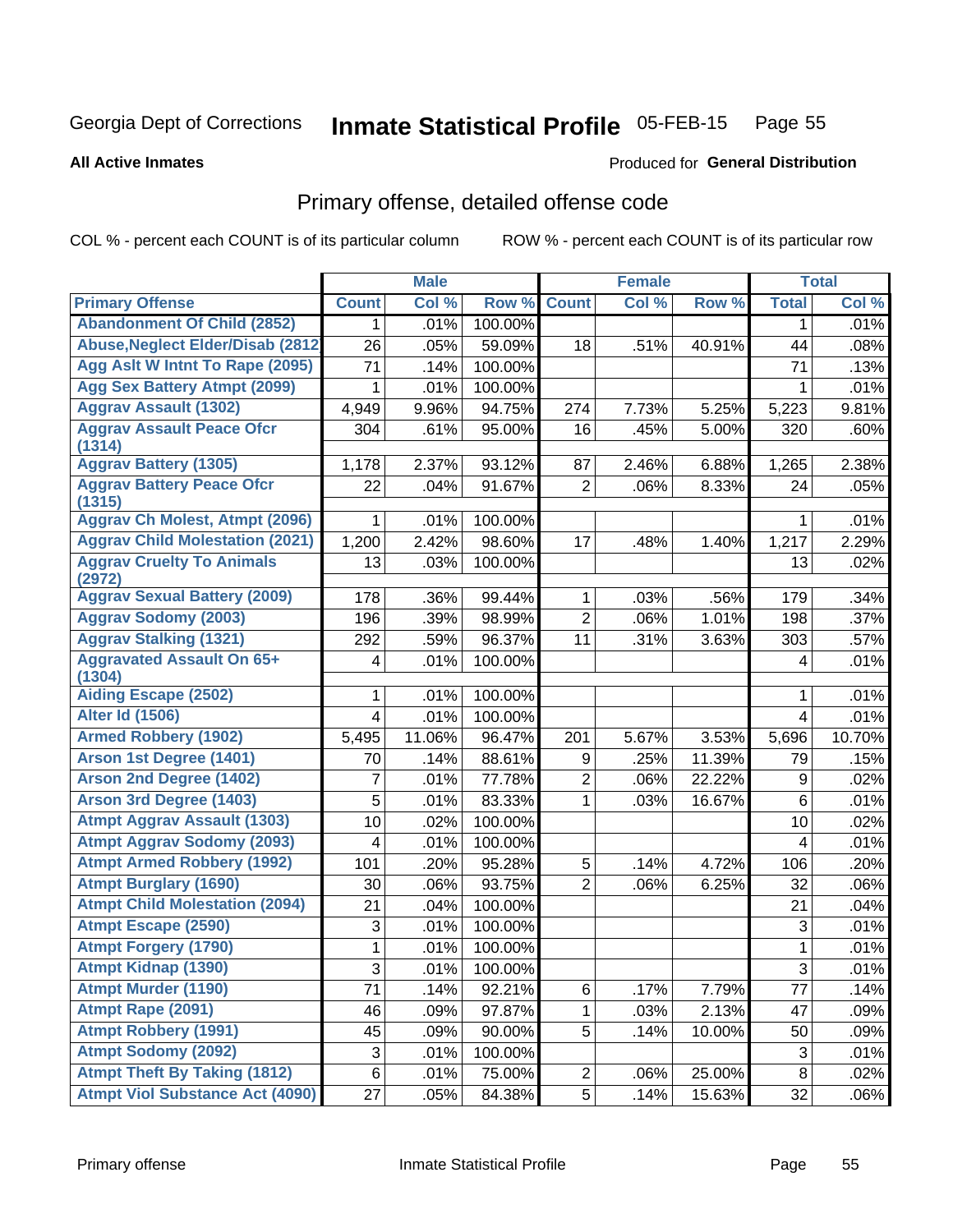#### Inmate Statistical Profile 05-FEB-15 Page 56

#### **All Active Inmates**

## **Produced for General Distribution**

## Primary offense, detailed offense code

COL % - percent each COUNT is of its particular column

|                                                        | <b>Male</b>    |       | <b>Female</b> |                |       | <b>Total</b> |                |       |
|--------------------------------------------------------|----------------|-------|---------------|----------------|-------|--------------|----------------|-------|
| <b>Primary Offense</b>                                 | <b>Count</b>   | Col % | Row %         | <b>Count</b>   | Col % | Row %        | <b>Total</b>   | Col % |
| <b>Att/Consprcy Commt C/S/Of</b>                       | 40             | .08%  | 93.02%        | 3 <sup>1</sup> | .08%  | 6.98%        | 43             | .08%  |
| (4134)                                                 |                |       |               |                |       |              |                |       |
| <b>Bad Checks (1704)</b>                               | 1              | .01%  | 50.00%        | 1              | .03%  | 50.00%       | $\overline{2}$ | .01%  |
| <b>Bail Jumping (2511)</b><br><b>Bestiality (2004)</b> | 8              | .02%  | 88.89%        | 1              | .03%  | 11.11%       | 9              | .02%  |
|                                                        | $\overline{2}$ | .01%  | 100.00%       |                |       |              | $\overline{2}$ | .01%  |
| <b>Bribery Govt Officer (2301)</b>                     | $\overline{2}$ | .01%  | 66.67%        | 1              | .03%  | 33.33%       | 3              | .01%  |
| Burg 1st Aft 6/30/12 (1611)                            | 1,014          | 2.04% | 91.85%        | 90             | 2.54% | 8.15%        | 1,104          | 2.07% |
| Burg 2nd Aft 6/30/12 (1612)                            | 378            | .76%  | 94.97%        | 20             | .56%  | 5.03%        | 398            | .75%  |
| <b>Burg Bef 7/1/12 (1601)</b>                          | 4,424          | 8.90% | 96.57%        | 157            | 4.43% | 3.43%        | 4,581          | 8.61% |
| <b>Carjacking, Attempted (1912)</b>                    |                | .01%  | 100.00%       |                |       |              | 1              | .01%  |
| <b>Carry Concealed Weapon (2901)</b>                   | 5              | .01%  | 100.00%       |                |       |              | 5              | .01%  |
| <b>Carry Pistl Without Licns (2903)</b>                | 1              | .01%  | 100.00%       |                |       |              | 1              | .01%  |
| <b>Carry Weapon At School (2915)</b>                   | 4              | .01%  | 80.00%        | 1              | .03%  | 20.00%       | 5              | .01%  |
| <b>Child Molestation (2019)</b>                        | 2,692          | 5.42% | 97.75%        | 62             | 1.75% | 2.25%        | 2,754          | 5.17% |
| <b>Chop Shop Violation (5003)</b>                      | 1              | .01%  | 100.00%       |                |       |              | 1              | .01%  |
| <b>Cnspire Traffic Cntrl Sub (4130)</b>                | 6              | .01%  | 85.71%        | 1              | .03%  | 14.29%       | 7              | .01%  |
| <b>Cntrbtng Delingency Minor</b><br>(2854)             |                |       |               | 1              | .03%  | 100.00%      | 1              | .01%  |
| <b>Computer Pornography (1760)</b>                     | 46             | .09%  | 100.00%       |                |       |              | 46             | .09%  |
| <b>Computer Theft (1761)</b>                           | 8              | .02%  | 61.54%        | 5              | .14%  | 38.46%       | 13             | .02%  |
| <b>Conceal Death Of Another (1125)</b>                 | 9              | .02%  | 69.23%        | 4              | .11%  | 30.77%       | 13             | .02%  |
| <b>Conspiracy (9901)</b>                               | 30             | .06%  | 85.71%        | 5              | .14%  | 14.29%       | 35             | .07%  |
| <b>Convsn Paymnts Real Propy</b><br>(1811)             | 1              | .01%  | 100.00%       |                |       |              | 1              | .01%  |
| <b>Crmnl Abortion (1201)</b>                           | 1              | .01%  | 100.00%       |                |       |              | 1              | .01%  |
| Crmnl Atmpt (9905)                                     | 1              | .01%  | 100.00%       |                |       |              | 1              | .01%  |
| Crmnl Damage 1st Degree (1501)                         | 33             | .07%  | 94.29%        | $\overline{2}$ | .06%  | 5.71%        | 35             | .07%  |
| <b>Crmnl Damage 2nd Degree</b><br>(1502)               | 91             | .18%  | 96.81%        | 3              | .08%  | 3.19%        | 94             | .18%  |
| <b>Crmnl Interfere Govt Prop (2613)</b>                | 20             | .04%  | 90.91%        | $\overline{2}$ | .06%  | 9.09%        | 22             | .04%  |
| <b>Crmnl Trespassing (9912)</b>                        | 1              | .01%  | 100.00%       |                |       |              | 1              | .01%  |
| <b>Cruelty To Animals (2971)</b>                       | 1              | .01%  | 50.00%        | 1              | .03%  | 50.00%       | $\overline{2}$ | .01%  |
| <b>Cruelty To Children (2801)</b>                      | 302            | .61%  | 77.24%        | 89             | 2.51% | 22.76%       | 391            | .73%  |
| <b>Cruelty To Elder Person (2811)</b>                  | 15             | .03%  | 62.50%        | 9              | .25%  | 37.50%       | 24             | .05%  |
| <b>Damage, Destroy Secr Prop</b><br>(1504)             | 1              | .01%  | 100.00%       |                |       |              | 1              | .01%  |
| <b>Defrauding State (2307)</b>                         | 1              | .01%  | 100.00%       |                |       |              | 1              | .01%  |
| <b>Drvng Habtl Violator (5004)</b>                     | 9              | .02%  | 90.00%        | 1              | .03%  | 10.00%       | 10             | .02%  |
| <b>Eavesdrop &amp; Surveillance (3001)</b>             | 3              | .01%  | 100.00%       |                |       |              | 3              | .01%  |
| <b>Entering Vehicle (1880)</b>                         | 112            | .23%  | 95.73%        | 5              | .14%  | 4.27%        | 117            | .22%  |
|                                                        |                |       |               |                |       |              |                |       |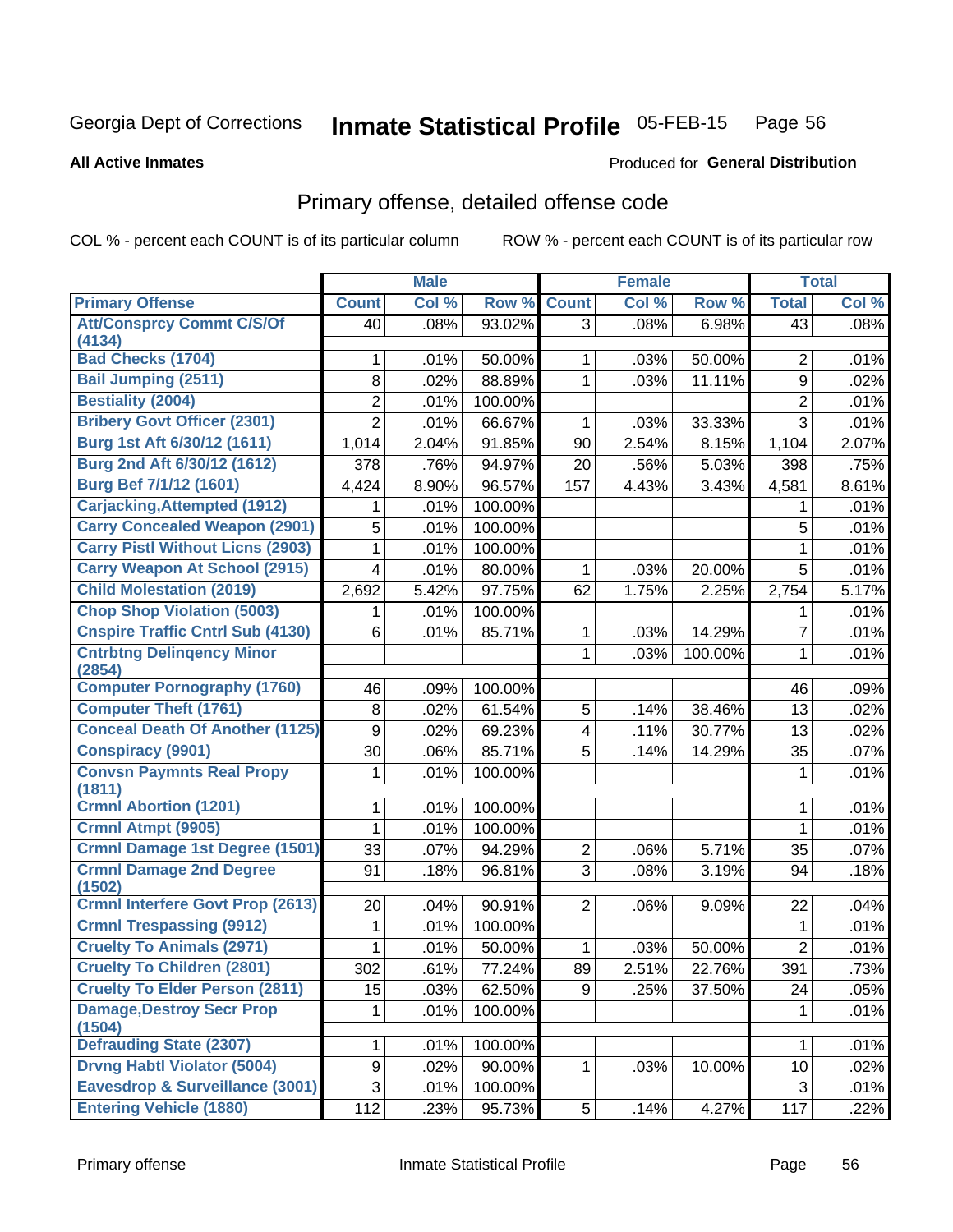#### **Inmate Statistical Profile 05-FEB-15** Page 57

**All Active Inmates** 

### **Produced for General Distribution**

## Primary offense, detailed offense code

COL % - percent each COUNT is of its particular column

|                                            |                | <b>Male</b> |         |                         | <b>Female</b> |        |                | <b>Total</b> |
|--------------------------------------------|----------------|-------------|---------|-------------------------|---------------|--------|----------------|--------------|
| <b>Primary Offense</b>                     | <b>Count</b>   | Col %       | Row %   | <b>Count</b>            | Col %         | Row %  | <b>Total</b>   | Col %        |
| <b>Entice Child, Attempted (2090)</b>      | 7              | .01%        | 100.00% |                         |               |        | 7              | .01%         |
| <b>Enticing Child-Indec Purp (2020)</b>    | 84             | .17%        | 94.38%  | 5                       | .14%          | 5.62%  | 89             | .17%         |
| <b>Escape (2501)</b>                       | 13             | .03%        | 81.25%  | $\overline{3}$          | .08%          | 18.75% | 16             | .03%         |
| <b>False Imprisonment (1308)</b>           | 183            | .37%        | 95.31%  | 9                       | .25%          | 4.69%  | 192            | .36%         |
| <b>False Public Alarm (2609)</b>           | 1              | .01%        | 100.00% |                         |               |        | 1              | .01%         |
| <b>False Statements Govt (2408)</b>        | 16             | .03%        | 88.89%  | $\overline{2}$          | .06%          | 11.11% | 18             | .03%         |
| <b>False Swearing (2402)</b>               | $\overline{2}$ | .01%        | 100.00% |                         |               |        | $\overline{2}$ | .01%         |
| <b>False Swearng Writtn Stmt</b><br>(2205) | 3              | .01%        | 75.00%  | $\mathbf{1}$            | .03%          | 25.00% | 4              | .01%         |
| <b>Family Violence Battery (1301)</b>      | 138            | .28%        | 97.87%  | 3                       | .08%          | 2.13%  | 141            | .26%         |
| Feticide (1121)                            | 1              | .01%        | 100.00% |                         |               |        | 1              | .01%         |
| <b>Feticide By Vehicle (1118)</b>          | 3              | .01%        | 50.00%  | 3                       | .08%          | 50.00% | 6              | .01%         |
| <b>Financial Identity Fraud (1756)</b>     | 45             | .09%        | 65.22%  | 24                      | .68%          | 34.78% | 69             | .13%         |
| <b>Fleeing/Eluding Police (2316)</b>       | 295            | .59%        | 94.86%  | 16                      | .45%          | 5.14%  | 311            | .58%         |
| Forg 1st Aft 6/30/12 (1711)                | 59             | .12%        | 63.44%  | 34                      | .96%          | 36.56% | 93             | .17%         |
| Forg 1st Bef 7/1/12 (1701)                 | 576            | 1.16%       | 72.54%  | 218                     | 6.15%         | 27.46% | 794            | 1.49%        |
| Forg 2nd Aft 6/30/12 (1712)                | 24             | .05%        | 72.73%  | 9                       | .25%          | 27.27% | 33             | .06%         |
| Forg 2nd Bef 7/1/12 (1702)                 | 11             | .02%        | 73.33%  | $\overline{\mathbf{4}}$ | .11%          | 26.67% | 15             | .03%         |
| Forg 3rd Aft 6/30/12 (1713)                | 28             | .06%        | 77.78%  | 8                       | .23%          | 22.22% | 36             | .07%         |
| Forg 4th Aft 6/30/12 (1714)                | 7              | .01%        | 46.67%  | 8                       | .23%          | 53.33% | 15             | .03%         |
| <b>Fraudulent Access Compute</b><br>(1796) | 3              | .01%        | 60.00%  | $\overline{2}$          | .06%          | 40.00% | 5              | .01%         |
| <b>Fraudulent Checks (1750)</b>            | 3              | .01%        | 100.00% |                         |               |        | 3              | .01%         |
| <b>Fraudulent Credit Card (1753)</b>       | 54             | .11%        | 58.06%  | 39                      | 1.10%         | 41.94% | 93             | .17%         |
| <b>Gang Participation (9914)</b>           | 22             | .04%        | 100.00% |                         |               |        | 22             | .04%         |
| <b>Guard Line W/Weapon/Drugs</b><br>(2963) | 9              | .02%        | 69.23%  | $\overline{4}$          | .11%          | 30.77% | 13             | .02%         |
| <b>Habit Traf Viol/Impaired (5005)</b>     | 23             | .05%        | 95.83%  | 1                       | .03%          | 4.17%  | 24             | .05%         |
| <b>Habit Traf Viol/Other (5006)</b>        | 13             | .03%        | 86.67%  | $\overline{c}$          | .06%          | 13.33% | 15             | .03%         |
| <b>Hijacking Motor Vehicle (1911)</b>      | 40             | .08%        | 97.56%  | $\mathbf{1}$            | .03%          | 2.44%  | 41             | .08%         |
| <b>Hindering Appreh Or Pun (2503)</b>      | 3              | .01%        | 75.00%  | 1                       | .03%          | 25.00% | 4              | .01%         |
| Hit-Run W/Injury/Fatality (5007)           | 17             | .03%        | 73.91%  | 6                       | .17%          | 26.09% | 23             | .04%         |
| <b>Homicide By Vessel (1124)</b>           | 37             | .07%        | 90.24%  | $\vert 4 \vert$         | .11%          | 9.76%  | 41             | .08%         |
| <b>Illegal Attm To Obt Drugs (4011)</b>    | $\overline{2}$ | .01%        | 40.00%  | 3 <sup>1</sup>          | .08%          | 60.00% | 5              | .01%         |
| <b>Impersntng In Legal Procd (2411)</b>    | 1              | .01%        | 100.00% |                         |               |        | $\mathbf 1$    | .01%         |
| <b>Impersonating Officer (2405)</b>        | 3              | .01%        | 100.00% |                         |               |        | 3              | .01%         |
| <b>Impersonation (2404)</b>                | $\overline{2}$ | .01%        | 100.00% |                         |               |        | $\overline{2}$ | .01%         |
| <b>Incest (2006)</b>                       | 202            | .41%        | 99.51%  | 1                       | .03%          | .49%   | 203            | .38%         |
| Incest, Atmpt (2098)                       | 1              | .01%        | 100.00% |                         |               |        | 1              | .01%         |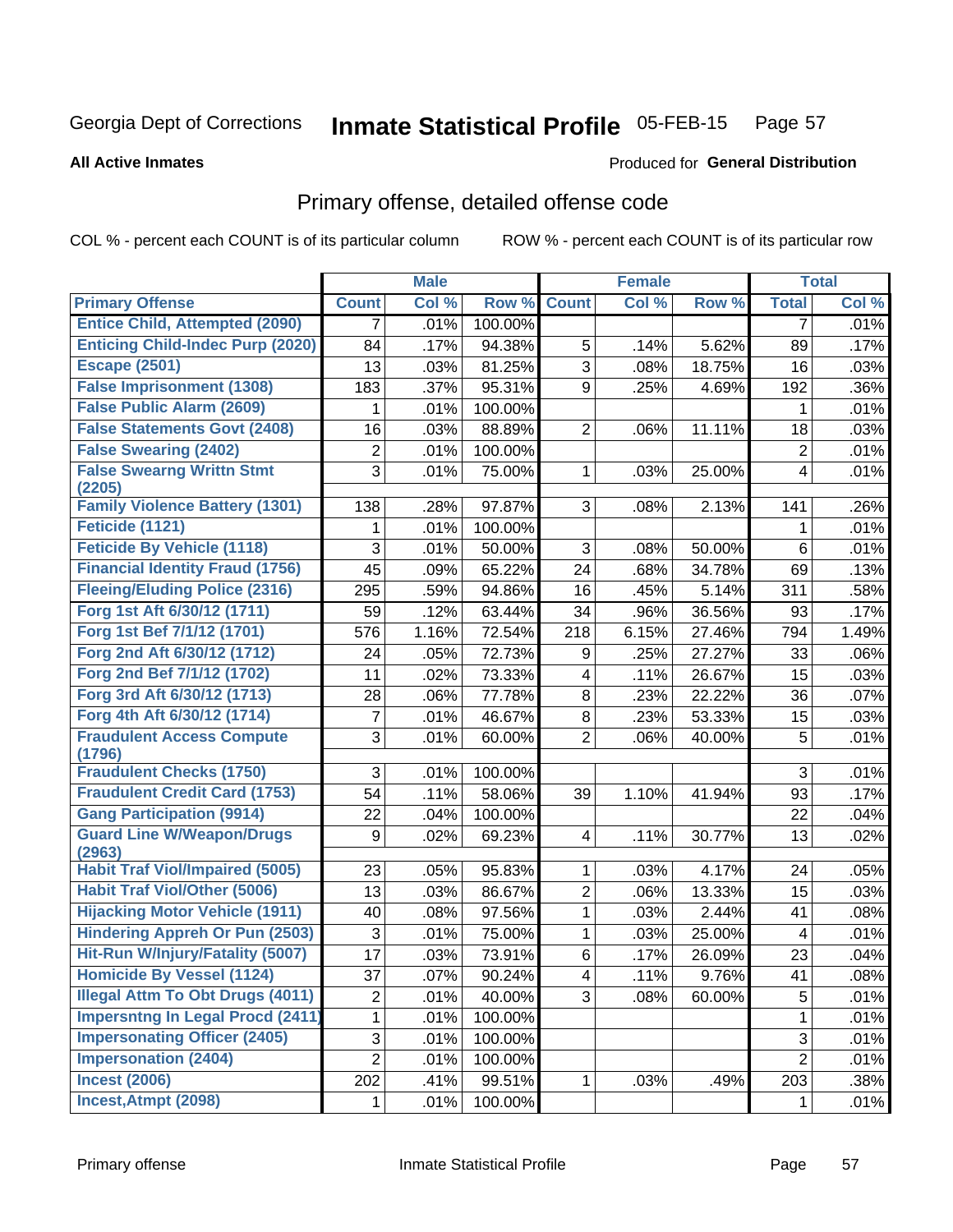#### **Inmate Statistical Profile 05-FEB-15** Page 58

#### **All Active Inmates**

## **Produced for General Distribution**

## Primary offense, detailed offense code

COL % - percent each COUNT is of its particular column

|                                             |                | <b>Male</b> |         |              | <b>Female</b> |         |                | <b>Total</b> |
|---------------------------------------------|----------------|-------------|---------|--------------|---------------|---------|----------------|--------------|
| <b>Primary Offense</b>                      | <b>Count</b>   | Col %       | Row %   | <b>Count</b> | Col %         | Row %   | <b>Total</b>   | Col %        |
| <b>Inciting To Insurrection (2203)</b>      | $\overline{2}$ | .01%        | 66.67%  | 1            | .03%          | 33.33%  | 3              | .01%         |
| <b>Influencing Witness (2313)</b>           | 3              | .01%        | 75.00%  | 1            | .03%          | 25.00%  | $\overline{4}$ | .01%         |
| <b>Injury By Vehicle (1318)</b>             | 88             | .18%        | 85.44%  | 15           | .42%          | 14.56%  | 103            | .19%         |
| <b>Interference With Custody (1312)</b>     | 14             | .03%        | 100.00% |              |               |         | 14             | .03%         |
| <b>Involuntary Manslaughter (1103)</b>      | 156            | .31%        | 84.32%  | 29           | .82%          | 15.68%  | 185            | .35%         |
| Kidnapping (1311)                           | 1,460          | 2.94%       | 97.01%  | 45           | 1.27%         | 2.99%   | 1,505          | 2.83%        |
| <b>Livestock Theft (1817)</b>               | 3              | .01%        | 100.00% |              |               |         | 3              | .01%         |
| Manf Methamph 200-399 Gm<br>(4144)          | 10             | .02%        | 71.43%  | 4            | .11%          | 28.57%  | 14             | .03%         |
| Manf Methamph 28-199 Gm<br>(4143)           | 19             | .04%        | 86.36%  | 3            | .08%          | 13.64%  | 22             | .04%         |
| Manf Methamph 400+ Gm (4145)                | 1              | .01%        | 100.00% |              |               |         | $\mathbf{1}$   | .01%         |
| <b>Manf Methamph Unspec Amt</b><br>(4147)   | 141            | .28%        | 90.97%  | 14           | .40%          | 9.03%   | 155            | .29%         |
| <b>Manufact Meth Near Child (2803)</b>      | 10             | .02%        | 66.67%  | 5            | .14%          | 33.33%  | 15             | .03%         |
| <b>Misc Assault/Battery (1300)</b>          | 11             | .02%        | 100.00% |              |               |         | 11             | .02%         |
| <b>Misc Correctionl Inst Off (6200)</b>     | 4              | .01%        | 80.00%  | 1            | .03%          | 20.00%  | 5              | .01%         |
| <b>Misc Drugs Trafficking (4100)</b>        | 11             | .02%        | 100.00% |              |               |         | 11             | .02%         |
| <b>Misc Forgery (1700)</b>                  | 4              | .01%        | 100.00% |              |               |         | 4              | .01%         |
| <b>Misc Fraud (1799)</b>                    | 7              | .01%        | 63.64%  | 4            | .11%          | 36.36%  | 11             | .02%         |
| <b>Misc Homicide Offense (1100)</b>         | 8              | .02%        | 88.89%  | 1            | .03%          | 11.11%  | 9              | .02%         |
| <b>Misc Invasion Of Privacy (3000)</b>      | $\overline{2}$ | .01%        | 100.00% |              |               |         | $\mathbf 2$    | .01%         |
| <b>Misc Obscenity (2100)</b>                | $\overline{2}$ | .01%        | 100.00% |              |               |         | $\overline{2}$ | .01%         |
| <b>Misc Public Order (2200)</b>             |                |             |         | 1            | .03%          | 100.00% | $\mathbf{1}$   | .01%         |
| <b>Misc Sexual Offense (2000)</b>           | 22             | .04%        | 88.00%  | 3            | .08%          | 12.00%  | 25             | .05%         |
| <b>Misc Weapon/Explosive Off</b><br>(2900)  | 1              | .01%        | 100.00% |              |               |         | 1              | .01%         |
| <b>Murder (1101)</b>                        | 5,060          | 10.19%      | 93.69%  | 341          | 9.62%         | 6.31%   | 5,401          | 10.15%       |
| <b>Murder, Conspire To Commit</b><br>(1191) | 9              | .02%        | 100.00% |              |               |         | 9              | .02%         |
| <b>Mutiny In Penal Inst (2507)</b>          | 5              | .01%        | 100.00% |              |               |         | 5              | .01%         |
| <b>Obstr Of Law Enf Officer (2314)</b>      | 424            | .85%        | 91.97%  | 37           | 1.04%         | 8.03%   | 461            | .87%         |
| <b>Pandering By Compulsion (2017)</b>       | 4              | .01%        | 100.00% |              |               |         | $\overline{4}$ | .01%         |
| Party To A Crime (9911)                     | 1              | .01%        | 100.00% |              |               |         | 1              | .01%         |
| Peeping Tom (3002)                          | 20             | .04%        | 100.00% |              |               |         | 20             | .04%         |
| Perjury (2401)                              | $\sqrt{3}$     | .01%        | 100.00% |              |               |         | 3              | .01%         |
| <b>Pimping A Minor Under 18 (2016)</b>      | 7              | .01%        | 87.50%  | 1            | .03%          | 12.50%  | 8              | .02%         |
| <b>Poss Contraband Articles (5171)</b>      | 5              | .01%        | 83.33%  | 1            | .03%          | 16.67%  | 6              | .01%         |
| <b>Poss Dep Stim Cntrf Drugs</b><br>(4007)  | 71             | .14%        | 72.45%  | 27           | .76%          | 27.55%  | 98             | .18%         |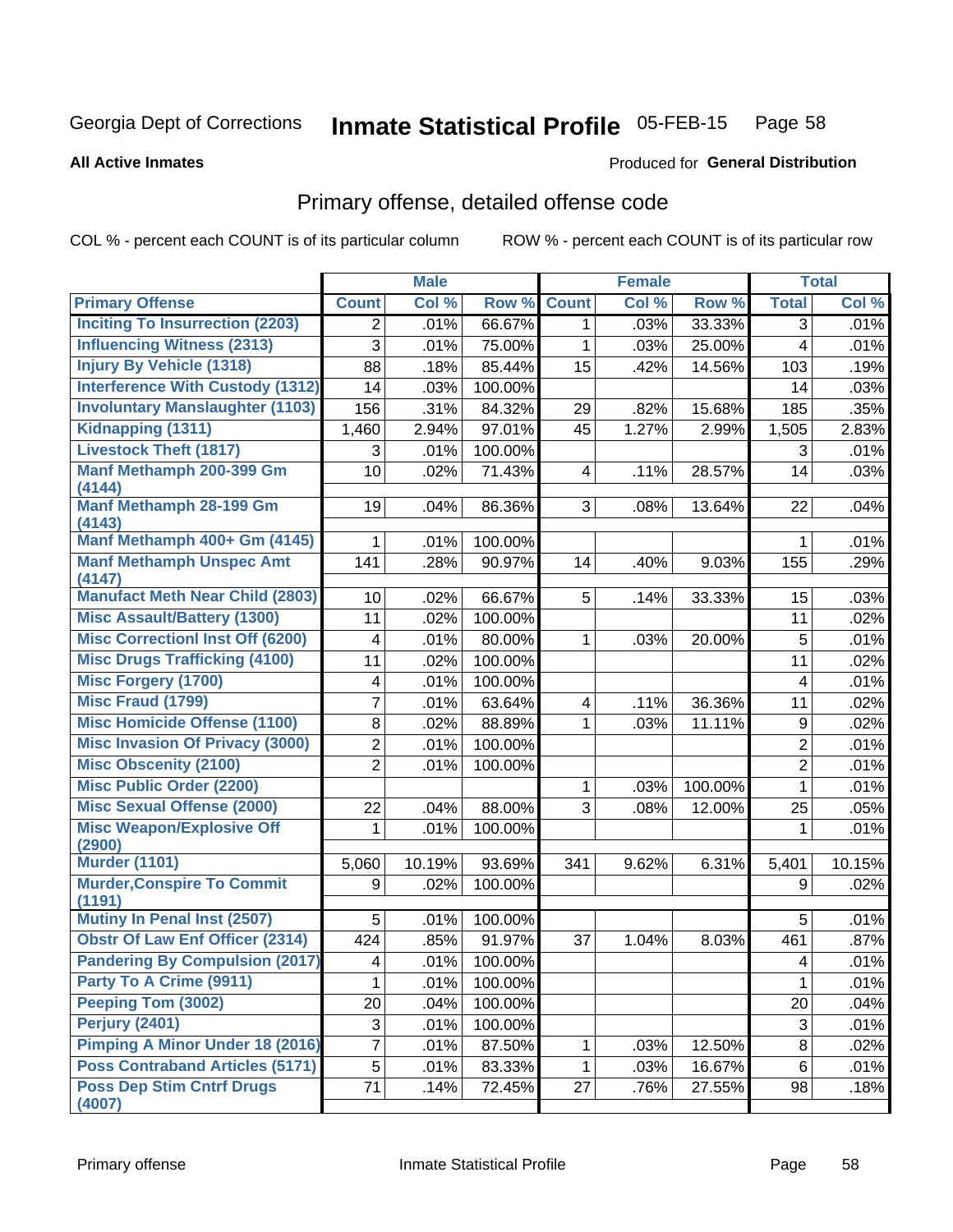#### Inmate Statistical Profile 05-FEB-15 Page 59

**Produced for General Distribution** 

#### **All Active Inmates**

# Primary offense, detailed offense code

COL % - percent each COUNT is of its particular column

|                                             | <b>Male</b>    |       | <b>Female</b> |                |       | <b>Total</b> |                |       |
|---------------------------------------------|----------------|-------|---------------|----------------|-------|--------------|----------------|-------|
| <b>Primary Offense</b>                      | <b>Count</b>   | Col % | Row %         | <b>Count</b>   | Col % | Row %        | <b>Total</b>   | Col % |
| Poss Drug Related Matri (4016)              | 11             | .02%  | 84.62%        | $\overline{2}$ | .06%  | 15.38%       | 13             | .02%  |
| Poss Ephedrine (4030)                       | 3              | .01%  | 60.00%        | $\overline{2}$ | .06%  | 40.00%       | 5              | .01%  |
| Poss Firearm 1st Offender (2913)            | 85             | .17%  | 100.00%       |                |       |              | 85             | .16%  |
| <b>Poss Firearm Convct Felon</b>            | 935            | 1.88% | 96.19%        | 37             | 1.04% | 3.81%        | 972            | 1.83% |
| (2914)                                      |                |       |               |                |       |              |                |       |
| <b>Poss Knife During Crime (2911)</b>       | 5              | .01%  | 100.00%       |                |       |              | 5              | .01%  |
| Poss Mda/Extsy (4033)                       | 5              | .01%  | 100.00%       |                |       |              | 5              | .01%  |
| Poss Methamphetamine (4031)                 | 410            | .83%  | 79.92%        | 103            | 2.91% | 20.08%       | 513            | .96%  |
| <b>Poss Narcotics Opiates (4006)</b>        | 82             | .17%  | 76.64%        | 25             | .71%  | 23.36%       | 107            | .20%  |
| <b>Poss Of Certain Weapons (2912)</b>       | 25             | .05%  | 89.29%        | 3              | .08%  | 10.71%       | 28             | .05%  |
| Poss Of Cocaine (4022)                      | 550            | 1.11% | 89.14%        | 67             | 1.89% | 10.86%       | 617            | 1.16% |
| <b>Poss Of Firearm Dur Crime</b>            | 492            | .99%  | 95.91%        | 21             | .59%  | 4.09%        | 513            | .96%  |
| (2910)                                      |                |       |               |                |       |              |                |       |
| Poss Of Marijuana (4009)                    | 88             | .18%  | 97.78%        | $\overline{2}$ | .06%  | 2.22%        | 90             | .17%  |
| <b>Poss Tools Commit Crime (1602)</b>       | 22             | .04%  | 91.67%        | $\overline{2}$ | .06%  | 8.33%        | 24             | .05%  |
| Poss W Int Dis Other Drug (4053)            | 99             | .20%  | 83.19%        | 20             | .56%  | 16.81%       | 119            | .22%  |
| Poss W Int Dist Cocaine (4050)              | 380            | .76%  | 95.96%        | 16             | .45%  | 4.04%        | 396            | .74%  |
| Poss W Int Dist Marijuana (4051)            | 717            | 1.44% | 96.63%        | 25             | .71%  | 3.37%        | 742            | 1.39% |
| Poss W Int Dist Meth (4052)                 | 282            | .57%  | 80.80%        | 67             | 1.89% | 19.20%       | 349            | .66%  |
| <b>Poss Wpn, Drugs By Prisnr</b><br>(2965)  | 50             | .10%  | 92.59%        | 4              | .11%  | 7.41%        | 54             | .10%  |
| <b>Racketeering (3404)</b>                  | 72             | .14%  | 64.86%        | 39             | 1.10% | 35.14%       | 111            | .21%  |
| Rape (2001)                                 | 1,688          | 3.40% | 99.59%        | $\overline{7}$ | .20%  | .41%         | 1,695          | 3.18% |
| <b>Reck Cond Infected Person</b><br>(1317)  | 14             | .03%  | 87.50%        | $\overline{2}$ | .06%  | 12.50%       | 16             | .03%  |
| <b>Reckless Abandonment (1120)</b>          | 1              | .01%  | 100.00%       |                |       |              | 1              | .01%  |
| <b>Removal Baggage, Cargo Etc</b><br>(2761) | $\mathbf{1}$   | .01%  | 100.00%       |                |       |              | 1              | .01%  |
| <b>Robbery (1901)</b>                       | 1,551          | 3.12% | 93.43%        | 109            | 3.08% | 6.57%        | 1,660          | 3.12% |
| <b>Robbery By Force (1903)</b>              | 252            | .51%  | 91.30%        | 24             | .68%  | 8.70%        | 276            | .52%  |
| <b>Robbery By Intimidation (1904)</b>       | 259            | .52%  | 93.50%        | 18             | .51%  | 6.50%        | 277            | .52%  |
| <b>Robbery By Sudden Snatch</b><br>(1905)   | 127            | .26%  | 92.03%        | 11             | .31%  | 7.97%        | 138            | .26%  |
| S/D Cocaine (4021)                          | 611            | 1.23% | 95.62%        | 28             | .79%  | 4.38%        | 639            | 1.20% |
| <b>S/D Cont Sub Public (4017)</b>           | 45             | .09%  | 100.00%       |                |       |              | 45             | .08%  |
| S/D Cont Sub School (4018)                  | 36             | .07%  | 97.30%        | 1              | .03%  | 2.70%        | 37             | .07%  |
| S/D Dep Stim Cntrf Drugs (4002)             | 59             | .12%  | 78.67%        | 16             | .45%  | 21.33%       | 75             | .14%  |
| <b>S/D Narcotics Opiates (4001)</b>         | 27             | .05%  | 84.38%        | 5              | .14%  | 15.63%       | 32             | .06%  |
| S/D Of Marijuana (4004)                     | 327            | .66%  | 97.61%        | 8              | .23%  | 2.39%        | 335            | .63%  |
| Sale Mda/Extsy (4034)                       | $\overline{2}$ | .01%  | 100.00%       |                |       |              | $\overline{2}$ | .01%  |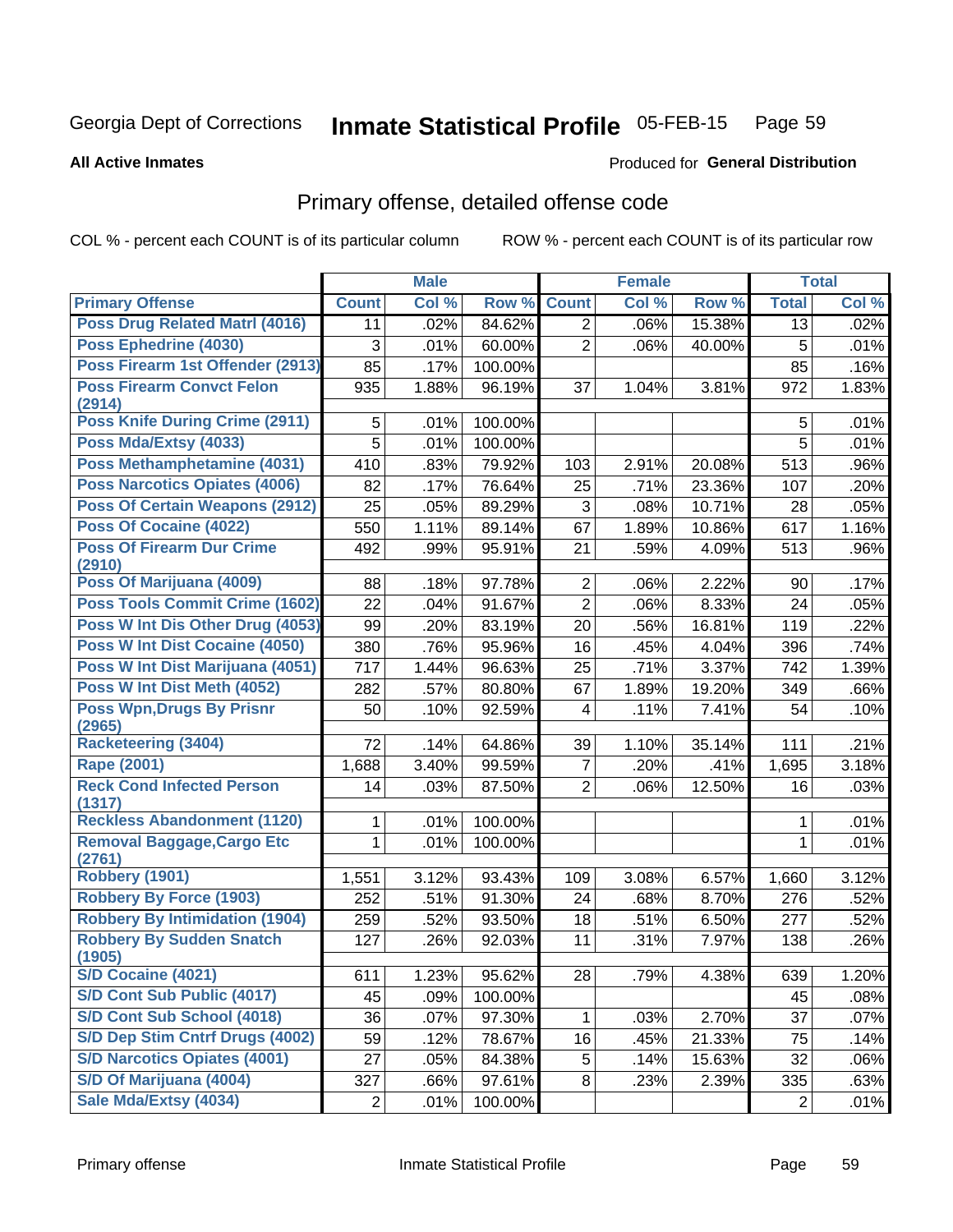#### Inmate Statistical Profile 05-FEB-15 Page 60

**All Active Inmates** 

### **Produced for General Distribution**

## Primary offense, detailed offense code

COL % - percent each COUNT is of its particular column

|                                            |                | <b>Male</b> |         |                  | <b>Female</b> |         |                | <b>Total</b> |
|--------------------------------------------|----------------|-------------|---------|------------------|---------------|---------|----------------|--------------|
| <b>Primary Offense</b>                     | <b>Count</b>   | Col %       | Row %   | <b>Count</b>     | Col %         | Row %   | <b>Total</b>   | Col %        |
| Sale Methamphetamine (4032)                | 128            | .26%        | 77.58%  | 37               | 1.04%         | 22.42%  | 165            | .31%         |
| <b>Sex Exploitation Child (2843)</b>       | 185            | .37%        | 99.46%  | 1                | .03%          | .54%    | 186            | .35%         |
| <b>Sex Offender Fail Registr (2026)</b>    | 454            | .91%        | 98.70%  | 6                | .17%          | 1.30%   | 460            | .86%         |
| <b>Sex Offender Fail To Move (2028)</b>    | 6              | .01%        | 100.00% |                  |               |         | 6              | .01%         |
| Sexl/Asslt/Agn/Pers/Cstdy (2023)           | 18             | .04%        | 100.00% |                  |               |         | 18             | .03%         |
| <b>Sexual Aslt By Therapist (2024)</b>     |                |             |         | 1                | .03%          | 100.00% | 1              | .01%         |
| <b>Sexual Battery (2011)</b>               | 195            | .39%        | 98.98%  | $\overline{2}$   | .06%          | 1.02%   | 197            | .37%         |
| <b>Simple Battery (1316)</b>               | 16             | .03%        | 94.12%  | 1                | .03%          | 5.88%   | 17             | .03%         |
| <b>Sodomy (2002)</b>                       | 17             | .03%        | 94.44%  | 1                | .03%          | 5.56%   | 18             | .03%         |
| <b>Solicit Sodomy From Minor</b>           | 5              | .01%        | 100.00% |                  |               |         | 5              | .01%         |
| (2025)                                     |                |             |         |                  |               |         |                |              |
| Stalking (1320)                            | 4              | .01%        | 100.00% |                  |               |         | 4              | .01%         |
| <b>Statutory Rape (2018)</b>               | 834            | 1.68%       | 98.00%  | 17               | .48%          | 2.00%   | 851            | 1.60%        |
| <b>Statutory Rape, Atmpt (2097)</b>        | 1              | .01%        | 100.00% |                  |               |         | 1              | .01%         |
| <b>Tampering With Evidence (2315)</b>      | 12             | .02%        | 85.71%  | $\overline{2}$   | .06%          | 14.29%  | 14             | .03%         |
| <b>Terrorist Threats &amp; Acts (1307)</b> | 364            | .73%        | 94.30%  | 22               | .62%          | 5.70%   | 386            | .73%         |
| <b>Theft Bring Prop In State (1815)</b>    | 7              | .01%        | 77.78%  | $\boldsymbol{2}$ | .06%          | 22.22%  | 9              | .02%         |
| <b>Theft By Conversion (1808)</b>          | 28             | .06%        | 82.35%  | $6\phantom{a}$   | .17%          | 17.65%  | 34             | .06%         |
| <b>Theft By Deception (1803)</b>           | 37             | .07%        | 82.22%  | 8                | .23%          | 17.78%  | 45             | .08%         |
| <b>Theft By Extortion (1804)</b>           | $\overline{2}$ | .01%        | 100.00% |                  |               |         | $\overline{2}$ | .01%         |
| <b>Theft By Rec Stolen Prop (1806)</b>     | 695            | 1.40%       | 93.29%  | 50               | 1.41%         | 6.71%   | 745            | 1.40%        |
| <b>Theft By Shoplifting (1821)</b>         | 340            | .68%        | 68.83%  | 154              | 4.35%         | 31.17%  | 494            | .93%         |
| <b>Theft By Taking (1802)</b>              | 831            | 1.67%       | 86.38%  | 131              | 3.70%         | 13.62%  | 962            | 1.81%        |
| <b>Theft Credit Card (1751)</b>            | 16             | .03%        | 76.19%  | 5                | .14%          | 23.81%  | 21             | .04%         |
| <b>Theft Motorveh Or Part (1813)</b>       | 48             | .10%        | 97.96%  | 1                | .03%          | 2.04%   | 49             | .09%         |
| <b>Theft Of Lost Property (1805)</b>       | 3              | .01%        | 100.00% |                  |               |         | $\sqrt{3}$     | .01%         |
| <b>Theft Of Services (1807)</b>            | 3              | .01%        | 75.00%  | 1                | .03%          | 25.00%  | 4              | .01%         |
| <b>Theft Recv Prop Out State (1816)</b>    | $\overline{2}$ | .01%        | 100.00% |                  |               |         | $\overline{2}$ | .01%         |
| <b>Traf Amphtmine 200-399 Gm</b>           | $\overline{2}$ | .01%        | 100.00% |                  |               |         | $\overline{2}$ | .01%         |
| (4127)                                     |                |             |         |                  |               |         |                |              |
| <b>Traf Amphtmine 28-199 Gm</b><br>(4126)  | 3              | .01%        | 100.00% |                  |               |         | 3              | .01%         |
| Traf Amphtmine 400+ Gm (4128)              | 3              | .01%        | 100.00% |                  |               |         | 3              | .01%         |
| <b>Traf Cocaine 201-400 Gm (4102)</b>      | 145            | .29%        | 97.97%  | 3                | .08%          | 2.03%   | 148            | .28%         |
| <b>Traf Cocaine 401+ Gm (4103)</b>         | 124            | .25%        | 94.66%  | $\overline{7}$   | .20%          | 5.34%   | 131            | .25%         |
| Traf Cocaine Less 200 Gm (4101)            | 299            | .60%        | 94.92%  | 16               | .45%          | 5.08%   | 315            | .59%         |
| <b>Traf Marijna 10-2000 Lb (4121)</b>      | 80             | .16%        | 93.02%  | 6                | .17%          | 6.98%   | 86             | .16%         |
| <b>Traf Marijna 10001+ Lb (4123)</b>       | 1              | .01%        | 100.00% |                  |               |         | $\mathbf 1$    | .01%         |
| Traf Mda/Extsy 200-399gm                   | 3              | .01%        | 100.00% |                  |               |         | 3              | .01%         |
|                                            |                |             |         |                  |               |         |                |              |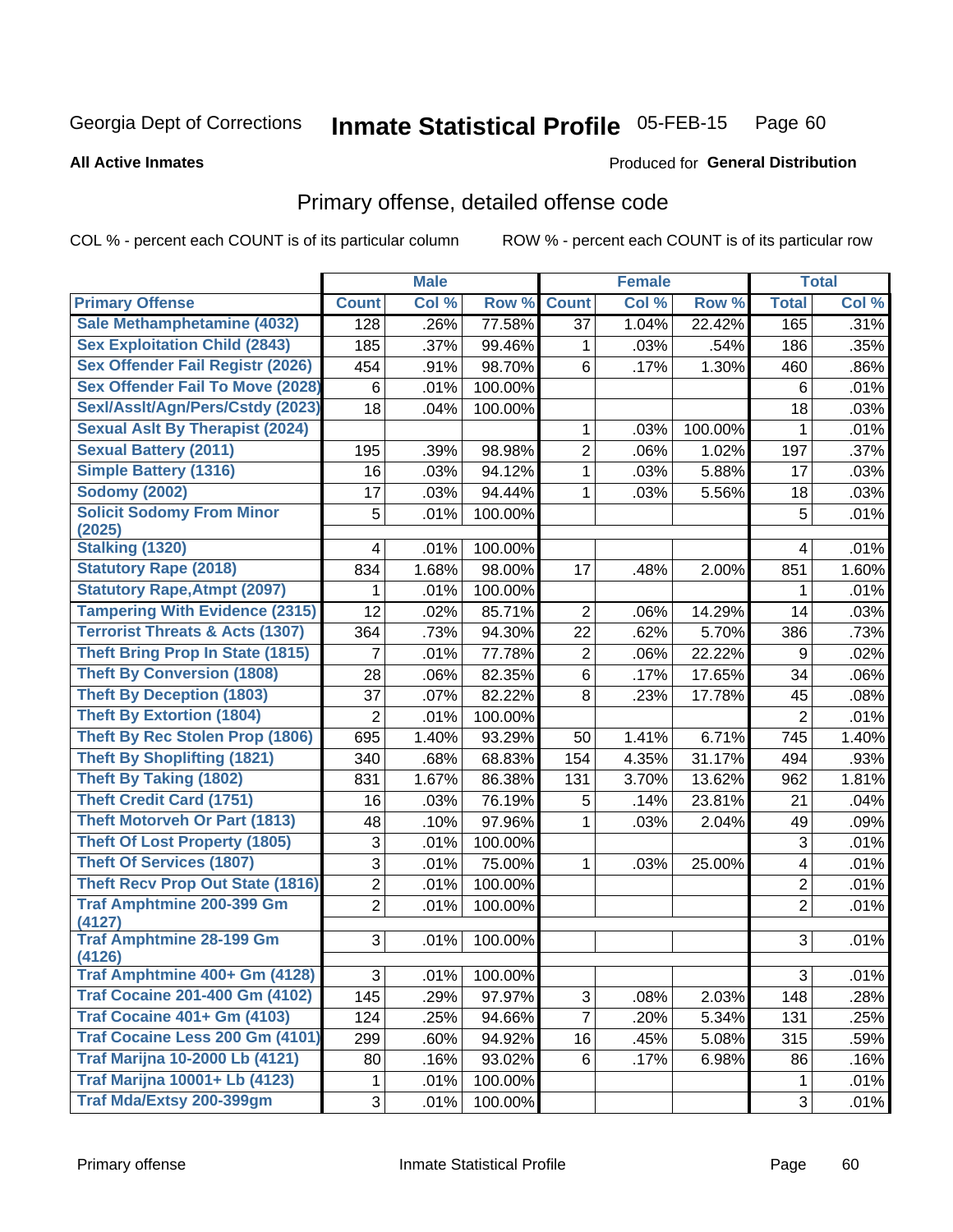#### Inmate Statistical Profile 05-FEB-15 Page 61

**Produced for General Distribution** 

#### **All Active Inmates**

# Primary offense, detailed offense code

COL % - percent each COUNT is of its particular column

|                                                |                | <b>Male</b> |         |                         | <b>Female</b> |         |                | <b>Total</b> |
|------------------------------------------------|----------------|-------------|---------|-------------------------|---------------|---------|----------------|--------------|
| <b>Primary Offense</b>                         | <b>Count</b>   | Col %       | Row %   | <b>Count</b>            | Col %         | Row %   | <b>Total</b>   | Col%         |
| (4151)                                         |                |             |         |                         |               |         |                |              |
| <b>Traf Mda/Extsy 28-199gm (4150)</b>          | 11             | .02%        | 84.62%  | $\overline{2}$          | .06%          | 15.38%  | 13             | .02%         |
| Traf Mda/Extsy 400+Gm (4152)                   | 1              | .01%        | 100.00% |                         |               |         | 1              | .01%         |
| Traf Methamph 200-399 Gm                       | 75             | .15%        | 90.36%  | 8                       | .23%          | 9.64%   | 83             | .16%         |
| (4141)                                         |                |             |         |                         |               |         |                |              |
| <b>Traf Methamph 28-199 Gm</b><br>(4140)       | 219            | .44%        | 85.21%  | 38                      | 1.07%         | 14.79%  | 257            | .48%         |
| Traf Methamph 400+ Gm (4142)                   | 50             | .10%        | 92.59%  | $\overline{\mathbf{4}}$ | .11%          | 7.41%   | 54             | .10%         |
| <b>Traf Methamph Unspec Amt</b>                | 67             | .13%        | 85.90%  | 11                      | .31%          | 14.10%  | 78             | .15%         |
| (4146)                                         |                |             |         |                         |               |         |                |              |
| <b>Traf Methaqualone&lt; 400 Gm</b>            | 1              | .01%        | 100.00% |                         |               |         | 1              | .01%         |
| (4124)<br><b>Traf Narcotic 15-28 Gm (4112)</b> | 8              | .02%        | 88.89%  | 1                       | .03%          | 11.11%  | 9              | .02%         |
| Traf Narcotic 29+ Gm (4113)                    | 14             | .03%        | 100.00% |                         |               |         | 14             | .03%         |
| Traf Narcotic Less 14 Gm (4111)                | 10             | .02%        | 100.00% |                         |               |         | 10             | .02%         |
| <b>Unauth Dist Contrild Sub (4135)</b>         | 1              | .01%        | 100.00% |                         |               |         | 1              | .01%         |
| <b>Unauth Dist Recrd Devices</b>               | 1              | .01%        | 100.00% |                         |               |         | 1              | .01%         |
| (9907)                                         |                |             |         |                         |               |         |                |              |
| <b>Unknown Offense (9999)</b>                  | 25             | .05%        | 89.29%  | 3                       | .08%          | 10.71%  | 28             | .05%         |
| Uniwfl Mfg/Del/Dist N-C S (4014)               | 16             | .03%        | 94.12%  | $\mathbf{1}$            | .03%          | 5.88%   | 17             | .03%         |
| <b>Use Comm Facity Vio C Sub</b><br>(4133)     | 1              | .01%        | 100.00% |                         |               |         | 1              | .01%         |
| <b>Vehicular Homicide (1123)</b>               | 282            | .57%        | 83.68%  | 55                      | 1.55%         | 16.32%  | 337            | .63%         |
| <b>Viol Dngrous Drgs Act (4013)</b>            | 177            | .36%        | 81.57%  | 40                      | 1.13%         | 18.43%  | 217            | .41%         |
| Viol Ga Cntrl Sbst Act (4012)                  | 62             | .12%        | 91.18%  | 6                       | .17%          | 8.82%   | 68             | .13%         |
| <b>Viol Ga Securities Act (1800)</b>           |                |             |         | 1                       | .03%          | 100.00% | 1              | .01%         |
| <b>Viol Motor Vehicle Laws (5001)</b>          | 46             | .09%        | 92.00%  | 4                       | .11%          | 8.00%   | 50             | .09%         |
| <b>Viol Oath Public Offer (2302)</b>           | 1              | .01%        | 50.00%  | 1                       | .03%          | 50.00%  | $\overline{2}$ | .01%         |
| <b>Violatn Othr States Law (8001)</b>          | 16             | .03%        | 76.19%  | 5                       | .14%          | 23.81%  | 21             | .04%         |
| <b>Vol Manslaughter Of Fetus</b>               | 3              | .01%        | 100.00% |                         |               |         | 3              | .01%         |
| (1119)                                         |                |             |         |                         |               |         |                |              |
| <b>Voluntary Manslaughter (1102)</b>           | 1,102          | 2.22%       | 88.87%  | 138                     | 3.90%         | 11.13%  | 1,240          | 2.33%        |
| <b>Abandonment Of Dep Child (11)</b>           | 3              | .01%        | 100.00% |                         |               |         | 3              | .01%         |
| <b>Abusive Language (63)</b>                   | $\mathbf{1}$   | .01%        | 100.00% |                         |               |         | $\mathbf{1}$   | .01%         |
| <b>Agg Assault With Knife (26)</b>             | 1              | .01%        | 100.00% |                         |               |         | 1              | .01%         |
| <b>Assault &amp; Battery (21)</b>              | 5              | .01%        | 100.00% |                         |               |         | 5              | .01%         |
| <b>Bad Checks (52)</b>                         | $\overline{2}$ | .01%        | 66.67%  | 1.                      | .03%          | 33.33%  | 3              | .01%         |
| <b>Burglary (45)</b>                           | 8              | .02%        | 100.00% |                         |               |         | 8              | .02%         |
| <b>Cheating &amp; Swindling (51)</b>           | $\mathbf{1}$   | .01%        | 100.00% |                         |               |         | $\mathbf{1}$   | .01%         |
| <b>Cpwl &amp; Concealed Weapon (93)</b>        | 4              | .01%        | 100.00% |                         |               |         | 4              | .01%         |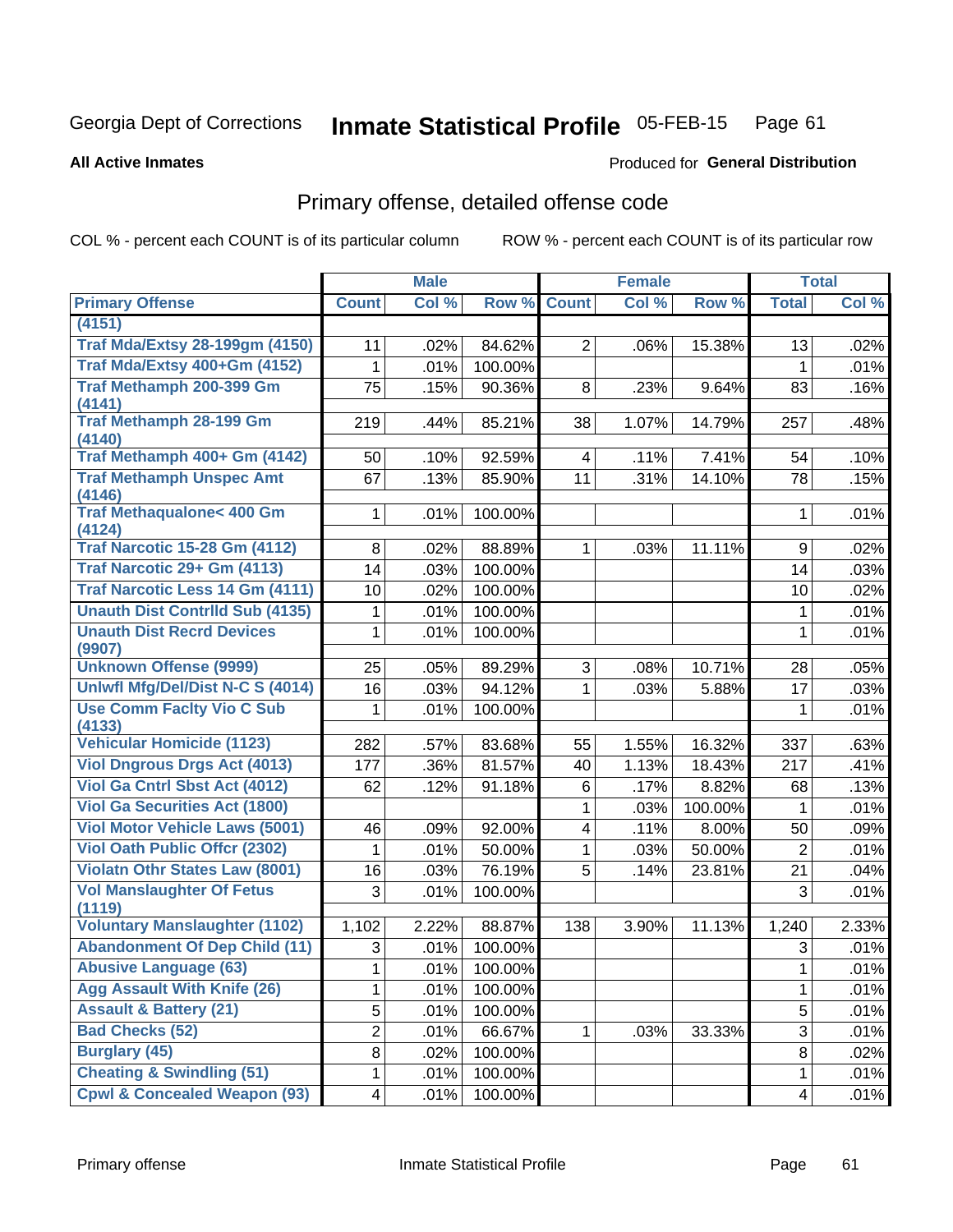#### Inmate Statistical Profile 05-FEB-15 Page 62

**All Active Inmates** 

### **Produced for General Distribution**

## Primary offense, detailed offense code

COL % - percent each COUNT is of its particular column

|                                        |                         | <b>Male</b> |           |              | <b>Female</b> |         |                | <b>Total</b> |
|----------------------------------------|-------------------------|-------------|-----------|--------------|---------------|---------|----------------|--------------|
| <b>Primary Offense</b>                 | <b>Count</b>            | Col %       | Row %     | <b>Count</b> | Col %         | Row %   | <b>Total</b>   | Col %        |
| <b>Crmnl Attempt (98)</b>              |                         | .01%        | 100.00%   |              |               |         | 1              | .01%         |
| <b>Crmnl Trespassing (75)</b>          |                         | .01%        | 100.00%   |              |               |         | 1              | .01%         |
| <b>Dui</b> (72)                        | 7                       | .01%        | 100.00%   |              |               |         | $\overline{7}$ | .01%         |
| Escape (92)                            | $\overline{\mathbf{4}}$ | .01%        | 100.00%   |              |               |         | 4              | .01%         |
| Forgery (55)                           | 3                       | .01%        | 100.00%   |              |               |         | 3              | .01%         |
| <b>Keepng Place Prostitution (182)</b> |                         |             |           | 1            | .03%          | 100.00% | 1              | .01%         |
| <b>Misc Misdemeanor (500)</b>          | 2                       | .01%        | 100.00%   |              |               |         | $\overline{2}$ | .01%         |
| <b>Obstr Of Law Enf Officer (73)</b>   |                         | .01%        | 50.00%    | 1            | .03%          | 50.00%  | $\overline{2}$ | .01%         |
| <b>Other Misdemeanor (99)</b>          | 7                       | .01%        | 100.00%   |              |               |         | 7              | .01%         |
| <b>Pointing Gun At Another (96)</b>    |                         | .01%        | 100.00%   |              |               |         |                | .01%         |
| <b>Poss Ntp Whiskey (64)</b>           | 1                       | .01%        | 100.00%   |              |               |         | 1              | .01%         |
| <b>Prostitution (81)</b>               |                         |             |           | 1            | .03%          | 100.00% | 1              | .01%         |
| <b>Public Drunkenness (61)</b>         | 3                       | .01%        | 100.00%   |              |               |         | 3              | .01%         |
| <b>Public Indecency (83)</b>           | 3                       | .01%        | 100.00%   |              |               |         | 3              | .01%         |
| <b>Riot (101)</b>                      |                         | .01%        | 100.00%   |              |               |         |                | .01%         |
| Robbery (44)                           |                         | .01%        | 100.00%   |              |               |         | 1              | .01%         |
| <b>Shoplifting (94)</b>                |                         |             |           | 1            | .03%          | 100.00% | 1              | .01%         |
| <b>Simple Battery (25)</b>             | 1                       | .01%        | 100.00%   |              |               |         | 1              | .01%         |
| <b>Theft By Taking (43)</b>            |                         | .01%        | 100.00%   |              |               |         | 1              | .01%         |
| <b>Theft By Taking - Larceny (41)</b>  | 23                      | .05%        | 100.00%   |              |               |         | 23             | .04%         |
| Viol Motor Veh Law (71)                | 5                       | .01%        | 100.00%   |              |               |         | 5              | .01%         |
| <b>Wife Beating (28)</b>               | 3                       | .01%        | 100.00%   |              |               |         | 3              | .01%         |
| <b>Worthless Checks (56)</b>           |                         | .01%        | 100.00%   |              |               |         |                | .01%         |
| <b>Total Rported</b>                   | 49,680                  | 100%        | $93.34\%$ | 3,543        | 100%          | 6.66%   | 53,223         | 101%         |

| <b>NOT</b><br>portea | 84            |       | 0E<br>ວວ |
|----------------------|---------------|-------|----------|
| `ota.                | 49.764<br>т., | 3,544 | 53,308   |

| <b>Mode (most frequent)</b> | 1902 Armed Robbery | 1101 Murder | 1902 Armed<br><b>Robbery</b> |
|-----------------------------|--------------------|-------------|------------------------------|
|-----------------------------|--------------------|-------------|------------------------------|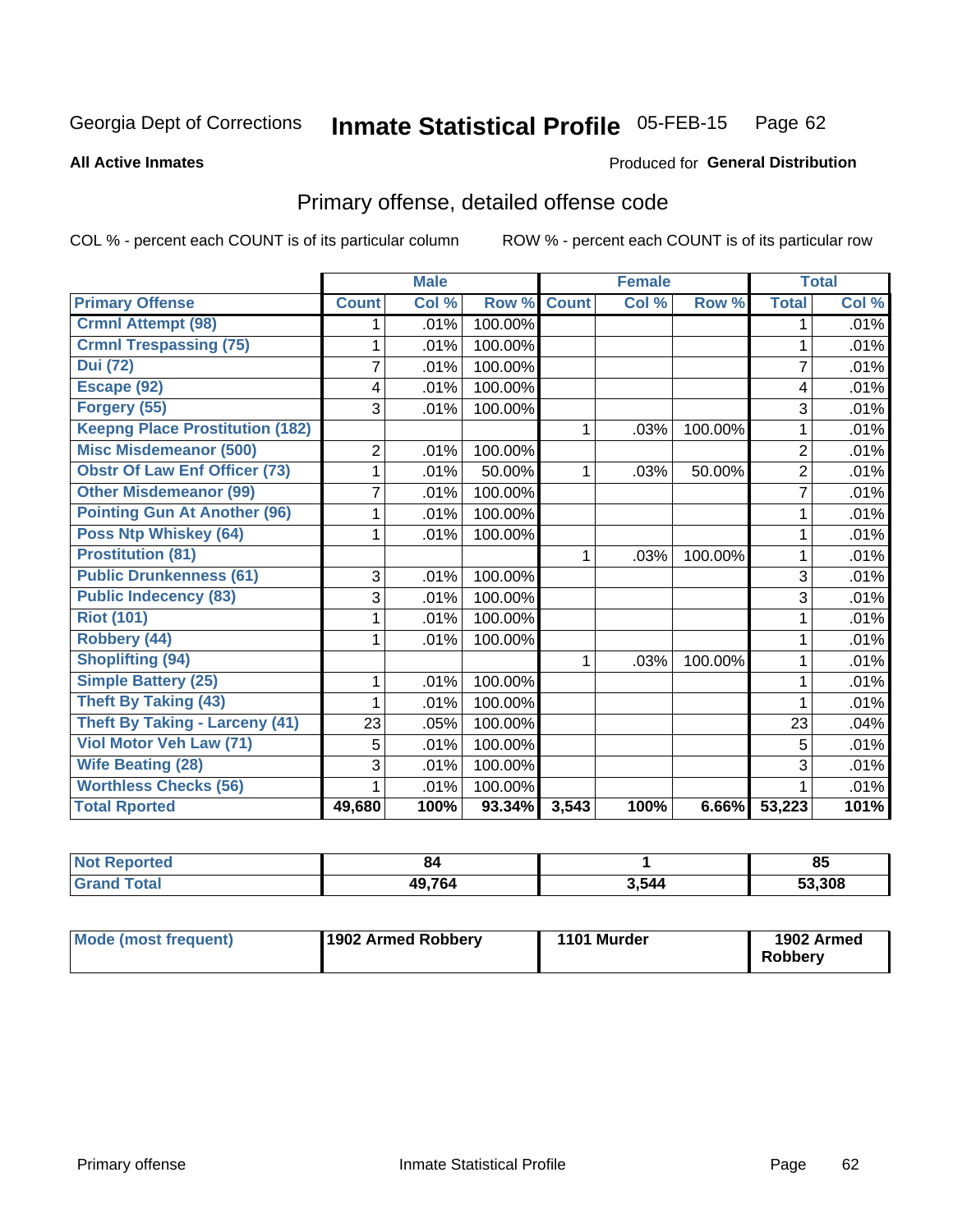#### Inmate Statistical Profile 05-FEB-15 Page 63

Produced for General Distribution

#### **All Active Inmates**

## County of conviction of primary offense

COL % - percent each COUNT is of its particular column

|                                    |              | <b>Male</b> |        |                          | <b>Female</b> |        |              | <b>Total</b> |
|------------------------------------|--------------|-------------|--------|--------------------------|---------------|--------|--------------|--------------|
| <b>County of Conviction</b>        | <b>Count</b> | Col %       | Row %  | <b>Count</b>             | Col %         | Row %  | <b>Total</b> | Col %        |
| 000<br><b>Unknown</b>              | 2,463        | 4.95%       | 92.28% | $\overline{206}$         | 5.81%         | 7.72%  | 2,669        | 5.01%        |
| <b>Appling County</b><br>001       | 95           | .19%        | 90.48% | 10                       | .28%          | 9.52%  | 105          | .20%         |
| <b>Atkinson County</b><br>002      | 53           | .11%        | 92.98% | 4                        | .11%          | 7.02%  | 57           | .11%         |
| <b>Bacon County</b><br>003         | 86           | .17%        | 93.48% | 6                        | .17%          | 6.52%  | 92           | .17%         |
| <b>Baker County</b><br>004         | 11           | .02%        | 84.62% | $\overline{2}$           | .06%          | 15.38% | 13           | .02%         |
| <b>Baldwin County</b><br>005       | 287          | .58%        | 91.99% | 25                       | .71%          | 8.01%  | 312          | .59%         |
| <b>Banks County</b><br>006         | 61           | .12%        | 91.04% | 6                        | .17%          | 8.96%  | 67           | .13%         |
| <b>Barrow County</b><br>007        | 266          | .53%        | 92.04% | 23                       | .65%          | 7.96%  | 289          | .54%         |
| <b>Bartow County</b><br>008        | 590          | 1.19%       | 86.51% | 92                       | 2.60%         | 13.49% | 682          | 1.28%        |
| <b>Ben Hill County</b><br>009      | 244          | .49%        | 93.85% | 16                       | .45%          | 6.15%  | 260          | .49%         |
| <b>Berrien County</b><br>010       | 74           | .15%        | 93.67% | 5                        | .14%          | 6.33%  | 79           | .15%         |
| <b>Bibb County</b><br>011          | 981          | 1.97%       | 95.15% | 50                       | 1.41%         | 4.85%  | 1,031        | 1.93%        |
| <b>Bleckley County</b><br>012      | 58           | .12%        | 93.55% | 4                        | .11%          | 6.45%  | 62           | .12%         |
| 013<br><b>Brantley County</b>      | 58           | .12%        | 95.08% | 3                        | .08%          | 4.92%  | 61           | .11%         |
| <b>Brooks County</b><br>014        | 68           | .14%        | 94.44% | 4                        | .11%          | 5.56%  | 72           | .14%         |
| <b>Bryan County</b><br>015         | 82           | .16%        | 97.62% | $\overline{2}$           | .06%          | 2.38%  | 84           | .16%         |
| <b>Bulloch County</b><br>016       | 489          | .98%        | 93.50% | 34                       | .96%          | 6.50%  | 523          | .98%         |
| <b>Burke County</b><br>017         | 208          | .42%        | 96.30% | 8                        | .23%          | 3.70%  | 216          | .41%         |
| <b>Butts County</b><br>018         | 135          | .27%        | 95.74% | 6                        | .17%          | 4.26%  | 141          | .26%         |
| <b>Calhoun County</b><br>019       | 30           | .06%        | 90.91% | 3                        | .08%          | 9.09%  | 33           | .06%         |
| <b>Camden County</b><br>020        | 192          | .39%        | 95.05% | 10                       | .28%          | 4.95%  | 202          | .38%         |
| <b>Candler County</b><br>021       | 118          | .24%        | 89.39% | 14                       | .40%          | 10.61% | 132          | .25%         |
| <b>Carroll County</b><br>022       | 509          | 1.02%       | 91.22% | 49                       | 1.38%         | 8.78%  | 558          | 1.05%        |
| <b>Catoosa County</b><br>023       | 332          | .67%        | 90.46% | 35                       | .99%          | 9.54%  | 367          | .69%         |
| <b>Charlton County</b><br>024      | 66           | .13%        | 94.29% | 4                        | .11%          | 5.71%  | 70           | .13%         |
| <b>Chatham County</b><br>025       | 1,931        | 3.88%       | 96.94% | 61                       | 1.72%         | 3.06%  | 1,992        | 3.74%        |
| <b>Chattahoochee County</b><br>026 | 33           | .07%        | 97.06% | 1                        | .03%          | 2.94%  | 34           | .06%         |
| <b>Chattooga County</b><br>027     | 225          | .45%        | 91.46% | 21                       | .59%          | 8.54%  | 246          | .46%         |
| <b>Cherokee County</b><br>028      | 531          | 1.07%       | 91.55% | 49                       | 1.38%         | 8.45%  | 580          | 1.09%        |
| <b>Clarke County</b><br>029        | 428          | .86%        | 95.11% | 22                       | .62%          | 4.89%  | 450          | .84%         |
| <b>Clay County</b><br>030          | 24           | .05%        | 85.71% | $\overline{\mathcal{A}}$ | .11%          | 14.29% | 28           | .05%         |
| 031<br><b>Clayton County</b>       | 1,424        | 2.86%       | 93.87% | 93                       | 2.62%         | 6.13%  | 1,517        | 2.85%        |
| <b>Clinch County</b><br>032        | 47           | .09%        | 90.38% | 5                        | .14%          | 9.62%  | 52           | .10%         |
| <b>Cobb County</b><br>033          | 2,451        | 4.93%       | 91.66% | 223                      | 6.29%         | 8.34%  | 2,674        | 5.02%        |
| <b>Coffee County</b><br>034        | 235          | .47%        | 95.92% | 10                       | .28%          | 4.08%  | 245          | .46%         |
| <b>Colquitt County</b><br>035      | 221          | .44%        | 95.26% | 11                       | .31%          | 4.74%  | 232          | .44%         |
| <b>Columbia County</b><br>036      | 388          | .78%        | 90.65% | 40                       | 1.13%         | 9.35%  | 428          | .80%         |
| <b>Cook County</b><br>037          | 112          | .23%        | 96.55% | $\overline{\mathcal{A}}$ | .11%          | 3.45%  | 116          | .22%         |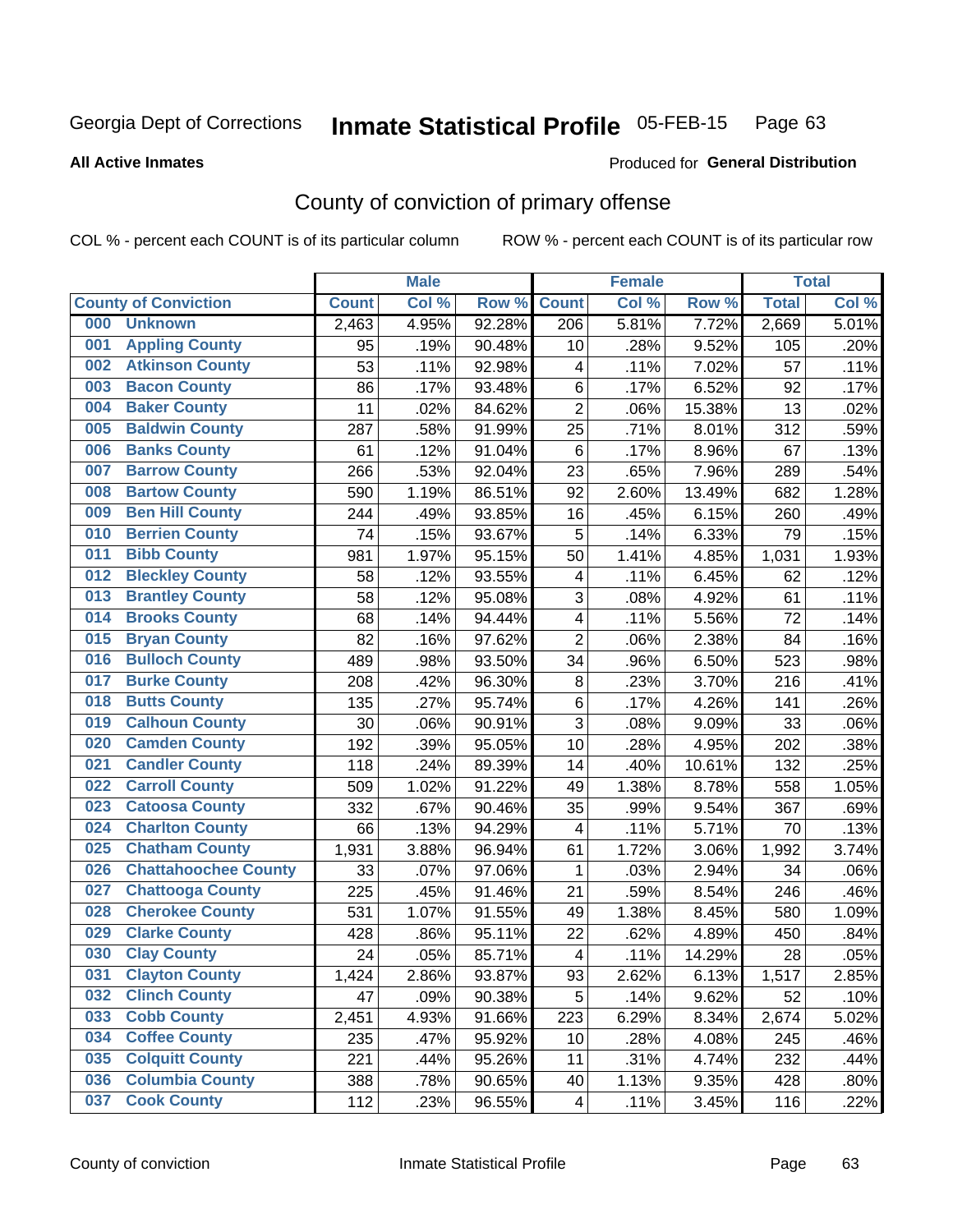#### Inmate Statistical Profile 05-FEB-15 Page 64

**All Active Inmates** 

### **Produced for General Distribution**

## County of conviction of primary offense

COL % - percent each COUNT is of its particular column

|     |                             |              | <b>Male</b> |        |                  | <b>Female</b> |        |              | <b>Total</b> |
|-----|-----------------------------|--------------|-------------|--------|------------------|---------------|--------|--------------|--------------|
|     | <b>County of Conviction</b> | <b>Count</b> | Col %       | Row %  | <b>Count</b>     | Col%          | Row %  | <b>Total</b> | Col %        |
| 038 | <b>Coweta County</b>        | 512          | 1.03%       | 93.09% | 38               | 1.07%         | 6.91%  | 550          | 1.03%        |
| 039 | <b>Crawford County</b>      | 23           | .05%        | 95.83% | 1                | .03%          | 4.17%  | 24           | .05%         |
| 040 | <b>Crisp County</b>         | 266          | .53%        | 95.68% | 12               | .34%          | 4.32%  | 278          | .52%         |
| 041 | <b>Dade County</b>          | 92           | .18%        | 92.00% | 8                | .23%          | 8.00%  | 100          | .19%         |
| 042 | <b>Dawson County</b>        | 99           | .20%        | 91.67% | $\boldsymbol{9}$ | .25%          | 8.33%  | 108          | .20%         |
| 043 | <b>Decatur County</b>       | 259          | .52%        | 92.83% | 20               | .56%          | 7.17%  | 279          | .52%         |
| 044 | <b>Dekalb County</b>        | 2,993        | 6.01%       | 94.60% | 171              | 4.83%         | 5.40%  | 3,164        | 5.94%        |
| 045 | <b>Dodge County</b>         | 132          | .27%        | 93.62% | 9                | .25%          | 6.38%  | 141          | .26%         |
| 046 | <b>Dooly County</b>         | 85           | .17%        | 94.44% | 5                | .14%          | 5.56%  | 90           | .17%         |
| 047 | <b>Dougherty County</b>     | 934          | 1.88%       | 93.03% | 70               | 1.98%         | 6.97%  | 1,004        | 1.88%        |
| 048 | <b>Douglas County</b>       | 1,130        | 2.27%       | 90.91% | 113              | 3.19%         | 9.09%  | 1,243        | 2.33%        |
| 049 | <b>Early County</b>         | 89           | .18%        | 95.70% | 4                | .11%          | 4.30%  | 93           | .17%         |
| 050 | <b>Echols County</b>        | 10           | .02%        | 90.91% | $\mathbf{1}$     | .03%          | 9.09%  | 11           | .02%         |
| 051 | <b>Effingham County</b>     | 176          | .35%        | 93.62% | 12               | .34%          | 6.38%  | 188          | .35%         |
| 052 | <b>Elbert County</b>        | 121          | .24%        | 92.37% | 10               | .28%          | 7.63%  | 131          | .25%         |
| 053 | <b>Emanuel County</b>       | 159          | .32%        | 92.98% | 12               | .34%          | 7.02%  | 171          | .32%         |
| 054 | <b>Evans County</b>         | 92           | .18%        | 95.83% | 4                | .11%          | 4.17%  | 96           | .18%         |
| 055 | <b>Fannin County</b>        | 91           | .18%        | 86.67% | 14               | .40%          | 13.33% | 105          | .20%         |
| 056 | <b>Fayette County</b>       | 342          | .69%        | 90.48% | 36               | 1.02%         | 9.52%  | 378          | .71%         |
| 057 | <b>Floyd County</b>         | 807          | 1.62%       | 89.97% | 90               | 2.54%         | 10.03% | 897          | 1.68%        |
| 058 | <b>Forsyth County</b>       | 356          | .72%        | 91.99% | 31               | .87%          | 8.01%  | 387          | .73%         |
| 059 | <b>Franklin County</b>      | 131          | .26%        | 92.25% | 11               | .31%          | 7.75%  | 142          | .27%         |
| 060 | <b>Fulton County</b>        | 4,523        | 9.09%       | 96.25% | 176              | 4.97%         | 3.75%  | 4,699        | 8.81%        |
| 061 | <b>Gilmer County</b>        | 92           | .18%        | 87.62% | 13               | .37%          | 12.38% | 105          | .20%         |
| 062 | <b>Glascock County</b>      | 4            | .01%        | 80.00% | $\mathbf 1$      | .03%          | 20.00% | 5            | .01%         |
| 063 | <b>Glynn County</b>         | 486          | .98%        | 93.46% | 34               | .96%          | 6.54%  | 520          | .98%         |
| 064 | <b>Gordon County</b>        | 372          | .75%        | 89.00% | 46               | 1.30%         | 11.00% | 418          | .78%         |
| 065 | <b>Grady County</b>         | 170          | .34%        | 95.51% | 8                | .23%          | 4.49%  | 178          | .33%         |
| 066 | <b>Greene County</b>        | 113          | .23%        | 91.13% | 11               | .31%          | 8.87%  | 124          | .23%         |
| 067 | <b>Gwinnett County</b>      | 2,238        | 4.50%       | 93.17% | 164              | 4.63%         | 6.83%  | 2,402        | 4.51%        |
| 068 | <b>Habersham County</b>     | 101          | .20%        | 93.52% | $\overline{7}$   | .20%          | 6.48%  | 108          | .20%         |
| 069 | <b>Hall County</b>          | 678          | 1.36%       | 91.99% | 59               | 1.66%         | 8.01%  | 737          | 1.38%        |
| 070 | <b>Hancock County</b>       | 36           | .07%        | 92.31% | 3                | .08%          | 7.69%  | 39           | .07%         |
| 071 | <b>Haralson County</b>      | 164          | .33%        | 93.71% | 11               | .31%          | 6.29%  | 175          | .33%         |
| 072 | <b>Harris County</b>        | 94           | .19%        | 92.16% | 8                | .23%          | 7.84%  | 102          | .19%         |
| 073 | <b>Hart County</b>          | 161          | .32%        | 96.41% | 6                | .17%          | 3.59%  | 167          | .31%         |
| 074 | <b>Heard County</b>         | 48           | .10%        | 90.57% | 5                | .14%          | 9.43%  | 53           | .10%         |
| 075 | <b>Henry County</b>         | 489          | .98%        | 90.39% | 52               | 1.47%         | 9.61%  | 541          | 1.01%        |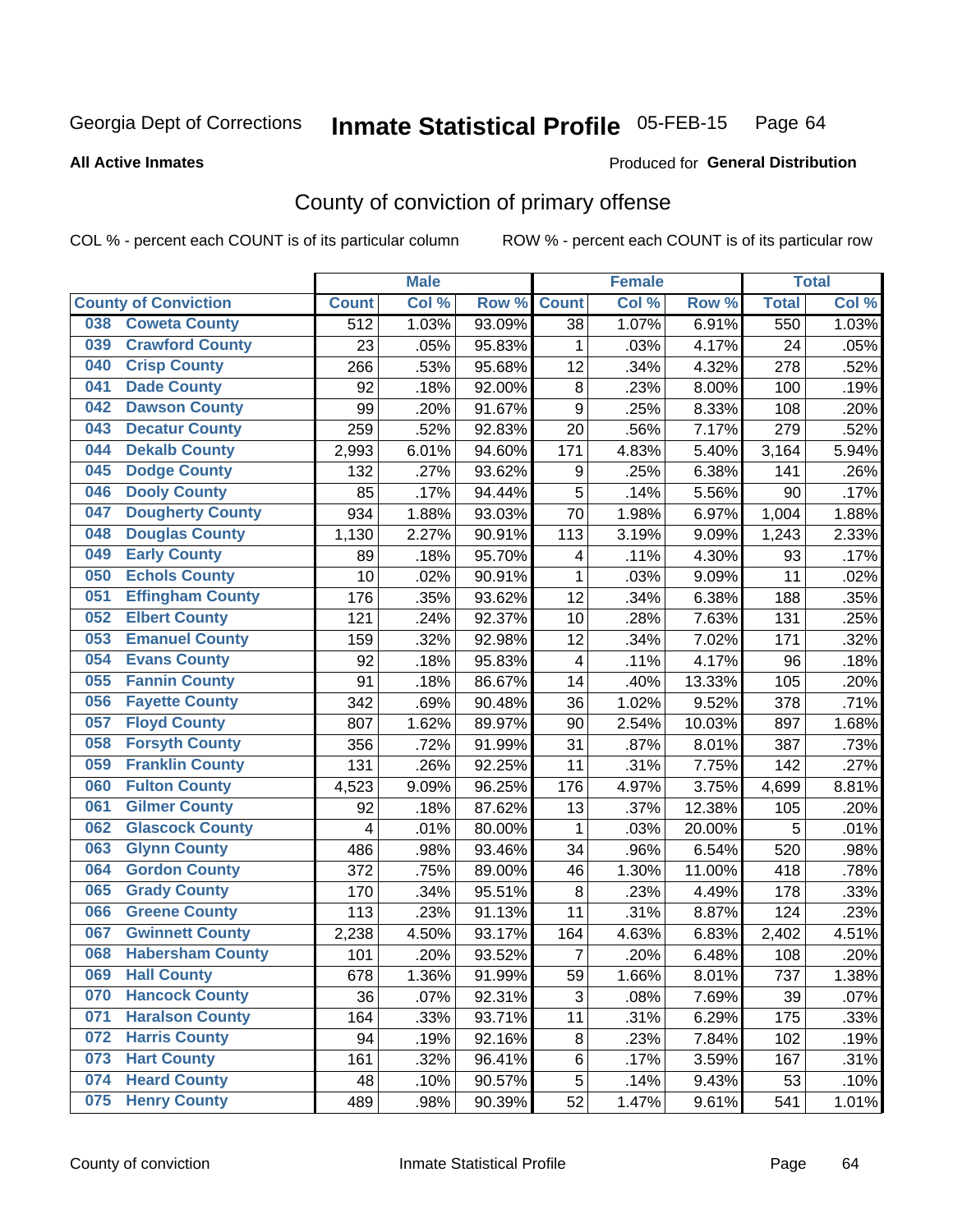#### Inmate Statistical Profile 05-FEB-15 Page 65

**All Active Inmates** 

#### Produced for General Distribution

## County of conviction of primary offense

COL % - percent each COUNT is of its particular column

|                                 |                  | <b>Male</b> |         |                         | <b>Female</b> |        |              | <b>Total</b> |
|---------------------------------|------------------|-------------|---------|-------------------------|---------------|--------|--------------|--------------|
| <b>County of Conviction</b>     | <b>Count</b>     | Col %       | Row %   | <b>Count</b>            | Col %         | Row %  | <b>Total</b> | Col %        |
| <b>Houston County</b><br>076    | $\overline{711}$ | 1.43%       | 94.93%  | 38                      | 1.07%         | 5.07%  | 749          | 1.41%        |
| <b>Irwin County</b><br>077      | 69               | .14%        | 93.24%  | 5                       | .14%          | 6.76%  | 74           | .14%         |
| <b>Jackson County</b><br>078    | 243              | .49%        | 93.10%  | 18                      | .51%          | 6.90%  | 261          | .49%         |
| <b>Jasper County</b><br>079     | 62               | .12%        | 93.94%  | $\overline{\mathbf{4}}$ | .11%          | 6.06%  | 66           | .12%         |
| <b>Jeff Davis County</b><br>080 | 88               | .18%        | 95.65%  | 4                       | .11%          | 4.35%  | 92           | .17%         |
| 081<br><b>Jefferson County</b>  | 143              | .29%        | 97.95%  | 3                       | .08%          | 2.05%  | 146          | .27%         |
| <b>Jenkins County</b><br>082    | 63               | .13%        | 95.45%  | 3                       | .08%          | 4.55%  | 66           | .12%         |
| <b>Johnson County</b><br>083    | 46               | .09%        | 95.83%  | $\overline{2}$          | .06%          | 4.17%  | 48           | .09%         |
| <b>Jones County</b><br>084      | 201              | .40%        | 92.20%  | 17                      | .48%          | 7.80%  | 218          | .41%         |
| <b>Lamar County</b><br>085      | 75               | .15%        | 92.59%  | 6                       | .17%          | 7.41%  | 81           | .15%         |
| <b>Lanier County</b><br>086     | 46               | .09%        | 97.87%  | 1                       | .03%          | 2.13%  | 47           | .09%         |
| <b>Laurens County</b><br>087    | 286              | .57%        | 95.02%  | 15                      | .42%          | 4.98%  | 301          | .56%         |
| <b>Lee County</b><br>088        | 63               | .13%        | 96.92%  | $\overline{2}$          | .06%          | 3.08%  | 65           | .12%         |
| <b>Liberty County</b><br>089    | 258              | .52%        | 90.85%  | 26                      | .73%          | 9.15%  | 284          | .53%         |
| <b>Lincoln County</b><br>090    | 25               | .05%        | 96.15%  | 1                       | .03%          | 3.85%  | 26           | .05%         |
| <b>Long County</b><br>091       | 78               | .16%        | 91.76%  | $\overline{7}$          | .20%          | 8.24%  | 85           | .16%         |
| <b>Lowndes County</b><br>092    | 532              | 1.07%       | 96.38%  | 20                      | .56%          | 3.62%  | 552          | 1.04%        |
| <b>Lumpkin County</b><br>093    | 96               | .19%        | 94.12%  | 6                       | .17%          | 5.88%  | 102          | .19%         |
| <b>Macon County</b><br>094      | 51               | .10%        | 96.23%  | $\overline{2}$          | .06%          | 3.77%  | 53           | .10%         |
| <b>Madison County</b><br>095    | 135              | .27%        | 94.41%  | 8                       | .23%          | 5.59%  | 143          | .27%         |
| <b>Marion County</b><br>096     | 27               | .05%        | 100.00% |                         |               |        | 27           | .05%         |
| <b>Mcduffie County</b><br>097   | 183              | .37%        | 95.31%  | $\boldsymbol{9}$        | .25%          | 4.69%  | 192          | .36%         |
| <b>Mcintosh County</b><br>098   | 71               | .14%        | 98.61%  | 1                       | .03%          | 1.39%  | 72           | .14%         |
| <b>Meriwether County</b><br>099 | 167              | .34%        | 92.78%  | 13                      | .37%          | 7.22%  | 180          | .34%         |
| <b>Miller County</b><br>100     | 32               | .06%        | 100.00% |                         |               |        | 32           | .06%         |
| <b>Mitchell County</b><br>101   | 165              | .33%        | 92.70%  | 13                      | .37%          | 7.30%  | 178          | .33%         |
| <b>Monroe County</b><br>102     | 134              | .27%        | 88.74%  | 17                      | .48%          | 11.26% | 151          | .28%         |
| <b>Montgomery County</b><br>103 | 26               | .05%        | 100.00% |                         |               |        | 26           | .05%         |
| <b>Morgan County</b><br>104     | 148              | .30%        | 93.08%  | 11                      | .31%          | 6.92%  | 159          | .30%         |
| <b>Murray County</b><br>105     | 143              | .29%        | 94.08%  | $\boldsymbol{9}$        | .25%          | 5.92%  | 152          | .29%         |
| <b>Muscogee County</b><br>106   | 1,162            | 2.34%       | 95.17%  | 59                      | 1.66%         | 4.83%  | 1,221        | 2.29%        |
| 107<br><b>Newton County</b>     | 647              | 1.30%       | 92.69%  | 51                      | 1.44%         | 7.31%  | 698          | 1.31%        |
| <b>Oconee County</b><br>108     | 50               | .10%        | 98.04%  | 1                       | .03%          | 1.96%  | 51           | .10%         |
| <b>Oglethorpe County</b><br>109 | 52               | .10%        | 94.55%  | 3                       | .08%          | 5.45%  | 55           | .10%         |
| <b>Paulding County</b><br>110   | 225              | .45%        | 91.84%  | 20                      | .56%          | 8.16%  | 245          | .46%         |
| <b>Peach County</b><br>111      | 81               | .16%        | 95.29%  | 4                       | .11%          | 4.71%  | 85           | .16%         |
| <b>Pickens County</b><br>$112$  | 87               | .17%        | 91.58%  | 8                       | .23%          | 8.42%  | 95           | .18%         |
| <b>Pierce County</b><br>$113$   | 78               | .16%        | 97.50%  | $\overline{c}$          | .06%          | 2.50%  | 80           | .15%         |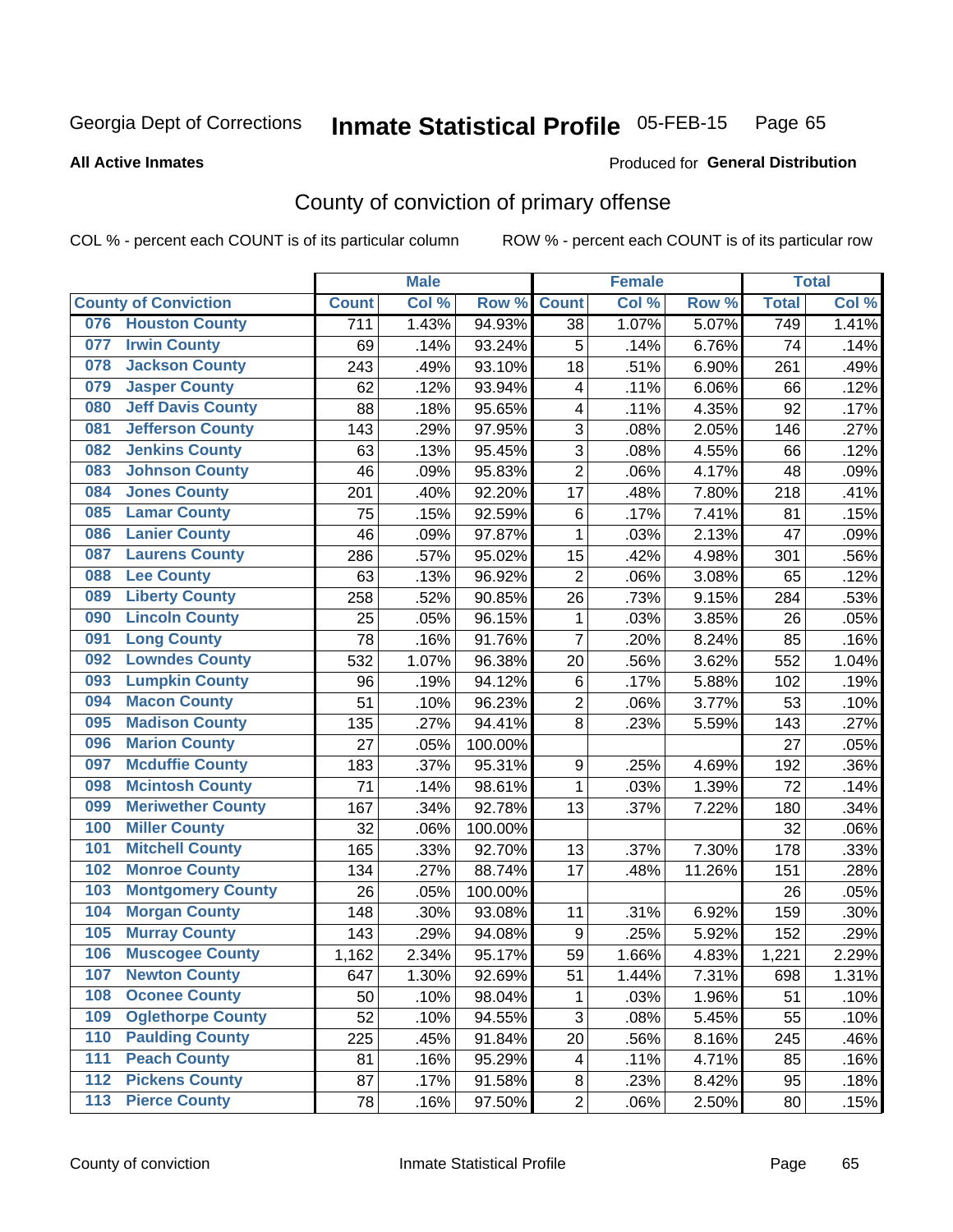#### Inmate Statistical Profile 05-FEB-15 Page 66

#### **All Active Inmates**

### Produced for General Distribution

## County of conviction of primary offense

COL % - percent each COUNT is of its particular column

|                                          |              | <b>Male</b> |         |                  | <b>Female</b> |        |              | <b>Total</b> |
|------------------------------------------|--------------|-------------|---------|------------------|---------------|--------|--------------|--------------|
| <b>County of Conviction</b>              | <b>Count</b> | Col %       | Row %   | <b>Count</b>     | Col %         | Row %  | <b>Total</b> | Col %        |
| <b>Pike County</b><br>114                | 46           | .09%        | 93.88%  | $\overline{3}$   | .08%          | 6.12%  | 49           | .09%         |
| <b>Polk County</b><br>$\overline{115}$   | 159          | .32%        | 92.44%  | 13               | .37%          | 7.56%  | 172          | .32%         |
| <b>Pulaski County</b><br>116             | 61           | .12%        | 98.39%  | 1                | .03%          | 1.61%  | 62           | .12%         |
| <b>Putnam County</b><br>117              | 147          | .30%        | 94.23%  | 9                | .25%          | 5.77%  | 156          | .29%         |
| <b>Quitman County</b><br>118             | 16           | .03%        | 100.00% |                  |               |        | 16           | .03%         |
| <b>Rabun County</b><br>119               | 46           | .09%        | 88.46%  | $\,6$            | .17%          | 11.54% | 52           | .10%         |
| <b>Randolph County</b><br>120            | 61           | .12%        | 92.42%  | 5                | .14%          | 7.58%  | 66           | .12%         |
| <b>Richmond County</b><br>121            | 1,778        | 3.57%       | 94.27%  | 108              | 3.05%         | 5.73%  | 1,886        | 3.54%        |
| <b>Rockdale County</b><br>122            | 448          | .90%        | 91.24%  | 43               | 1.21%         | 8.76%  | 491          | .92%         |
| 123<br><b>Schley County</b>              | 15           | .03%        | 100.00% |                  |               |        | 15           | .03%         |
| <b>Screven County</b><br>124             | 130          | .26%        | 92.86%  | 10               | .28%          | 7.14%  | 140          | .26%         |
| <b>Seminole County</b><br>125            | 73           | .15%        | 92.41%  | 6                | .17%          | 7.59%  | 79           | .15%         |
| <b>Spalding County</b><br>126            | 496          | 1.00%       | 93.58%  | 34               | .96%          | 6.42%  | 530          | .99%         |
| 127<br><b>Stephens County</b>            | 152          | .31%        | 91.57%  | 14               | .40%          | 8.43%  | 166          | .31%         |
| <b>Stewart County</b><br>128             | 30           | .06%        | 96.77%  | 1                | .03%          | 3.23%  | 31           | .06%         |
| <b>Sumter County</b><br>129              | 184          | .37%        | 95.34%  | $\boldsymbol{9}$ | .25%          | 4.66%  | 193          | .36%         |
| <b>Talbot County</b><br>130              | 34           | .07%        | 97.14%  | 1                | .03%          | 2.86%  | 35           | .07%         |
| <b>Taliaferro County</b><br>131          | 17           | .03%        | 89.47%  | $\overline{2}$   | .06%          | 10.53% | 19           | .04%         |
| <b>Tattnall County</b><br>132            | 198          | .40%        | 94.29%  | 12               | .34%          | 5.71%  | 210          | .39%         |
| 133<br><b>Taylor County</b>              | 67           | .13%        | 91.78%  | 6                | .17%          | 8.22%  | 73           | .14%         |
| <b>Telfair County</b><br>134             | 83           | .17%        | 93.26%  | 6                | .17%          | 6.74%  | 89           | .17%         |
| <b>Terrell County</b><br>135             | 86           | .17%        | 95.56%  | 4                | .11%          | 4.44%  | 90           | .17%         |
| <b>Thomas County</b><br>136              | 192          | .39%        | 93.20%  | 14               | .40%          | 6.80%  | 206          | .39%         |
| <b>Tift County</b><br>137                | 316          | .63%        | 95.18%  | 16               | .45%          | 4.82%  | 332          | .62%         |
| <b>Toombs County</b><br>138              | 338          | .68%        | 92.35%  | 28               | .79%          | 7.65%  | 366          | .69%         |
| <b>Towns County</b><br>139               | 42           | .08%        | 87.50%  | $\,6$            | .17%          | 12.50% | 48           | .09%         |
| <b>Treutlen County</b><br>140            | 89           | .18%        | 96.74%  | 3                | .08%          | 3.26%  | 92           | .17%         |
| <b>Troup County</b><br>141               | 567          | 1.14%       | 90.00%  | 63               | 1.78%         | 10.00% | 630          | 1.18%        |
| <b>Turner County</b><br>142              | 62           | .12%        | 92.54%  | 5                | .14%          | 7.46%  | 67           | .13%         |
| $\overline{143}$<br><b>Twiggs County</b> | 73           | .15%        | 97.33%  | $\overline{2}$   | .06%          | 2.67%  | 75           | .14%         |
| <b>Union County</b><br>144               | 64           | .13%        | 80.00%  | 16               | .45%          | 20.00% | 80           | .15%         |
| 145<br><b>Upson County</b>               | 157          | .32%        | 95.15%  | 8                | .23%          | 4.85%  | 165          | $.31\%$      |
| <b>Walker County</b><br>146              | 376          | .76%        | 90.60%  | 39               | 1.10%         | 9.40%  | 415          | .78%         |
| 147<br><b>Walton County</b>              | 516          | 1.04%       | 91.49%  | 48               | 1.35%         | 8.51%  | 564          | 1.06%        |
| <b>Ware County</b><br>148                | 329          | .66%        | 93.47%  | 23               | .65%          | 6.53%  | 352          | .66%         |
| <b>Warren County</b><br>149              | 50           | .10%        | 100.00% |                  |               |        | 50           | .09%         |
| <b>Washington County</b><br>150          | 176          | .35%        | 90.72%  | 18               | .51%          | 9.28%  | 194          | .36%         |
| <b>Wayne County</b><br>151               | 168          | .34%        | 92.31%  | 14               | .40%          | 7.69%  | 182          | .34%         |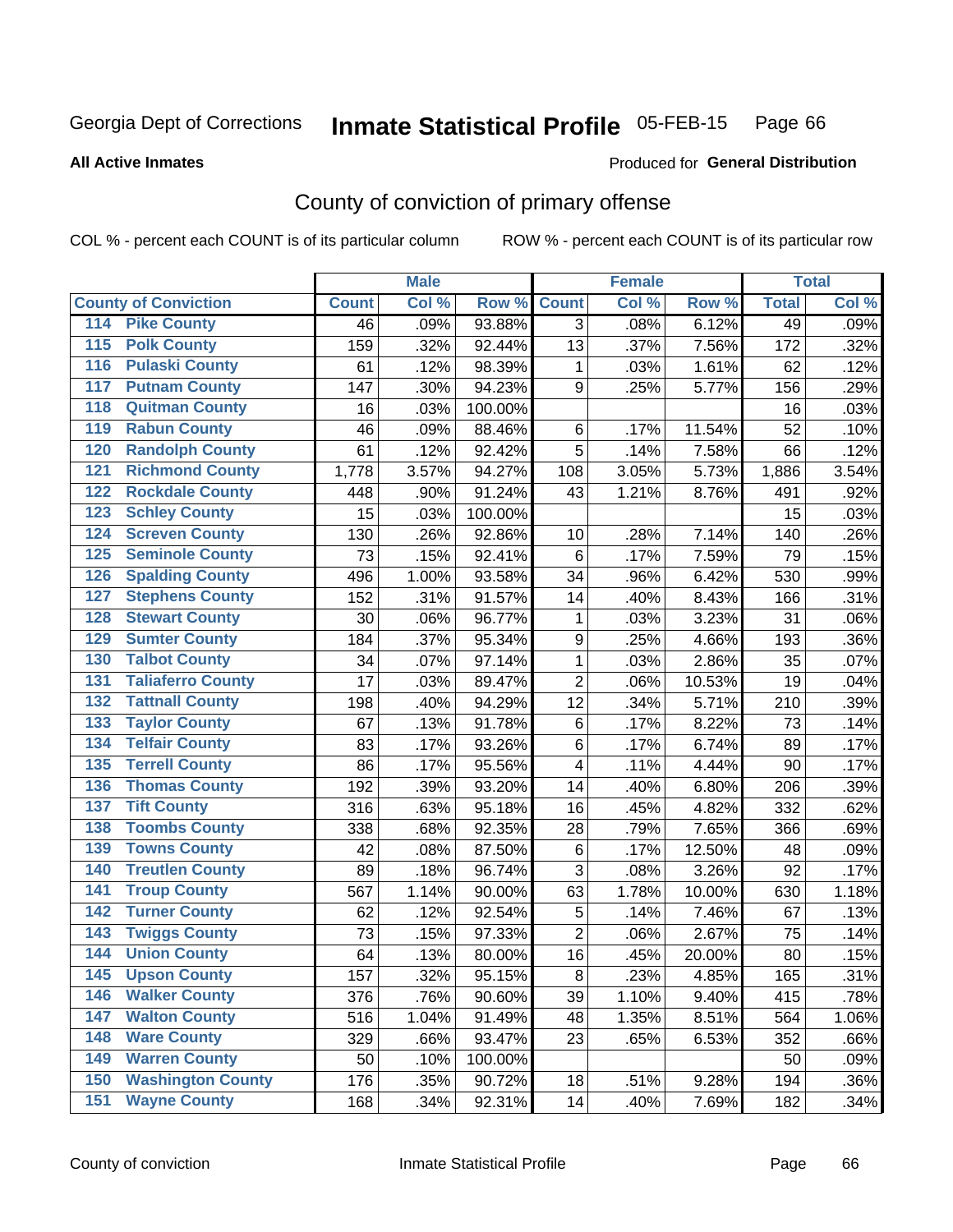#### Inmate Statistical Profile 05-FEB-15 Page 67

**All Active Inmates** 

### Produced for General Distribution

## County of conviction of primary offense

COL % - percent each COUNT is of its particular column

|                                |              | <b>Male</b> |             |       | <b>Female</b> |        |              | <b>Total</b> |
|--------------------------------|--------------|-------------|-------------|-------|---------------|--------|--------------|--------------|
| <b>County of Conviction</b>    | <b>Count</b> | Col %       | Row % Count |       | Col %         | Row %  | <b>Total</b> | Col %        |
| <b>Webster County</b><br>152   | 5            | .01%        | 83.33%      |       | .03%          | 16.67% | 6            | .01%         |
| <b>Wheeler County</b><br>153   | 25           | .05%        | 100.00%     |       |               |        | 25           | .05%         |
| <b>White County</b><br>154     | 85           | .17%        | 88.54%      | 11    | .31%          | 11.46% | 96           | .18%         |
| <b>Whitfield County</b><br>155 | 511          | 1.03%       | 89.02%      | 63    | 1.78%         | 10.98% | 574          | 1.08%        |
| <b>Wilcox County</b><br>156    | 44           | $.09\%$     | 91.67%      | 4     | .11%          | 8.33%  | 48           | .09%         |
| <b>Wilkes County</b><br>157    | 74           | .15%        | 96.10%      | 3     | .08%          | 3.90%  | 77           | .14%         |
| <b>Wilkinson County</b><br>158 | 42           | $.08\%$     | 97.67%      |       | .03%          | 2.33%  | 43           | .08%         |
| <b>Worth County</b><br>159     | 113          | .23%        | 94.96%      | 6     | .17%          | 5.04%  | 119          | .22%         |
| <b>Total Rported</b>           | 49,764       | 100%        | 93.35%      | 3,544 | 100%          | 6.65%  | 53,308       | 100%         |

| <b>Not Reported</b> |        |       |        |
|---------------------|--------|-------|--------|
| <b>Grand Total</b>  | 49,764 | 3,544 | 53,308 |

| Mode (most frequent) | <b>Fulton County</b> | <b>Cobb County</b> | <b>Fulton County</b> |
|----------------------|----------------------|--------------------|----------------------|
|                      |                      |                    |                      |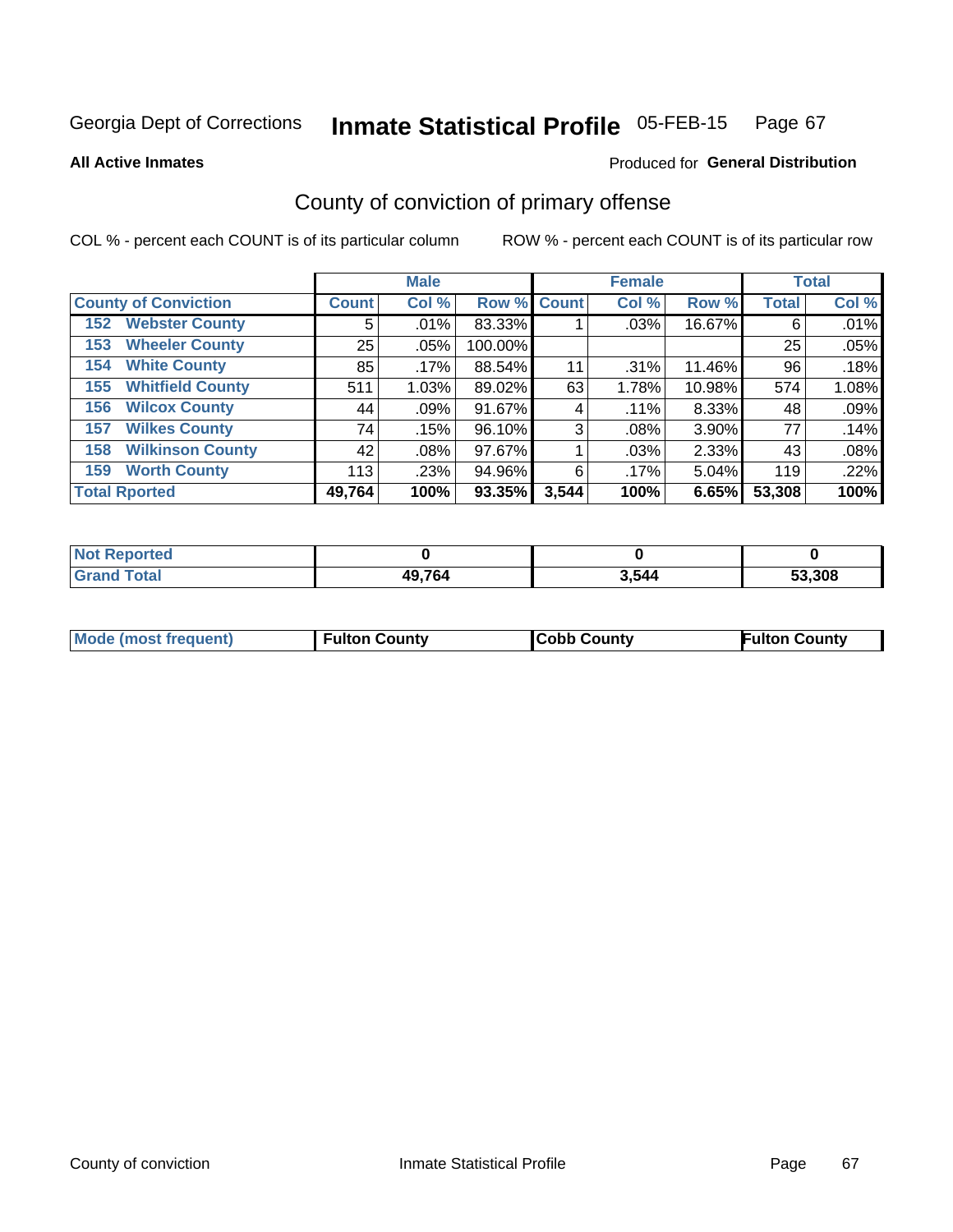### Georgia Dept of Corrections **All Active Inmates**

#### Inmate Statistical Profile 05-FEB-15 Page 68

Produced for General Distribution

## Circuit of conviction of primary offense

COL % - percent each COUNT is of its particular column ROW % - percent each COUNT is of its particular row

|                         |                                 |              | <b>Male</b> |        |              | <b>Female</b> |        |              | <b>Total</b> |
|-------------------------|---------------------------------|--------------|-------------|--------|--------------|---------------|--------|--------------|--------------|
|                         | <b>Circuit of Conviction</b>    | <b>Count</b> | Col %       | Row %  | <b>Count</b> | Col %         | Row %  | <b>Total</b> | Col %        |
| 1                       | <b>Alapaha Circuit</b>          | 332          | .70%        | 94.59% | 19           | .57%          | 5.41%  | 351          | .69%         |
| $\overline{2}$          | <b>Alcovy Circuit</b>           | 1,163        | 2.46%       | 92.16% | 99           | 2.97%         | 7.84%  | 1,262        | 2.49%        |
| $\overline{\mathbf{3}}$ | <b>Atlanta Circuit</b>          | 4,523        | 9.56%       | 96.25% | 176          | 5.27%         | 3.75%  | 4,699        | 9.28%        |
| 4                       | <b>Atlantic Circuit</b>         | 779          | 1.65%       | 93.74% | 52           | 1.56%         | 6.26%  | 831          | 1.64%        |
| 5                       | <b>Augusta Circuit</b>          | 2,374        | 5.02%       | 93.83% | 156          | 4.67%         | 6.17%  | 2,530        | 5.00%        |
| $\overline{6}$          | <b>Blue Ridge Circuit</b>       | 531          | 1.12%       | 91.55% | 49           | 1.47%         | 8.45%  | 580          | 1.15%        |
| 7                       | <b>Brunswick Circuit</b>        | 1,029        | 2.18%       | 93.46% | 72           | 2.16%         | 6.54%  | 1,101        | 2.17%        |
| 8                       | <b>Chattahoochee Circuit</b>    | 1,417        | 3.00%       | 94.97% | 75           | 2.25%         | 5.03%  | 1,492        | 2.95%        |
| 9                       | <b>Cherokee Circuit</b>         | 962          | 2.03%       | 87.45% | 138          | 4.13%         | 12.55% | 1,100        | 2.17%        |
| 10                      | <b>Clayton Circuit</b>          | 1,424        | 3.01%       | 93.87% | 93           | 2.79%         | 6.13%  | 1,517        | 3.00%        |
| $\overline{11}$         | <b>Cobb Circuit</b>             | 2,451        | 5.18%       | 91.66% | 223          | 6.68%         | 8.34%  | 2,674        | 5.28%        |
| 12                      | <b>Conasauga Circuit</b>        | 654          | 1.38%       | 90.08% | 72           | 2.16%         | 9.92%  | 726          | 1.43%        |
| 13                      | <b>Cordele Circuit</b>          | 639          | 1.35%       | 94.53% | 37           | 1.11%         | 5.47%  | 676          | 1.33%        |
| 14                      | <b>Coweta Circuit</b>           | 1,803        | 3.81%       | 91.48% | 168          | 5.03%         | 8.52%  | 1,971        | 3.89%        |
| 15                      | <b>Dougherty Circuit</b>        | 934          | 1.97%       | 93.03% | 70           | 2.10%         | 6.97%  | 1,004        | 1.98%        |
| 16                      | <b>Dublin Circuit</b>           | 494          | 1.04%       | 95.74% | 22           | .66%          | 4.26%  | 516          | 1.02%        |
| 17                      | <b>Eastern Circuit</b>          | 1,931        | 4.08%       | 96.94% | 61           | 1.83%         | 3.06%  | 1,992        | 3.93%        |
| 18                      | <b>Flint Circuit</b>            | 489          | 1.03%       | 90.39% | 52           | 1.56%         | 9.61%  | 541          | 1.07%        |
| 19                      | <b>Griffin Circuit</b>          | 1,041        | 2.20%       | 92.78% | 81           | 2.43%         | 7.22%  | 1,122        | 2.22%        |
| 20                      | <b>Gwinnett Circuit</b>         | 2,238        | 4.73%       | 93.17% | 164          | 4.91%         | 6.83%  | 2,402        | 4.74%        |
| $\overline{21}$         | <b>Houston Circuit</b>          | 711          | 1.50%       | 94.93% | 38           | 1.14%         | 5.07%  | 749          | 1.48%        |
| $\overline{22}$         | <b>Lookout Mountain Circuit</b> | 1,025        | 2.17%       | 90.87% | 103          | 3.09%         | 9.13%  | 1,128        | 2.23%        |
| 23                      | <b>Macon Circuit</b>            | 1,085        | 2.29%       | 95.18% | 55           | 1.65%         | 4.82%  | 1,140        | 2.25%        |
| 24                      | <b>Middle Circuit</b>           | 934          | 1.97%       | 92.57% | 75           | 2.25%         | 7.43%  | 1,009        | 1.99%        |
| $\overline{25}$         | <b>Mountain Circuit</b>         | 299          | .63%        | 91.72% | 27           | .81%          | 8.28%  | 326          | .64%         |
| 26                      | <b>Northeastern Circuit</b>     | 777          | 1.64%       | 91.95% | 68           | 2.04%         | 8.05%  | 845          | 1.67%        |
| $\overline{27}$         | <b>Northern Circuit</b>         | 600          | 1.27%       | 94.04% | 38           | 1.14%         | 5.96%  | 638          | 1.26%        |
| 28                      | <b>Ocmulgee Circuit</b>         | 1,036        | 2.19%       | 92.75% | 81           | 2.43%         | 7.25%  | 1,117        | 2.21%        |
| 29                      | <b>Oconee Circuit</b>           | 385          | .81%        | 95.06% | 20           | .60%          | 4.94%  | 405          | .80%         |
| 30                      | <b>Ogeechee Circuit</b>         | 858          | 1.81%       | 93.57% | 59           | 1.77%         | 6.43%  | 917          | 1.81%        |
| $\overline{31}$         | <b>Pataula Circuit</b>          | 381          | .81%        | 94.31% | 23           | .69%          | 5.69%  | 404          | .80%         |
| 32                      | <b>Piedmont Circuit</b>         | 570          | 1.21%       | 92.38% | 47           | 1.41%         | 7.62%  | 617          | 1.22%        |
| 33                      | <b>Rome Circuit</b>             | 807          | 1.71%       | 89.97% | 90           | 2.70%         | 10.03% | 897          | 1.77%        |
| 34                      | <b>South Georgia Circuit</b>    | 635          | 1.34%       | 93.25% | 46           | 1.38%         | 6.75%  | 681          | 1.34%        |
| 35                      | <b>Southern Circuit</b>         | 1,023        | 2.16%       | 95.34% | 50           | 1.50%         | 4.66%  | 1,073        | 2.12%        |
| 36                      | <b>Southwestern Circuit</b>     | 348          | .74%        | 95.87% | 15           | .45%          | 4.13%  | 363          | .72%         |
| 37                      | <b>Stone Mountain Circuit</b>   | 2,993        | 6.33%       | 94.60% | 171          | 5.12%         | 5.40%  | 3,164        | 6.25%        |
| 38                      | <b>Tallapoosa Circuit</b>       | 323          | .68%        | 93.08% | 24           | .72%          | 6.92%  | 347          | .69%         |
| 39                      | <b>Tifton Circuit</b>           | 560          | 1.18%       | 94.59% | 32           | .96%          | 5.41%  | 592          | 1.17%        |
| 40                      | <b>Toombs Circuit</b>           | 353          | .75%        | 95.66% | 16           | .48%          | 4.34%  | 369          | .73%         |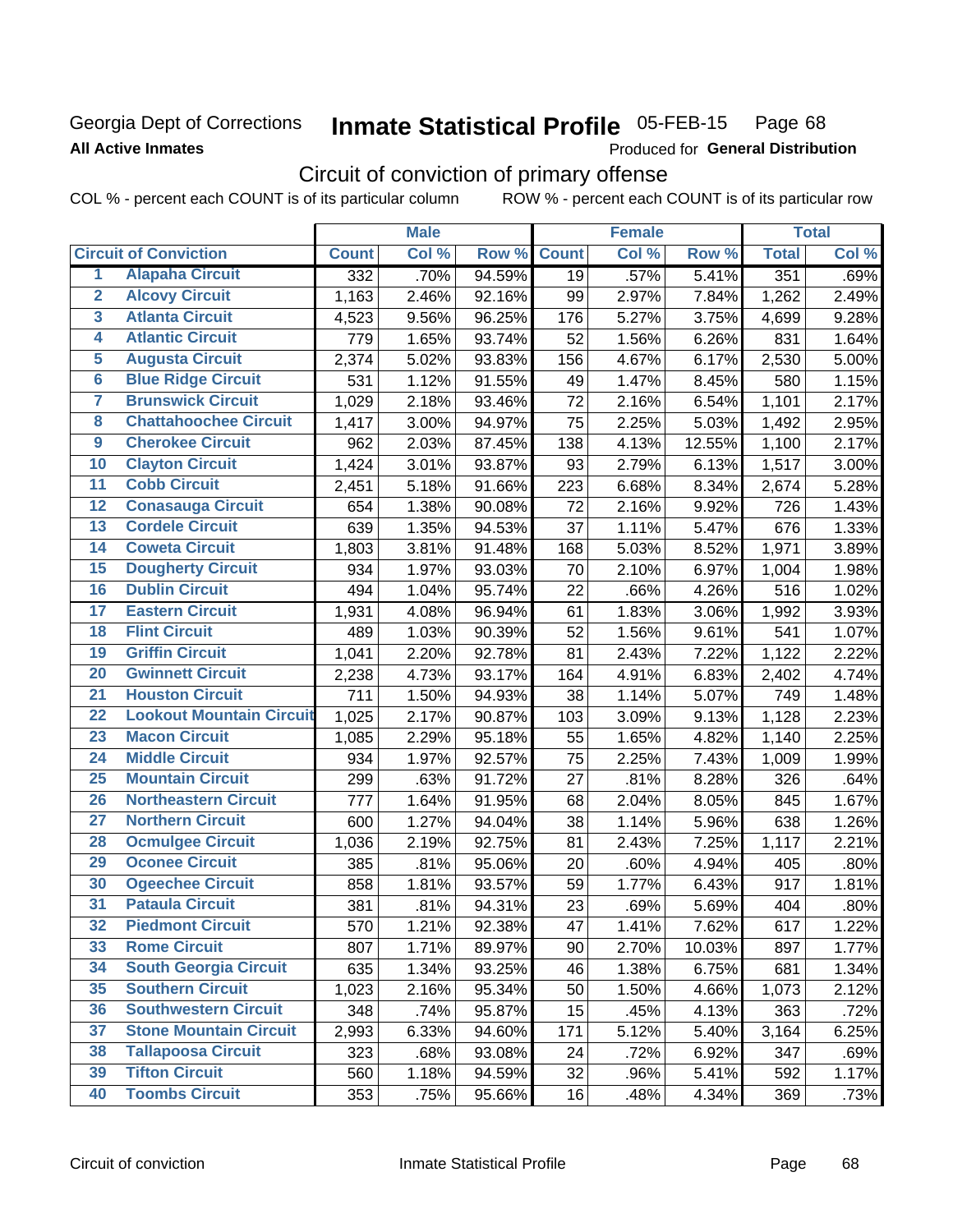## Georgia Dept of Corrections **All Active Inmates**

# Inmate Statistical Profile 05-FEB-15 Page 69

Produced for General Distribution

## Circuit of conviction of primary offense

COL % - percent each COUNT is of its particular column ROW % - percent each COUNT is of its particular row

|                                        |              | <b>Male</b>  |           |              | <b>Female</b> |        |              | <b>Total</b> |
|----------------------------------------|--------------|--------------|-----------|--------------|---------------|--------|--------------|--------------|
| <b>Circuit of Conviction</b>           | <b>Count</b> | Col %        | Row %     | <b>Count</b> | Col %         | Row %  | <b>Total</b> | Col %        |
| <b>Waycross Circuit</b><br>41          | 852          | 1.80%        | 94.67%    | 48           | 1.44%         | 5.33%  | 900          | 1.78%        |
| <b>Western Circuit</b><br>42           | 478          | 1.01%        | 95.41%    | 23           | .69%          | 4.59%  | 501          | .99%         |
| <b>Rockdale Circuit</b><br>43          | 448          | .95%         | 91.24%    | 43           | 1.29%         | 8.76%  | 491          | $.97\%$      |
| <b>Douglas Circuit</b><br>44           | 1,130        | 2.39%        | 90.91%    | 113          | 3.39%         | 9.09%  | 1,243        | 2.45%        |
| <b>Appalachian Circuit</b><br>45       | 270          | .57%         | 88.52%    | 35           | 1.05%         | 11.48% | 305          | .60%         |
| <b>Enotah Circuit</b><br>46            | 287          | .61%         | 88.04%    | 39           | 1.17%         | 11.96% | 326          | .64%         |
| <b>Bell-Forsyth J.C.</b><br>47         | 356          | .75%         | 91.99%    | 31           | .93%          | 8.01%  | 387          | .76%         |
| <b>Towaliga Judicial Circuit</b><br>48 | 344          | .73%         | 92.23%    | 29           | $.87\%$       | 7.77%  | 373          | .74%         |
| <b>Paulding Circuit</b><br>49          | 225          | .48%         | 91.84%    | 20           | .60%          | 8.16%  | 245          | .48%         |
| <b>Total Rported</b>                   | 47,301       | 100%         | $93.41\%$ | 3,338        | 100%          | 6.59%  | 50,639       | 100%         |
| <b>Not Reported</b>                    |              | 2,463        |           |              | 206           |        |              | 2,669        |
| <b>Grand Total</b>                     |              | <b>49764</b> |           |              | 3544          |        |              | 53.308       |

| <b>Grand Total</b>   | 49,764  | 3,544 | 53,308  |
|----------------------|---------|-------|---------|
| Mode (most frequent) | Atlanta | Cobb  | Atlanta |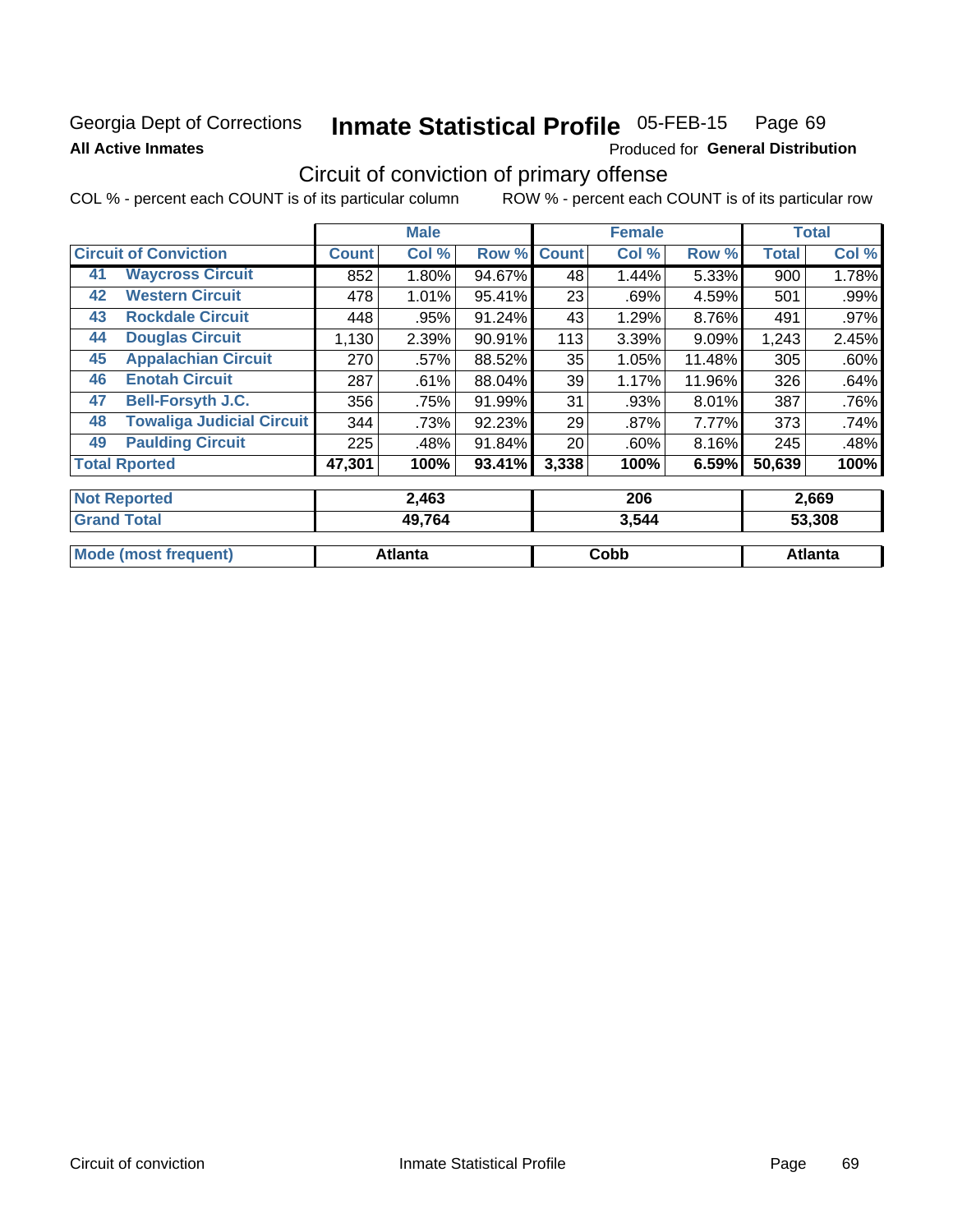### **All Active Inmates**

### **Produced for General Distribution**

## Years served (jail + prison) in this incarceration

COL % - percent each COUNT is of its particular column

|                       |              | <b>Male</b> |         |                  | <b>Female</b>       |       |              | <b>Total</b> |
|-----------------------|--------------|-------------|---------|------------------|---------------------|-------|--------------|--------------|
| <b>Years Served</b>   | <b>Count</b> | Col %       | Row %   | <b>Count</b>     | Col %               | Row % | <b>Total</b> | Col %        |
| Less than one year    | 10,507       | 21.14%      | 90.55%  | 1,097            | 30.97%              | 9.45% | 11,604       | 21.80%       |
| 1 to 1.99 years       | 7,646        | 15.38%      | 92.05%  | 660              | 18.63%              | 7.95% | 8,306        | 15.60%       |
| $2$ to 2.99 years     | 5,286        | 10.64%      | 92.27%  | 443              | 12.51%              | 7.73% | 5,729        | 10.76%       |
| $3$ to $3.99$ years   | 4,461        | 8.98%       | 93.42%  | 314              | 8.87%               | 6.58% | 4,775        | 8.97%        |
| 4 to 4.99 years       | 2,994        | 6.02%       | 94.00%  | 191              | 5.39%               | 6.00% | 3,185        | 5.98%        |
| 5 to 5.99 years       | 2,439        | 4.91%       | 94.90%  | 131              | 3.70%               | 5.10% | 2,570        | 4.83%        |
| 6 to 6.99 years       | 1,973        | 3.97%       | 94.27%  | 120              | 3.39%               | 5.73% | 2,093        | 3.93%        |
| $7$ to $7.99$ years   | 2,000        | 4.02%       | 95.60%  | 92               | 2.60%               | 4.40% | 2,092        | 3.93%        |
| 8 to 8.99 years       | 1,653        | 3.33%       | 94.89%  | 89               | 2.51%               | 5.11% | 1,742        | 3.27%        |
| 9 to 9.99 years       | 1,351        | 2.72%       | 95.01%  | 71               | 2.00%               | 4.99% | 1,422        | 2.67%        |
| 10 to 10.99 years     | 878          | 1.77%       | 96.27%  | 34               | 0.96%               | 3.73% | 912          | 1.71%        |
| 11 to 11.99 years     | 864          | 1.74%       | 95.05%  | 45               | $\overline{1.27\%}$ | 4.95% | 909          | 1.71%        |
| 12 to 12.99 years     | 762          | 1.53%       | 95.49%  | 36               | 1.02%               | 4.51% | 798          | 1.50%        |
| 13 to 13.99 years     | 726          | 1.46%       | 96.03%  | 30               | 0.85%               | 3.97% | 756          | 1.42%        |
| 14 to 14.99 years     | 679          | 1.37%       | 96.45%  | 25               | 0.71%               | 3.55% | 704          | 1.32%        |
| 15 to 15.99 years     | 555          | 1.12%       | 95.20%  | 28               | 0.79%               | 4.80% | 583          | 1.10%        |
| 16 to 16.99 years     | 518          | 1.04%       | 95.05%  | 27               | 0.76%               | 4.95% | 545          | 1.02%        |
| 17 to 17.99 years     | 599          | 1.21%       | 97.72%  | 14               | 0.40%               | 2.28% | 613          | 1.15%        |
| 18 to 18.99 years     | 519          | 1.04%       | 97.92%  | 11               | 0.31%               | 2.08% | 530          | 1.00%        |
| 19 to 19.99 years     | 486          | 0.98%       | 96.43%  | 18               | 0.51%               | 3.57% | 504          | 0.95%        |
| 20 to 20.99 years     | 369          | 0.74%       | 96.85%  | 12               | 0.34%               | 3.15% | 381          | 0.72%        |
| 21 to 21.99 years     | 338          | 0.68%       | 96.57%  | 12               | 0.34%               | 3.43% | 350          | 0.66%        |
| 22 to 22.99 years     | 268          | 0.54%       | 96.75%  | $\boldsymbol{9}$ | 0.25%               | 3.25% | 277          | 0.52%        |
| 23 to 23.99 years     | 262          | 0.53%       | 97.04%  | 8                | 0.23%               | 2.96% | 270          | 0.51%        |
| 24 to 24.99 years     | 204          | 0.41%       | 97.14%  | 6                | 0.17%               | 2.86% | 210          | 0.39%        |
| 25 to 25.99 years     | 158          | 0.32%       | 98.14%  | 3                | 0.08%               | 1.86% | 161          | 0.30%        |
| 26 to 26.99 years     | 160          | 0.32%       | 98.77%  | $\overline{c}$   | 0.06%               | 1.23% | 162          | 0.30%        |
| 27 to 27.99 years     | 146          | 0.29%       | 97.99%  | 3                | 0.08%               | 2.01% | 149          | 0.28%        |
| 28 to 28.99 years     | 92           | 0.19%       | 100.00% |                  |                     |       | 92           | 0.17%        |
| 29 to 29.99 years     | 96           | 0.19%       | 96.97%  | 3                | 0.08%               | 3.03% | 99           | 0.19%        |
| Thirty + years        | 709          | 1.43%       | 98.88%  | 8                | 0.23%               | 1.12% | 717          | 1.35%        |
| <b>Total Reported</b> | 49,698       | 100%        | 93.35%  | 3,542            | 100%                | 6.65% | 53,240       | 100.0%       |

| <b>Not Reported</b>      | 66     |       | 68     |
|--------------------------|--------|-------|--------|
| <b>Grand Total</b>       | 49.764 | 3,544 | 53,308 |
|                          |        |       |        |
| <b>Mean</b><br>(average) | 6.15   | 3.83  | 5.99   |
| <b>Median (middle)</b>   | 3.31   | 2.02  | 3.21   |

| <b>Median (middle)</b>         | 3.31               | 2.02               | 3.21                  |
|--------------------------------|--------------------|--------------------|-----------------------|
| <b>Mode</b><br>(most frequent) | Less than one year | Less than one year | Less than one<br>vear |
|                                |                    |                    |                       |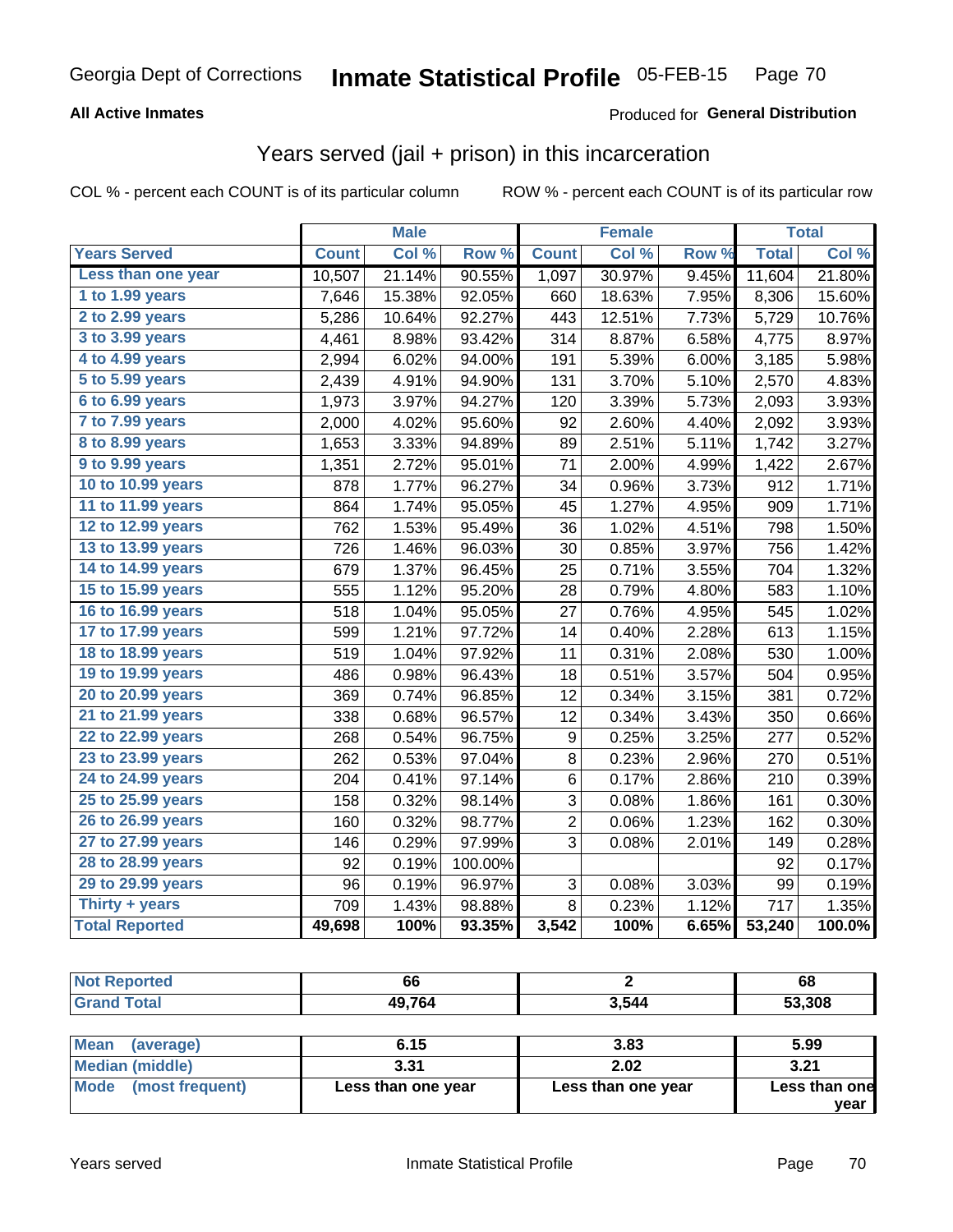## Georgia Dept of Corrections **Inmate Statistical Profile** 05-FEB-15 Page 71

### **All Active Inmates**

Produced for **General Distribution**

## Results of most recent HIV tests

COL % - percent each COUNT is of its particular column ROW % - percent each COUNT is of its particular row

|                         |              | <b>Male</b> |           |              | <b>Female</b> |          |        | Total  |
|-------------------------|--------------|-------------|-----------|--------------|---------------|----------|--------|--------|
| <b>HIV Test Results</b> | <b>Count</b> | Col%        | Row %I    | <b>Count</b> | Col %         | Row %    | Total  | Col %  |
| <b>Positive</b>         | 768          | 1.68%       | 93.89%    | 50           | $1.47\%$      | $6.11\%$ | 818    | 1.66%  |
| <b>Negative</b>         | 45,051       | 98.32%      | 93.09%    | 3,343        | $98.53\%$     | $6.91\%$ | 48,394 | 98.33% |
| Indeterminate           | າ            | 0.01%       | 100.00%   |              |               |          |        | 0.01%  |
| <b>Total Reported</b>   | 45,822       | 100%        | $93.11\%$ | 3,393        | 100%          | 6.89%    | 49,215 | 100%   |

| <b>Not Reported</b> | 3,942  | 151   | 4,093  |
|---------------------|--------|-------|--------|
| Total               | 49,764 | 3,544 | 53,308 |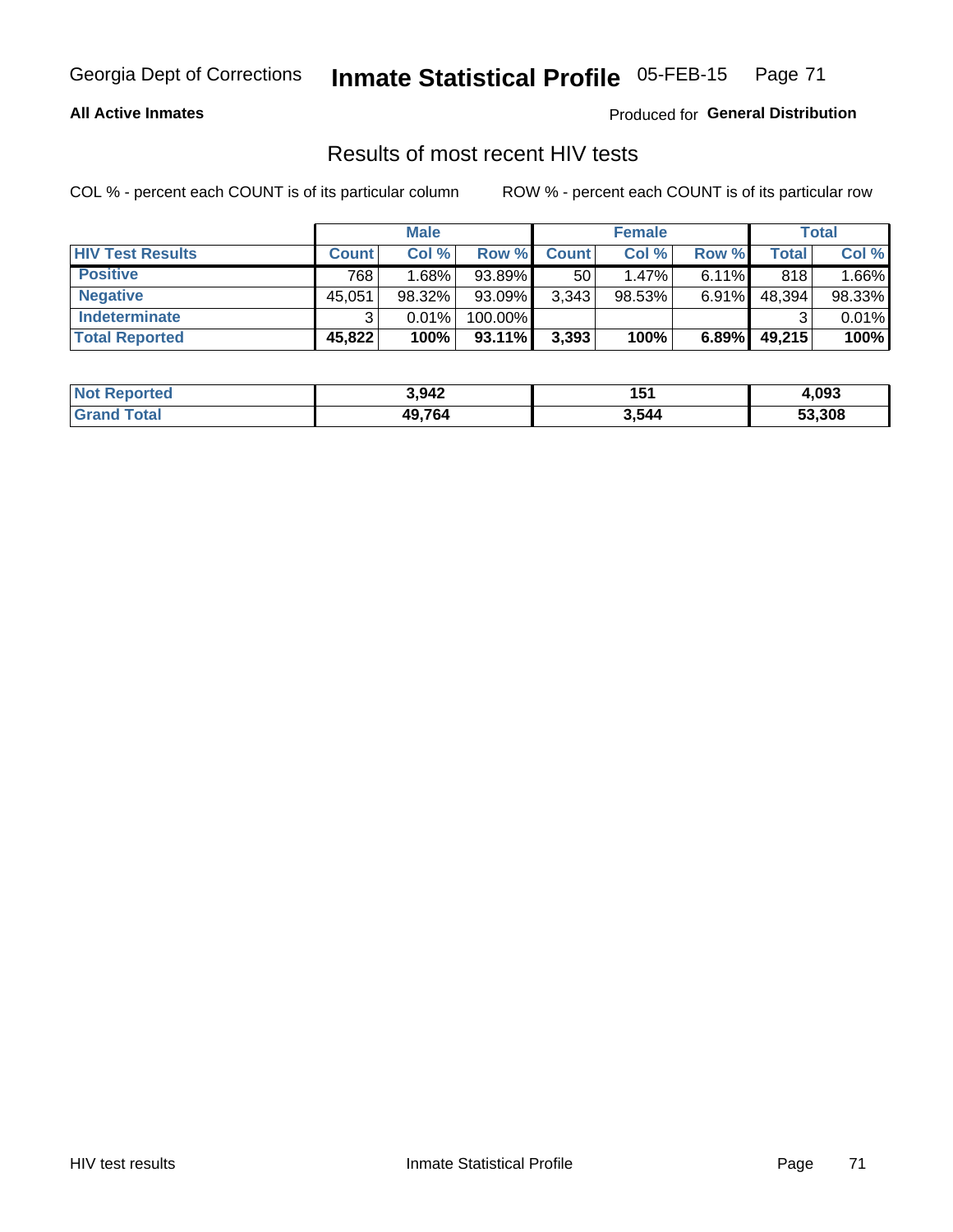## Georgia Dept of Corrections **Inmate Statistical Profile** 05-FEB-15 Page 72

### **All Active Inmates**

### Produced for **General Distribution**

### Results of most recent tuberculosis test

COL % - percent each COUNT is of its particular column ROW % - percent each COUNT is of its particular row

|                                  |              | <b>Male</b> |           |              | <b>Female</b> |          |              | Total  |
|----------------------------------|--------------|-------------|-----------|--------------|---------------|----------|--------------|--------|
| <b>Tuberculosis Test Results</b> | <b>Count</b> | Col%        | Row %     | <b>Count</b> | Col %         | Row %    | <b>Total</b> | Col %  |
| <b>Positive on current test</b>  | .620         | 16.68%      | $97.48\%$ | 197          | 5.88%         | 2.52%    | 7,817        | 15.94% |
| <b>Positive on previous test</b> | 23           | 0.05%       | 100.00%   |              |               |          | 23           | 0.05%  |
| <b>Negative</b>                  | 38.050       | 83.27%      | $92.35\%$ | 3,153        | $94.12\%$     | $7.65\%$ | 41,203       | 84.01% |
| <b>Total Reported</b>            | 45,693       | 100%        | $93.17\%$ | 3,350        | 100%          | 6.83%    | 49,043       | 100%   |

| <b>Not Reported</b> | 074<br>4.VI | 194   | 4,265  |
|---------------------|-------------|-------|--------|
| Гоtal               | 49,764      | 3,544 | 53,308 |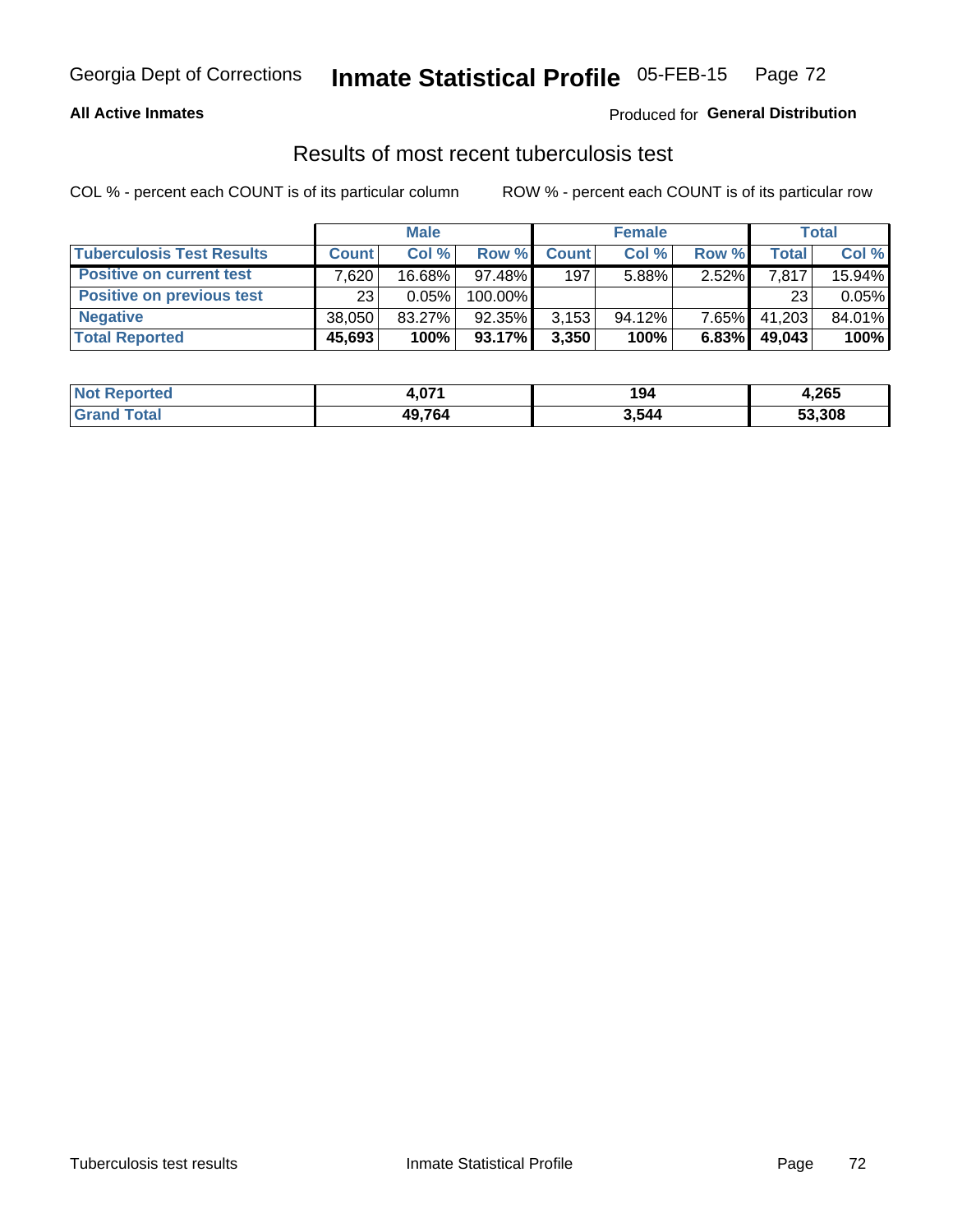# Georgia Dept of Corrections **Inmate Statistical Profile** 05-FEB-15 Page 73

#### **All Active Inmates**

Produced for **General Distribution**

## Results of most recent syphilis test

COL % - percent each COUNT is of its particular column ROW % - percent each COUNT is of its particular row

|                                 | <b>Male</b>  |          |        | <b>Female</b>   |        |          | Total  |        |
|---------------------------------|--------------|----------|--------|-----------------|--------|----------|--------|--------|
| <b>Syphilis Test Results</b>    | <b>Count</b> | Col%     | Row %I | <b>Count</b>    | Col%   | Row %    | Total  | Col %  |
| <b>Positive on current test</b> | 266          | $1.37\%$ | 94.33% | 16 <sup>1</sup> | 2.01%  | $5.67\%$ | 282    | 1.40%  |
| <b>Negative</b>                 | 19.140       | 98.63%   | 96.08% | 780             | 97.99% | $3.92\%$ | 19,920 | 98.60% |
| <b>Total Reported</b>           | 19,406       | 100%     | 96.06% | 796             | 100%   | $3.94\%$ | 20,202 | 100%   |

| <b>Not Reported</b> | 30,358 | 2,748 | 33,106 |
|---------------------|--------|-------|--------|
| <b>Grand Total</b>  | 49.764 | 3,544 | 53.308 |